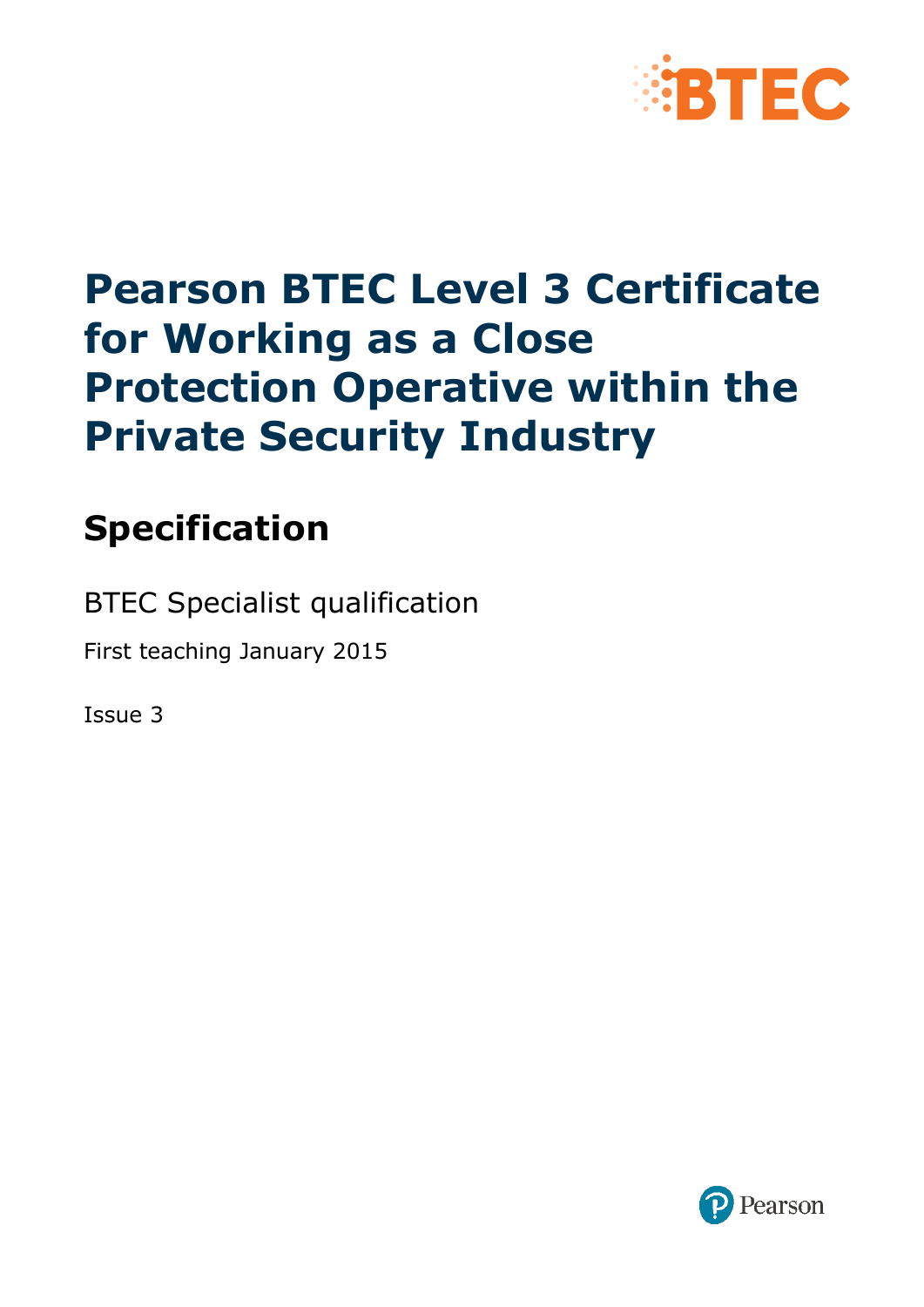#### **Edexcel, BTEC and LCCI qualifications**

Edexcel, BTEC and LCCI qualifications are awarded by Pearson, the UK's largest awarding body offering academic and vocational qualifications that are globally recognised and benchmarked. For further information, please visit our qualifications website at qualifications.pearson.com. Alternatively, you can get in touch with us using the details on our contact us page at qualifications.pearson.com/contactus

#### **About Pearson**

Pearson is the world's leading learning company, with 35,000 employees in more than 70 countries working to help people of all ages to make measurable progress in their lives through learning. We put the learner at the centre of everything we do, because wherever learning flourishes, so do people. Find out more about how we can help you and your learners at qualifications.pearson.com

This specification is Issue 3. Key changes are listed in the summary table on the next page. We will inform centres of any changes to this issue. The latest issue can be found on the Pearson website: qualifications.pearson.com

This qualification was previously known as:

Pearson Edexcel Level 3 Certificate for Working as a Close Protection Operative within the Private Security Industry (QCF)

The QN remains the same.

*References to third party material made in this specification are made in good faith. Pearson does not endorse, approve or accept responsibility for the content of materials, which may be subject to change, or any opinions expressed therein. (Material may include textbooks, journals, magazines and other publications and websites.)*

*All information in this specification is correct at time of publication.*

ISBN 9781446957851

All the material in this publication is copyright © Pearson Education Limited 2018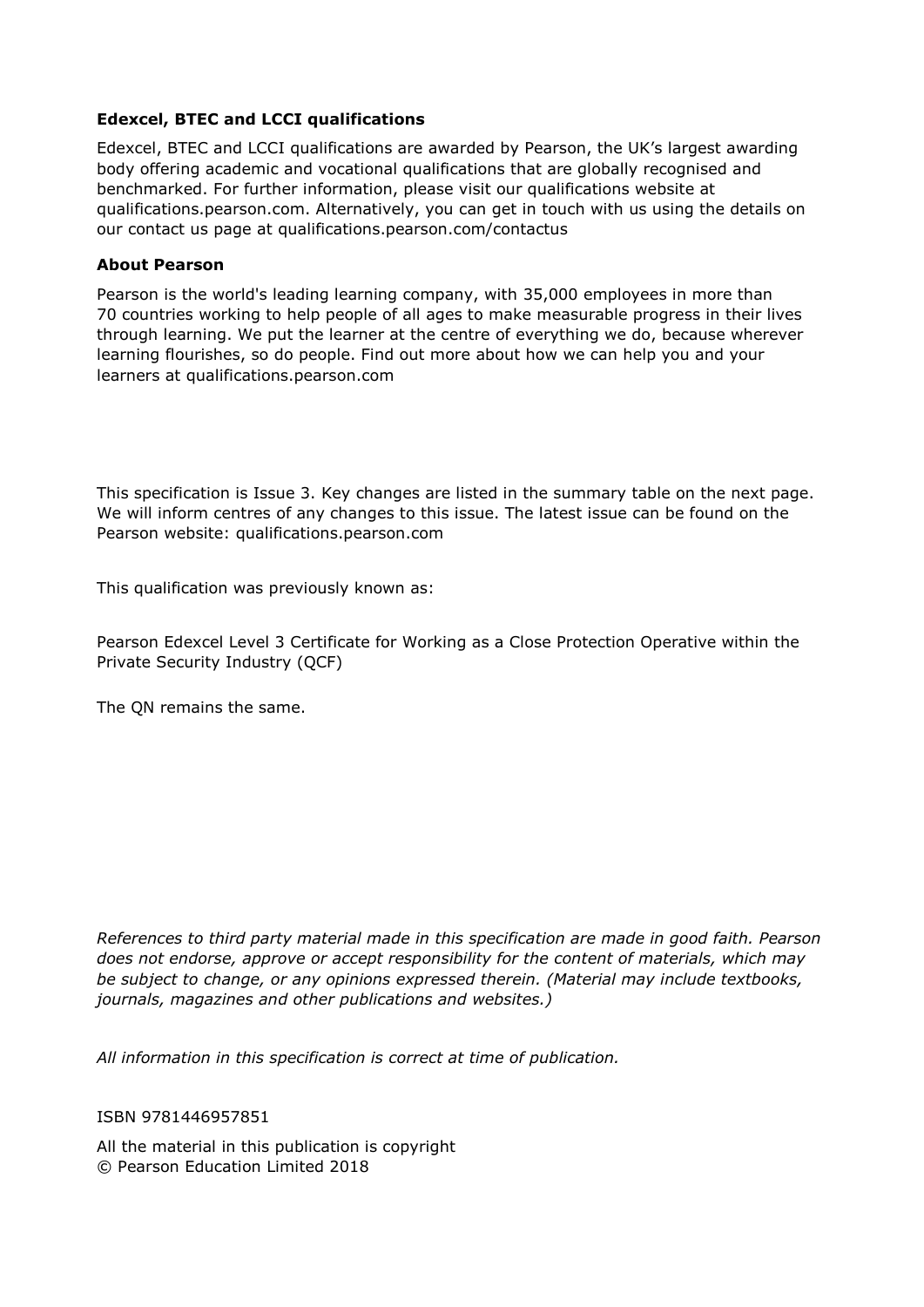### **Summary of Pearson Edexcel Level 3 Certificate for Working as a Close Protection Operative within the Private Security Industry specification Issue 3 changes**

| Summary of changes made between previous issue and this<br>current issue | <b>Section</b><br>number |
|--------------------------------------------------------------------------|--------------------------|
| All references to QCF have been removed throughout the specification     |                          |
| Definition of TQT added                                                  | Section 1                |
| Definition of sizes of qualifications aligned to TQT                     | Section 1                |
| TQT value added                                                          | Section 2                |
| Reference to credit transfer within the QCF removed                      | Section 5                |
| QCF references removed from unit titles and unit levels in all units     | Section 12               |
| Guided learning definition updated                                       | Section 12               |

Earlier issue(s) show(s) previous changes.

If you need further information on these changes or what they mean, contact us via our website at: qualifications.pearson.com/en/support/contact-us.html.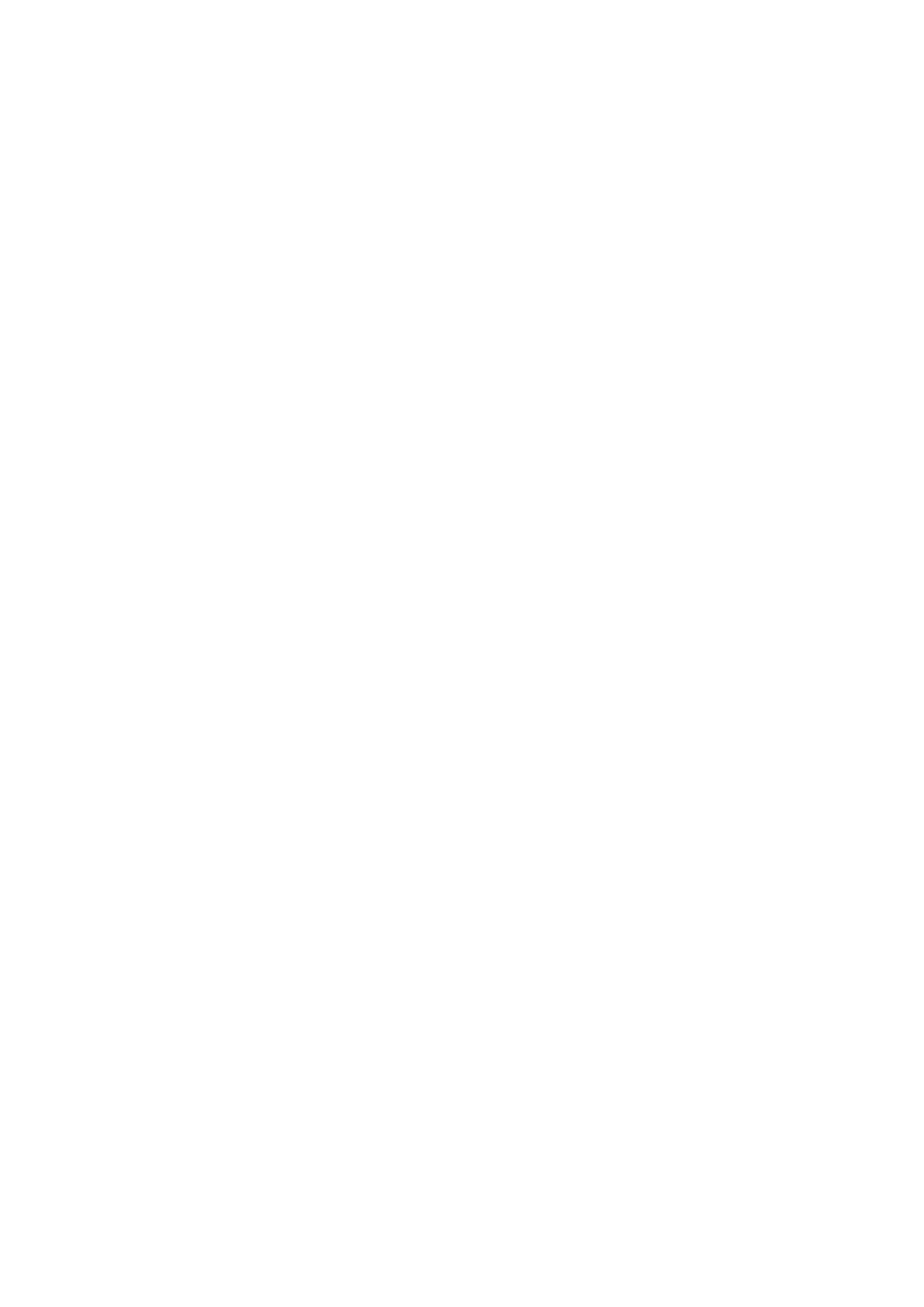# **Contents**

|              | <b>Purpose of this specification</b>                                                                                 | 1                       |
|--------------|----------------------------------------------------------------------------------------------------------------------|-------------------------|
| 1            | <b>Introducing BTEC Specialist qualifications</b>                                                                    | $\overline{\mathbf{2}}$ |
|              | Error! Bookmark not defined.<br>Sizes of Specialist qualifications                                                   |                         |
| $\mathbf{2}$ | <b>Qualification summary and key information</b>                                                                     | 3                       |
|              | Qualification Number and qualification title                                                                         | $\overline{4}$          |
|              | Qualification objective                                                                                              | $\overline{4}$          |
|              | Relationship with previous qualifications                                                                            | $\overline{4}$          |
|              | Progression opportunities through Pearson qualifications                                                             | $\overline{4}$          |
|              | Industry support and recognition                                                                                     | 5                       |
|              | Relationship with National Occupational Standards                                                                    | 5                       |
| 3            | <b>Qualification structure</b>                                                                                       | 6                       |
|              | Pearson BTEC Level 3 Certificate for Working as a Close Protection<br>Operative within the Private Security Industry | 6                       |
| 4            | <b>Assessment</b>                                                                                                    | 7                       |
| 5            | <b>Recognising prior learning and achievement</b>                                                                    | 9                       |
|              | Recognition of Prior Learning                                                                                        | 9                       |
| 6            | <b>Centre resource requirements</b>                                                                                  | 10                      |
| 7            | Centre recognition and approval centre recognition                                                                   | 11                      |
|              | Approvals agreement                                                                                                  | 11                      |
| 8            | <b>Quality assurance of centres</b>                                                                                  | 12                      |
| 9            | <b>Programme delivery</b>                                                                                            | 13                      |
|              | <b>10 Access and recruitment</b>                                                                                     | 14                      |
| 11           | Access to qualifications for learners with disabilities<br>or specific needs                                         | 15                      |
| 12           | <b>Units</b>                                                                                                         | 16                      |
|              | Unit title                                                                                                           | 16                      |
|              | Unit reference number                                                                                                | 16                      |
|              | Level                                                                                                                | 16                      |
|              | Credit value                                                                                                         | 16                      |
|              | Guided learning hours                                                                                                | 16                      |
|              | Unit aim                                                                                                             | 16                      |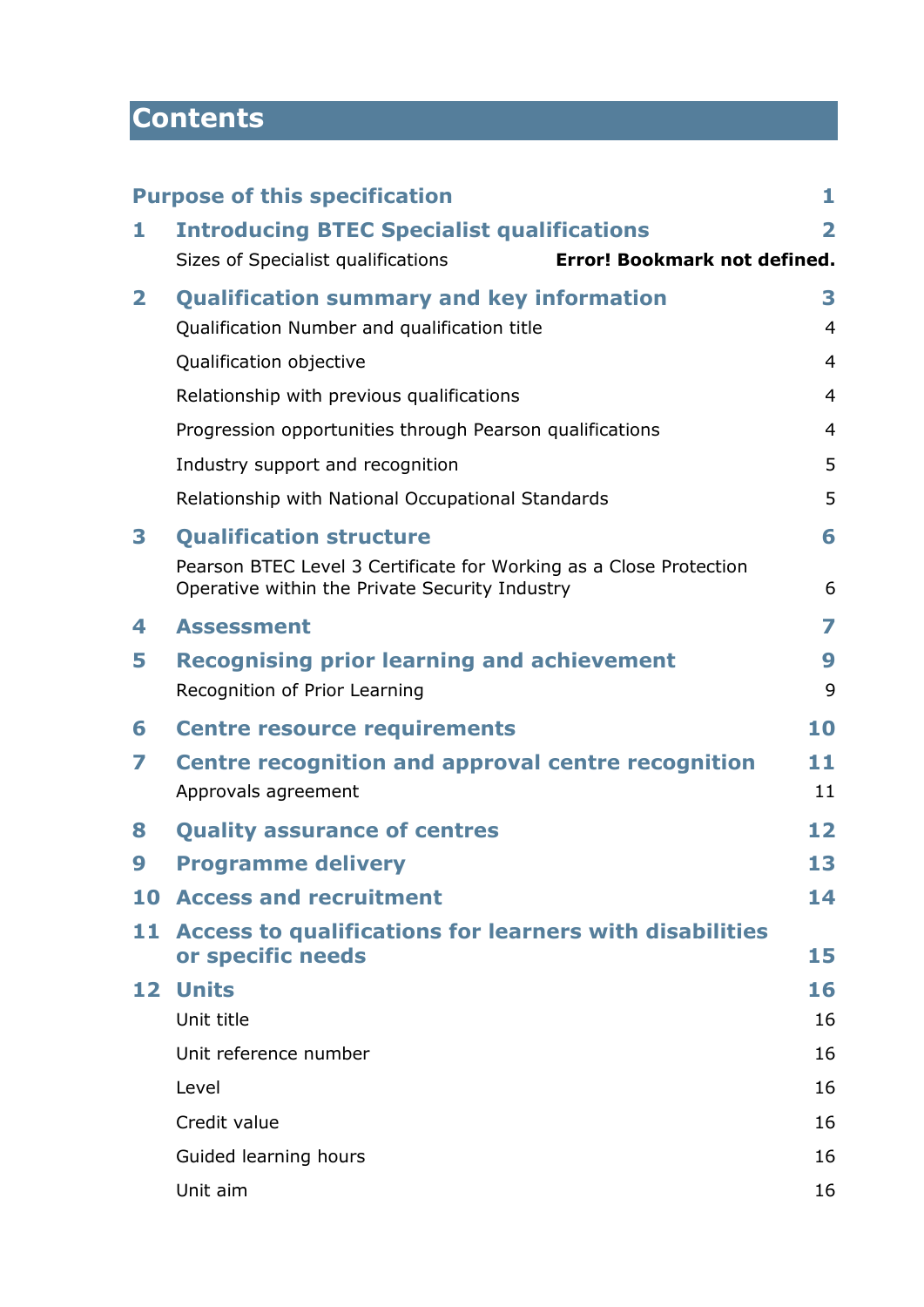|                                                                                                                                                        |                    | <b>Essential resources</b>                                            | 16       |  |  |  |
|--------------------------------------------------------------------------------------------------------------------------------------------------------|--------------------|-----------------------------------------------------------------------|----------|--|--|--|
|                                                                                                                                                        |                    | Learning outcomes                                                     | 16       |  |  |  |
|                                                                                                                                                        |                    | Assessment criteria                                                   | 17       |  |  |  |
|                                                                                                                                                        | Unit amplification |                                                                       | 17       |  |  |  |
|                                                                                                                                                        |                    | Information for tutors                                                | 17       |  |  |  |
|                                                                                                                                                        | Unit $1$ :         | Working as a Close Protection Operative                               | 18       |  |  |  |
|                                                                                                                                                        | Unit 2:            | Planning, Preparing and Supporting a Close Protection<br>Operation    | 32       |  |  |  |
|                                                                                                                                                        | Unit 3:            | Conflict Management within the Private Security Industry              | 49       |  |  |  |
|                                                                                                                                                        |                    | 13 Further information and useful publications                        | 58       |  |  |  |
|                                                                                                                                                        |                    | <b>14 Professional development and training</b>                       | 59       |  |  |  |
| <b>Annexe A</b><br>60<br>Mapping with National Occupational Standards                                                                                  |                    |                                                                       |          |  |  |  |
| 61<br><b>Annexe B</b><br>Unit mapping overview                                                                                                         |                    |                                                                       |          |  |  |  |
|                                                                                                                                                        | <b>Annexe C</b>    | SIA Specification for Learning and Qualifications in Close Protection | 62<br>62 |  |  |  |
|                                                                                                                                                        | <b>Annexe D</b>    |                                                                       | 78       |  |  |  |
|                                                                                                                                                        |                    | SIA Standards of Behaviour for Security Operatives                    | 78       |  |  |  |
| 79<br><b>Annexe E</b>                                                                                                                                  |                    |                                                                       |          |  |  |  |
| SIA Introduction to Learning Leading towards Licence-linked<br>Qualifications: Requirements for Awarding Organisations and Training<br>79<br>Providers |                    |                                                                       |          |  |  |  |
|                                                                                                                                                        | <b>Annexe F</b>    |                                                                       | 96       |  |  |  |
|                                                                                                                                                        |                    | Exemplar conflict management scenarios                                | 96       |  |  |  |
| <b>Annexe G</b><br>97                                                                                                                                  |                    |                                                                       |          |  |  |  |
|                                                                                                                                                        |                    | Exemplar close protection scenarios                                   | 97       |  |  |  |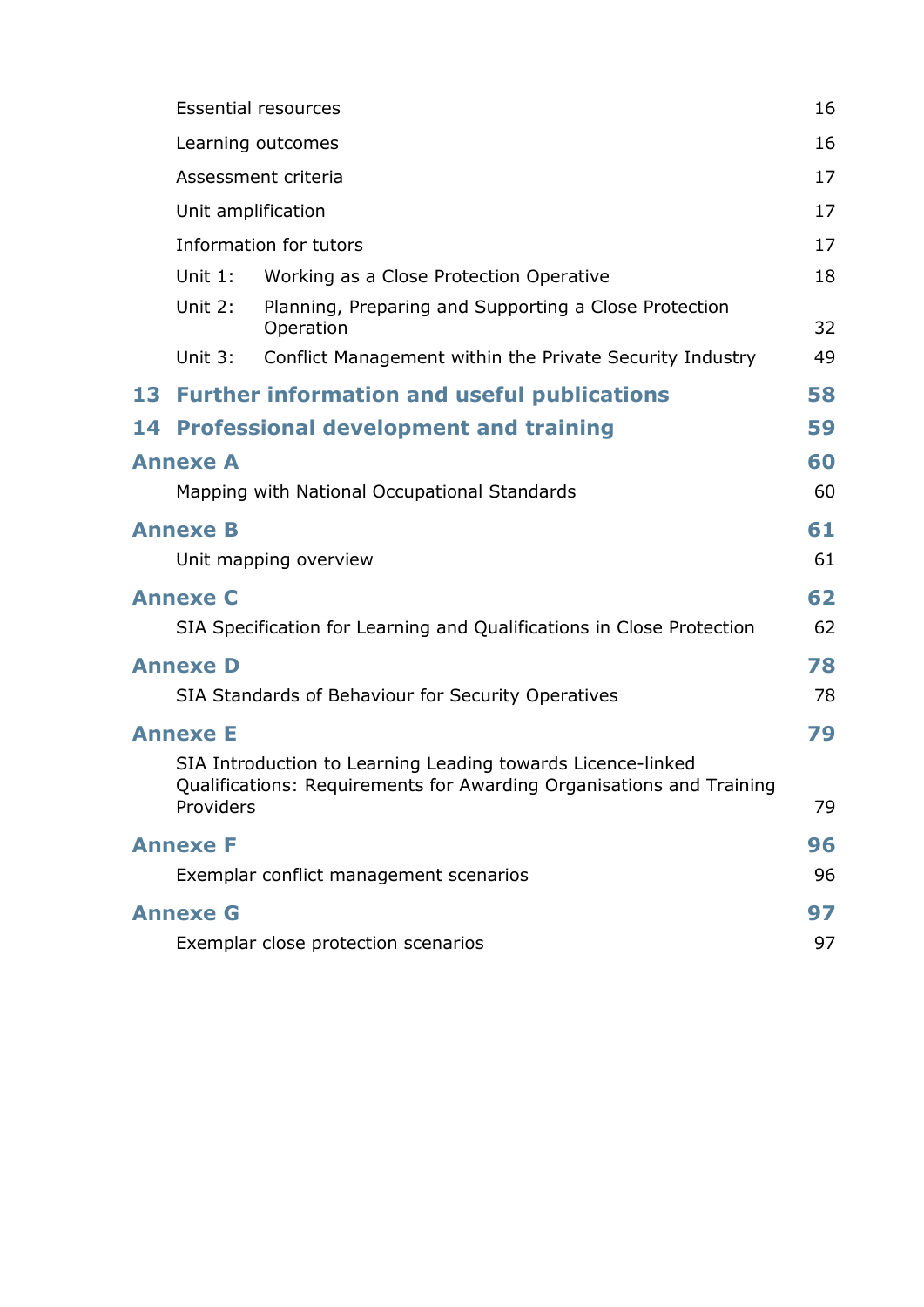### <span id="page-6-0"></span>**Purpose of this specification**

The purpose of a specification as defined by Ofqual is to set out:

- the qualification's objective
- any other qualification that a learner must have completed before taking the qualification
- any prior knowledge, skills or understanding that the learner is required to have before taking the qualification
- units that a learner must have completed before the qualification will be awarded and any optional routes
- any other requirements that a learner must have satisfied before they will be assessed or before the qualification will be awarded
- the knowledge, skills and understanding that will be assessed as part of the qualification (giving a clear indication of their coverage and depth)
- the method of any assessment and any associated requirements relating to it
- the criteria against which the learner's level of attainment will be measured (such as assessment criteria)
- any specimen materials
- any specified levels of attainment.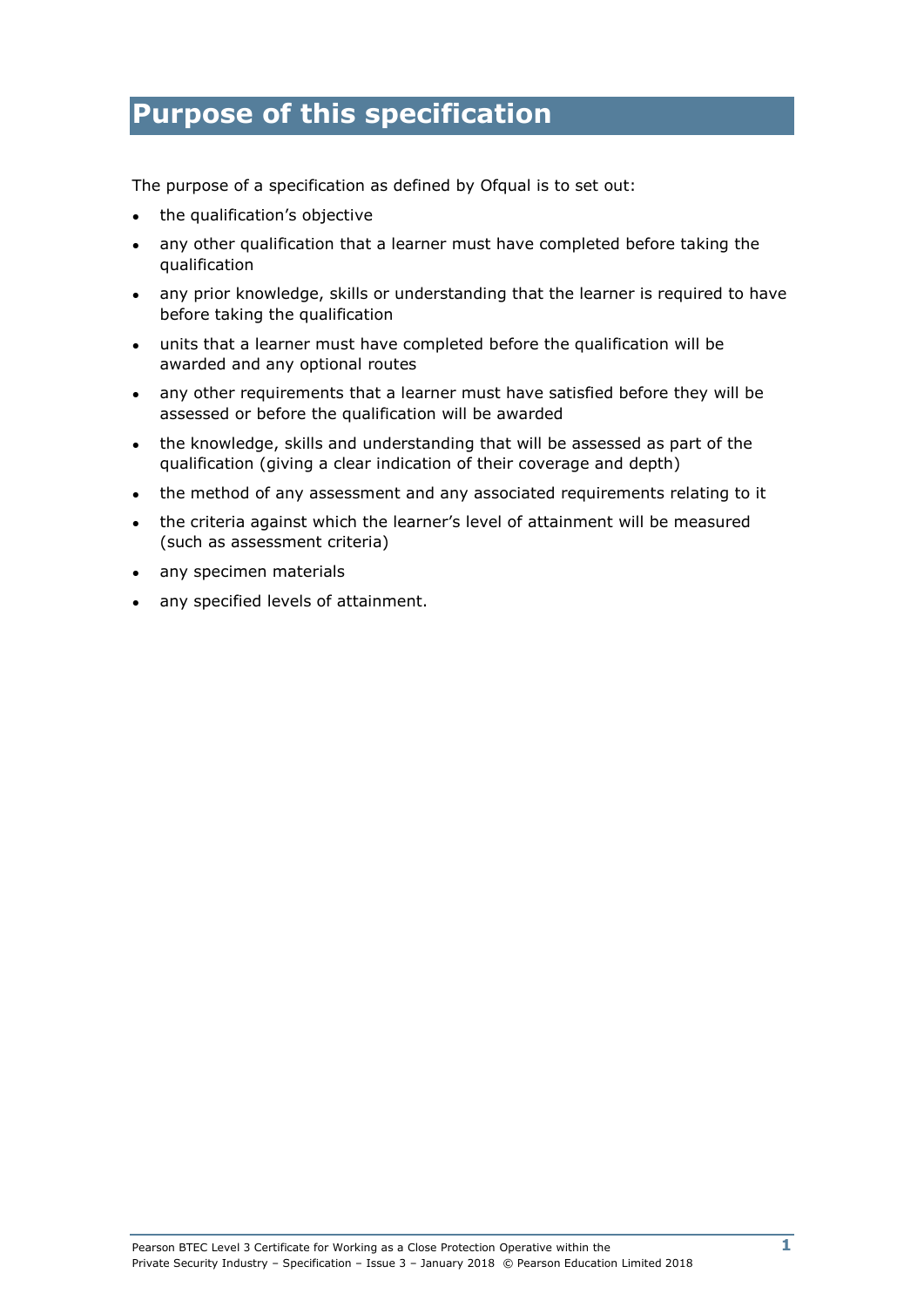# <span id="page-7-0"></span>**1 Introducing BTEC Specialist qualifications**

#### **What are BTEC Specialist qualifications?**

BTEC Specialist qualifications are work-related qualifications available from Entry to Level 3 in a range of sectors. They give learners the knowledge, understanding and skills they need to prepare for employment in a specific occupational area. The qualifications also provide career development opportunities for those already in work. The qualifications may be offered as full-time or part-time courses in schools or colleges. Training centres and employers may also offer these qualifications.

### **Sizes of Specialist qualifications**

For all regulated qualifications, we specify a total number of hours that learners are expected to undertake in order to complete and show achievement for the qualification – this is the Total Qualification Time (TQT). The TQT value indicates the size of a qualification.

Within the TQT, we identify the number of Guided Learning Hours (GLH) that a centre delivering the qualification needs to provide. Guided learning means activities that directly or immediately involve tutors and assessors in teaching, supervising, and invigilating learners, for example lectures, tutorials, online instruction and supervised study.

As well as guided learning, there may be other required learning that is directed by tutors or assessors. This includes, for example, private study, preparation for assessment and undertaking assessment when not under supervision, such as preparatory reading, revision and independent research.

As well as TQT and GLH, qualifications can also have a credit value – equal to one tenth of TQT, rounded to the nearest whole number.

TQT and credit values are assigned after consultation with users of the qualifications.

BTEC Specialist qualifications are available in the following sizes:

Award – a qualification with a TQT value of 120 or less (equivalent to a range of 1–12 credits)

Certificate – a qualification with a TOT value in the range of  $121-369$ (equivalent to a range of 13–36 credits)

Diploma – a qualification with a TQT value of 370 or more (equivalent to 37 credits and above).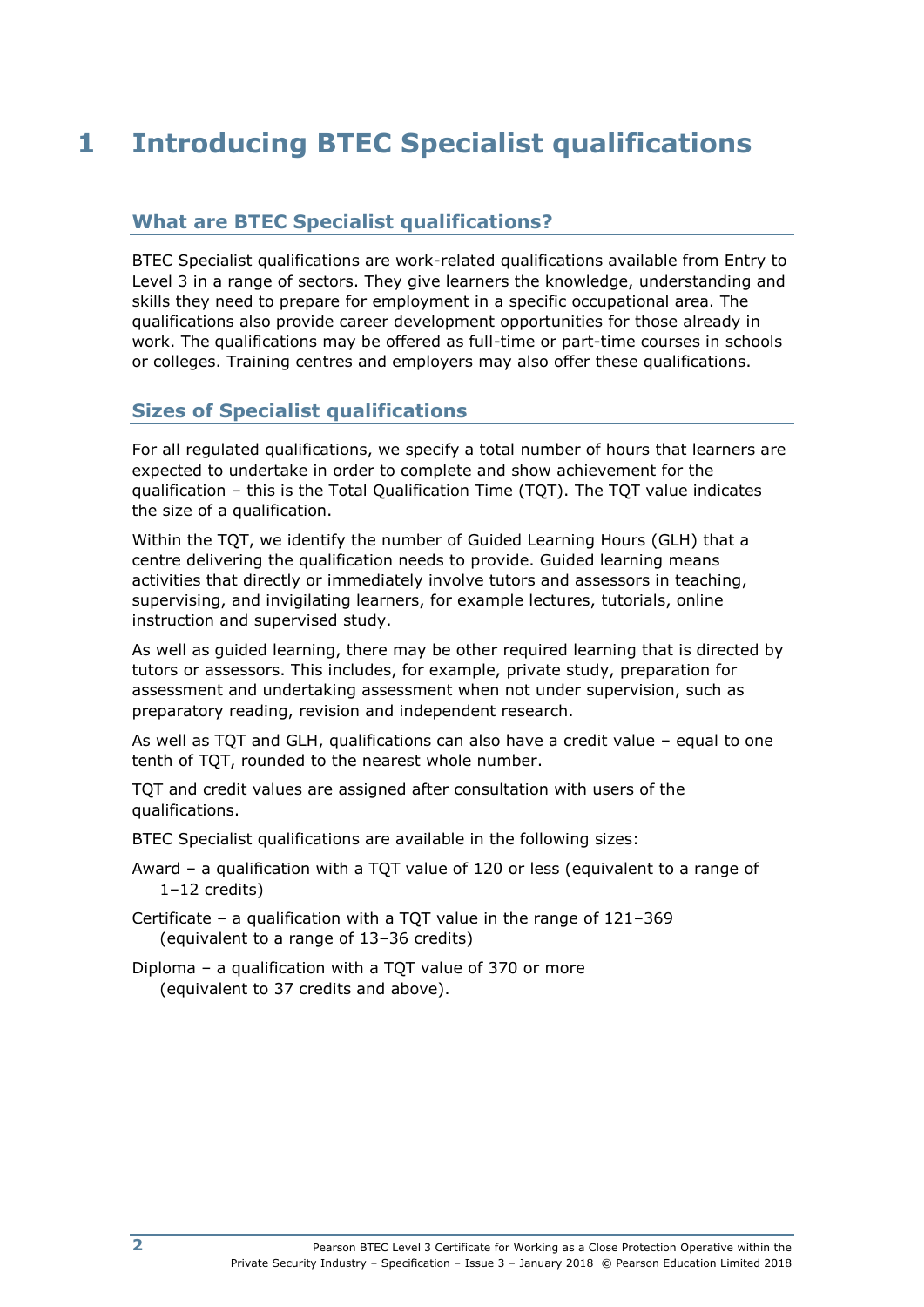# <span id="page-8-0"></span>**2 Qualification summary and key information**

| <b>Qualification title</b>    | <b>Pearson BTEC Level 3 Certificate for Working</b><br>as a Close Protection Operative within the<br><b>Private Security Industry</b>                                          |
|-------------------------------|--------------------------------------------------------------------------------------------------------------------------------------------------------------------------------|
| Qualification Number (QN)     | 601/5229/1                                                                                                                                                                     |
| Accreditation start date      | 01/01/2015                                                                                                                                                                     |
| Approved age ranges           | $18+$                                                                                                                                                                          |
|                               | $19+$                                                                                                                                                                          |
| Credit value                  | 17                                                                                                                                                                             |
| Assessment                    | Centre-devised assessment (internal assessment).                                                                                                                               |
| Total Qualifcation Time (TQT) | 170                                                                                                                                                                            |
| Guided learning hours         | 140                                                                                                                                                                            |
| Grading information           | The qualification and units are at pass grade.                                                                                                                                 |
| Entry requirements            | Learners should have language skills to the<br>equivalent of the following:                                                                                                    |
|                               | A BI level qualification on the Home Office's list<br>$\bullet$<br>of recognised English tests and qualifications                                                              |
|                               | An ESOL qualification at Entry 3 or higher (e.g.<br>$\bullet$<br>Level 1 or 2) on the Ofqual register taken in<br>England, Wales or Northern Ireland                           |
|                               | An ESOL qualification at Scottish Qualifications<br>$\bullet$<br>Framework levels 4, 5 or 6 awarded by the<br>Scottish Qualifications Authority (SQA) and<br>taken in Scotland |
|                               | Functional Skills Level 1 in English<br>$\bullet$                                                                                                                              |
|                               | SQA Core Skills at Scottish Qualifications<br>Framework Level s 4, 5 or 6.                                                                                                     |
|                               | It is an SIA requirement that each learner has a<br>valid first aid qualification OR can evidence<br>sufficient training or experience to the:                                 |
|                               | Level of the First Person on Scene (FPOS)<br>Intermediate Award - 30 hours (Pearson/IHCD)<br>or                                                                                |
|                               | Level 3 Award in First Aid Response (HABC) or<br>$\bullet$<br>equivalent                                                                                                       |
|                               | Centres are permitted to deliver suitable first aid<br>qualifications together with the close protection<br>qualification as part of a training package.                       |
|                               | Centres must also follow our access and<br>recruitment policy (see Section 10 Access and<br>recruitment).                                                                      |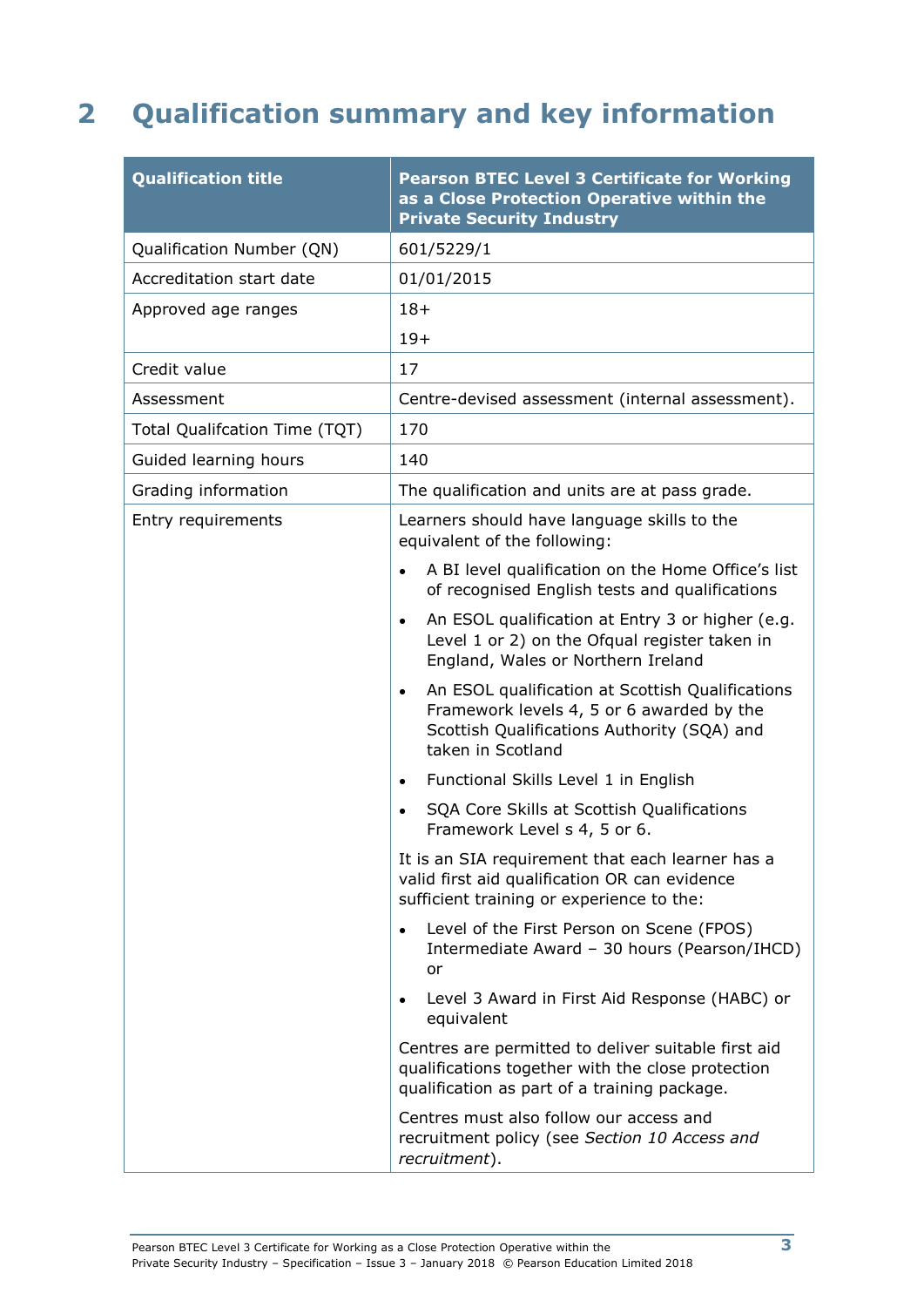### <span id="page-9-0"></span>**Qualification Number and qualification title**

Centres will need to use the Qualification Number (QN) when they seek public funding for their learners. Every unit in a qualification has a unit reference number (URN).

The qualification title, unit titles and QN are given on each learner's final certificate. You should tell your learners this when your centre recruits them and registers them with us. There is more information about certification in our *UK Information Manual,* available on our website at: qualifications.pearson.com

### <span id="page-9-1"></span>**Qualification objective**

The Pearson BTEC Level 3 Certificate for Working as a Close Protection Operative within the Private Security Industry is for learners who work in, or who want to work in the private security industry as a close protection operative.

It gives learners the opportunity to:

- develop knowledge, understanding and practical skills required to become a licensed close protection operative such as planning, preparing for a close protection operation including risk assessment.
- develop skills in conflict management and their abilities in managing and resolving conflict in the context of the role of a Close Protection Operative
- learn about the legislative framework within which the close protection industry operates; team roles, personal security, and the attributes required, including the importance of team working and interpersonal skills
- achieve a nationally-recognised Level 3 qualification
- achieve a licence to practise
- <span id="page-9-2"></span>develop their own personal growth and engagement in learning.

### **Relationship with previous qualifications**

This qualification is a direct replacement for the Pearson BTEC Level 3 Certificate in Close Protection (QCF), which has now expired. Information about how the new and old units relate to each other is given in *Annexe B*.

### <span id="page-9-3"></span>**Progression opportunities through Pearson qualifications**

A large proportion of learners who complete this qualification already have secured jobs pending successful licence application to the Security Industry Authority (SIA), therefore the qualification helps them to progress successfully into employment as a Close Protection Operative. Learners can also progress into related security qualifications, should they wish to change career, such as the BTEC level 2 Working as a Door Supervisor within the Private Security Industry as they will have already completed the conflict management unit required and can therefore directly RPL this and complete the remaining specialist units. Learners can also progress into a foundation degree in Protective Security Management or a foundation Degree in Crowd and Safety Management.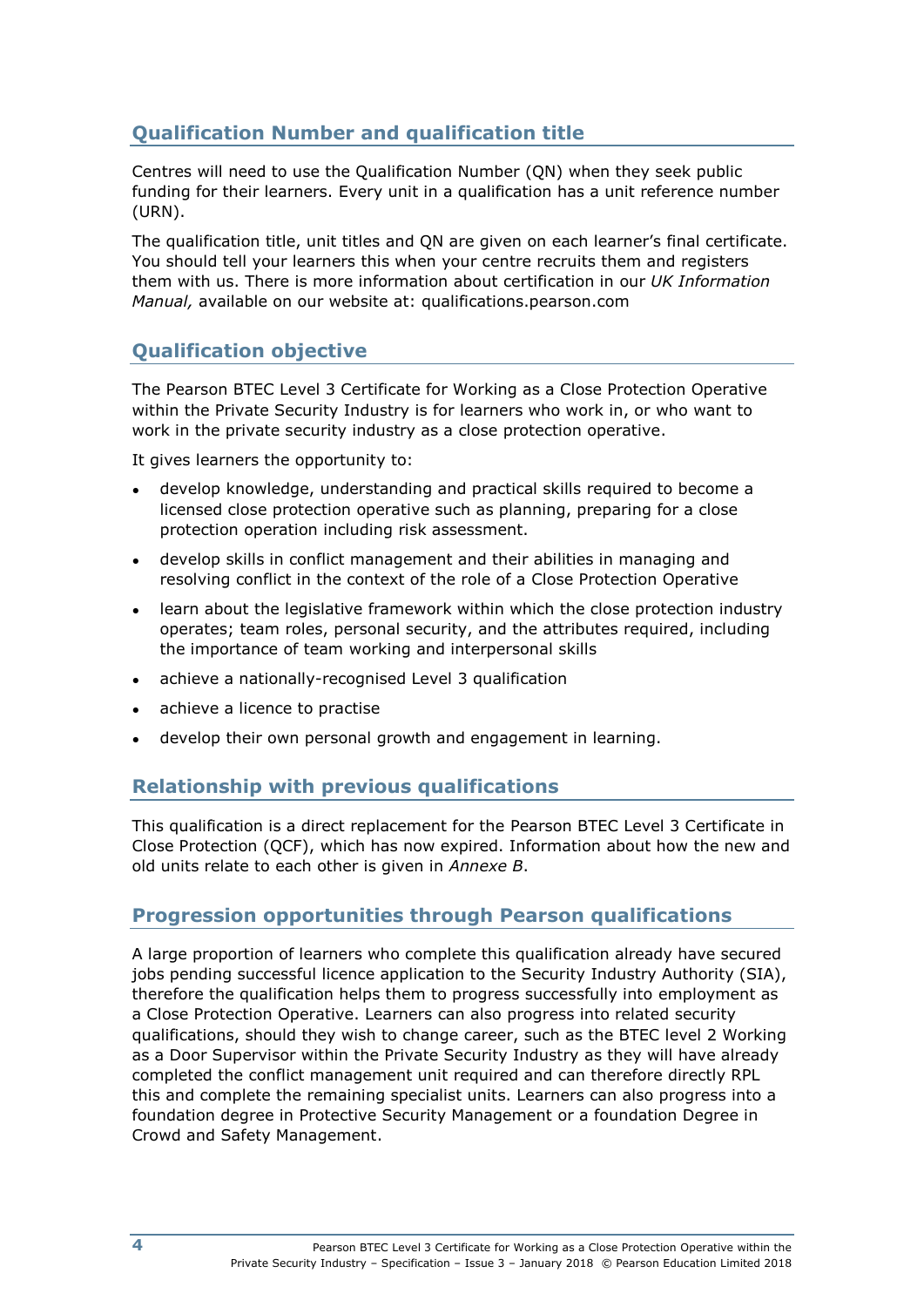### <span id="page-10-0"></span>**Industry support and recognition**

This qualification is supported by the SIA, the regulator for the private security industry.

### <span id="page-10-1"></span>**Relationship with National Occupational Standards**

This qualification relates to the National Occupational Standards in security. The units are written to meet the objectives of the SIA's Specification for Learning and Qualifications in Close Protection and provide some of the underpinning knowledge and understanding for the National Occupational Standards (NOS), as well as developing practical skills in preparation for work. This qualification does not purport to deliver occupational competence in the sector, which should be demonstrated in a work context.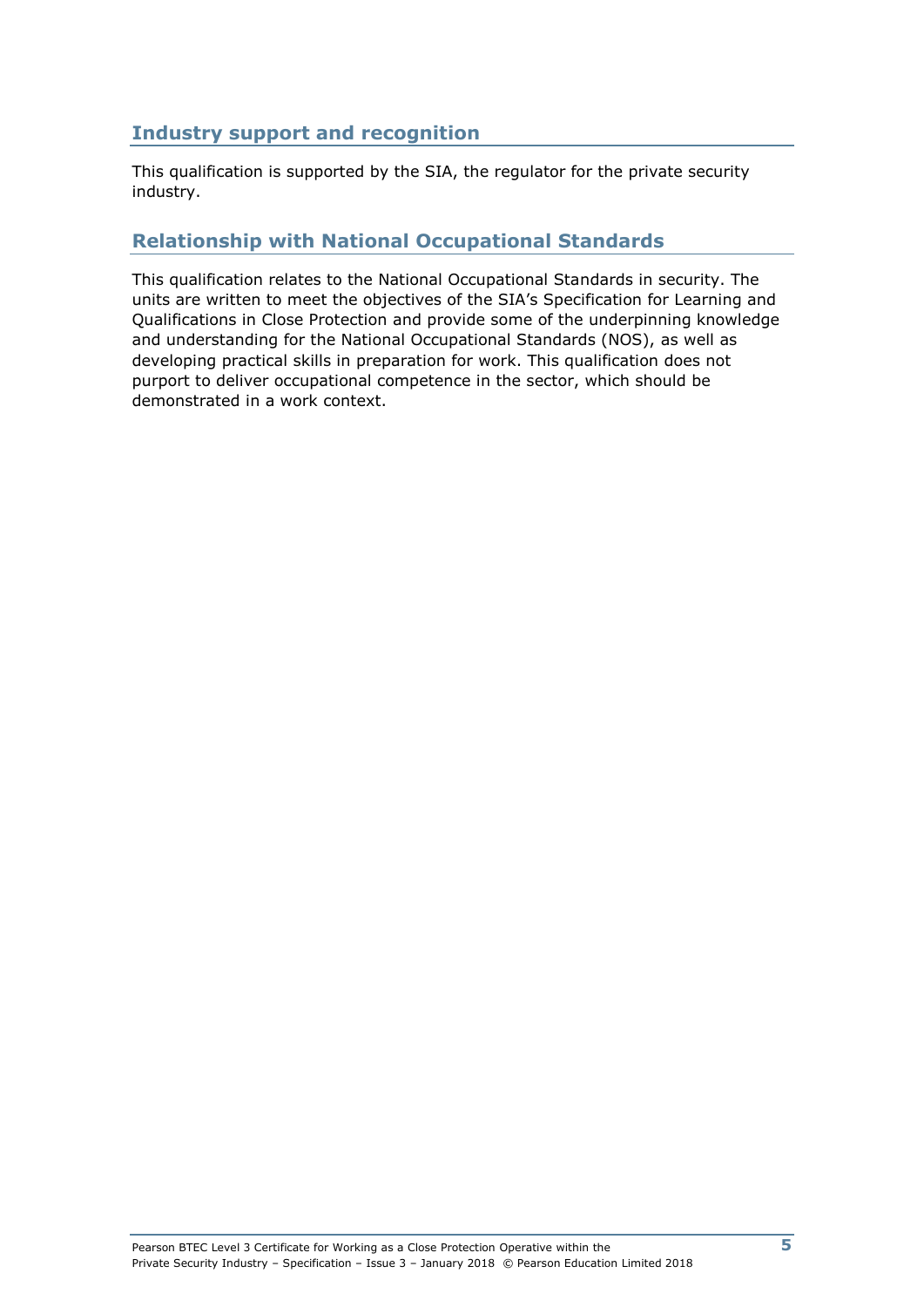# <span id="page-11-0"></span>**3 Qualification structure**

### <span id="page-11-1"></span>**Pearson BTEC Level 3 Certificate for Working as a Close Protection Operative within the Private Security Industry**

The learner will need to meet the requirements outlined in the table below before Pearson can award the qualification.

| Minimum number of credits that must be achieved                     |  |  |
|---------------------------------------------------------------------|--|--|
| Minimum number of credits that must be achieved at level 3 or above |  |  |

| <b>Unit</b> | <b>Unit</b><br>reference<br>number | <b>Mandatory units</b>                                             | <b>Level</b> | <b>Credit</b> | <b>Guided</b><br>learning<br>hours |
|-------------|------------------------------------|--------------------------------------------------------------------|--------------|---------------|------------------------------------|
|             | Y/506/7884                         | Working as a Close Protection<br>Operative                         | 3            |               | 56                                 |
|             | D/506/7885                         | Planning, Preparing and Supporting<br>a Close Protection Operation | 3            | 9             | 76                                 |
|             | Y/506/7125                         | Conflict Management within the<br>Private Security Industry        | 2            |               | 8                                  |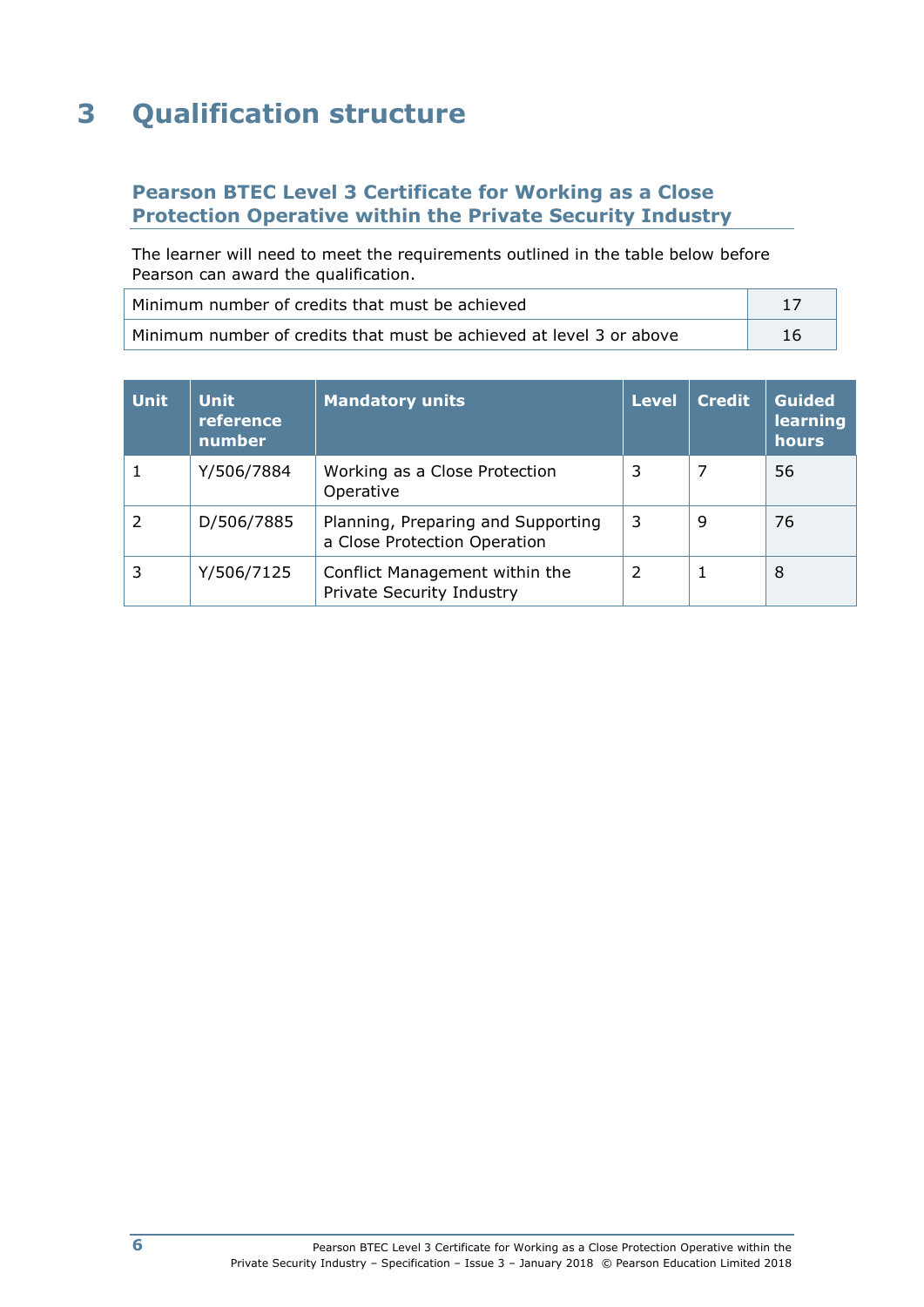### <span id="page-12-0"></span>**4 Assessment**

The table below gives a summary of the assessment methods used in the qualification.

| <b>Units</b> | <b>Assessment method</b>                                      |
|--------------|---------------------------------------------------------------|
| Unit 1       | Centre-devised assessment                                     |
| Unit 2       |                                                               |
| Unit 3       | Pearson-devised assessment: onscreen test/paper-based<br>test |

#### **Centre-devised assessment (internal assessment)**

Each unit has specified learning outcomes and assessment criteria. To pass an internally assessed unit, learners must meet all of the unit's learning outcomes. Centres may find it helpful if learners index and reference their evidence to the relevant learning outcomes and assessment criteria.

Assignment briefs and evidence produced by learners must meet any additional requirements given in the *Information for tutors* section of each unit. Exemplar assignment briefs are available from our website. If centres choose to write their own assignments, they need to show what evidence is required. Assignment briefs should indicate clearly which assessment criteria are being targeted.

Unless otherwise indicated in *Information for tutors*, the centre can decide the form of assessment evidence (for example performance observation, presentations, projects, tests, extended writing) as long as the methods chosen allow learners to produce valid, sufficient and reliable evidence of meeting the assessment criteria.

Centres are encouraged to give learners realistic scenarios and to maximise the use of practical activities in delivery and assessment.

To avoid over-assessment, centres are encouraged to link delivery and assessment across units.

There is more guidance about internal assessment on our website. For details please see *Section 13 Further information and useful publications*.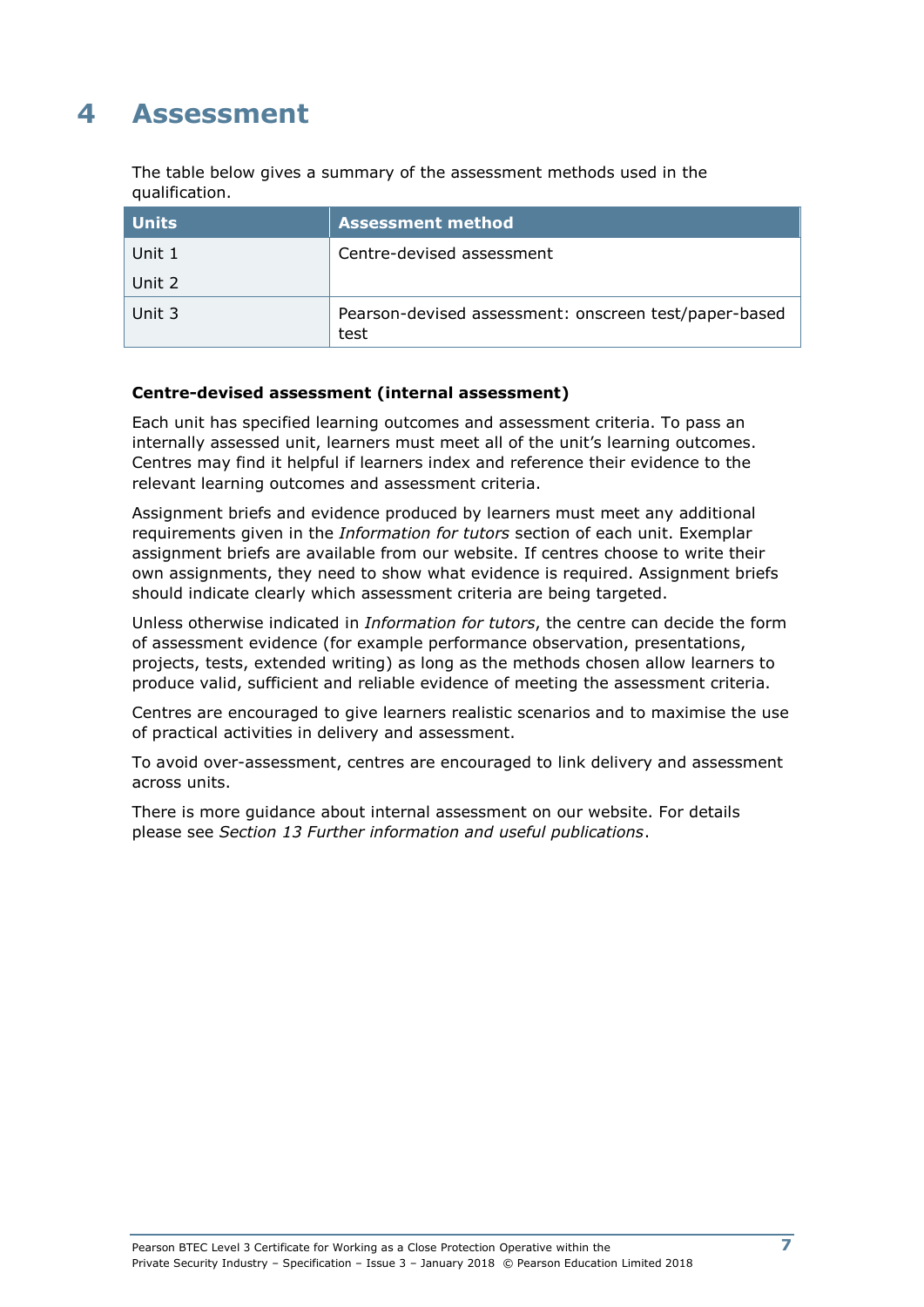#### **Pearson-devised assessment (external assessment)**

Pearson sets and marks the externally assessed onscreen tests. These tests must be taken by the learner under examination conditions.

The table below gives information about the onscreen tests available for this qualification.

| <b>Unit 3: Conflict Management within the Private Security Industry</b> |                                            |  |  |  |  |  |
|-------------------------------------------------------------------------|--------------------------------------------|--|--|--|--|--|
| Length of assessment                                                    | The external assessment will be 45 minutes |  |  |  |  |  |
| Number of marks                                                         | 35                                         |  |  |  |  |  |
| Assessment availability                                                 | On demand                                  |  |  |  |  |  |
| First assessment<br>availability                                        | January 2015                               |  |  |  |  |  |

To pass an externally assessed unit, learners must pass an onscreen/paper-based test. The test writer will use the *Unit amplification* section in the unit as a guide when writing questions for the external assessments.

Centres need to make sure that learners are:

- fully prepared to sit the on screen multiple choice tests
- entered for the tests at appropriate times, with due regard for re-sit opportunities as necessary.

All centres offering onscreen and paper based assessment must comply with the Joint Council for Qualifications (JCQ) document Instructions for the Conduct of Examinations (ICE). The current version of this document is available on our website at: qualifications.pearson.com

Please also refer to Section 5 of the *Requirements for Awarding Organisations and Training Providers in Annexe E.*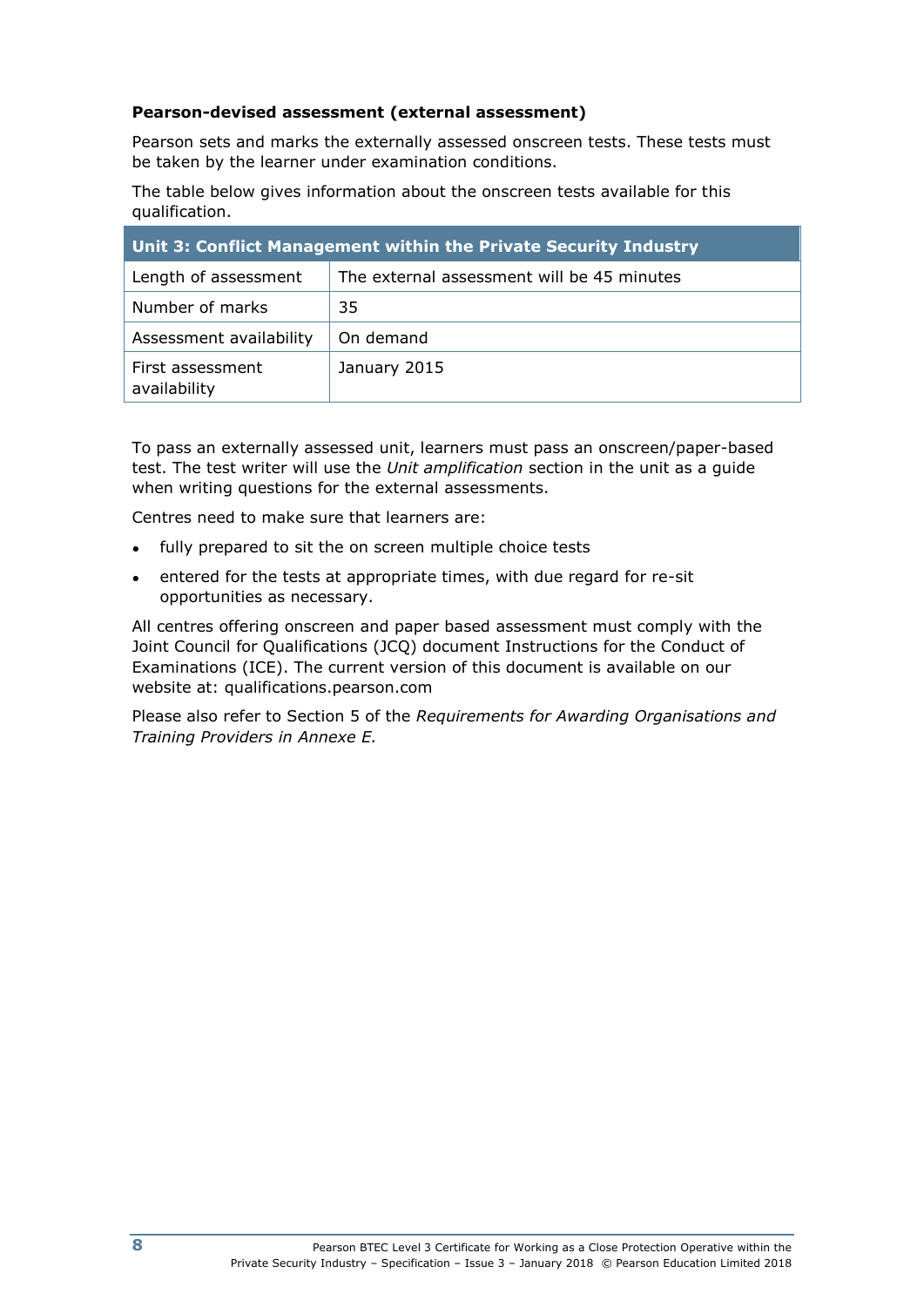# <span id="page-14-0"></span>**5 Recognising prior learning and achievement**

### <span id="page-14-1"></span>**Recognition of Prior Learning**

Recognition of Prior Learning (RPL) is a method of assessment (leading to the award of credit) that considers whether a learner can demonstrate that they can meet the assessment requirements for a unit through knowledge, understanding or skills they already possess and so do not need to develop through a course of learning.

Pearson encourages centres to recognise learners' previous achievements and experiences in and outside the workplace, as well as in the classroom. RPL provides a route for the recognition of the achievements resulting from continuous learning.

RPL enables recognition of achievement from a range of activities using any valid assessment methodology. If the assessment requirements of a given unit or qualification have been met, the use of RPL is acceptable for accrediting a unit, units or a whole qualification. Evidence of learning must be sufficient, reliable and valid.

Further guidance is available in our policy document *Recognition of Prior Learning Policy and Process*, available on our website at: qualifications.pearson.com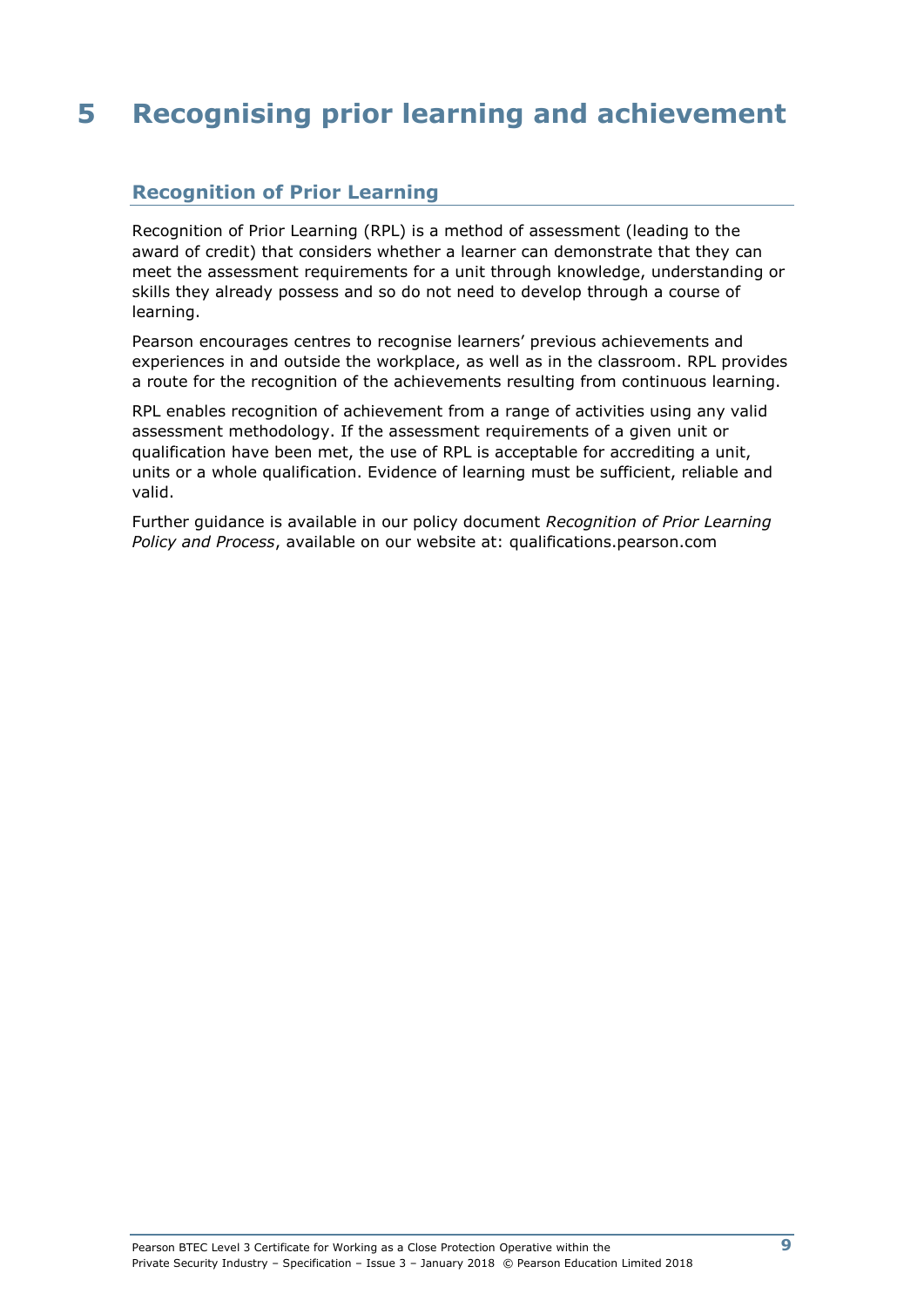## <span id="page-15-0"></span>**6 Centre resource requirements**

As part of the approval process, centres must make sure that the resource requirements below are in place before offering the qualification.

- Centres must have appropriate physical resources (for example IT, learning materials, teaching rooms) to support delivery and assessment.
- Staff involved in the assessment process must have relevant expertise and occupational experience.
- There must be systems in place that ensure continuing professional development (CPD) for staff delivering the qualification.
- Centres must have in place appropriate health and safety policies relating to the use of equipment by learners.
- Centres must deliver the qualifications in accordance with current equality legislation. For further details on Pearson's commitment to the Equality Act 2010, please see *Section 10 Access and recruitment* and *Section 11 Access to qualifications for learners with disabilities or specific needs*. For full details of the Equality Act 2010, please go to www.legislation.gov.uk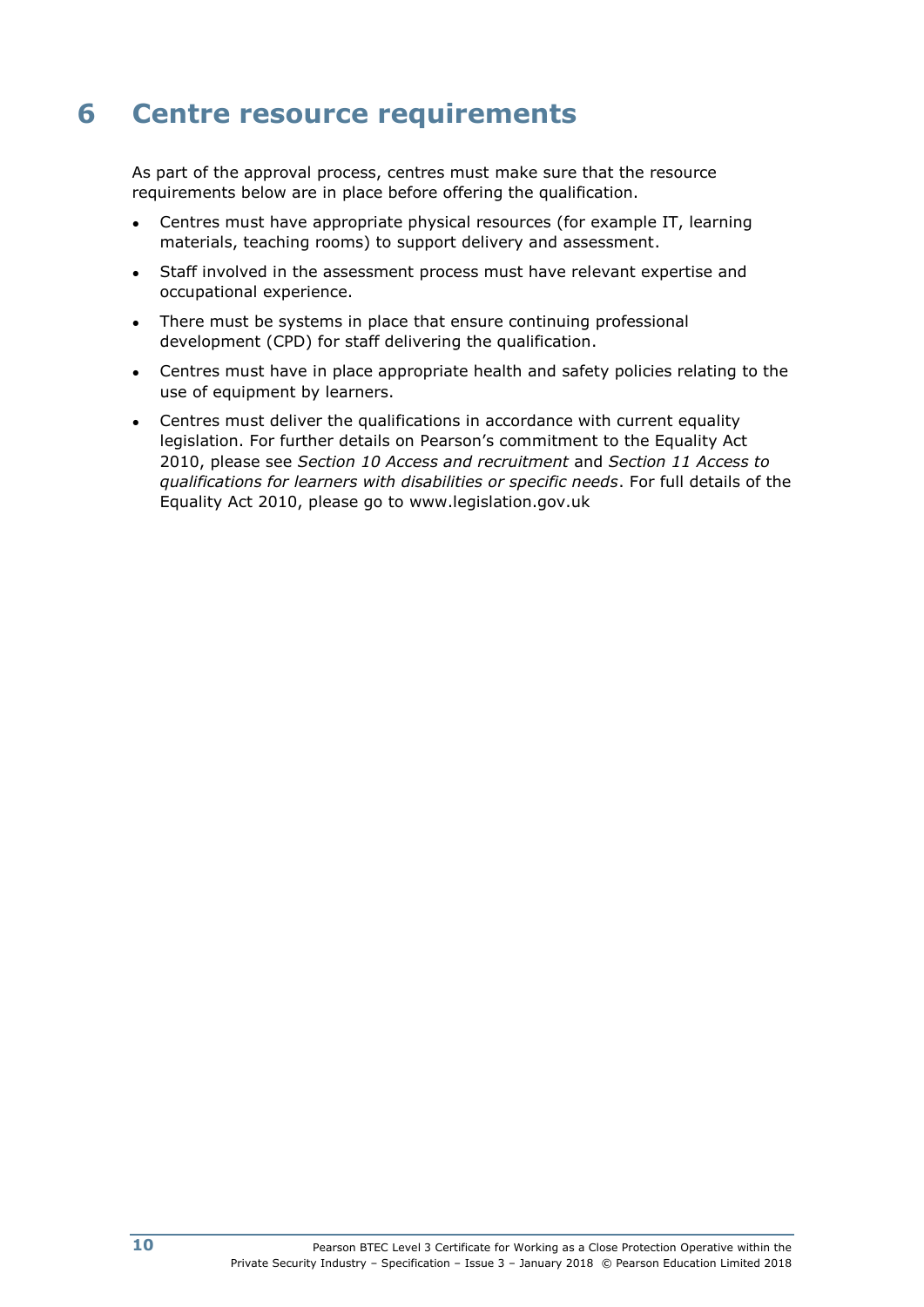### <span id="page-16-0"></span>**7 Centre recognition and approval centre recognition**

Centres that have not previously offered Pearson qualifications need to apply for, and be granted, centre recognition as part of the process for approval to offer individual qualifications.

Existing centres will be given 'automatic approval' for a new qualification if they are already approved for a qualification that is being replaced by a new qualification and the conditions for automatic approval are met.

<span id="page-16-1"></span>Guidance on seeking approval to deliver BTEC qualifications is given on our website.

#### **Approvals agreement**

All centres are required to enter into an approval agreement that is a formal commitment by the head or principal of a centre to meet all the requirements of the specification and any associated codes, conditions or regulations.

Pearson will act to protect the integrity of the awarding of qualifications. If centres do not comply with the agreement, this could result in the suspension of certification or withdrawal of approval.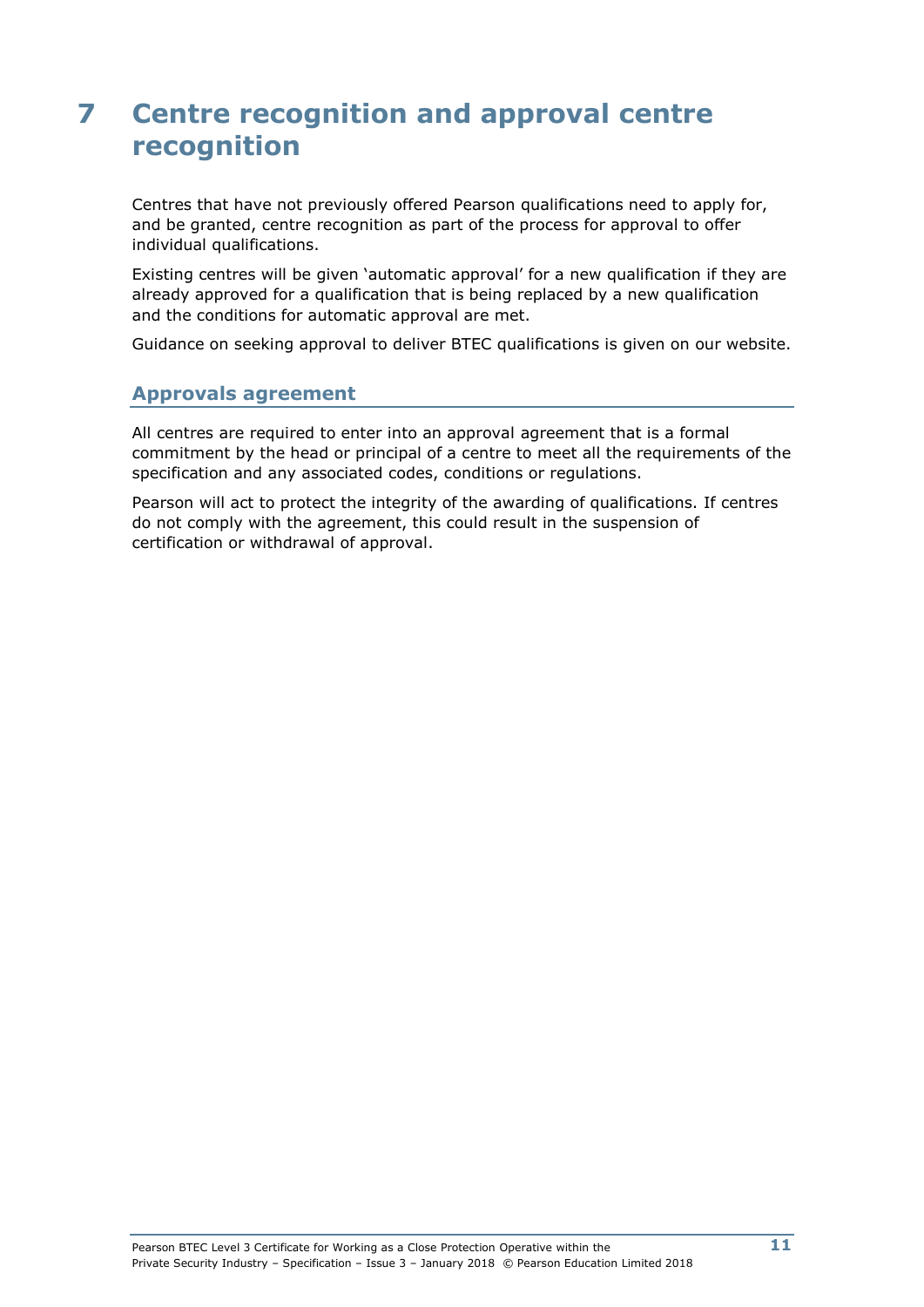# <span id="page-17-0"></span>**8 Quality assurance of centres**

Quality assurance is at the heart of vocational qualifications. The centre assesses BTEC qualifications. The centre will use quality assurance to make sure that their managers, internal verifiers and assessors are standardised and supported. Pearson use quality assurance to check that all centres are working to national standards. It gives us the opportunity to identify and provide support, if needed, to safeguard certification. It also allows us to recognise and support good practice.

For the qualifications in this specification, the Pearson quality assurance model will follow one of the processes listed below.

- 1 Delivery of the qualification as part of a BTEC Apprenticeship ('single click' registration):
	- an annual visit by a Standards Verifier to review centre-wide quality assurance systems and sampling of internal verification and assessor decisions.
- 2 Delivery of the qualification outside the Apprenticeship:
	- an annual visit to the centre by a Centre Quality Reviewer to review centre-wide quality assurance systems
	- Lead Internal Verifier accreditation this involves online training and standardisation of Lead Internal Verifiers using our OSCA platform, accessed via Edexcel Online. Please note that not all qualifications will include Lead Internal Verifier accreditation. Where this is the case, each year we will allocate a Standards Verifier to conduct postal sampling of internal verification and assessor decisions for the Principal Subject Area.

For further details please see the *UK Vocational Quality Assurance Handbook* [on](http://www.edexcel.com/quals/BTEC/quality/Pages/documents.aspx) our website.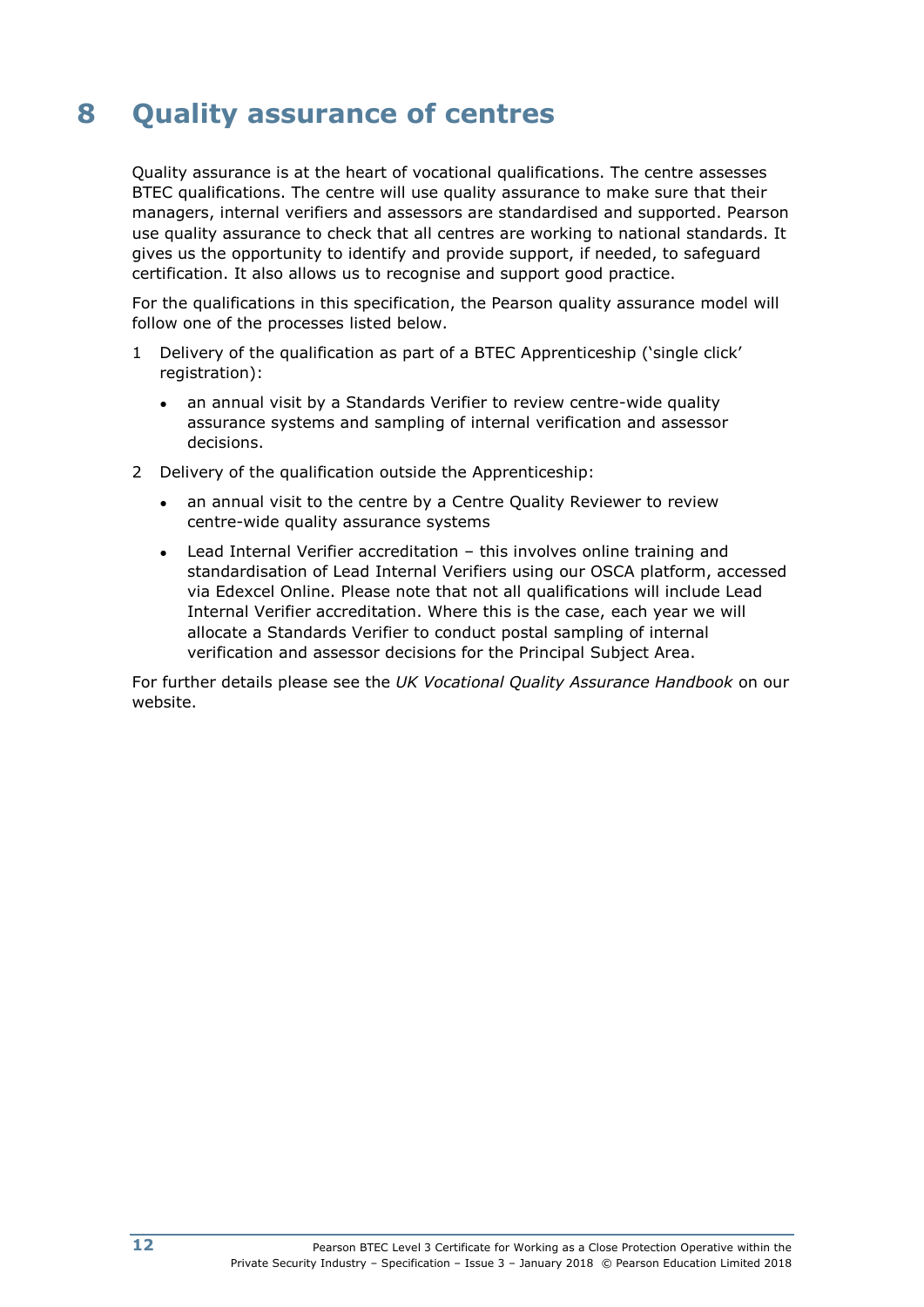# <span id="page-18-0"></span>**9 Programme delivery**

Pearson does not normally define the mode of delivery for BTEC qualifications. However, this qualification has been developed in conjunction with the Security Industry Authority (SIA), which has placed certain restrictions on how training may be delivered. In line with the SIA requirements, detailed in Section 12 of the *Requirements for Awarding Organisations and Training Providers* in *annexe E*, centres can offer the following parts of this qualification by distance learning if that meets their learners' needs:

thirty minutes of learning for preparation for training for the Conflict Management unit.

All other learning must be completed face-to-face. Centres may adopt a flexible approach to delivery as long as it complies with the requirements of Section 12 of the *Requirements for Awarding Organisations and Training Providers* in *Annexe E.*

#### **Contact time**

Contact time is defined as time where the learner is in the same room as the tutor and receiving training or undertaking assessment, for example, direct teaching, class discussions and supervised practice activities. This time does not include:

- Breaks in the delivery of the course
- Checking ID.

The table below states the GLH and the required contact time for each unit in the qualification. It is important to note that these contact hours are a minimum figure stipulated by the SIA. Centres should regard this not as a requirement to use noncontact activities, but rather giving them the opportunity to do so if they choose. Centres can continue to delivering the entire programme as contact time.

| <b>Unit</b> | <b>Title</b>                                                                       | <b>GLH</b> | <b>Minimum</b><br>contact time |
|-------------|------------------------------------------------------------------------------------|------------|--------------------------------|
|             | Working as a Close Protection<br>Operative within the Private Security<br>Industry | 56         | 56                             |
|             | Planning, Preparing and Supporting a<br><b>Close Protection Operation</b>          | 76         | 76                             |
| 3           | Conflict Management within the<br>Private Security Industry                        | 8          | 7.5                            |

The stipulated contact time must occur over a minimum of three days. Each day should not exceed eight hours of learning. For further information on the delivery of the qualification, please refer to Sections 11 and 12 of the *Requirements for Awarding Organisations and Training Providers* in *Annexe E.*

Centres must make sure that learners have access to the resources identified in the specification and to the subject specialists delivering the units.

As all the units are externally assessed, it is essential that learners have covered all of the *Unit amplification* before they are tested.

Where legislation is taught, centres must ensure that it is current and up to date.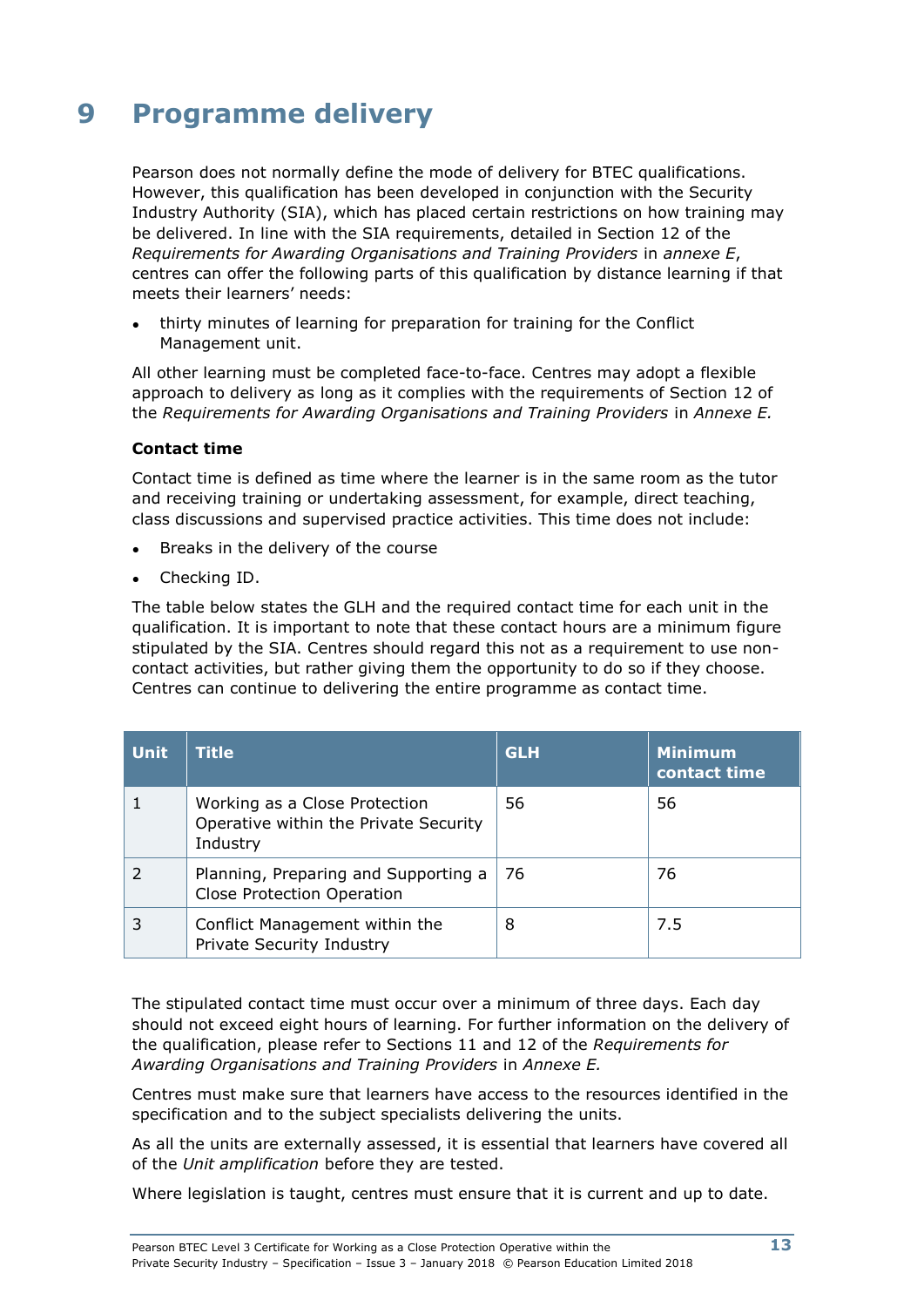### <span id="page-19-0"></span>**10 Access and recruitment**

Pearson's policy regarding access to our qualifications is that:

- they should be available to everyone who is capable of reaching the required standards
- they should be free from any barriers that restrict access and progression
- there should be equal opportunities for all those wishing to access the qualifications.

Centres are required to recruit learners to BTEC Specialist qualifications with integrity.

Applicants will need relevant information and advice about the qualification to make sure it meets their needs.

Centres should review the applicant's prior qualifications and/or experience, considering whether this profile shows that they have the potential to achieve the qualification.

For learners with disabilities and specific needs, this review will need to take account of the support available to the learner during teaching and assessment of the qualification. The review must take account of the information and guidance in *Section 11 Access to qualifications for learners with disabilities or specific needs*.

Learners may be aged between 14 and 16 and therefore potentially vulnerable. Where learners are required to spend time and be assessed in work settings, it is the centre's responsibility to ensure that the work environment they go into is safe.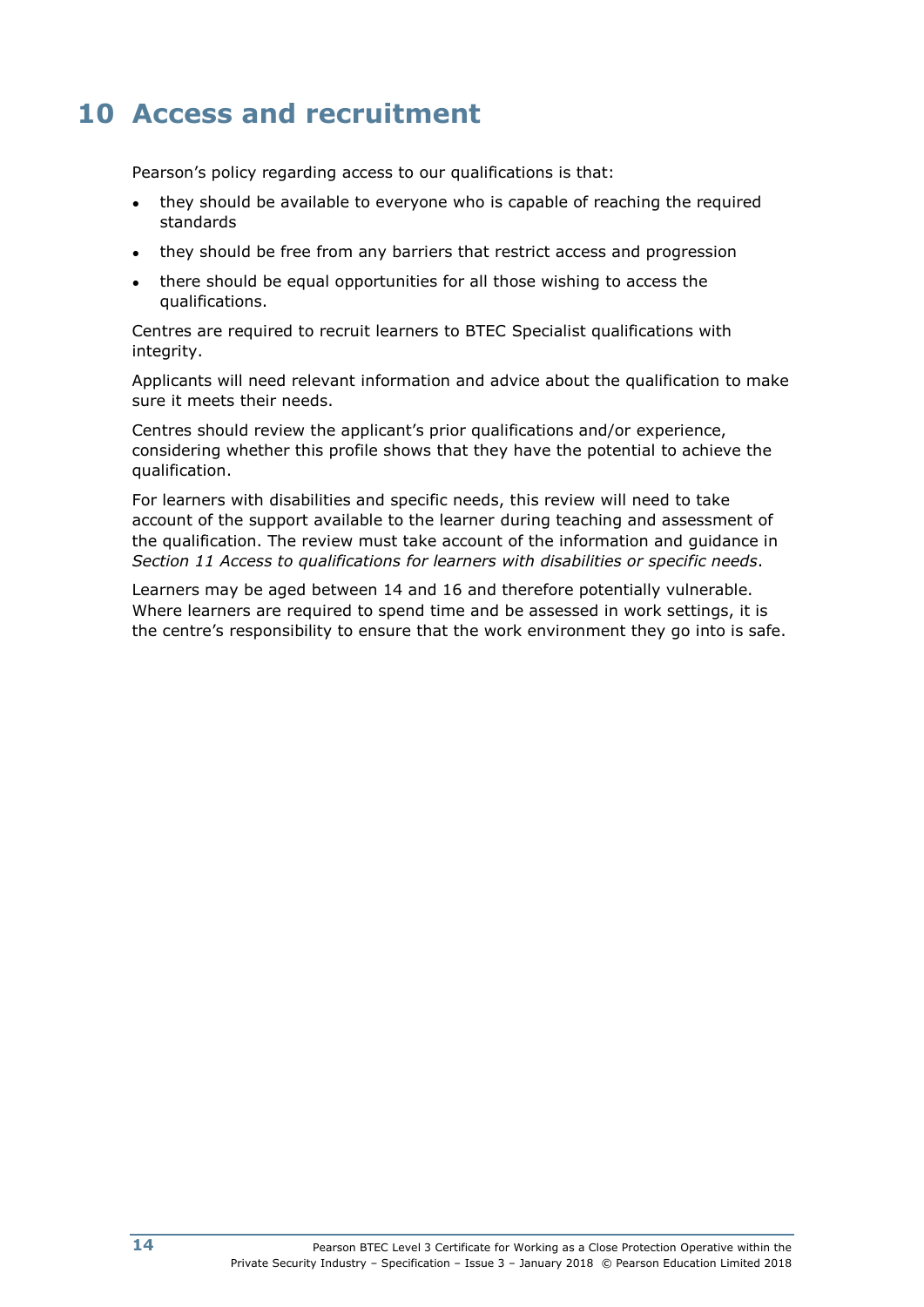### <span id="page-20-0"></span>**11 Access to qualifications for learners with disabilities or specific needs**

Equality and fairness are central to our work. Pearson's Equality Policy requires all learners to have equal opportunity to access our qualifications and assessments. It also requires our qualifications to be awarded in a way that is fair to every learner.

We are committed to making sure that:

- learners with a protected characteristic (as defined by the Equality Act 2010) are not, when they are undertaking one of our qualifications, disadvantaged in comparison to learners who do not share that characteristic
- all learners achieve the recognition they deserve from undertaking a qualification and that this achievement can be compared fairly to the achievement of their peers.

Learners taking a qualification may be assessed in British sign language or Irish sign language where it is permitted for the purpose of reasonable adjustments.

Further information on access arrangements can be found in the Joint Council for Qualifications (JCQ) document *Access Arrangements, Reasonable Adjustments and Special Consideration for General and Vocational qualifications*.

Details on how to make adjustments for learners with protected characteristics are given in the document *Pearson Supplementary Guidance for Reasonable Adjustment and Special Consideration in Vocational Internally Assessed Units*.

Both documents are on our website at: qualifications.pearson.com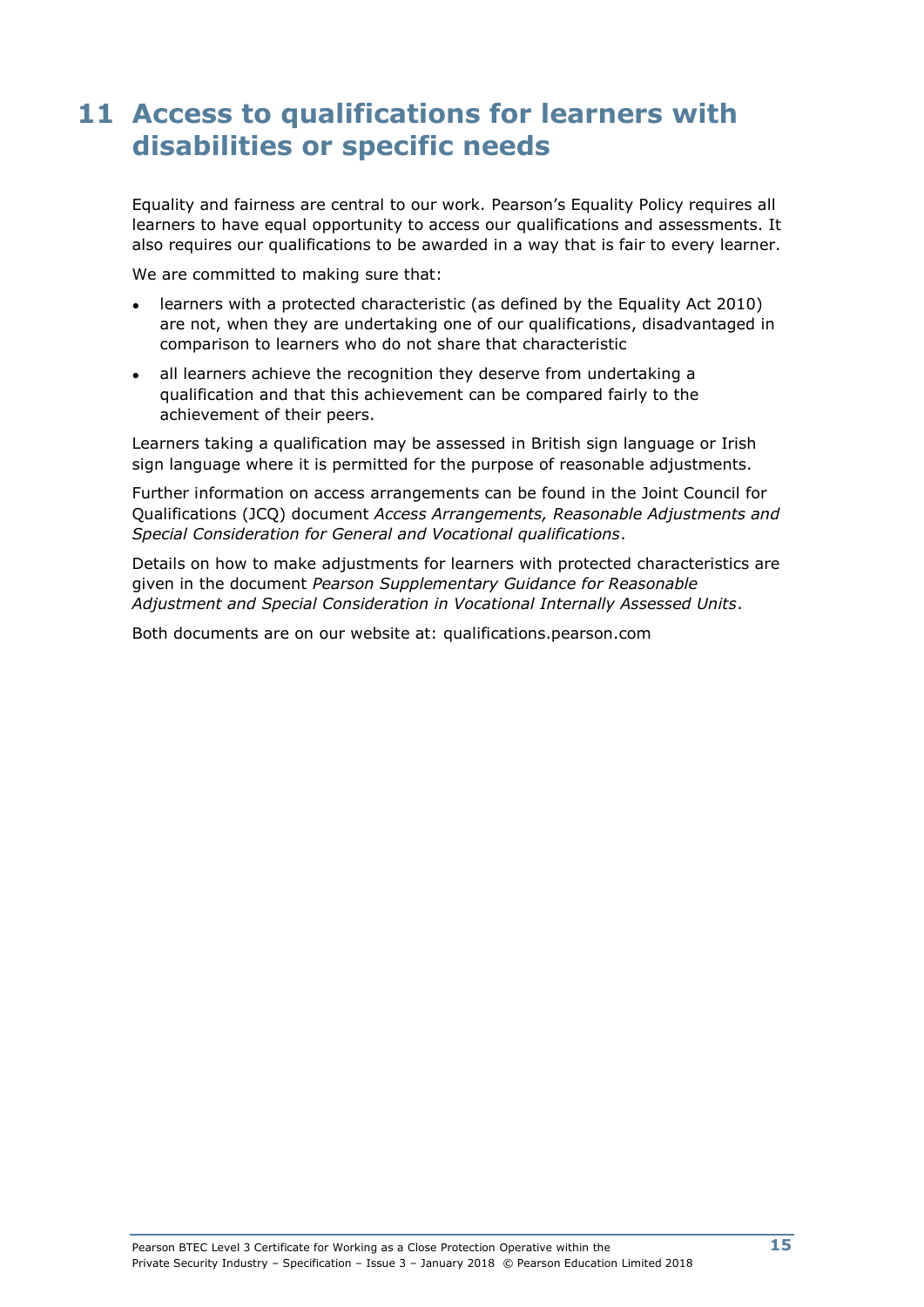### <span id="page-21-0"></span>**12 Units**

<span id="page-21-1"></span>Units have the following sections.

### **Unit title**

<span id="page-21-2"></span>This is the formal title of the unit that will appear on the learner's certificate.

### **Unit reference number**

Each unit is assigned a unit reference number that appears with the unit title on the Register of Regulated Qualifications.

### <span id="page-21-3"></span>**Level**

All units and qualifications have a level assigned to them. The level assigned is informed by the level descriptors defined by Ofqual, the qualifications regulator.

### <span id="page-21-4"></span>**Credit value**

<span id="page-21-5"></span>When a learner achieves a unit, they gain the specified number of credits.

### **Guided learning hours**

Guided Learning Hours (GLH) is the number of hours that a centre delivering the qualification needs to provide. Guided learning means activities that directly or immediately involve tutors and assessors in teaching, supervising, and invigilating learners, for example lectures, tutorials, online instruction and supervised study.

### <span id="page-21-6"></span>**Unit aim**

<span id="page-21-7"></span>This gives a summary of what the unit aims to do.

### **Essential resources**

This section lists any specialist resources needed to deliver the unit. The centre will be asked to make sure that these resources are in place when it seeks approval from Pearson to offer the qualification.

### <span id="page-21-8"></span>**Learning outcomes**

The learning outcomes of a unit set out what a learner knows, understands or is able to do as the result of a process of learning.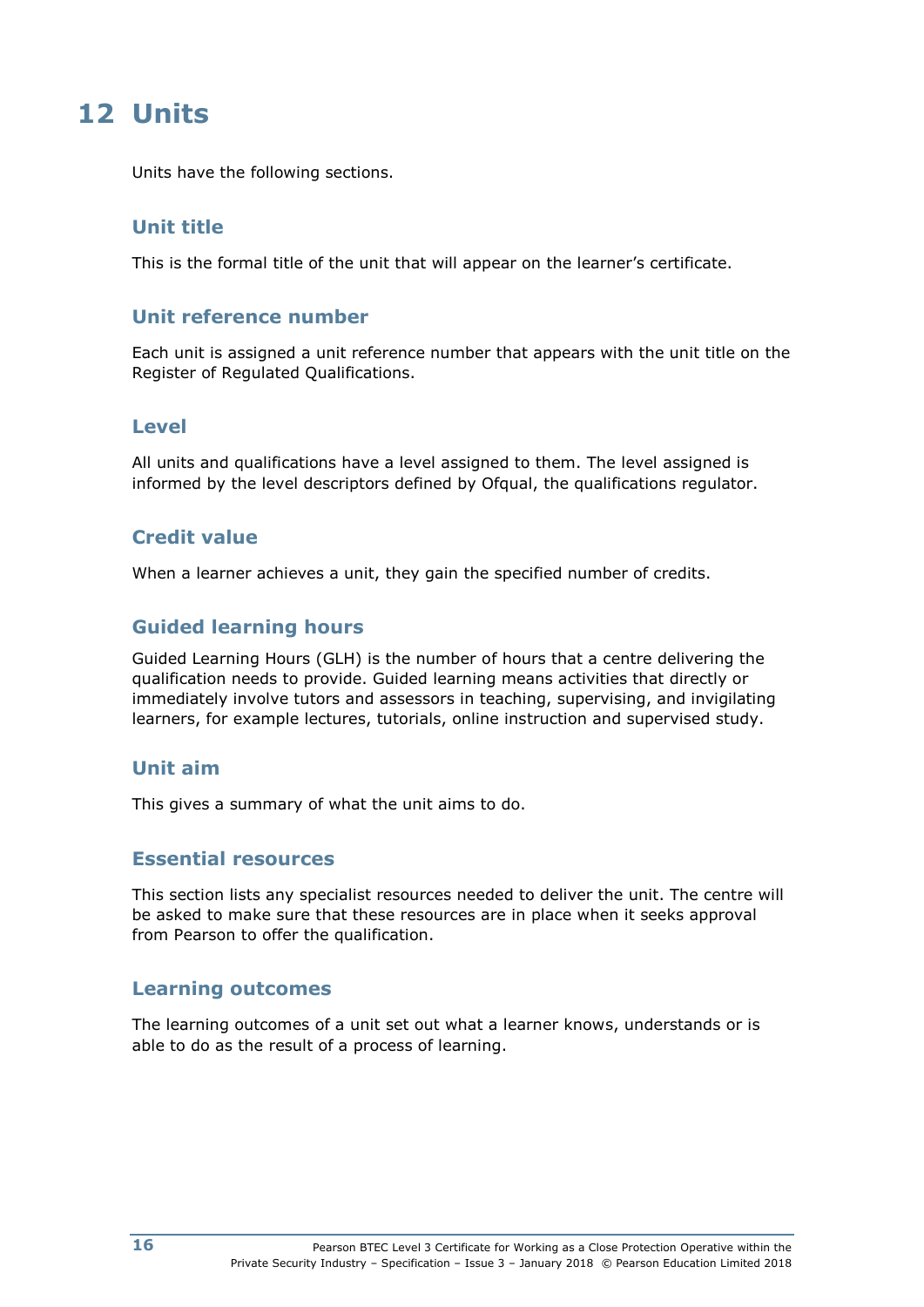### <span id="page-22-0"></span>**Assessment criteria**

Assessment criteria specify the standard required by the learner to achieve each learning outcome.

### <span id="page-22-1"></span>**Unit amplification**

<span id="page-22-2"></span>This section clarifies what a learner needs to know to achieve a learning outcome.

### **Information for tutors**

This section gives tutors information on delivery and assessment. It contains the following subsections.

- *Delivery* explains the content's relationship to the learning outcomes and offers guidance on possible approaches to delivery.
- *Assessment* gives information about the evidence that learners must produce, together with any additional guidance if appropriate. This section should be read in conjunction with the assessment criteria.
- *Suggested resources* lists resource materials that can be used to support the teaching of the unit, for example books, journals and websites.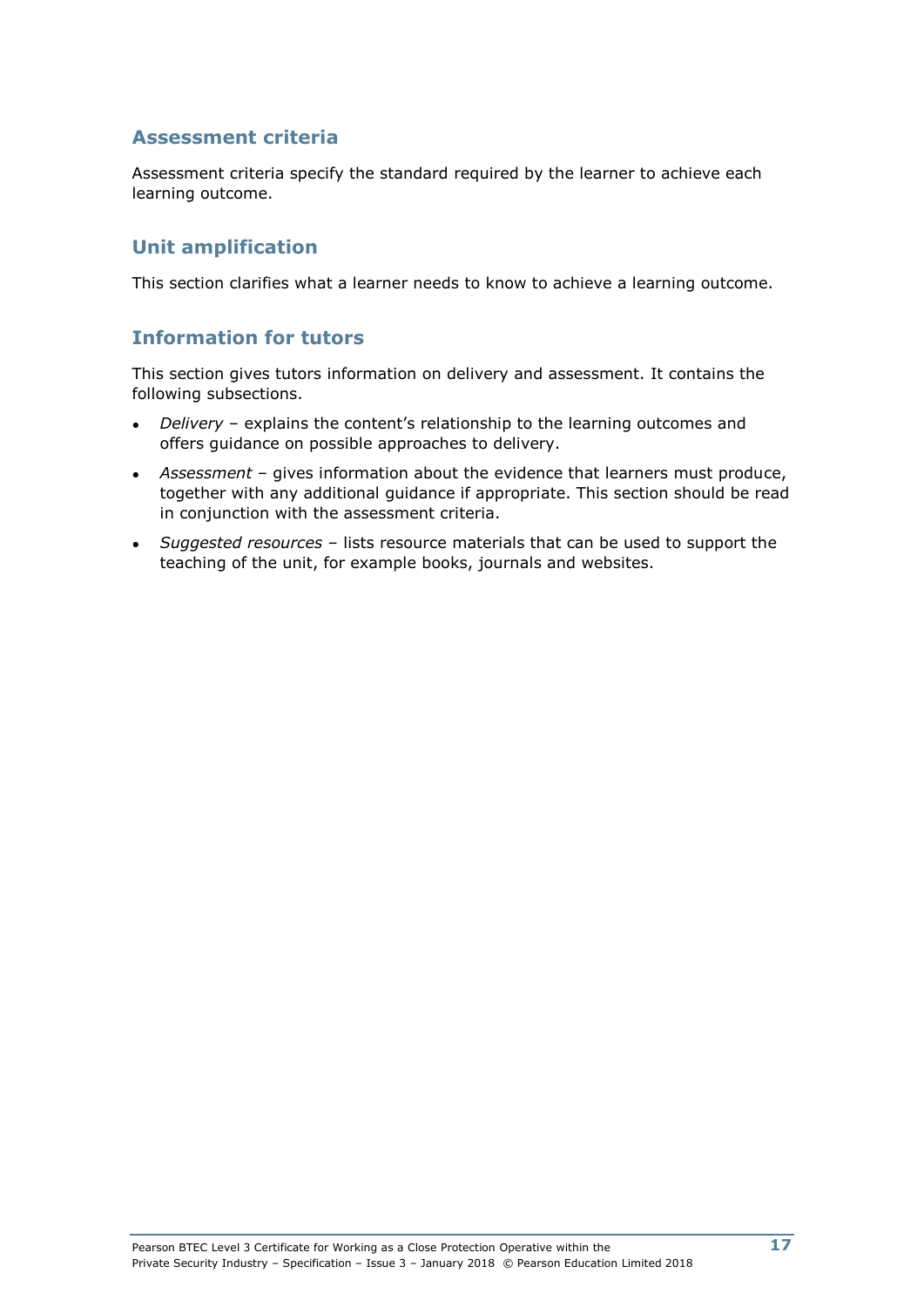<span id="page-23-0"></span>

| <b>Unit 1:</b>                    | <b>Working as a Close</b><br><b>Protection Operative</b> |
|-----------------------------------|----------------------------------------------------------|
| Unit reference number: Y/506/7884 |                                                          |
| <b>Level:</b>                     | 3                                                        |
| <b>Credit value:</b>              |                                                          |
| <b>Guided learning hours:</b>     | 56                                                       |

### **Unit aim**

This unit is intended for people who want to work in the private security industry and who require an SIA licence to practise. It covers elements of the knowledge, understanding and practical skills that are relevant to the role of a close protection operative.

### **Unit introduction**

This unit comprises knowledge, understanding and practical skills required to become a licensed close protection operative. It will be assessed by observation of a scenario-based practical, professional discussion, Q&A and a written assignment. The unit presents the legislative framework within which the close protection industry operates. It covers the basic requirements of close protection, such as team roles, personal security, and the attributes required, including the importance of team working and interpersonal skills.

Threat and risk assessment is a key requirement in close protection, both in a planned and dynamic context, and so learners will discover how this is carried out as well as about the broad considerations that are relevant to operational planning. They will also learn about the major aspects of close protection work, including foot drills and vehicle operations. Finally, they will learn about the theory and practice of conflict management.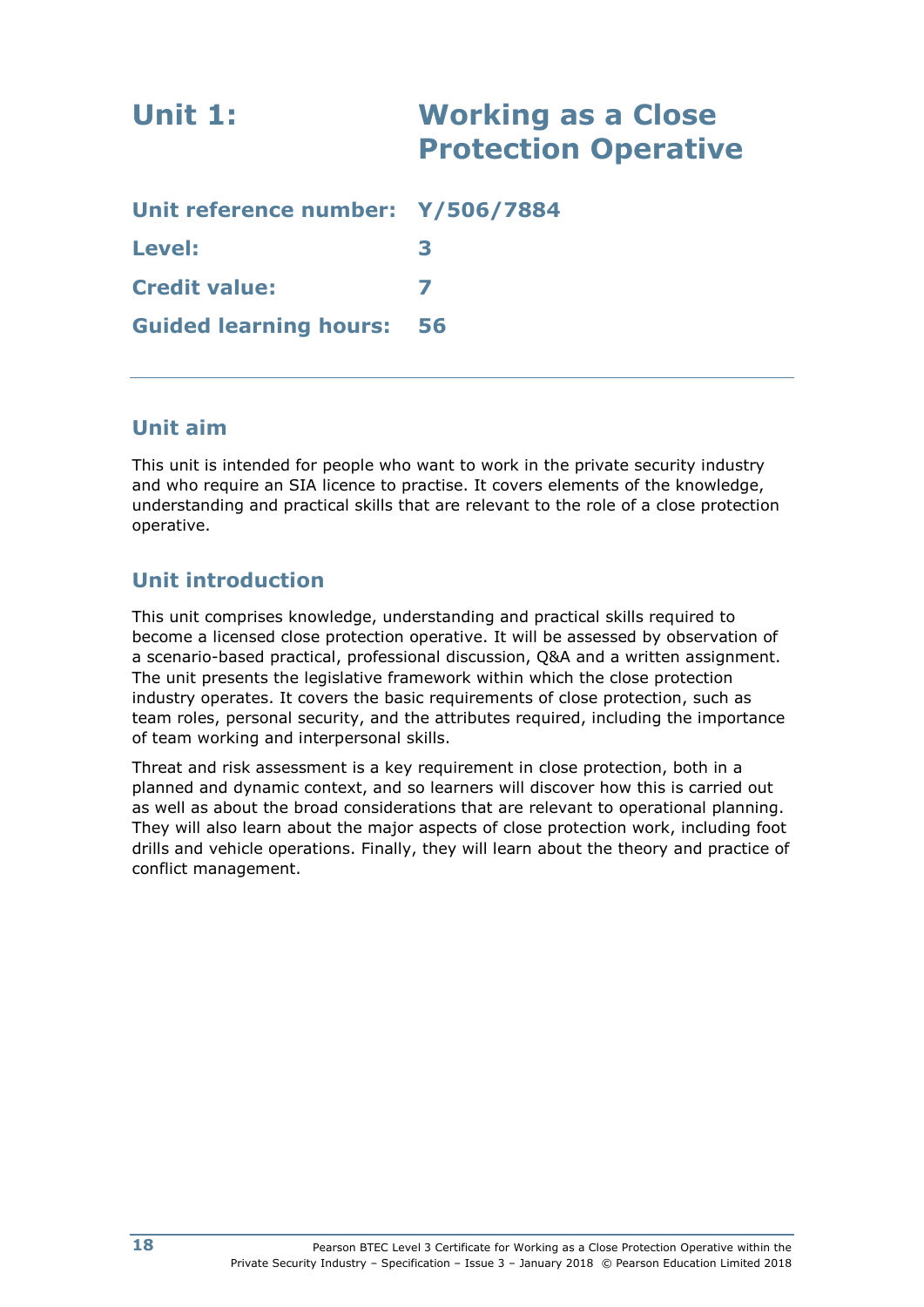### **Learning outcomes, assessment criteria and unit amplification**

To pass this unit, the learner needs to demonstrate that they can meet all the learning outcomes for the unit. The assessment criteria determine the standard required to achieve the unit.

| <b>Learning outcomes</b><br><b>Assessment criteria</b> |                                                      | <b>Unit amplification</b> |                                                                    |                              |                                                                                                                                                                              |                                      |
|--------------------------------------------------------|------------------------------------------------------|---------------------------|--------------------------------------------------------------------|------------------------------|------------------------------------------------------------------------------------------------------------------------------------------------------------------------------|--------------------------------------|
|                                                        | Understand the<br>roles and<br>responsibilities of a | 1.1                       | State the purpose of close<br>protection                           |                              | Purpose of close protection: overall definition - to mitigate risk, protect<br>a principal (family, lifestyle, business, image, property) from injury,<br>harassment, kidnap |                                      |
|                                                        | close protection<br>operative                        | 1.2                       | State the purpose of close<br>protection training and<br>licensing |                              | to obtain a frontline licence                                                                                                                                                |                                      |
|                                                        |                                                      |                           |                                                                    |                              | to gain essential specialist skills                                                                                                                                          |                                      |
|                                                        |                                                      |                           |                                                                    |                              | for Continuing Professional Development (CPD)                                                                                                                                |                                      |
|                                                        |                                                      |                           |                                                                    |                              |                                                                                                                                                                              | to raise standards in the profession |
|                                                        |                                                      |                           |                                                                    | to provide a quality service |                                                                                                                                                                              |                                      |
|                                                        |                                                      |                           |                                                                    |                              | to increase public confidence and trust                                                                                                                                      |                                      |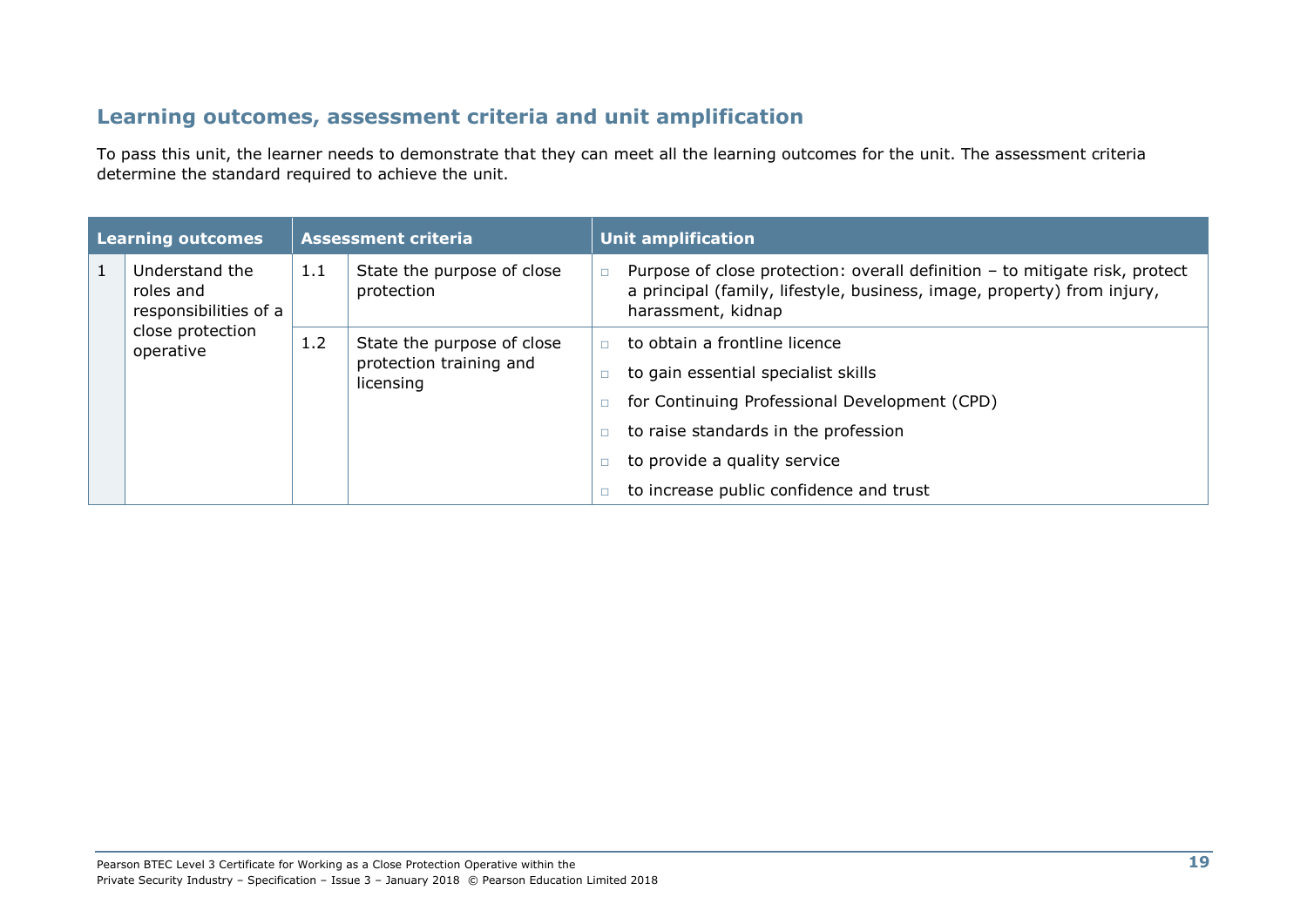| <b>Learning outcomes</b> |  | <b>Assessment criteria</b> |                                                                                     | <b>Unit amplification</b> |                                                                                                                                                                                                                                           |  |
|--------------------------|--|----------------------------|-------------------------------------------------------------------------------------|---------------------------|-------------------------------------------------------------------------------------------------------------------------------------------------------------------------------------------------------------------------------------------|--|
|                          |  | 1.3                        | Describe the different roles<br>and responsibilities within a                       | $\Box$                    | Different roles and responsibilities: team leader - has overall<br>responsibility of the operation, liaises with the client, deals with disputes                                                                                          |  |
|                          |  |                            | close protection team                                                               | $\Box$                    | Second in command $-2IC$ - works as a deputy to the team leader and<br>helps the team leader on large operations                                                                                                                          |  |
|                          |  |                            |                                                                                     | $\Box$                    | Personal Protection Officer - PPO - immediate protection to the<br>principal, direct contact with the principal, authority of all other team<br>members                                                                                   |  |
|                          |  |                            |                                                                                     |                           | Security Advance Party - SAP - could be days, hours or minutes in<br>advance of the PPO and principal, liaises with venues, route<br>reconnaissance, route planning, counter surveillance, communication<br>with PPO                      |  |
|                          |  |                            |                                                                                     | $\Box$                    | Security Driver - SD - vehicle checks, maintenance of vehicle, cleaning<br>of vehicle, driving safely, evasive driving, complying with road traffic<br>legislation                                                                        |  |
|                          |  |                            |                                                                                     |                           | Medic - provides medical treatment to principal and team members,<br>knows principals medical history, medical equipment, adequate medical<br>supplies                                                                                    |  |
|                          |  |                            |                                                                                     |                           | Residential Security Team - RST - maintains the perimeter of the<br>principals residence, monitor CCTV, searching of visitors and guests,<br>building searches, initial contact with visitors                                             |  |
|                          |  |                            |                                                                                     | $\Box$                    | Personal Escort Section -PES - provide outer cordon whilst walking in<br>foot formation, move the principal safely on foot, provide body cover,<br>eliminate threats to principal on foot, extraction of principal, support<br><b>PPO</b> |  |
|                          |  | 1.4                        | Identify the professional<br>attributes required of a close<br>protection operative | $\Box$                    | Honesty, integrity, intelligent, discreet, excellent communicator, calm,<br>modest, trained, well presented, prepared                                                                                                                     |  |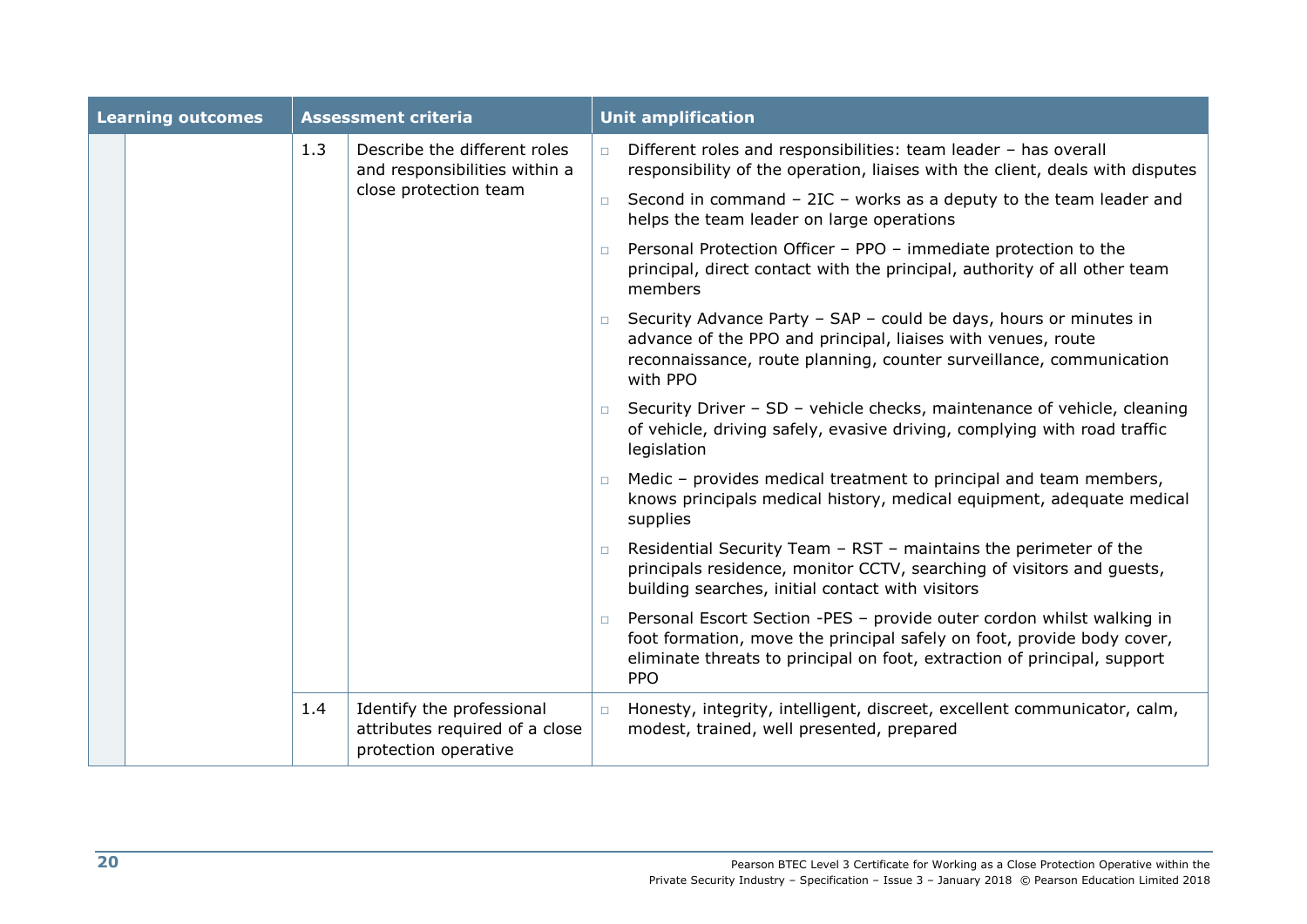| <b>Learning outcomes</b> |  | <b>Assessment criteria</b> |                                                                                                      |        | <b>Unit amplification</b>                                                                                                                                                   |  |
|--------------------------|--|----------------------------|------------------------------------------------------------------------------------------------------|--------|-----------------------------------------------------------------------------------------------------------------------------------------------------------------------------|--|
|                          |  | 1.5                        | Explain the difference<br>between a client and a<br>principal within the role of<br>close protection | $\Box$ | Client pays for the protection service $-$ deals with budgets, payments,<br>invoices, assignment requirements                                                               |  |
|                          |  |                            |                                                                                                      | $\Box$ | Principal is who or what requires protecting - individual, family,<br>property, valuables                                                                                   |  |
|                          |  |                            |                                                                                                      | $\Box$ | Client and principal can be the same person                                                                                                                                 |  |
|                          |  | 1.6                        | Identify client types who<br>require close protection<br>services                                    | $\Box$ | Types of client: e.g. corporate, celebrities, dignitaries, private<br>individuals, public sector, international                                                             |  |
|                          |  | 1.7                        | Recognise the importance of<br>communication within a<br>close protection<br>environment             | $\Box$ | Communication skills required: interpersonal skills; empathy,<br>negotiation skills, problem solving, team working, information gathering                                   |  |
|                          |  |                            |                                                                                                      | $\Box$ | Need to communicate with relevant people: colleagues, client, principal,<br>principal's family, principal's staff, venue staff, external agencies,<br>members of the public |  |
|                          |  |                            |                                                                                                      | $\Box$ | Maintaining security and confidentiality of information                                                                                                                     |  |
|                          |  |                            |                                                                                                      | П.     | Checking understanding                                                                                                                                                      |  |
|                          |  |                            |                                                                                                      | $\Box$ | Reporting (clear, accurate, relevant)                                                                                                                                       |  |
|                          |  |                            |                                                                                                      |        | Need for clear decision making; prompt action; reduces risk                                                                                                                 |  |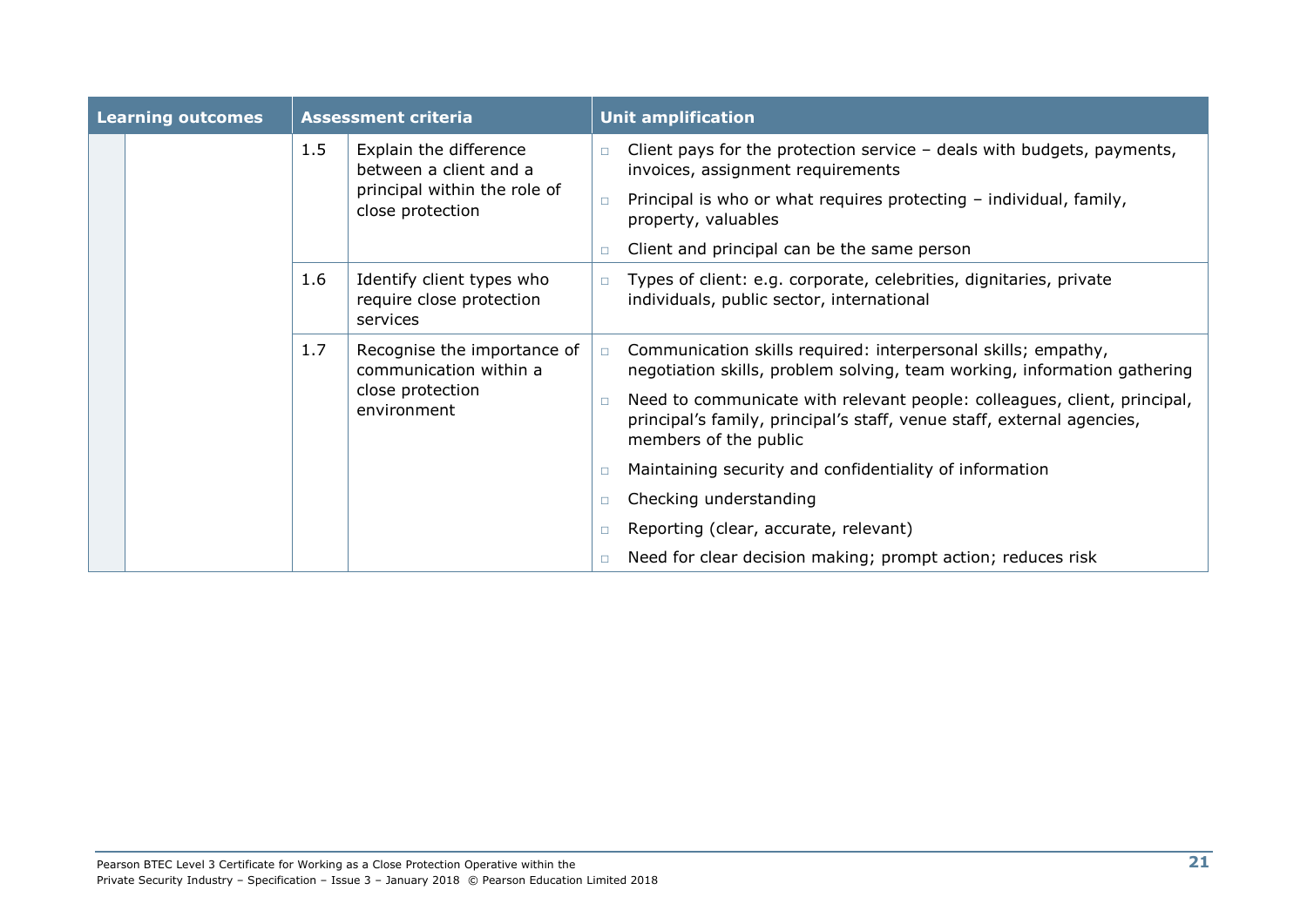|  | <b>Learning outcomes</b> | <b>Assessment criteria</b> |                                                                                                           |        | <b>Unit amplification</b>                                                                                                       |  |  |
|--|--------------------------|----------------------------|-----------------------------------------------------------------------------------------------------------|--------|---------------------------------------------------------------------------------------------------------------------------------|--|--|
|  |                          | 1.8                        | Identify the types of                                                                                     | $\Box$ | Types of equipment: e.g. radios                                                                                                 |  |  |
|  |                          |                            | equipment available to a<br>close protection operative                                                    | $\Box$ | Global Positioning System (GPS)                                                                                                 |  |  |
|  |                          |                            |                                                                                                           | $\Box$ | Satellite Navigation (Satnav)                                                                                                   |  |  |
|  |                          |                            |                                                                                                           | $\Box$ | Technical Surveillance Counter Measures (TSCM)                                                                                  |  |  |
|  |                          |                            |                                                                                                           | $\Box$ | Closed Circuit Television (CCTV); overt, covert/body cam                                                                        |  |  |
|  |                          |                            |                                                                                                           | $\Box$ | Infra red; laser sensors                                                                                                        |  |  |
|  |                          |                            |                                                                                                           | $\Box$ | Alarms                                                                                                                          |  |  |
|  |                          |                            |                                                                                                           | $\Box$ | Tracking devices                                                                                                                |  |  |
|  |                          |                            |                                                                                                           | $\Box$ | Personal Protective Equipment (PPE)                                                                                             |  |  |
|  |                          | 1.9                        | Describe tasks a close<br>protection operative could<br>undertake whilst working<br>alone                 | $\Box$ | Lone working tasks: e.g. security surveys                                                                                       |  |  |
|  |                          |                            |                                                                                                           | $\Box$ | Driving, escorting, security of minors                                                                                          |  |  |
|  |                          |                            |                                                                                                           | $\Box$ | Reconnaissance                                                                                                                  |  |  |
|  |                          |                            |                                                                                                           | $\Box$ | Security Advance Party (SAP)                                                                                                    |  |  |
|  |                          |                            |                                                                                                           | $\Box$ | Residential Security Team (RST)                                                                                                 |  |  |
|  |                          |                            |                                                                                                           | $\Box$ | Meetings, functions, events, leisure, shopping                                                                                  |  |  |
|  |                          |                            |                                                                                                           | $\Box$ | Scheduling, planning, liaising, booking                                                                                         |  |  |
|  |                          | 1.10                       | Explain the difference<br>between a successful and<br>unsuccessful close<br>protection task               | $\Box$ | Successful: operation schedule went as planned, no compromise of<br>security or safety, principal and client happy with service |  |  |
|  |                          |                            |                                                                                                           | $\Box$ | Unsuccessful: compromised, embarrassed, fatality, assault, interruption,<br>disruption to schedule                              |  |  |
|  |                          | 1.11                       | State why continual<br>professional development<br>(CPD) is necessary for a<br>close protection operative | $\Box$ | Continual professional development (CPD) is necessary: e.g. updating<br>skills, knowledge, competency                           |  |  |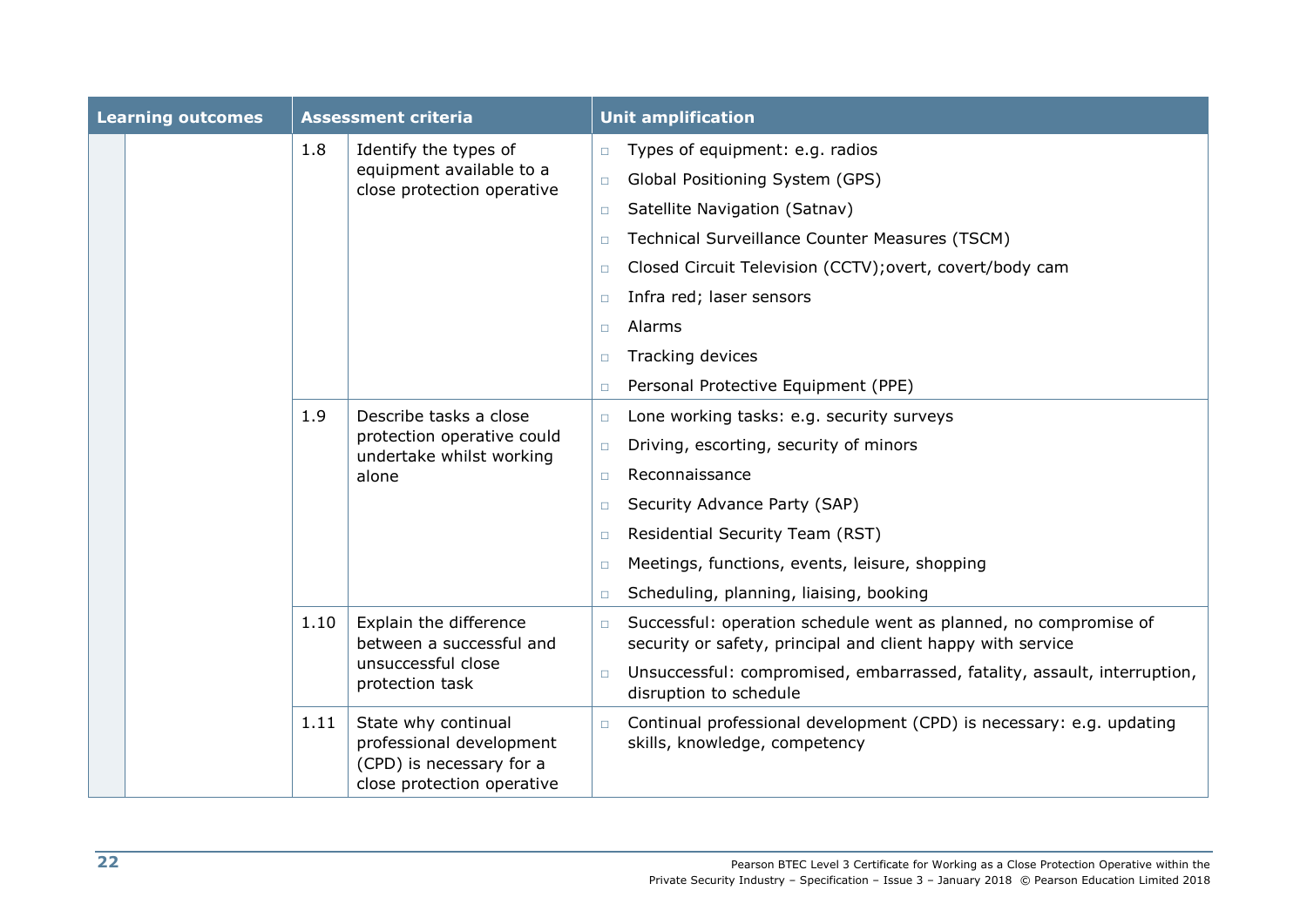|                | <b>Learning outcomes</b>                     | <b>Assessment criteria</b> |                                                                                             |        | <b>Unit amplification</b>                                                                                                                                                |
|----------------|----------------------------------------------|----------------------------|---------------------------------------------------------------------------------------------|--------|--------------------------------------------------------------------------------------------------------------------------------------------------------------------------|
| $\overline{2}$ | Understand basic<br>surveillance, anti-      | 2.1                        | State the purpose of<br>surveillance                                                        | $\Box$ | Purpose of surveillance: gathering information For a planned or ad hoc<br>operation e.g. on a person, place, object                                                      |
|                | surveillance and<br>counter-<br>surveillance | 2.2                        | State the purpose of anti-<br>surveillance                                                  | $\Box$ | Anti surveillance: to detect if surveillance is being carried out on the<br>principal or operation                                                                       |
|                | techniques                                   | 2.3                        | State the purpose of<br>counter-surveillance                                                | $\Box$ | Counter surveillance: drills used by individuals or a team to evade<br>surveillance                                                                                      |
|                |                                              |                            |                                                                                             | $\Box$ | Passive or active detection; third party detection; hostile activity                                                                                                     |
|                |                                              | 2.4                        | Describe basic surveillance,<br>anti-surveillance and<br>counter-surveillance<br>techniques | $\Box$ | Basic surveillance: 'four sames' e.g. same person, same time of day,<br>same activity in same place, covert, overt, use of equipment, Foot,<br>mobile, static            |
|                |                                              |                            |                                                                                             | $\Box$ | Anti Surveillance: drive three sides of square, head to uncrowded areas,<br>false/no turn signals, speed up, slow down, false starts, dummy<br>vehicles, roundabouts     |
|                |                                              |                            |                                                                                             | $\Box$ | Counter Surveillance: monitor from a distance, use of external<br>companies, technical surveillance                                                                      |
|                |                                              | 2.5                        | Identify sources of<br>unwanted attention                                                   | $\Box$ | Sources of unwanted attention: e.g. from known criminals, media,<br>stalkers, protest groups, hostile reconnaissance                                                     |
|                |                                              | 2.6                        | Describe the capabilities and<br>limitations of surveillance<br>equipment                   | $\Box$ | Equipment: e.g. radios, mobiles, static CCTV, camcorder, optical<br>support, listening devices, tracking devices                                                         |
|                |                                              |                            |                                                                                             | $\Box$ | Legislation restrictions, licence requirement, budgets, communication<br>black spots, user training, availability on the day, power/battery,<br>maintenance of equipment |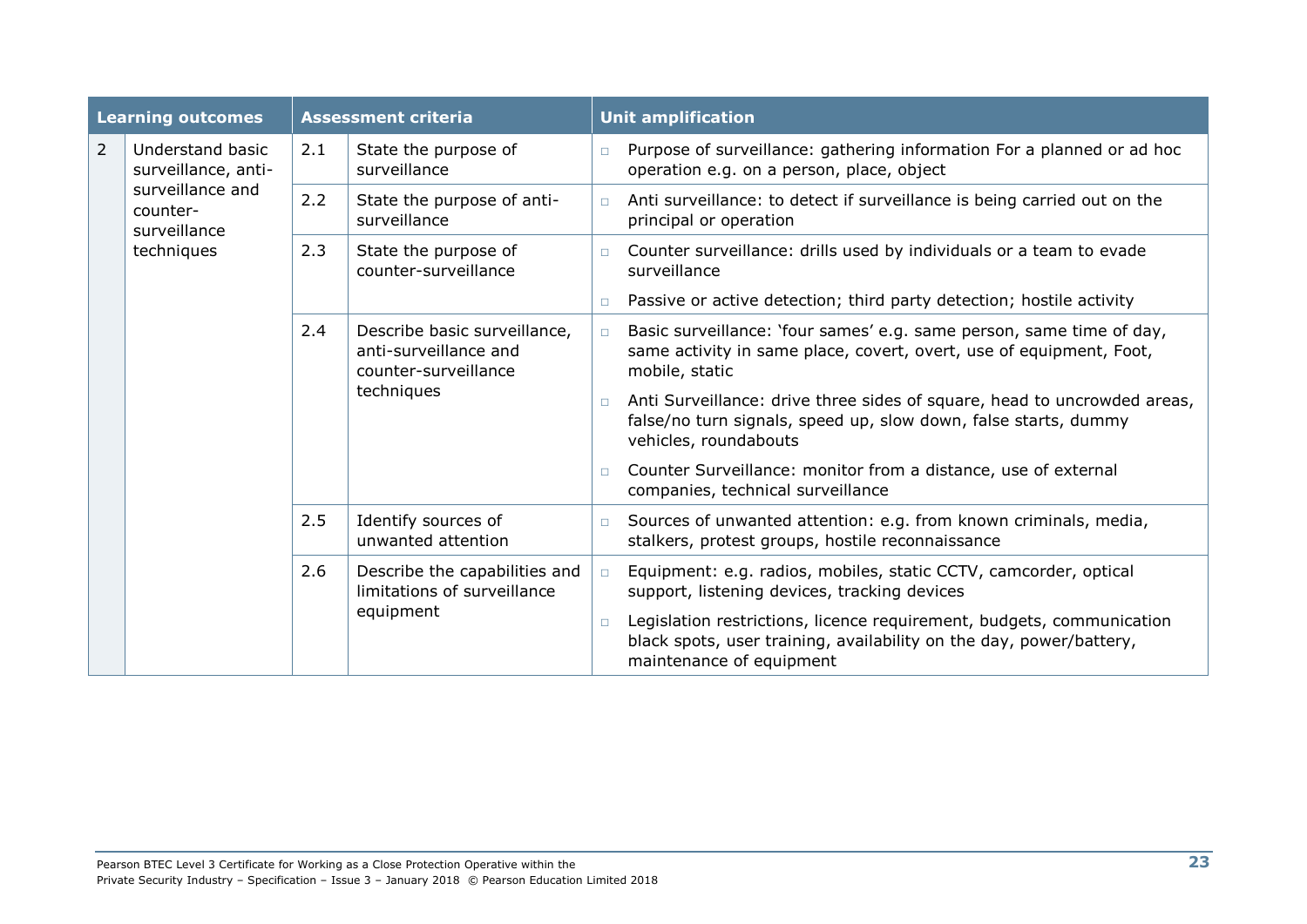| <b>Learning outcomes</b> |                                                  | <b>Assessment criteria</b> |                                                                       |        | <b>Unit amplification</b>                                                                                                                                                                                               |
|--------------------------|--------------------------------------------------|----------------------------|-----------------------------------------------------------------------|--------|-------------------------------------------------------------------------------------------------------------------------------------------------------------------------------------------------------------------------|
| 3                        | Understand<br>legislation relevant<br>to a close | 3.1                        | State the main aims of the<br>Private Security Industry Act           | $\Box$ | To establish the SIA, raise standards, increase public confidence,<br>improve safety, remove criminal elements, raise standards through<br>training and licensing                                                       |
|                          | protection<br>operative                          | 3.2                        | Identify the functions of the<br>Security Industry Authority          | $\Box$ | Monitor effectiveness of the industry: conduct inspections of licensed<br>individuals; impose fines and penalties for breaching any terms set out<br>in the Private Security Industry Act; report to the Home Secretary |
|                          |                                                  |                            |                                                                       | $\Box$ | Manage the voluntary approved contractor scheme (ACS)                                                                                                                                                                   |
|                          |                                                  |                            |                                                                       |        | Licence individuals in licensable roles                                                                                                                                                                                 |
|                          |                                                  | 3.3                        | Identify the differences<br>between civil, criminal and<br>common law | $\Box$ | Civil: magistrates/county court (trespass, libel, slander, employment,<br>divorce, non-indictable)                                                                                                                      |
|                          |                                                  |                            |                                                                       | $\Box$ | Criminal: judge, jury, crown court (indictable, theft, murder, serious<br>assault, sexual assault, stalking, breach of peace, drug offences, other<br>serious offences)                                                 |
|                          |                                                  |                            |                                                                       |        | Common law: custom and practice, statute law, acts of parliament                                                                                                                                                        |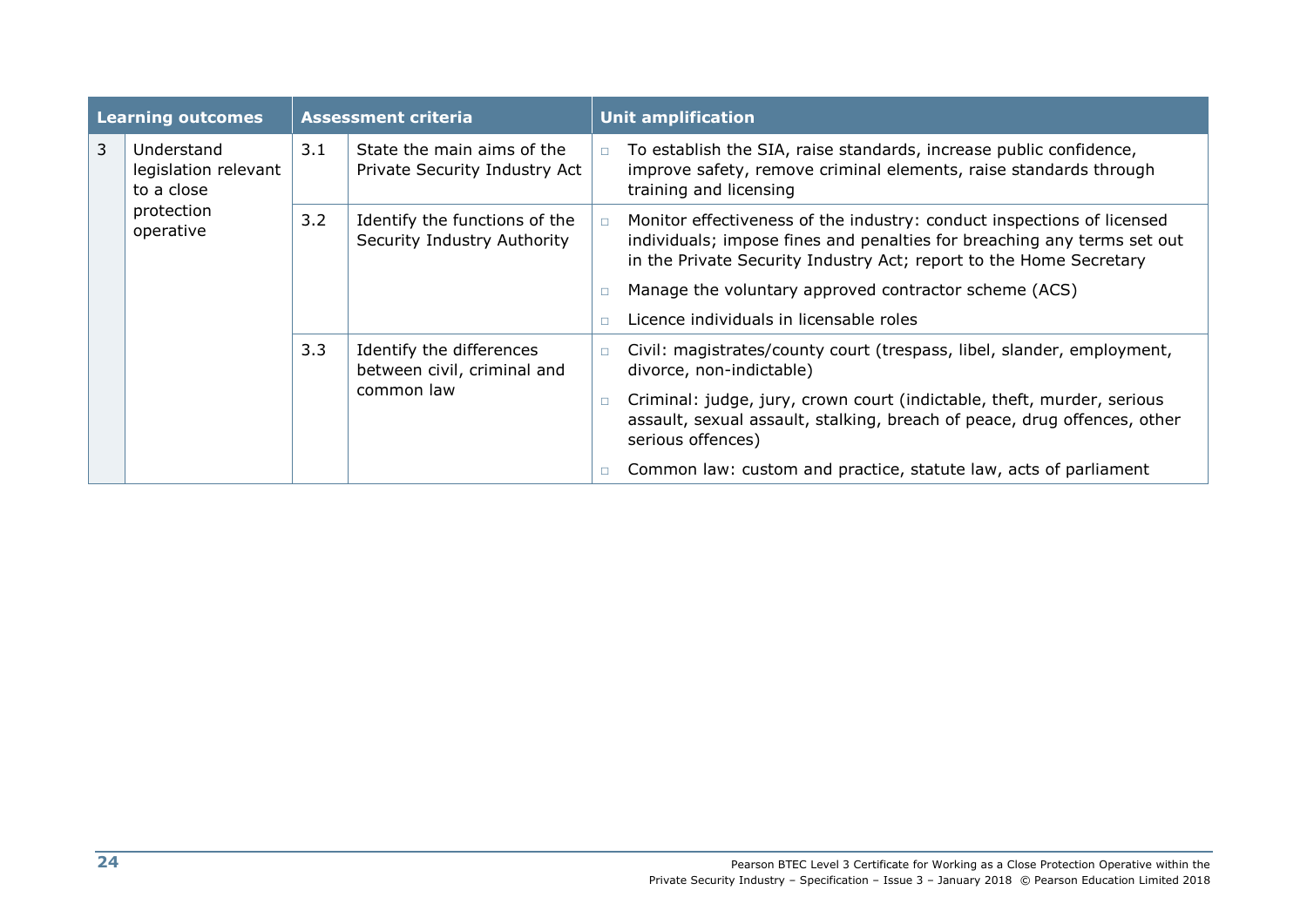| <b>Learning outcomes</b> |  | <b>Assessment criteria</b> |                                                        |        | <b>Unit amplification</b>                                                               |  |
|--------------------------|--|----------------------------|--------------------------------------------------------|--------|-----------------------------------------------------------------------------------------|--|
|                          |  | 3.4                        | State current legislation that                         | $\Box$ | Data Protection Act 1998                                                                |  |
|                          |  |                            | impacts on the role of a<br>close protection operative | $\Box$ | Criminal Law Act 1967 - section 3 - Use of Force                                        |  |
|                          |  |                            |                                                        | $\Box$ | Equality Act 2010                                                                       |  |
|                          |  |                            |                                                        | $\Box$ | Freedom of Information act 2000                                                         |  |
|                          |  |                            |                                                        | $\Box$ | Health and Safety at work act 1974                                                      |  |
|                          |  |                            |                                                        | $\Box$ | Human Rights Act 1998                                                                   |  |
|                          |  |                            |                                                        | $\Box$ | Misuse of Drugs Regulation $2001$ – classification of drugs and associated<br>penalties |  |
|                          |  |                            |                                                        | □      | Regulation of Investigatory Powers Act 2000 - (RIPA)                                    |  |
|                          |  |                            |                                                        | $\Box$ | Road Traffic Act 1988                                                                   |  |
|                          |  |                            |                                                        | $\Box$ | Offensive Weapons Act 1959                                                              |  |
|                          |  |                            |                                                        | $\Box$ | Crime and Courts Act 2013 - National Crime Agency                                       |  |
|                          |  |                            |                                                        | $\Box$ | Police And Criminal Evidence Act 1984                                                   |  |
|                          |  |                            |                                                        | □      | Criminal Procedures and Investigations Act 1996                                         |  |
|                          |  |                            |                                                        | $\Box$ | Private Security Industry Act 2001                                                      |  |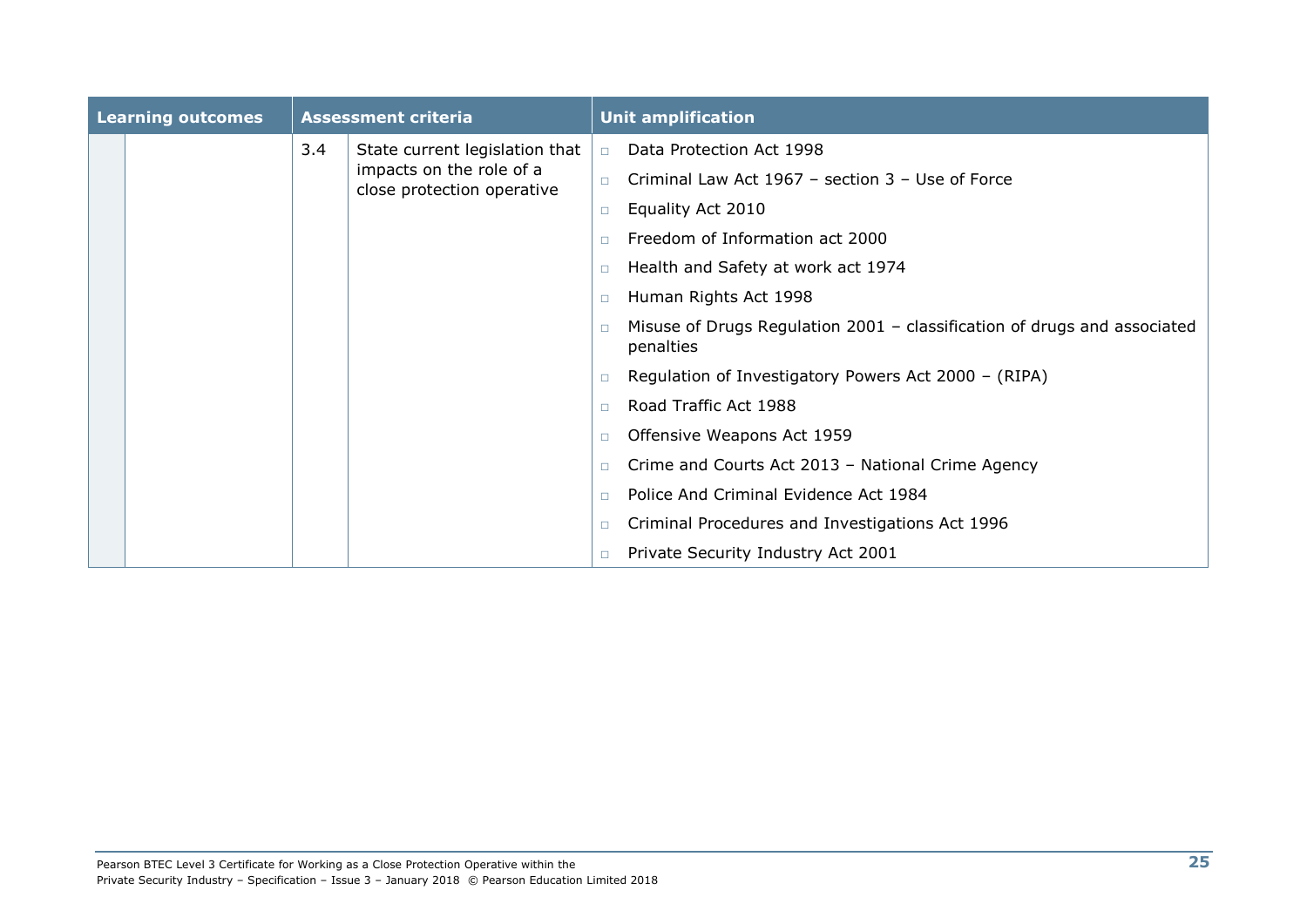| <b>Learning outcomes</b> |                                                                     | <b>Assessment criteria</b> |                                                                                                             |                  | <b>Unit amplification</b>                                                                                                                                                   |  |
|--------------------------|---------------------------------------------------------------------|----------------------------|-------------------------------------------------------------------------------------------------------------|------------------|-----------------------------------------------------------------------------------------------------------------------------------------------------------------------------|--|
| $\overline{4}$           | Understand the<br>importance of                                     | 4.1                        | State the definition of<br>interpersonal skills                                                             | $\Box$           | Definition: life skills used every day to communicate and interact with<br>other people, both individually and in groups                                                    |  |
|                          | interpersonal skills<br>within a close<br>protection<br>environment | 4.2                        | Identify interpersonal skills<br>required within the close<br>protection environment                        | $\Box$           | Interpersonal Skills: e.g. proactive, assertive, listening; confidentiality;<br>negotiation; problem solving; communication                                                 |  |
|                          |                                                                     | 4.3                        | Explain the importance of<br>communication with<br>principals, clients and other<br>individuals             | $\Box$           | Importance: e.g. incident management, clarity, expectations,<br>effectiveness, conflict management, planning                                                                |  |
|                          |                                                                     | 4.4                        | Explain the importance of<br>assertiveness in the role of a<br>close protection operative                   | $\Box$           | Importance: positive image, confidence, effective management,<br>leadership, taking responsibility                                                                          |  |
|                          |                                                                     | 4.5                        | Explain the importance of<br>etiquette, dress code and<br>protocol within a close<br>protection environment | $\Box$           | Importance: e.g. social diversity, representation of principal, client<br>relationship, maintain a low profile, avoid job loss, embarrassing the<br>principal, loss of face |  |
| 5                        | Understand the<br>importance of                                     | 5.1                        | State the purpose of<br>reconnaissance                                                                      | $\Box$           | Purpose: e.g. information gathering, planning, intelligence, identify<br>vulnerable points (VP), timings, route selection, venue liaison                                    |  |
|                          | reconnaissance<br>within a close<br>protection<br>environment       | 5.2                        | Identify factors to be<br>considered when conducting<br>a reconnaissance                                    | $\Box$           | Factors: e.g. different terrains, location type, daily routine, short notice,<br>event, dynamic, threat level                                                               |  |
|                          |                                                                     | 5.3                        | State the role of the<br>Security Advance Party<br>(SAP)                                                    | $\Box$           | Role: e.g. to conduct reconnaissance, routes, communication, Search,<br>Secure, Guard (SSG), anti-surveillance, advance/abort confirmations                                 |  |
|                          |                                                                     | 5.4                        | Explain the difference<br>between covert, overt, and<br>low profile reconnaissance                          | $\Box$<br>$\Box$ | Covert: undercover, discreet, un-noticed, deterrent, anti-surveillance<br>Overt: public view, identifiable, known, in open view                                             |  |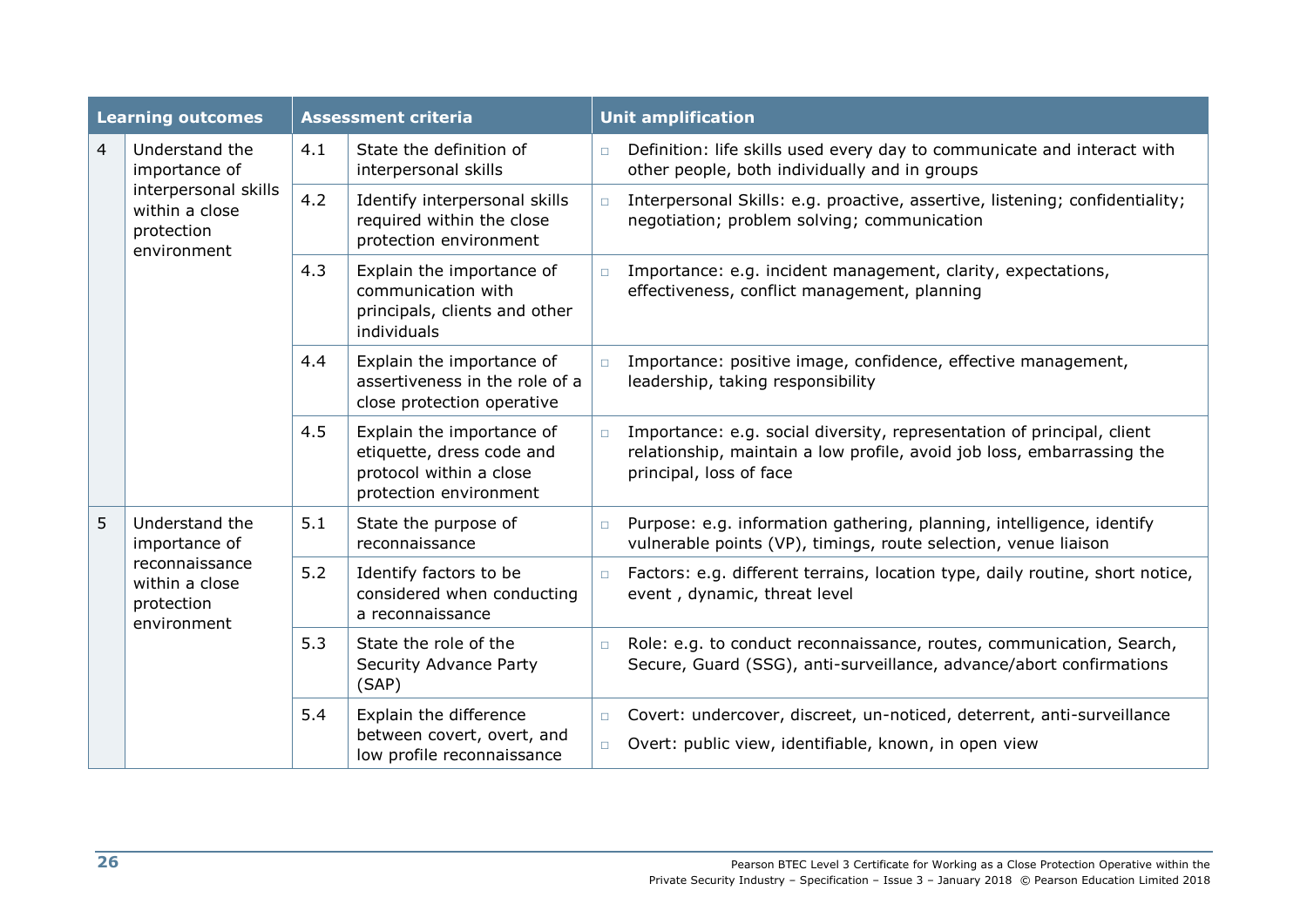| <b>Learning outcomes</b> |                                      | <b>Assessment criteria</b> |                                                                                                       |        | <b>Unit amplification</b>                                                                                                                                                                                                      |  |  |
|--------------------------|--------------------------------------|----------------------------|-------------------------------------------------------------------------------------------------------|--------|--------------------------------------------------------------------------------------------------------------------------------------------------------------------------------------------------------------------------------|--|--|
| 6                        | Understand<br>incident<br>management | 6.1                        | State the reason for the<br>search                                                                    | $\Box$ | Reason for searches: e.g. safe, secure environment, identify illicit<br>objects, familiarity, ensure the principal's location is sterile from<br>cameras, listening devices and tracking devices                               |  |  |
|                          | within a close<br>protection         | 6.2                        | State how to deal with<br>unauthorised/dangerous                                                      | $\Box$ | Items: weapons, drugs, tracking devices, IED, bombs, suspect packages                                                                                                                                                          |  |  |
|                          | environment                          |                            | items                                                                                                 | $\Box$ | Dealing with these: e.g. confiscate, secure, report, record, evidence,<br>citizen arrest, refuse entry, clear, cordon, confirm, Evacuate the<br>principal/team, emergency services                                             |  |  |
|                          |                                      | 6.3                        | Identify legislation in                                                                               | $\Box$ | Common law                                                                                                                                                                                                                     |  |  |
|                          |                                      |                            | relation to powers of search<br>and access control as<br>applied to the close<br>protection operative | $\Box$ | Criminal law act 1967 section 3 (Use of Force)                                                                                                                                                                                 |  |  |
|                          |                                      |                            |                                                                                                       | $\Box$ | Breach of peace                                                                                                                                                                                                                |  |  |
|                          |                                      |                            |                                                                                                       | $\Box$ | Common assault                                                                                                                                                                                                                 |  |  |
|                          |                                      |                            |                                                                                                       | $\Box$ | Same sex searching                                                                                                                                                                                                             |  |  |
|                          |                                      |                            |                                                                                                       | $\Box$ | Must gain permission no automatic legal right                                                                                                                                                                                  |  |  |
|                          |                                      | 6.4                        | Describe the implications of<br>searching buildings, vehicles<br>and people                           | $\Box$ | Implications for people: conflict, aggression, violence, assault                                                                                                                                                               |  |  |
|                          |                                      |                            |                                                                                                       | $\Box$ | Implications on buildings: disruption to normal activities, , large teams<br>required, specialist equipment such as sniffer dogs                                                                                               |  |  |
|                          |                                      |                            |                                                                                                       | $\Box$ | Implication on vehicles: need to stay with vehicle after search, require<br>specialist equipment such as dogs, surveillance detectors, man power                                                                               |  |  |
|                          |                                      | 6.5                        | Identify resources used for<br>carrying out a search                                                  | $\Box$ | Resources: e.g. Wands, scanners, X-ray, Thermal, Infra Red (IR),<br>Torches, Specialist search teams, dog, team members, Search mirrors,<br>Technical surveillance counter measures (TSCM), Trace explosive<br>detection (TED) |  |  |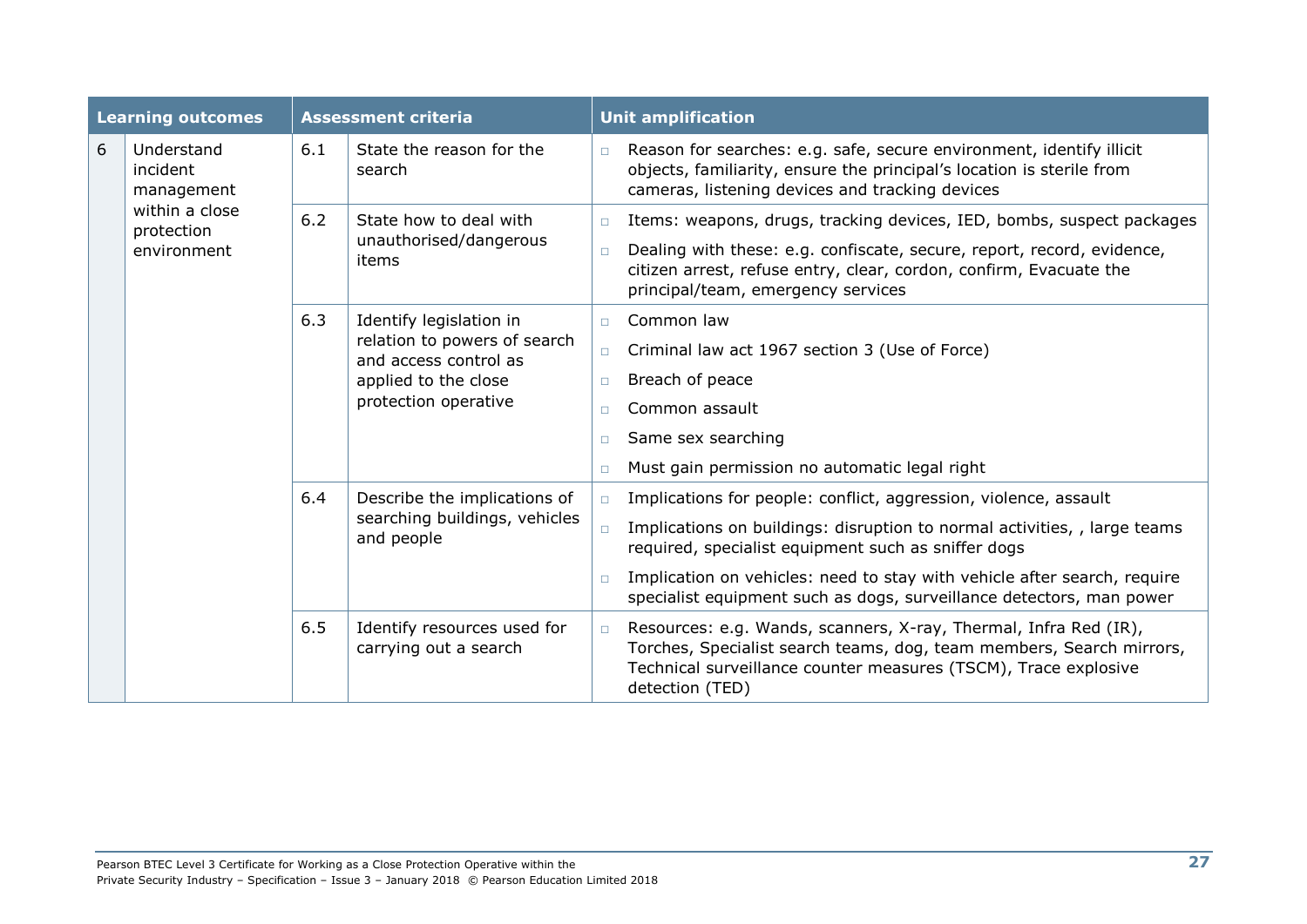| <b>Learning outcomes</b> |  | <b>Assessment criteria</b> |                                                                                |        | Unit amplification                                                                                                                                                                                                                                 |  |
|--------------------------|--|----------------------------|--------------------------------------------------------------------------------|--------|----------------------------------------------------------------------------------------------------------------------------------------------------------------------------------------------------------------------------------------------------|--|
|                          |  | 6.6                        | Describe the process for<br>sanitising and securing a<br>location prior to use |        | Physical search, systematic search, technical surveillance counter<br>measures (TSCM)<br>Sanitise, secure, tamper tape, security seals<br>Teamwork, Controlled access, Rummage pairs, Zone, sector, sub-sector,<br>outside to inside bottom to top |  |
|                          |  | 6.7                        | Identify methods for<br>securing a vehicle, building<br>and location           |        | Methods: scanning, sweeping, manpower monitoring; Sanitise, search,<br>secure, guard (SSG); 7 point vehicle search                                                                                                                                 |  |
|                          |  | 6.8                        | Explain the importance of<br>post search security                              | $\Box$ | Maintain integrity, sanitise, post security (removal of important<br>documents, removal of personal effects, clearing)                                                                                                                             |  |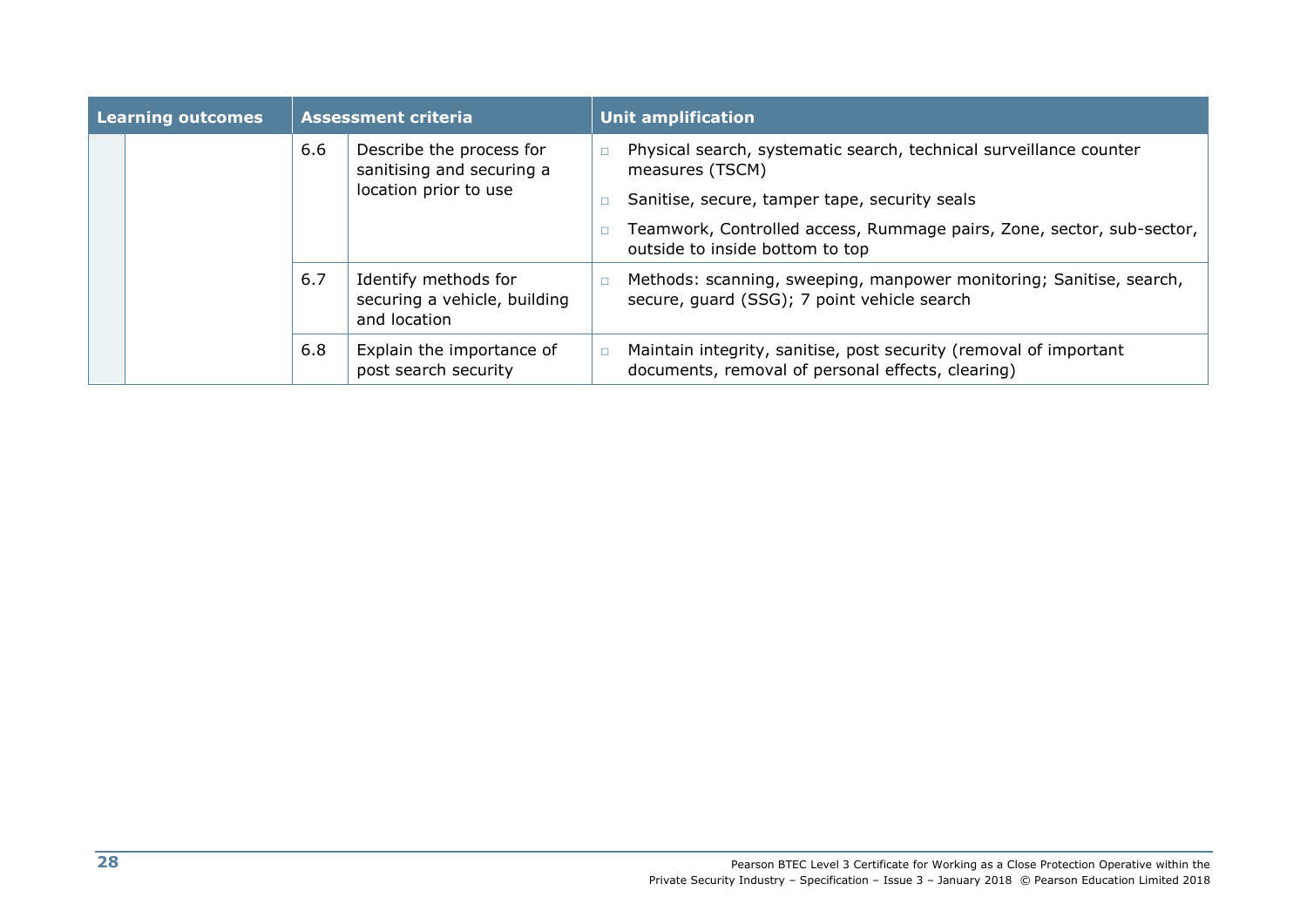| <b>Learning outcomes</b> |                                                                | <b>Assessment criteria</b> |                                                                                      |                                      | <b>Unit amplification</b>                                                                                                                |
|--------------------------|----------------------------------------------------------------|----------------------------|--------------------------------------------------------------------------------------|--------------------------------------|------------------------------------------------------------------------------------------------------------------------------------------|
| 7                        | Be able to<br>establish and<br>maintain secure<br>environments | 7.1                        | Carry out basic search<br>techniques for people,<br>vehicles and property            | $\Box$<br>$\Box$<br>$\Box$           | Personal search<br>Vehicle (7 point vehicle search)<br>Buildings (team leader, scribe, rummage pairs, sector, subsector, scan,<br>sweep) |
|                          |                                                                | 7.2                        | Carry out a room search                                                              | $\Box$                               | Sweep, scan, rear to near; Sanitise, Search, Secure, Guard (SSG)                                                                         |
|                          |                                                                | 7.3                        | Complete a reconnaissance<br>activity                                                | $\Box$<br>$\Box$                     | Planning, preparation<br>Teamwork, role allocation                                                                                       |
|                          |                                                                |                            |                                                                                      | $\Box$                               | Variety of methods (vehicle, foot, internet, open source information,<br>overt, covert)                                                  |
|                          |                                                                |                            |                                                                                      | $\Box$                               | Reporting, consolidation, summarisation, presenting                                                                                      |
|                          |                                                                | 7.4                        | Use basic surveillance, anti-<br>surveillance and counter<br>surveillance techniques | $\Box$<br>$\Box$<br>$\Box$<br>$\Box$ | Covert<br>Foot drills<br>Technology (lawful)<br>Vehicle (if appropriate)                                                                 |
|                          |                                                                |                            |                                                                                      | $\Box$                               | Rule of 3                                                                                                                                |
|                          |                                                                |                            |                                                                                      | $\Box$                               | Pinch points, choke points, vulnerable points                                                                                            |
|                          |                                                                |                            |                                                                                      | $\Box$                               | Crossing, trigger, housing, cornering, boxing                                                                                            |
|                          |                                                                |                            |                                                                                      | $\Box$                               | Routine, drilling                                                                                                                        |
|                          |                                                                | 7.5                        | Use basic negotiation skills                                                         | $\Box$                               | Verbal, non verbal                                                                                                                       |
|                          |                                                                |                            |                                                                                      | $\Box$                               | Assertiveness                                                                                                                            |
|                          |                                                                |                            |                                                                                      | $\Box$                               | Decision making, problem solving, negotiation and listening skills                                                                       |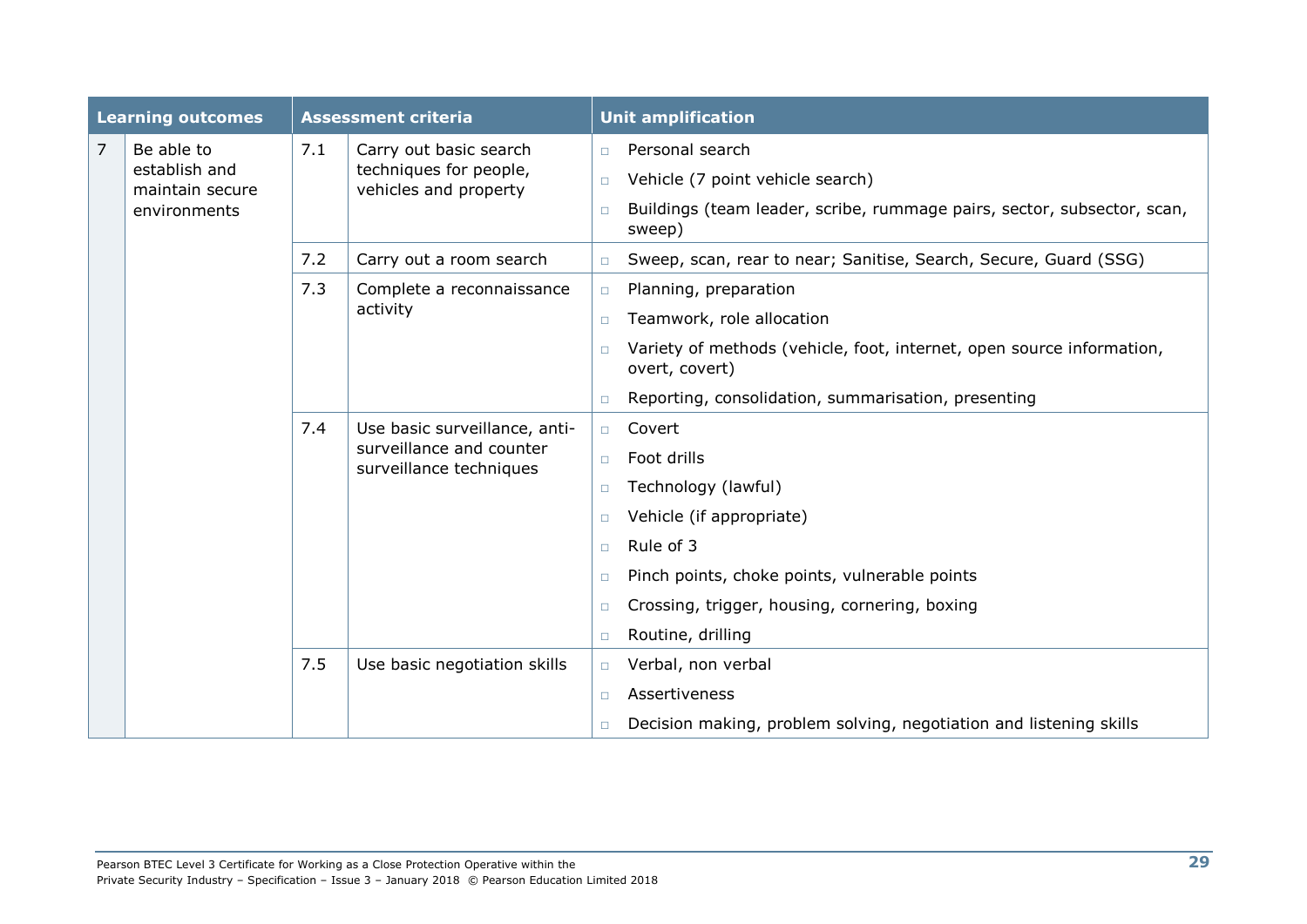### **Information for tutors**

### **Delivery**

It is not necessary to teach each learning outcome individually and in sequence. There are numerous opportunities to combine unit content that relates to different learning outcomes together for delivery purposes for example roles and responsibilities (learning outcome 1) and interpersonal skills (learning outcome 4) could be delivered together as could surveillance (learning outcome 2), reconnaissance (learning outcome 5) and maintaining secure environments (learning outcome 7).

There are also connections between the unit content of specific assessment criteria in different outcomes. For example, equipment available to a close protection operative (assessment criterion 1.8) can be linked to surveillance equipment (assessment criterion 2.4 and 2.6). Similarly, current legislation (assessment criterion 3.4) can be linked to CPD of a close protection operative (assessment criterion 1.11).

Centres should note that, while physical intervention skills are sometimes required by close protection operatives, such skills go beyond the scope of this qualification.

The unit content section of the unit specifies the underpinning knowledge, understanding and skills required for learners to be able to meet the assessment criteria. The use of a variety of materials and practical activities would help to emphasise the vocational nature of this qualification. Case studies and real company documentation would be beneficial if available.

#### **Assessment**

This unit will be assessed in line with the SIA's 'Introduction to Learning Leading Towards Licence-linked Qualifications – Requirements for Awarding Bodies and Training Providers October 2014'. (See *Annexe E.*)

Learning outcomes 1-3 are to be internally assessed by a written assignment, an exemplar of which can be downloaded from a secure area of our website. Learning outcomes 4-6 will be internally assessed by professional discussion and Q&A. Learning outcome 7 is to be internally assessed through observation of a scenariobased practical supported by product evidence, which will be related to the assessment of knowledge as far as possible. All assessments will be externally quality assured.

#### **Essential resources**

Centres will need access to vehicles in order to carry out convoy drills in learning outcome 9.

Centres wishing to deliver this unit must conform to the requirements stipulated by the SIA in' Introduction to Learning Leading Towards Licence-linked Qualifications' with regard to facilities, trainer qualifications, sector competence of trainers and examination facilities.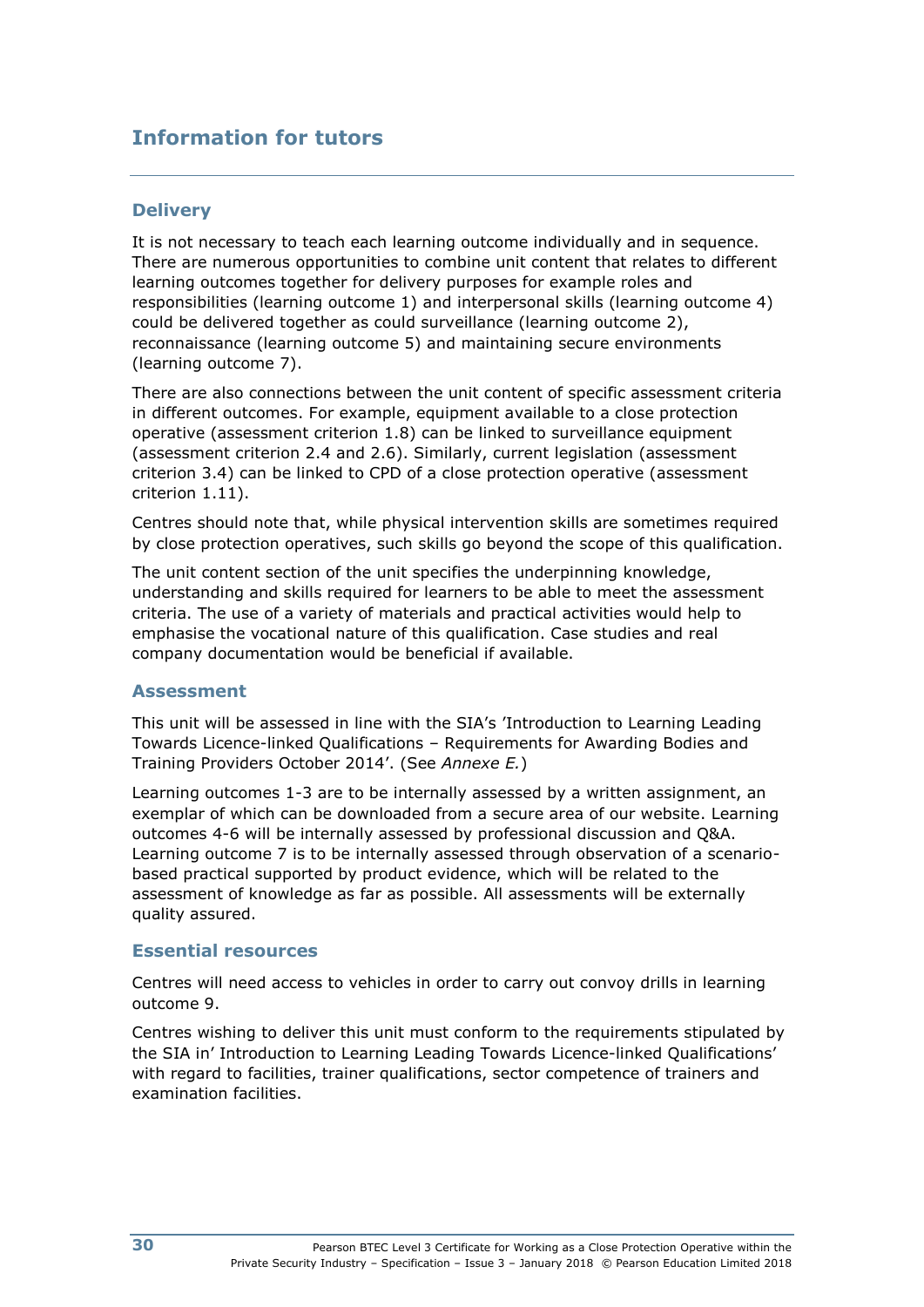#### **Websites**

www.sia.homeoffice.gov.uk/Pages/home.aspx: Security Industry Authority website – news, updates and publications for the private security industry

www.mi5.gov.uk/home/the-threats/terrorism/threat-levels/the-uks-threat-levelsystem.html: website of UK's national security intelligence agency – security advice

#### **Books**

Brown J – *The Bodyguard's Bible: The Definitive Guide to Close Protection* (Bible Publications, 2007) ISBN 0955452309

Consterdine P – *The Modern Bodyguard: The Manual of Close Training Protection (Self defense)* (Protection Publications; 2nd Revised edition, 2000) ISBN 0953763811

Horak K – *The New Bodyguard: A Practical Guide to the Close Protection* (Clearwater Publishing Limited; 2nd edition, 2010) ISBN 0955776910

Keir H P – *CP Tam: Close Protection Tactical Aide-Memoire: For Bodyguards on the Move* (CreateSpace Independent Publishing Platform, 4th edition May 2013) ISBN 1493590995

Padgham G – *Close Protection – the Softer Skills* (Entertainment Technology Press Ltd, 2006) ISBN 1904031390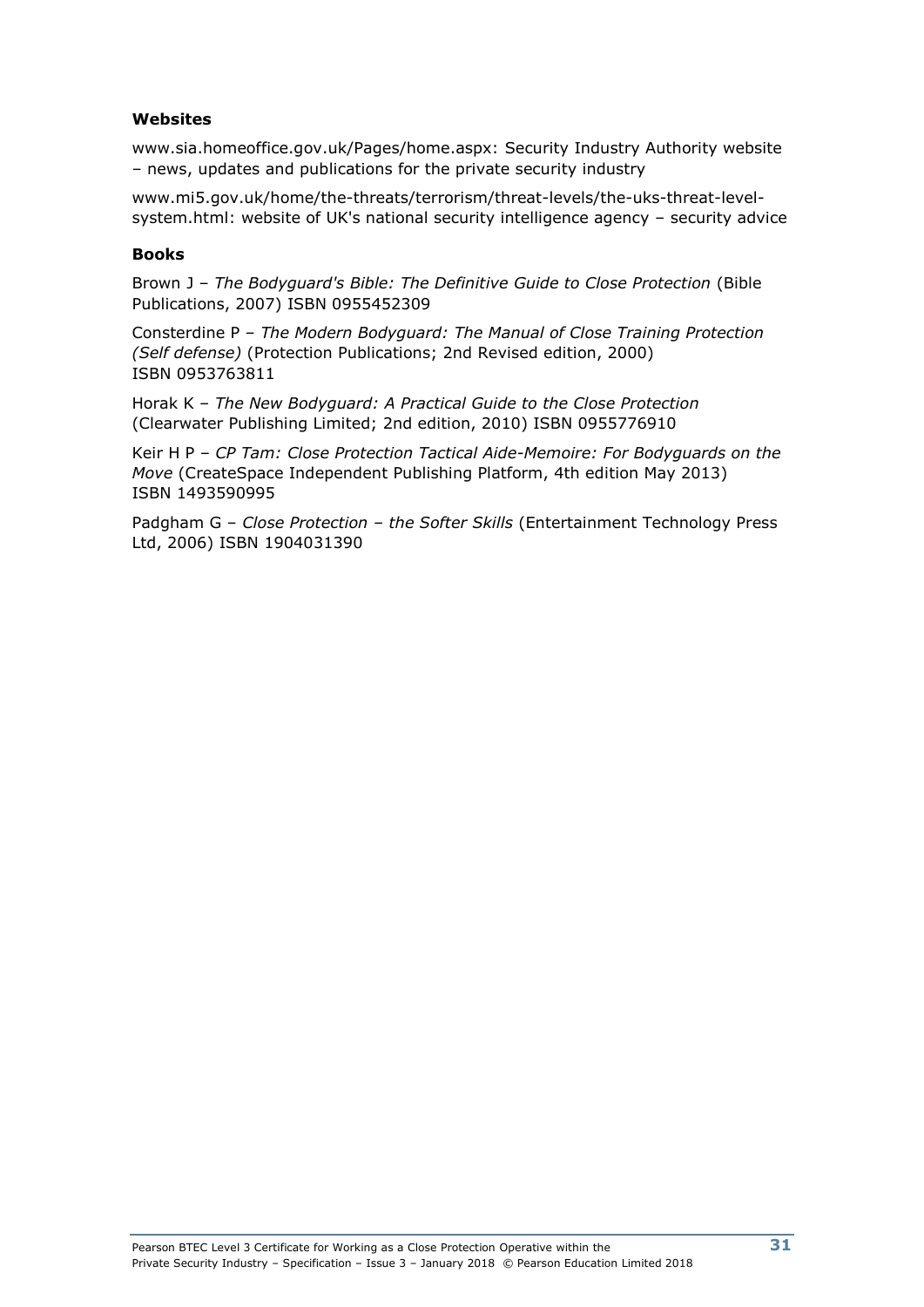| Unit 2:                           | <b>Planning, Preparing</b><br>and Supporting a Close<br><b>Protection Operation</b> |
|-----------------------------------|-------------------------------------------------------------------------------------|
| Unit reference number: D/506/7885 |                                                                                     |
| Level:                            | 3                                                                                   |
| <b>Credit value:</b>              | 9                                                                                   |
| <b>Guided learning hours:</b>     | 76                                                                                  |

## **Unit aim**

This unit is intended for people who want to work in the private security industry and who require an SIA licence to practise. It covers elements of the knowledge, understanding and practical skills that are relevant to the role of a close protection operative.

## **Unit introduction**

Threat and risk assessment is a key requirement in close protection, both in a planned and dynamic context, and so you will discover how this is carried out and what the broad considerations relevant to operational planning are.

You will also learn about the major aspects of close protection work, including surveillance, venue security operations, reconnaissance, route planning, foot drills and vehicle operations.

## **Essential resources**

Centres will need access to vehicles in order to prepare and carry out a close protection operation for learning outcome 8.

Centres wishing to deliver this unit must conform to the requirements stipulated by the SIA in Introduction to Learning Leading Towards Licence-linked Qualifications (available from the SIA website) with regard to facilities, trainer qualifications, sector competence of trainers and examination facilities.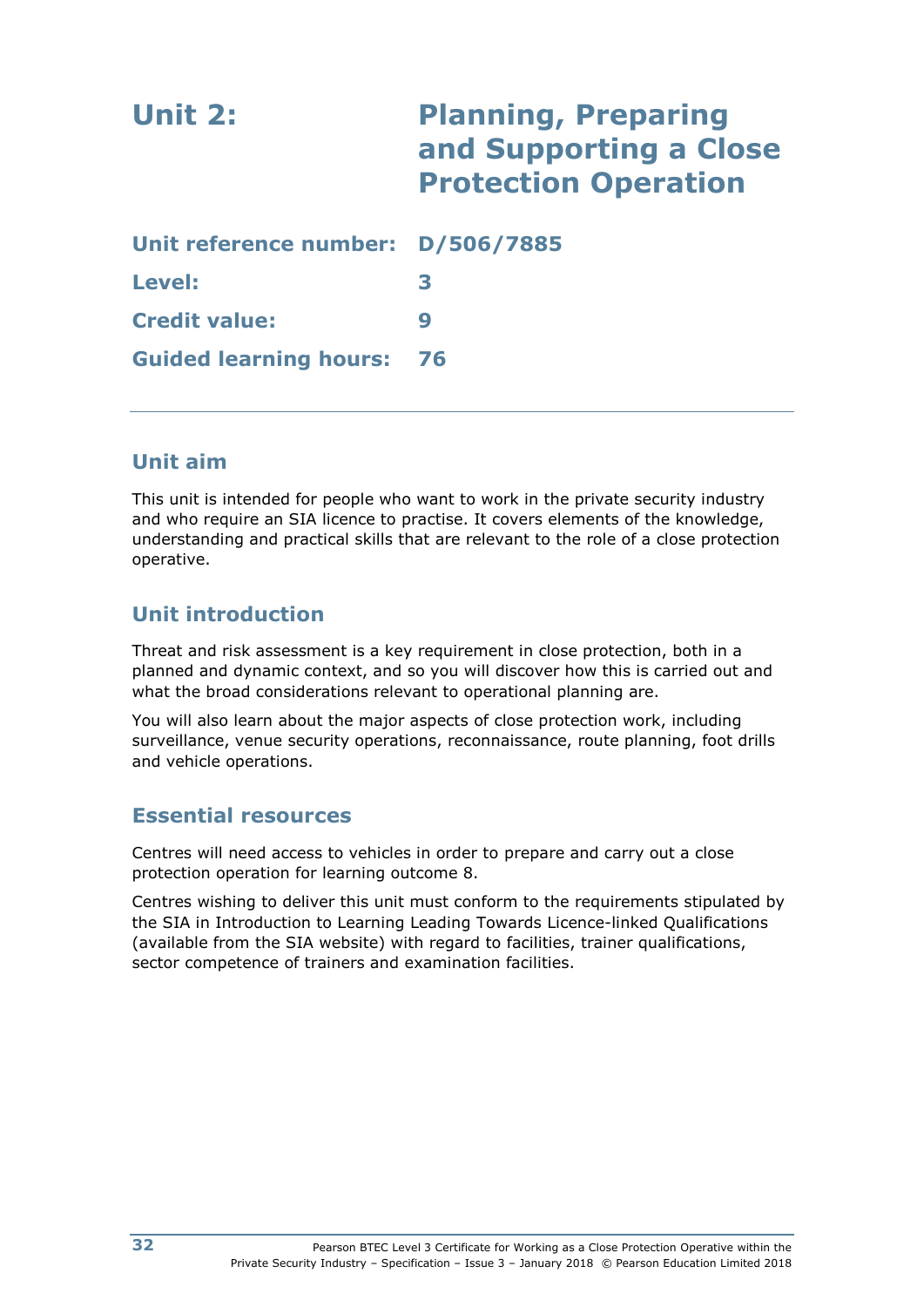## **Learning outcomes, assessment criteria and unit amplification**

To pass this unit, the learner needs to demonstrate that they can meet all the learning outcomes for the unit. The assessment criteria determine the standard required to achieve the unit.

|              | <b>Learning outcomes</b>                              |     | <b>Assessment criteria</b>                                                |        | <b>Unit amplification</b>                                                                                                                                                                                                              |  |  |
|--------------|-------------------------------------------------------|-----|---------------------------------------------------------------------------|--------|----------------------------------------------------------------------------------------------------------------------------------------------------------------------------------------------------------------------------------------|--|--|
| $\mathbf{1}$ | Understand the<br>importance of<br>threat assessment, | 1.1 | State the definition of a<br>threat to a principal                        | $\Box$ | Definition of a threat: the expression of intention to inflict e.g. pain,<br>injury, misery potential source of harm, capability, intent, personal (life<br>threatening, attack, injury, political, personal, embarrassing, financial) |  |  |
|              | risk management<br>and operational                    |     |                                                                           | $\Box$ | Imminent, terroristic, Planned, Intrusion, Security breach                                                                                                                                                                             |  |  |
|              | planning                                              | 1.2 | State the definition of risk to<br>a principal                            | $\Box$ | Definition of risk: the possibility of a threat occurring e.g. harm, loss,<br>danger assessment, management                                                                                                                            |  |  |
|              |                                                       |     |                                                                           | $\Box$ | Probability, likelihood, chance                                                                                                                                                                                                        |  |  |
|              |                                                       |     |                                                                           | $\Box$ | Classifications of risk: Low, Medium, High or Negligible, Moderate,<br>severe                                                                                                                                                          |  |  |
|              |                                                       | 1.3 | State the purpose of<br>operational planning                              | $\Box$ | Purpose of operational planning: e.g. gathering information, Threat/risk<br>assessment, resources, team roles, preparation, contingency planning                                                                                       |  |  |
|              |                                                       |     |                                                                           | $\Box$ | Client requirements, principal requirements                                                                                                                                                                                            |  |  |
|              |                                                       |     |                                                                           | $\Box$ | Logistics, itinerary, timings, initiation, control room, (fixed and field)                                                                                                                                                             |  |  |
|              |                                                       | 1.4 | Explain the types of threat<br>and risk assessment                        | $\Box$ | Types of threat: e.g. the seven Ps of principal threat profiling (people,<br>places, personality, prejudices, personal history, political/religious views,<br>private lifestyle); direct and indirect threats                          |  |  |
|              |                                                       |     |                                                                           | $\Box$ | Types of risk assessment: e.g. daily, routine, event, route, venue<br>personal, postal, imminent, terroristic (personal, building, facility)                                                                                           |  |  |
|              |                                                       | 1.5 | Identify threats to a<br>principal within the close<br>protection context | $\Box$ | Unwanted attention, unintentional injury, intentional injury or attack,<br>disruption of lifestyle, embarrassment, threat to public image                                                                                              |  |  |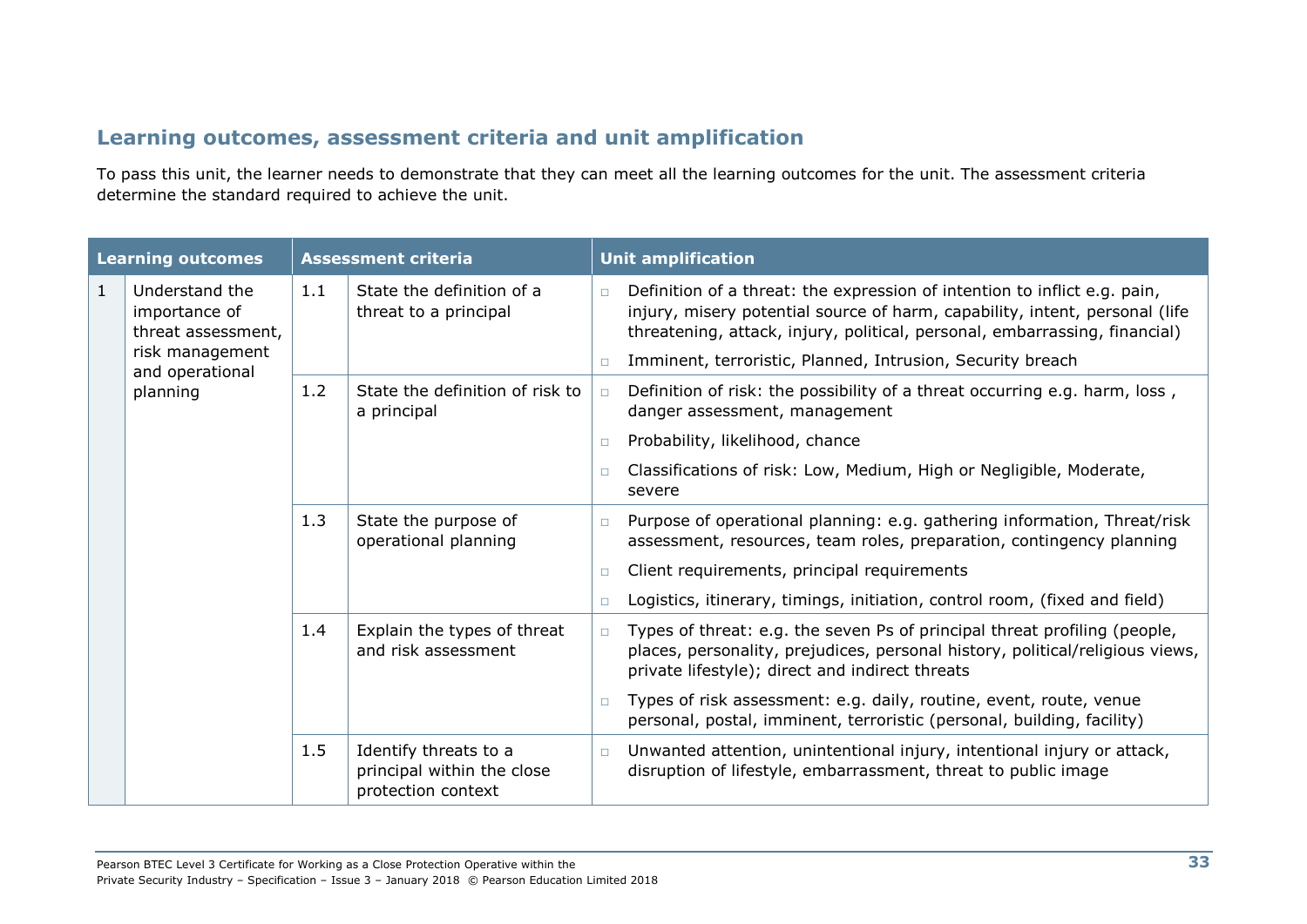| <b>Learning outcomes</b> |                                                                                        | <b>Assessment criteria</b>                                                                 |                        | <b>Unit amplification</b>                                                                                                                                                                                             |
|--------------------------|----------------------------------------------------------------------------------------|--------------------------------------------------------------------------------------------|------------------------|-----------------------------------------------------------------------------------------------------------------------------------------------------------------------------------------------------------------------|
|                          | 1.6                                                                                    | Explain the need to conduct<br>a threat and risk assessment<br>for a principal and a venue | $\Box$                 | Safety (personal, team, principal, principal's guests/passengers, vehicle,<br>public)                                                                                                                                 |
|                          |                                                                                        |                                                                                            | $\Box$                 | Planning, resource, control, third party, external assistance, intelligence<br>gathering                                                                                                                              |
|                          | 1.7                                                                                    | State the importance of<br>threat profiling principals<br>and clients                      | $\Box$                 | Importance: to know the enemy, provide best protection, safety, correct<br>team roles, adequate resources, clarify assignment requirements,<br>determine the level of risk                                            |
|                          | 1.8                                                                                    | Describe techniques used in<br>the threat and risk                                         | $\Box$                 | Techniques: e.g. 7 p's of Profiling, risk and threat assessment,<br>Reconnaissance, Route selection, Security surveys, surveillance                                                                                   |
|                          |                                                                                        | assessment process and<br>their importance                                                 | $\Box$                 | Importance: e.g. determine the level of threat, risk level, resource<br>requirements, the need for security, number of operatives, types of<br>vehicles, determine what the threat is                                 |
|                          | 1.9<br>Explain the difference<br>between threat assessment<br>and risk management when |                                                                                            | $\Box$                 | Arriving: exposure to risk, layers of protection, parking arrangements,<br>venue security, venue contact, embus/debus points, disruption to<br>business activities/lifestyle, venue compromised, entrance compromised |
|                          |                                                                                        | a principal is arriving and<br>leaving a location                                          | $\Box$                 | Leaving: vehicle access, leaving under routine or leaving under an<br>attack, unaccounted passengers accompanying the principal, exposure<br>to risk, early departure, late departure                                 |
|                          | 1.10                                                                                   | Explain the need for                                                                       | $\Box$                 | Options, mitigation, safety measures                                                                                                                                                                                  |
|                          |                                                                                        | dynamic risk assessment,<br>response and contingency                                       | $\Box$                 | Situational awareness, evolving/continuous situation                                                                                                                                                                  |
|                          | plans                                                                                  | $\Box$                                                                                     | Response, preparedness |                                                                                                                                                                                                                       |
|                          |                                                                                        |                                                                                            | $\Box$                 | Communication, manpower, backup plan                                                                                                                                                                                  |
|                          |                                                                                        |                                                                                            | $\Box$                 | Ready for the unexpected or unplanned                                                                                                                                                                                 |
|                          |                                                                                        |                                                                                            | $\Box$                 | Maintain high level of safety                                                                                                                                                                                         |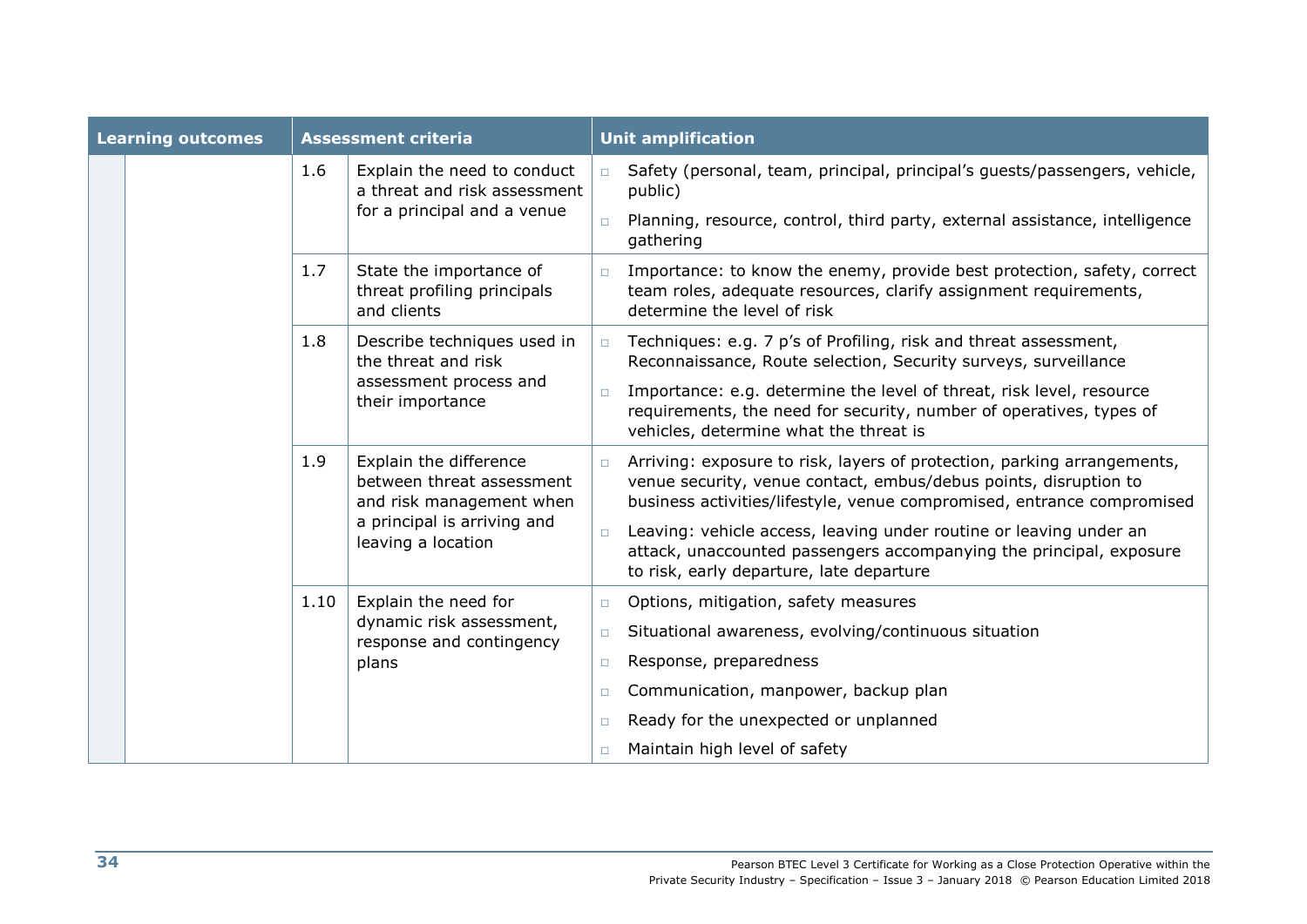| <b>Learning outcomes</b> |                                                                              | <b>Assessment criteria</b>                                                                                |                                                                                                                                            | <b>Unit amplification</b>                                                                                                                                                  |  |  |
|--------------------------|------------------------------------------------------------------------------|-----------------------------------------------------------------------------------------------------------|--------------------------------------------------------------------------------------------------------------------------------------------|----------------------------------------------------------------------------------------------------------------------------------------------------------------------------|--|--|
|                          | 1.11                                                                         | Identify how a close<br>protection operative could                                                        | $\Box$                                                                                                                                     | Client, principal, local agencies (police/embassies/local authorities),<br>profiling                                                                                       |  |  |
|                          |                                                                              | gather intelligence for<br>operational purposes                                                           | $\Box$                                                                                                                                     | Known history, open source intelligence e.g. social media, internet<br>websites                                                                                            |  |  |
|                          |                                                                              |                                                                                                           | $\Box$                                                                                                                                     | Cross reference, intelligence updates, news and media, security<br>companies                                                                                               |  |  |
|                          |                                                                              |                                                                                                           | $\Box$                                                                                                                                     | Surveillance, use of Security Advance Party (SAP)                                                                                                                          |  |  |
|                          | 1.12                                                                         | Identify the UK                                                                                           | $\Box$                                                                                                                                     | Low - attack in unlikely                                                                                                                                                   |  |  |
|                          |                                                                              | government's threat levels                                                                                | $\Box$                                                                                                                                     | Moderate - attack is possible                                                                                                                                              |  |  |
|                          |                                                                              |                                                                                                           | $\Box$                                                                                                                                     | Substantial - attack is a strong possibility                                                                                                                               |  |  |
|                          |                                                                              |                                                                                                           | $\Box$                                                                                                                                     | Severe - attack is highly likely                                                                                                                                           |  |  |
|                          |                                                                              |                                                                                                           | $\Box$                                                                                                                                     | Critical - attack is expected imminently                                                                                                                                   |  |  |
|                          | 1.13                                                                         | Describe how a decision<br>making model could be used<br>within the threat and risk<br>assessment process | $\Box$                                                                                                                                     | How: following a model to determine the level of threat, helps in<br>decision making, used as a guide, predetermined requirements, helps<br>justify resources and costings |  |  |
|                          | 1.14<br>and resource management<br>within an operational<br>planning context | State the importance of time                                                                              | $\Box$                                                                                                                                     | Time: Prevent disruption to principals activities, Coordination,<br>facilitation, Effectiveness, Preparedness, manpower, smooth running of<br>operation                    |  |  |
|                          |                                                                              | $\Box$                                                                                                    | Resources: Adequate, relevant, in line with budgets, availability, balance<br>of protection against requirements, Ready for the unexpected |                                                                                                                                                                            |  |  |
|                          | 1.15                                                                         | Identify third parties to be                                                                              | $\Box$                                                                                                                                     | Statutory, non-statutory                                                                                                                                                   |  |  |
|                          |                                                                              | contacted during operational<br>planning                                                                  | $\Box$                                                                                                                                     | Private, public, government agencies                                                                                                                                       |  |  |
|                          |                                                                              |                                                                                                           | $\Box$                                                                                                                                     | Peer, confidentiality, business organisations, emergency services                                                                                                          |  |  |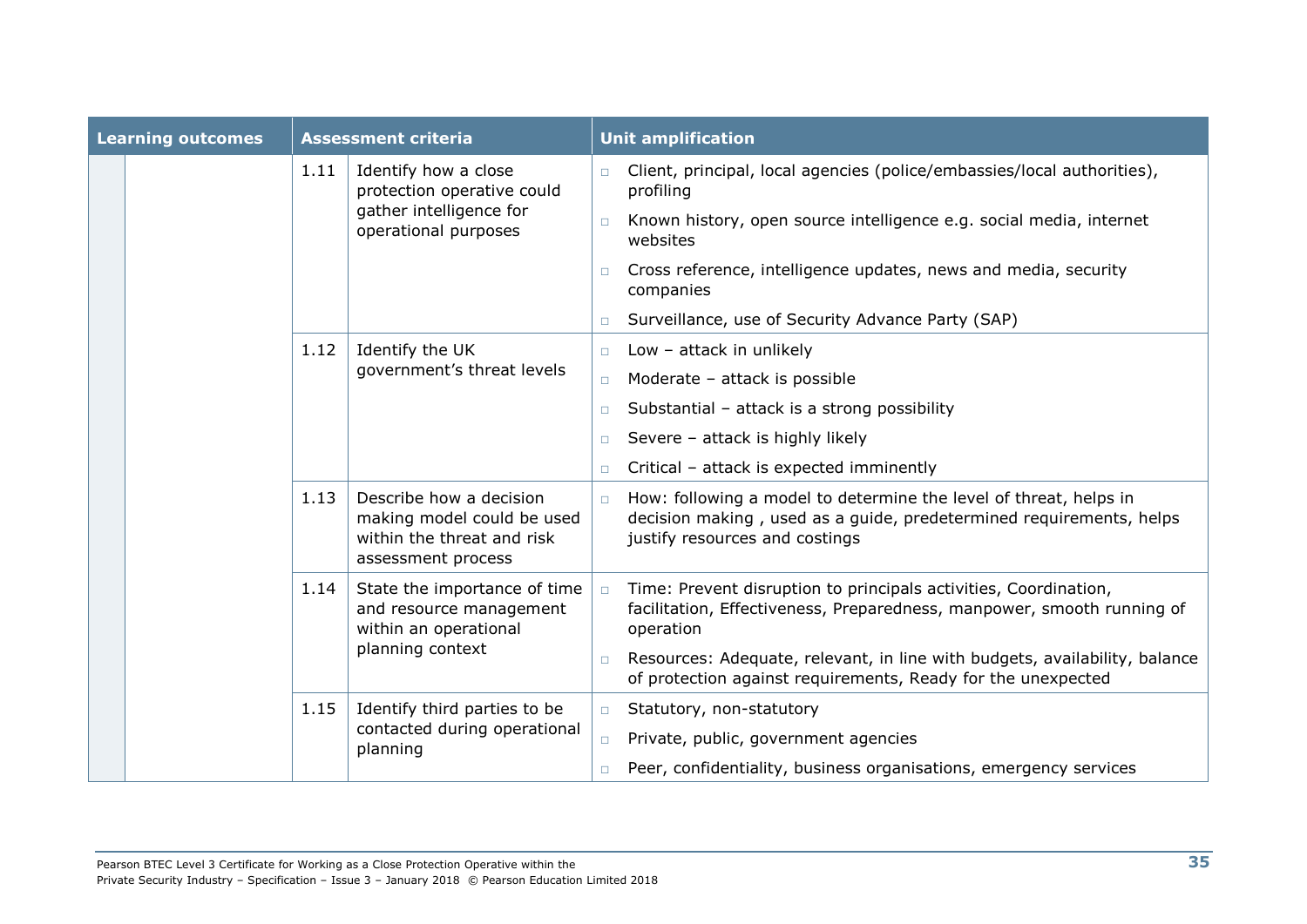|                | <b>Learning outcomes</b>              | <b>Assessment criteria</b> |                                                             |        | <b>Unit amplification</b>                                                                                                                   |
|----------------|---------------------------------------|----------------------------|-------------------------------------------------------------|--------|---------------------------------------------------------------------------------------------------------------------------------------------|
| $\overline{2}$ | Understand the                        | 2.1                        | Identify the attributes of a                                | $\Box$ | Management, leadership, teamwork                                                                                                            |
|                | importance of<br>teamwork and         |                            | team                                                        | $\Box$ | Communication, response, focus                                                                                                              |
|                | operational                           |                            |                                                             | $\Box$ | Techniques, skills                                                                                                                          |
|                | briefing within a<br>close protection |                            |                                                             | $\Box$ | Shared responsibility, empowerment, planning, confident, negotiation                                                                        |
|                | environment                           |                            |                                                             | $\Box$ | Observation, alertness, adaptability                                                                                                        |
|                |                                       | 2.2                        | Explain the benefits of<br>knowing and utilising other      | $\Box$ | Benefits of : e.g. balance skills across the team, increased effectiveness,<br>efficiency and safety, understanding roles, responsibilities |
|                |                                       |                            | team members' abilities and<br>skills                       | $\Box$ | Effectiveness, efficiency, safety                                                                                                           |
|                |                                       |                            |                                                             | $\Box$ | Success, skills match                                                                                                                       |
|                |                                       |                            |                                                             | $\Box$ | Cover, security, awareness                                                                                                                  |
|                |                                       | 2.3                        | Explain the benefits of<br>personal and team<br>preparation | $\Box$ | Efficiency, ability, capability, reliability, performance                                                                                   |
|                |                                       |                            |                                                             | $\Box$ | Clarity, communication                                                                                                                      |
|                |                                       |                            |                                                             | $\Box$ | 3rd party perception, exchange of information                                                                                               |
|                |                                       | 2.4                        | State the importance of                                     | $\Box$ | Consistency in practices, response, understanding                                                                                           |
|                |                                       |                            | <b>Standard Operating</b><br>Procedures (SOPs)              | $\Box$ | Efficiency, safety, continuity                                                                                                              |
|                |                                       |                            |                                                             | $\Box$ | Process, procedures, standardisation                                                                                                        |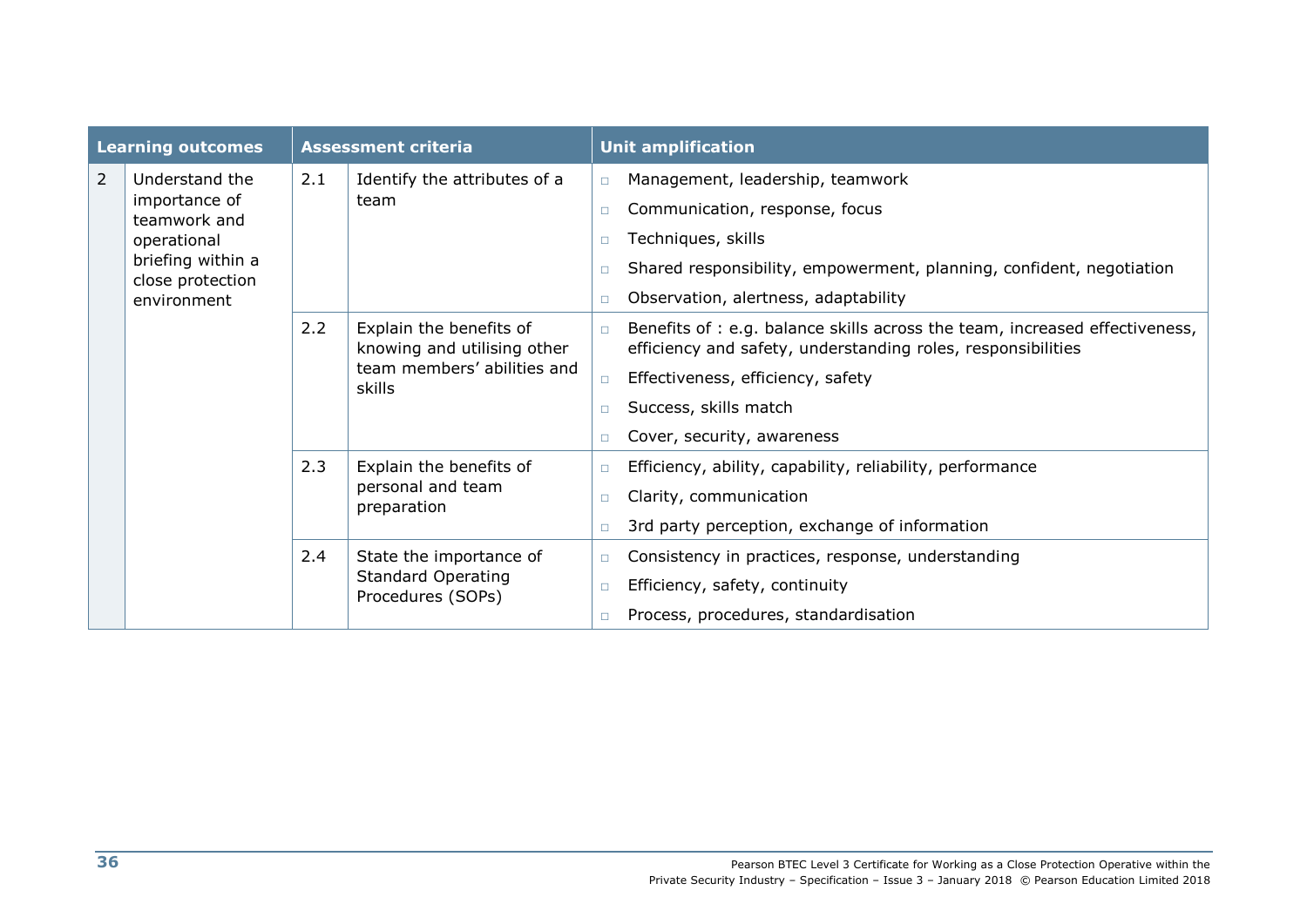| Learning outcomes |  | <b>Assessment criteria</b> |                                                                             | <b>Unit amplification</b>                                                                                                                                                                                                                                                                                                                                                                                                                              |  |
|-------------------|--|----------------------------|-----------------------------------------------------------------------------|--------------------------------------------------------------------------------------------------------------------------------------------------------------------------------------------------------------------------------------------------------------------------------------------------------------------------------------------------------------------------------------------------------------------------------------------------------|--|
|                   |  | 2.5                        | Describe the difference<br>between operational<br>briefings and debriefings | Operational briefing: e.g. Meet the Principal, team members, others<br>Preparation, communication, understanding, updates, changes,<br>preliminaries, SOP's, Determine - When, who, where, what<br>Clarify roles, question and answers<br>Operational debriefing- Experiential learning, best practice, poor<br>performance, Unexpected behaviours, intelligence update, changes<br>Stand down, new roles, Question and answers, learn from incidents, |  |
|                   |  |                            |                                                                             | reflect, support, issues, lessons learnt, feedback, review plans                                                                                                                                                                                                                                                                                                                                                                                       |  |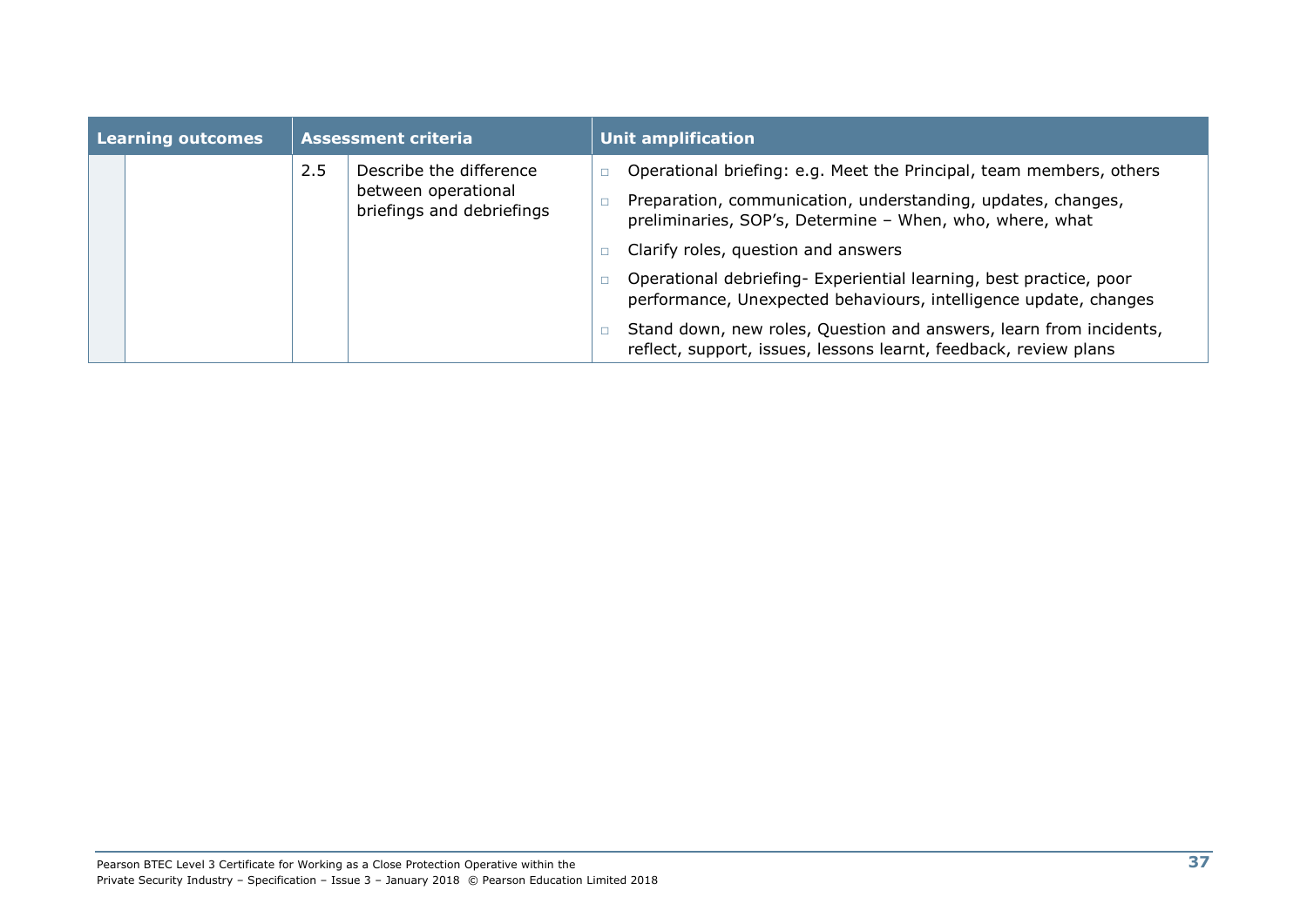| <b>Learning outcomes</b> |                                               | <b>Assessment criteria</b> |                                                                                 |                            | <b>Unit amplification</b>                                                                                                                                          |
|--------------------------|-----------------------------------------------|----------------------------|---------------------------------------------------------------------------------|----------------------------|--------------------------------------------------------------------------------------------------------------------------------------------------------------------|
| 3                        | Understand close<br>protection foot<br>drills | 3.1                        | State the role of a close<br>protection operative while<br>on foot              | $\Box$<br>$\Box$           | Protection, move the principal form one location to another without<br>compromising safety on foot<br>360° cover, layers of protection, cordons                    |
|                          |                                               | 3.2                        | Identify the roles within a<br>close protection team while<br>on foot           | $\Box$<br>$\Box$           | Team leader, other positions in formations<br>Roles - Personal protection Officer (PPO), Personal Escort Section (PES),<br>Security Advance Party (SAP)            |
|                          |                                               | 3.3                        | Explain the importance of a<br>flexible approach to<br>protection while on foot | $\Box$<br>$\Box$<br>$\Box$ | Adapt to change, timings<br>Exposure, public interaction<br>Dynamic risk assessment                                                                                |
|                          |                                               | 3.4                        | Explain the purpose of body<br>protection of a principal                        | $\Box$<br>$\Box$<br>$\Box$ | 360° cover, protection, contact and cover, body cover<br>Limit exposure, reduce risk<br>Maintain security, extract principal to safety                             |
|                          |                                               | 3.5                        | Explain the purpose of<br>extracting a principal while<br>on foot               | $\Box$<br>$\Box$           | Increase in threat/risk, remove from threat/risk, change of location<br>Third party interest, limit exposure, safety<br>Separated from team, transit to safe haven |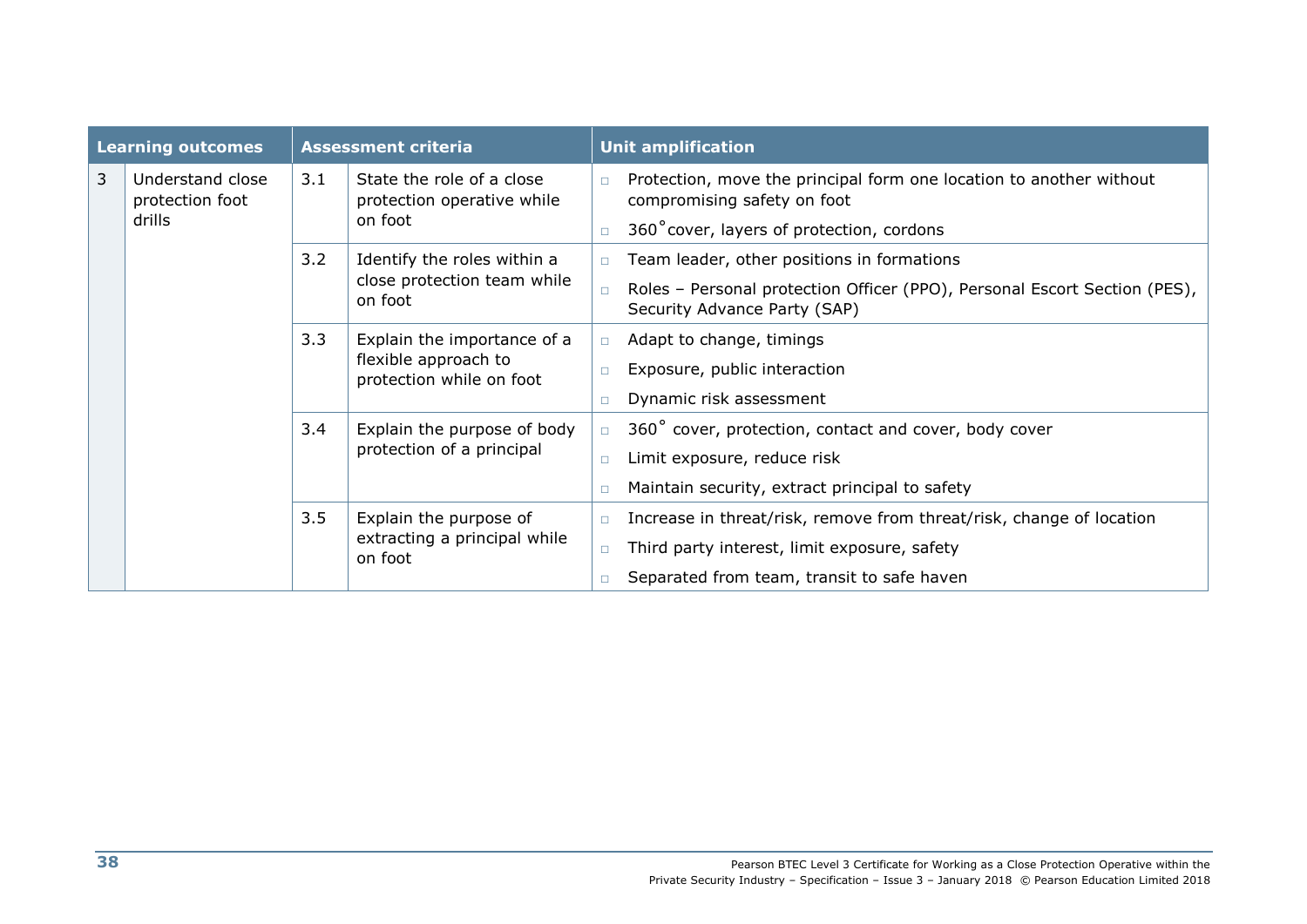|                | <b>Learning outcomes</b>            | <b>Assessment criteria</b> |                                                                                                   |        | <b>Unit amplification</b>                                                                                                                                                                   |
|----------------|-------------------------------------|----------------------------|---------------------------------------------------------------------------------------------------|--------|---------------------------------------------------------------------------------------------------------------------------------------------------------------------------------------------|
| $\overline{4}$ | Understand the                      | 4.1                        | State the purpose of route                                                                        | $\Box$ | Avoid routine, maximise safe transition, speed limits, safe route                                                                                                                           |
|                | importance of<br>planning for route |                            | selection and planning                                                                            | $\Box$ | Identify choke points, vulnerable points, timings                                                                                                                                           |
|                | selection                           |                            |                                                                                                   | $\Box$ | Safe havens, motorways, establish primary and secondary routs,<br>emergency services, terrain, vehicle use                                                                                  |
|                |                                     |                            |                                                                                                   | $\Box$ | Communication black-spots                                                                                                                                                                   |
|                |                                     | 4.2                        | State the factors to be<br>considered when selecting<br>modes of transport                        | $\Box$ | Factors: threat, timings, route plan, distance, traffic state, road state,<br>published information, means of transport, emergency response,<br>terrain, environmental factors, time of day |
|                |                                     |                            |                                                                                                   | $\Box$ | Modes: road, sea, air, rail                                                                                                                                                                 |
|                |                                     | 4.3                        | Identify technological tools<br>used in route planning                                            | $\Box$ | Sat Nav, OS Maps                                                                                                                                                                            |
|                |                                     |                            |                                                                                                   | $\Box$ | GPS, compass                                                                                                                                                                                |
|                |                                     |                            |                                                                                                   | $\Box$ | Mobiles, radios, internet                                                                                                                                                                   |
|                |                                     | 4.4                        | Identify the advantages and<br>disadvantages of using<br>technological tools in route<br>planning | $\Box$ | Technology advantages: accuracy, convenience, speed, predictability,<br>alternative route selection, traffic update                                                                         |
|                |                                     |                            |                                                                                                   | $\Box$ | Disadvantages: power, errors, black-spots, updating required                                                                                                                                |
|                |                                     | 4.5                        | Identify the advantages and<br>disadvantages of using non-<br>electronic maps in route            | $\Box$ | Non-technology advantages: not reliant on connectivity, alternative<br>route selection, speed indicator, accuracy, training tool, currency,<br>logical, familiarity of area                 |
|                |                                     |                            | planning                                                                                          | $\Box$ | Disadvantages: interpretation, competence of user, poor skills,<br>preparation, up-to-date publication, poor lighting, working in isolation                                                 |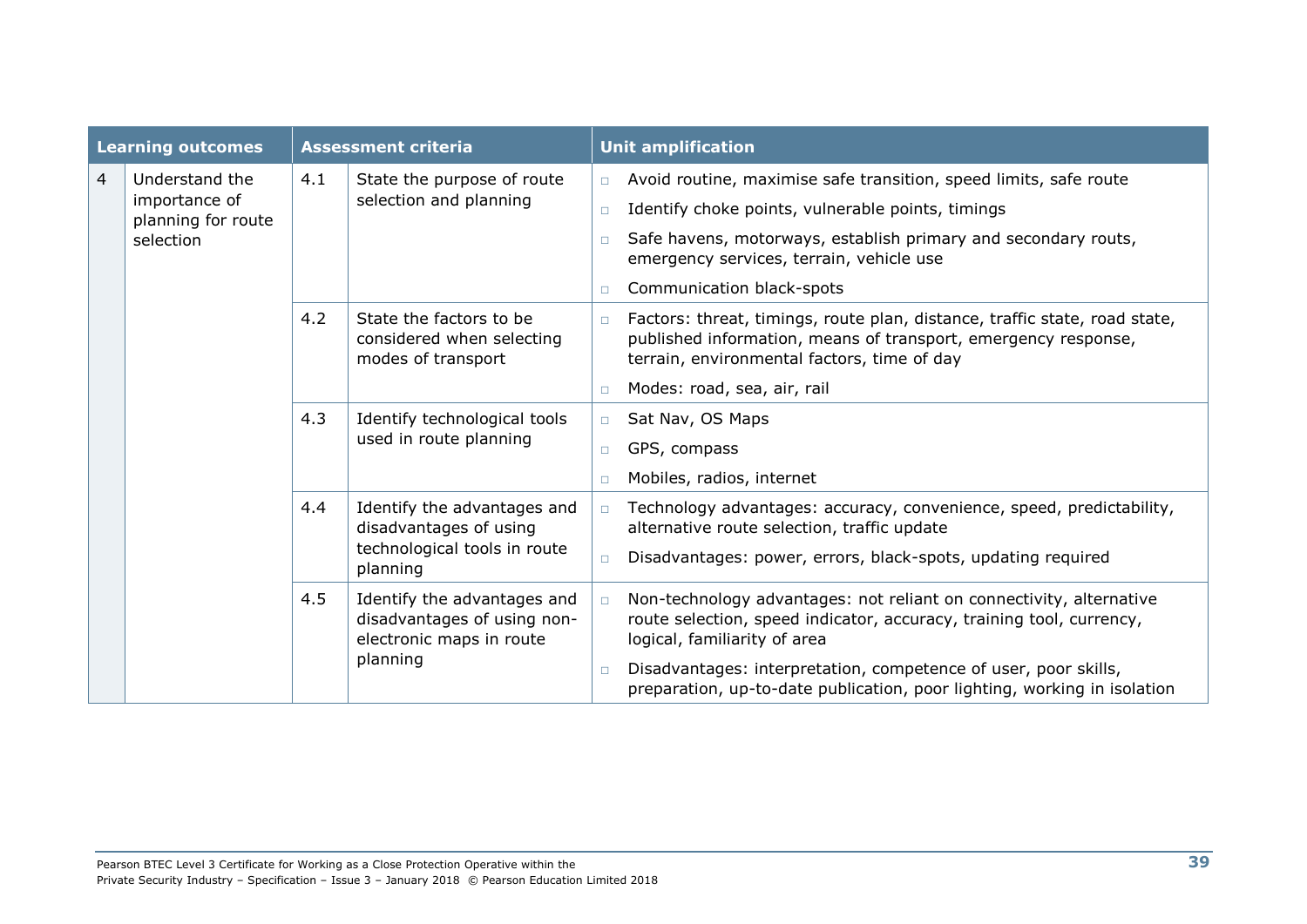| Learning outcomes |     | <b>Assessment criteria</b>                                            | <b>Unit amplification</b>                                                              |  |
|-------------------|-----|-----------------------------------------------------------------------|----------------------------------------------------------------------------------------|--|
|                   | 4.6 | State factors to be<br>considered when planning<br>and timing a route | Principal preference (self drive, security driver, PPO accompany,<br>chauffeur driven) |  |
|                   |     |                                                                       | Destination, timings, target, terrain, location, vehicle type                          |  |
|                   |     |                                                                       | Team size, group size                                                                  |  |
|                   |     |                                                                       | Threat and risk implication, stops, duration, connections                              |  |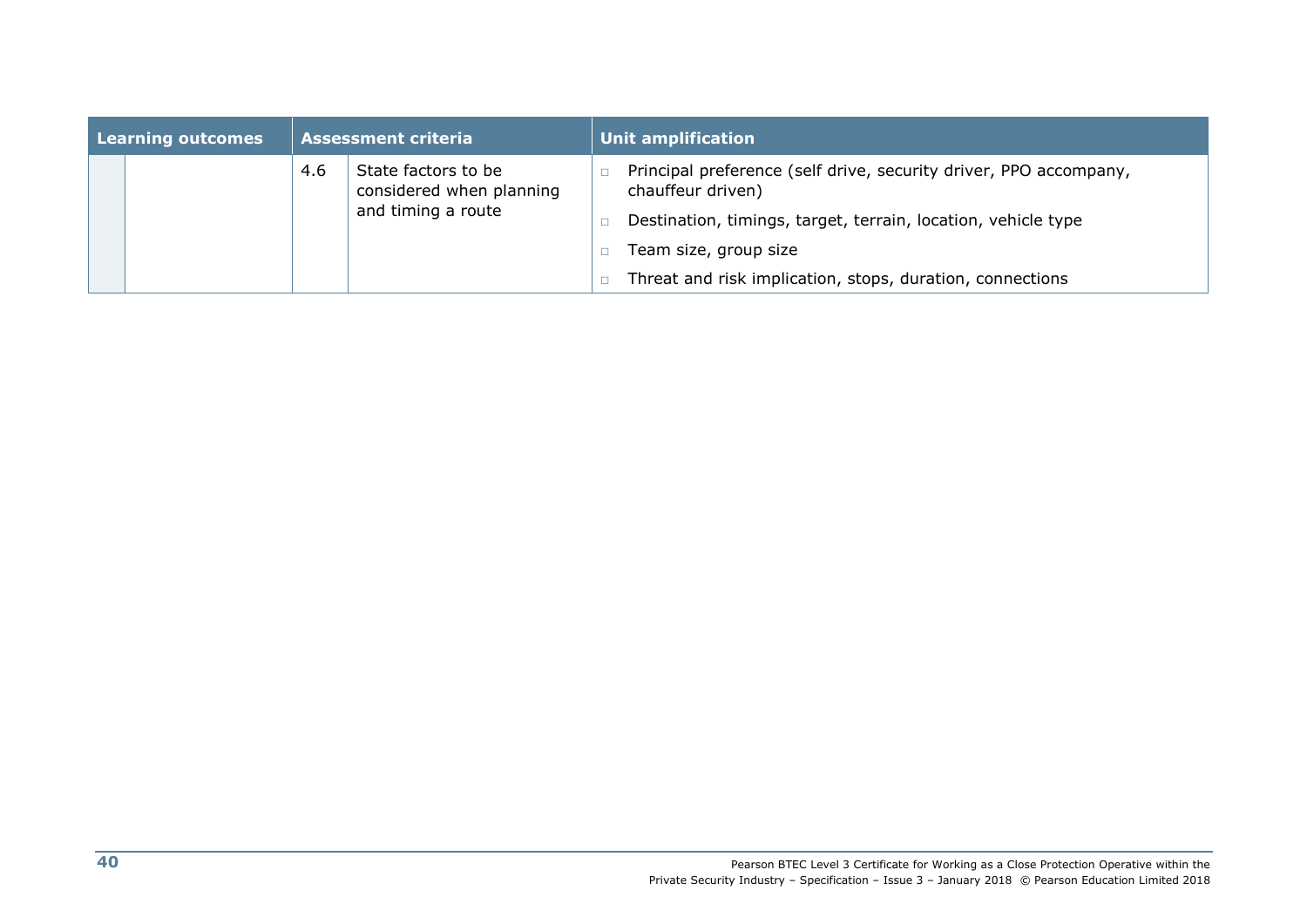|   | <b>Learning outcomes</b>       | <b>Assessment criteria</b> |                                                                                                                           |        | <b>Unit amplification</b>                                                                                                                            |
|---|--------------------------------|----------------------------|---------------------------------------------------------------------------------------------------------------------------|--------|------------------------------------------------------------------------------------------------------------------------------------------------------|
| 5 | Understand the                 | 5.1                        | Explain the need for security                                                                                             | $\Box$ | Security, safety, transit between locations                                                                                                          |
|   | importance of<br>transport     |                            | during transit of a principal                                                                                             | $\Box$ | Relay information, recommendations, route change, update intelligence                                                                                |
|   | management<br>within the close |                            |                                                                                                                           | $\Box$ | Secure parking, sterile environment, road worthy, pre and post<br>operative searches, first aid equipment                                            |
|   | protection<br>environment      | 5.2                        | Explain the importance of                                                                                                 | $\Box$ | Modes: road, sea, air, rail                                                                                                                          |
|   |                                |                            | selecting an appropriate<br>mode of transport                                                                             | $\Box$ | Appropriate: threat, risk, size of group, terrain, environmental,<br>destination, duration, armoured, soft skin                                      |
|   |                                | 5.3                        | Identify risks associated<br>with different modes of<br>transport                                                         | $\Box$ | Road: traffic, diversions, disruptions, attacks, carjacking, road traffic<br>collisions, separation of convey, being under surveillance              |
|   |                                |                            |                                                                                                                           | $\Box$ | Sea: Piracy, private, commercial, suspect vessels, size of vessel for all<br>crew and passengers, reduced safe rooms, reduced emergency response     |
|   |                                |                            |                                                                                                                           | $\Box$ | Air: Private, commercial, delays, strike actions, departure and arrival<br>delays, baggage delays, budgets, threats at destination, airport routines |
|   |                                |                            |                                                                                                                           | $\Box$ | Rail: Delays, unknown passengers if commercial, number of people<br>using rail system, mostly on foot to and from vessel                             |
|   |                                | 5.4                        | Explain the purpose for                                                                                                   | $\Box$ | Destination, duration                                                                                                                                |
|   |                                |                            | contingency transport plans                                                                                               | $\Box$ | Security measures, safety, timings                                                                                                                   |
|   |                                |                            |                                                                                                                           | $\Box$ | Efficiency, predictability, preparedness                                                                                                             |
|   |                                | 5.5                        | Describe different transport<br>arrangements and the<br>impact on the close<br>protection operative and<br>security teams | $\Box$ | Transport arrangements: chauffeurs, self-drive, people accompanying<br>the principal, solo CPO, vehicle type, locations accessed                     |
|   |                                |                            |                                                                                                                           | $\Box$ | Impact: chauffeurs, self-drive, people accompanying the principal                                                                                    |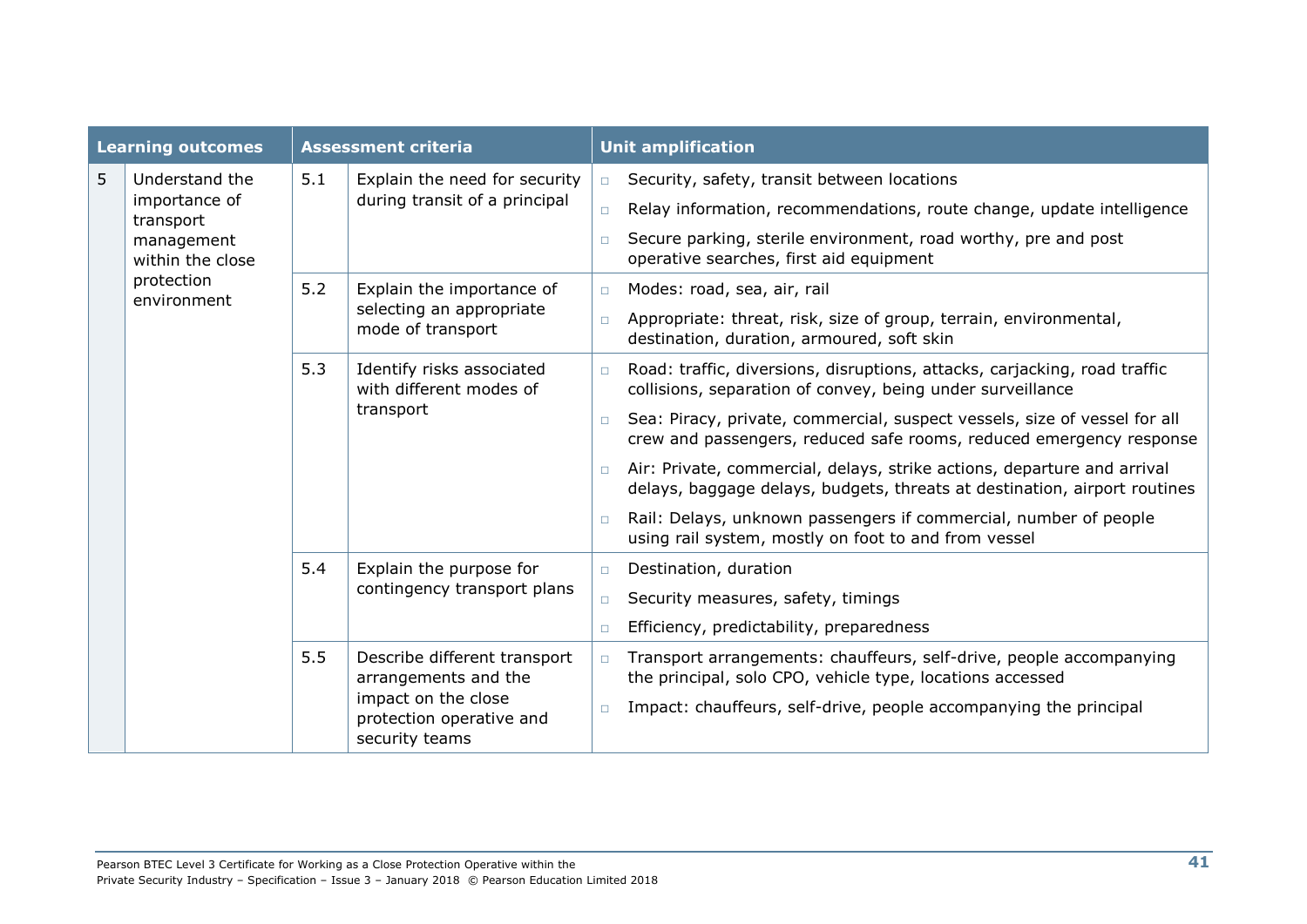| <b>Learning outcomes</b> |                           | <b>Assessment criteria</b> |                                                                     |        | <b>Unit amplification</b>                                                                                                |
|--------------------------|---------------------------|----------------------------|---------------------------------------------------------------------|--------|--------------------------------------------------------------------------------------------------------------------------|
| 6                        | Understand<br>incident    | 6.1                        | State the difference between<br>an incident and a dilemma           | $\Box$ | Incident - situation that requires immediate action                                                                      |
|                          | management                |                            |                                                                     |        | Dilemma – a predicament causing a problem, which requires resolution                                                     |
|                          | within a close            | 6.2                        | Describe incidents that a                                           |        | Life threatening, non-life threatening                                                                                   |
|                          | protection<br>environment |                            | close protection operative<br>could encounter                       |        | Not directly related to the principal                                                                                    |
|                          |                           |                            |                                                                     |        | Foreseeable, non-foreseeable                                                                                             |
|                          |                           | 6.3                        | Explain the responsibilities                                        | $\Box$ | Preservation of life, safety, self, team, principal, SOP, EOP                                                            |
|                          |                           |                            | of a close protection<br>operative when dealing with<br>an incident |        | Communication, restoration of normality, reporting, relay information,<br>liaison with third party agencies, direct team |
|                          |                           | 6.4                        | Explain how to manage an                                            | $\Box$ | Manage a close protection incident: e.g. clear, cordon, control, confirm,                                                |
|                          |                           |                            | incident that could arise<br>during a close protection              |        | Assess situation, communicate information, evaluate options, respond                                                     |
|                          |                           |                            | incident                                                            |        | Identify change to threat/risk, external agencies                                                                        |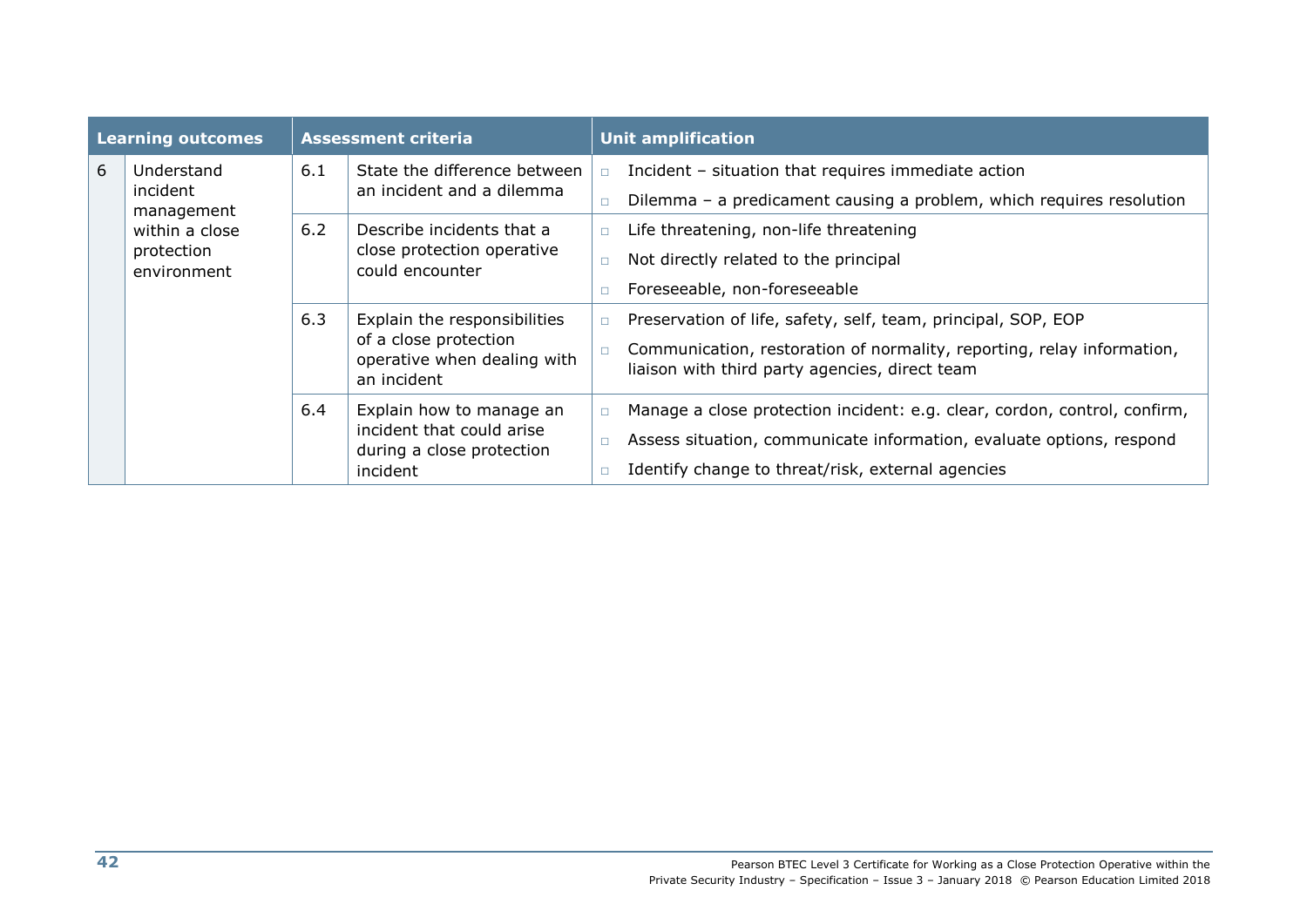|                | <b>Learning outcomes</b>                |     | <b>Assessment criteria</b>                                                                                                                         | <b>Unit amplification</b>                                                                                                                                                                                                                                                                                                       |
|----------------|-----------------------------------------|-----|----------------------------------------------------------------------------------------------------------------------------------------------------|---------------------------------------------------------------------------------------------------------------------------------------------------------------------------------------------------------------------------------------------------------------------------------------------------------------------------------|
| $\overline{7}$ | Understand venue<br>security operations | 7.1 | Identify venue related<br>security operations                                                                                                      | Access control, access/egress points, embus, debus<br>$\Box$<br>In-house security, emergency procedures<br>$\Box$<br>Safe haven, access to emergency services, screening/vetting of in-house<br>$\Box$<br>staff, search procedures, CCTV availability                                                                           |
|                |                                         | 7.2 | Explain the professional<br>relationship between close<br>protection operatives at a<br>venue                                                      | Team working, smooth running of operation, maintain security, layers of<br>$\Box$<br>protection, contingency roles<br>Communication and methods of communication<br>$\Box$                                                                                                                                                      |
|                |                                         | 7.3 | Identify factors that could<br>influence operational<br>procedures at a venue                                                                      | Public holidays, public access, other activities<br>$\Box$<br>Emergency services, evacuation drills, safe haven<br>$\Box$<br>Car parking, embus, debus, venue location, security arrangements<br>$\Box$<br>Group size, type of event, guest profile, time, duration, access,<br>$\Box$<br>limitations, third party intervention |
|                |                                         | 7.4 | Identify appropriate<br>methods of communication<br>for use at a venue                                                                             | Radios, public address system, mobile phone, SMS, chat app<br>$\Box$                                                                                                                                                                                                                                                            |
|                |                                         | 7.5 | Explain the use and<br>maintenance of<br>communication equipment<br>and other technology that<br>could be used in venue-<br>based close protection | Use: covert/overt use, team, client, venue, emergency services,<br>$\Box$<br>external agencies<br>Maintenance: charged batteries/equipment, functional checks, range<br>$\Box$<br>checks, regular comms checks, ABC communications, private frequency,<br>back-up resources, personal skills, communication updates             |
|                |                                         | 7.6 | State the importance of<br>recognising communication<br>black spots within a venue                                                                 | Safety of team, principal, personal<br>$\Box$<br>Counter surveillance, reactive measures<br>$\Box$<br>Planning and coordination<br>$\Box$                                                                                                                                                                                       |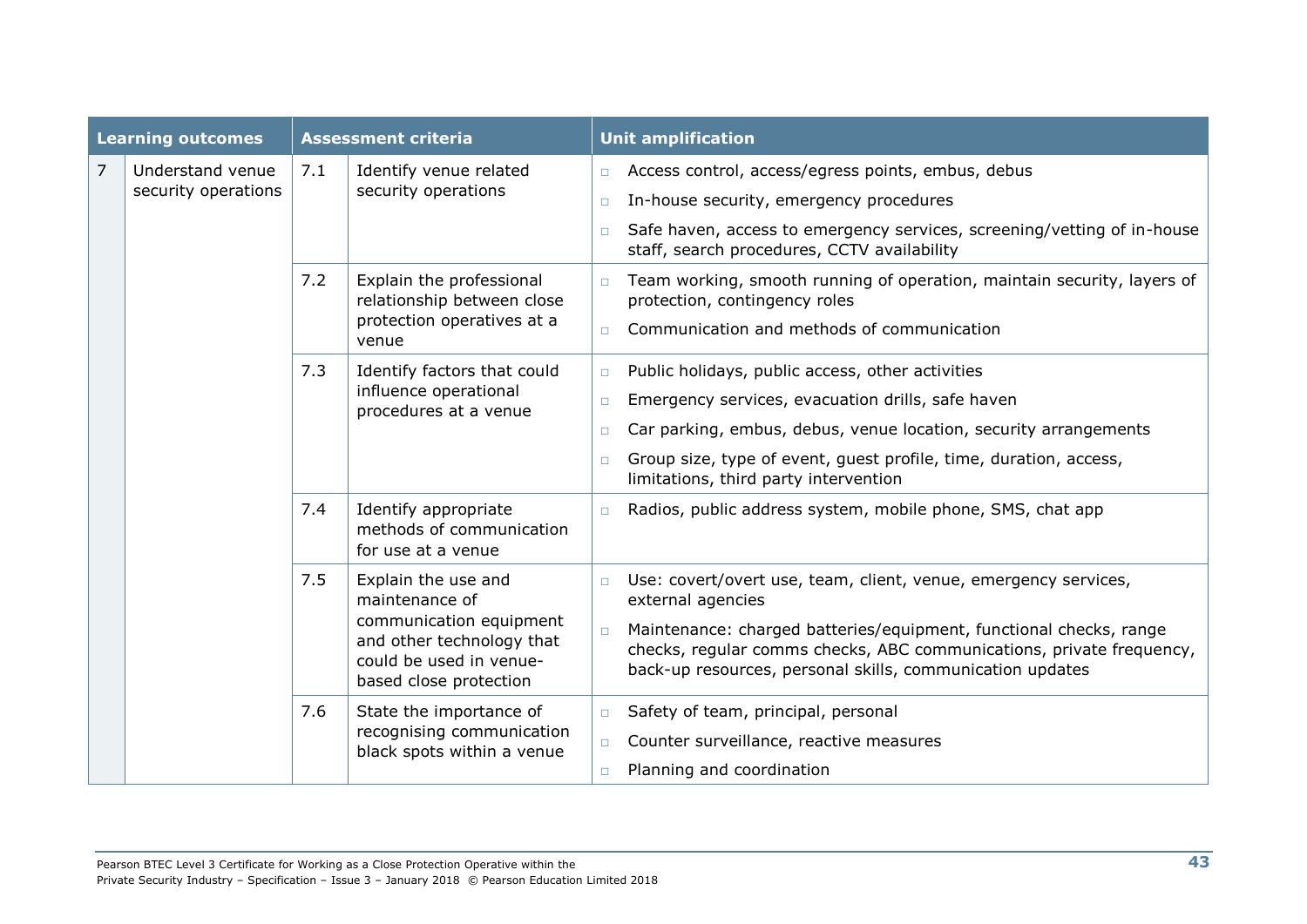|  | <b>Learning outcomes</b> | <b>Assessment criteria</b> |                                                                                                        |        | <b>Unit amplification</b>                                                                       |  |  |
|--|--------------------------|----------------------------|--------------------------------------------------------------------------------------------------------|--------|-------------------------------------------------------------------------------------------------|--|--|
|  |                          | 7.7                        | Identify common<br>countermeasures that could<br>be used in venue-based<br>close protection operations | П.     | Patrolling<br><b>CCTV</b><br><b>SAP</b><br>Access control                                       |  |  |
|  |                          | 7.8                        | Identify the benefits of in-<br>house resources used to<br>support venue security                      | $\Box$ | Benefits of in-house resources: e.g. ease of in-house staff<br>Local knowledge, venue knowledge |  |  |
|  |                          | 7.9                        | Identify contingencies that<br>could be used in venue-<br>based close protection<br>operations         | $\Box$ | Alarms, emergency procedures, local protocols<br>Safe rooms, evacuation contingencies           |  |  |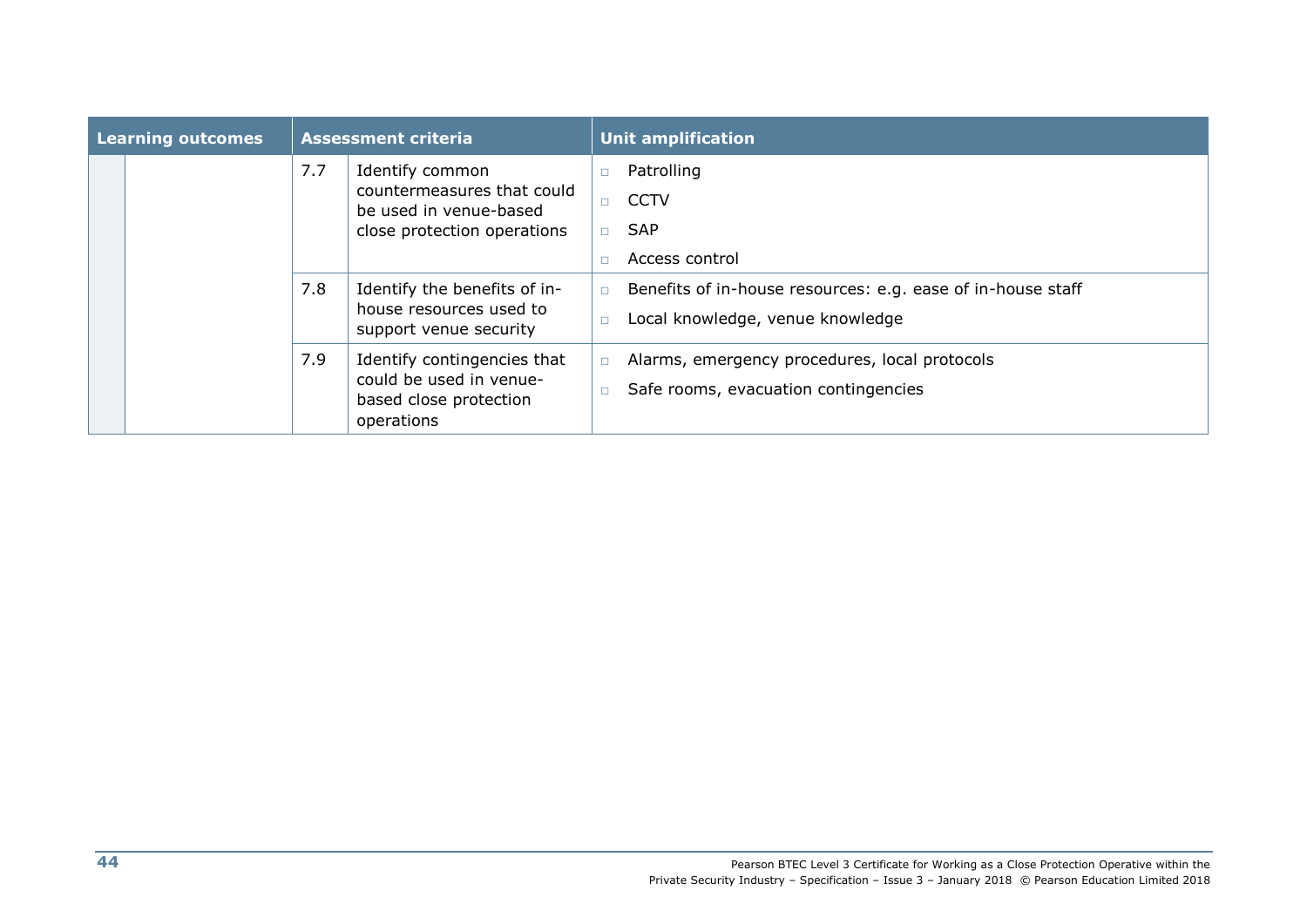|   | <b>Learning outcomes</b>            |     | <b>Assessment criteria</b>                                                       |        | <b>Unit amplification</b>                                                                                                                              |
|---|-------------------------------------|-----|----------------------------------------------------------------------------------|--------|--------------------------------------------------------------------------------------------------------------------------------------------------------|
| 8 | Be able to plan                     | 8.1 | Conduct a team briefing,                                                         | $\Box$ | Varying threat levels, risk                                                                                                                            |
|   | and prepare to<br>carry out a close |     | handover and debrief                                                             | $\Box$ | Roles, responsibilities                                                                                                                                |
|   | protection<br>operation             |     |                                                                                  | $\Box$ | Intelligence update, observations, communication, resource, positive<br>outcomes, negative outcomes, feedback, performance, client/principal<br>update |
|   |                                     | 8.2 | Complete a threat and risk                                                       | $\Box$ | People, venues, environment                                                                                                                            |
|   |                                     |     | assessment using a decision<br>making model                                      | $\Box$ | Threat, risk, source, intelligence, policy, procedures, legal implications                                                                             |
|   |                                     |     |                                                                                  | $\Box$ | Planning, contingency measures, action, review, evaluate                                                                                               |
|   |                                     | 8.3 | Develop an operational plan                                                      | $\Box$ | Working independently, teamwork                                                                                                                        |
|   |                                     |     |                                                                                  | $\Box$ | Threat, risk, client/principal profile, assets                                                                                                         |
|   |                                     |     |                                                                                  | $\Box$ | Duration, location, travel, residential                                                                                                                |
|   |                                     | 8.4 | Produce primary and<br>secondary route plans using<br>paper based and technology | $\Box$ | Paper based: Atlas, A-Z                                                                                                                                |
|   |                                     |     |                                                                                  | $\Box$ | Technological tools: Satnav, GPS, mobile phone                                                                                                         |
|   |                                     |     | based resources                                                                  | $\Box$ | Distance, time, location, terrain, environment, group, vehicle, safe<br>havens, comfort stops                                                          |
|   |                                     | 8.5 | Implement an operational                                                         | $\Box$ | Working independently, teamwork                                                                                                                        |
|   |                                     |     | plan                                                                             | $\Box$ | Threat, risk, client/principal profile, assets                                                                                                         |
|   |                                     |     |                                                                                  |        | Duration, location, travel, residential                                                                                                                |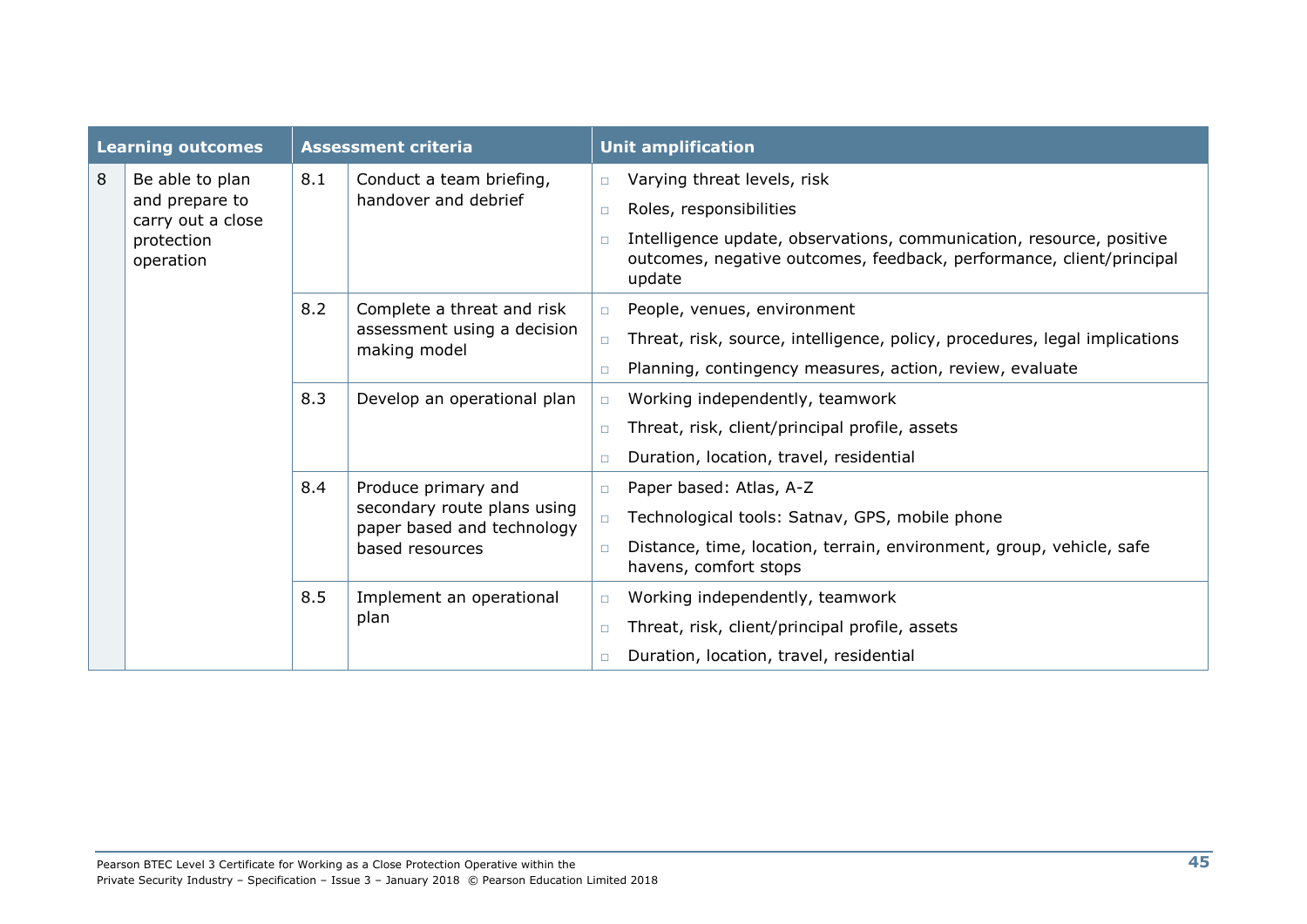|   | <b>Learning outcomes</b>           |     | <b>Assessment criteria</b>                           |        | <b>Unit amplification</b>                                                                                                     |
|---|------------------------------------|-----|------------------------------------------------------|--------|-------------------------------------------------------------------------------------------------------------------------------|
| 9 | Be able to provide                 | 9.1 | Use a flexible approach to                           | $\Box$ | Adaptability, flexibility                                                                                                     |
|   | close protection of<br>a principal |     | protection while on foot                             | $\Box$ | Observation, positions (PPO, PES, Surveillance)                                                                               |
|   |                                    |     |                                                      | $\Box$ | Security, safety, 360 body cover, escort from debus to embus point,<br>between locations, to and from venues                  |
|   |                                    | 9.2 | Use a range of                                       | $\Box$ | Oral, non-verbal                                                                                                              |
|   |                                    |     | communication techniques<br>while on foot            | $\Box$ | Overt, covert                                                                                                                 |
|   |                                    |     |                                                      | $\Box$ | Team, principal, client operations, report (relayed in briefing/debrief)                                                      |
|   |                                    | 9.3 | Carry out body protection of<br>a principal          | $\Box$ | Position, flexibility, clear                                                                                                  |
|   |                                    |     |                                                      | $\Box$ | Organised, teamwork, role, responsibility                                                                                     |
|   |                                    | 9.4 | Carry out extraction of a<br>principal while on foot | $\Box$ | Attack, suspected attack                                                                                                      |
|   |                                    |     |                                                      | $\Box$ | Unwanted attention                                                                                                            |
|   |                                    |     |                                                      | $\Box$ | Change in threat level, verbal, physical                                                                                      |
|   |                                    | 9.5 | Carry out embus and debus<br>techniques              | $\Box$ | Embus, debus, arrival, departure                                                                                              |
|   |                                    |     |                                                      | $\Box$ | Locations, venue, mode of transport                                                                                           |
|   |                                    |     |                                                      | $\Box$ | Role, responsibility, teamwork                                                                                                |
|   |                                    |     |                                                      | $\Box$ | Principal/client requirements, protocol, etiquette                                                                            |
|   |                                    | 9.6 | Manage an incident during a                          | $\Box$ | Vehicle incidents, environmental conditions                                                                                   |
|   |                                    |     | close protection operation                           | $\Box$ | Conflict (dealing with conflict within the team, with the protected person<br>and third parties), managing unexpected illness |
|   |                                    |     |                                                      | $\Box$ | Attack on principal (verbal and physical), loss of property, breach of<br>security, trespass (residence)                      |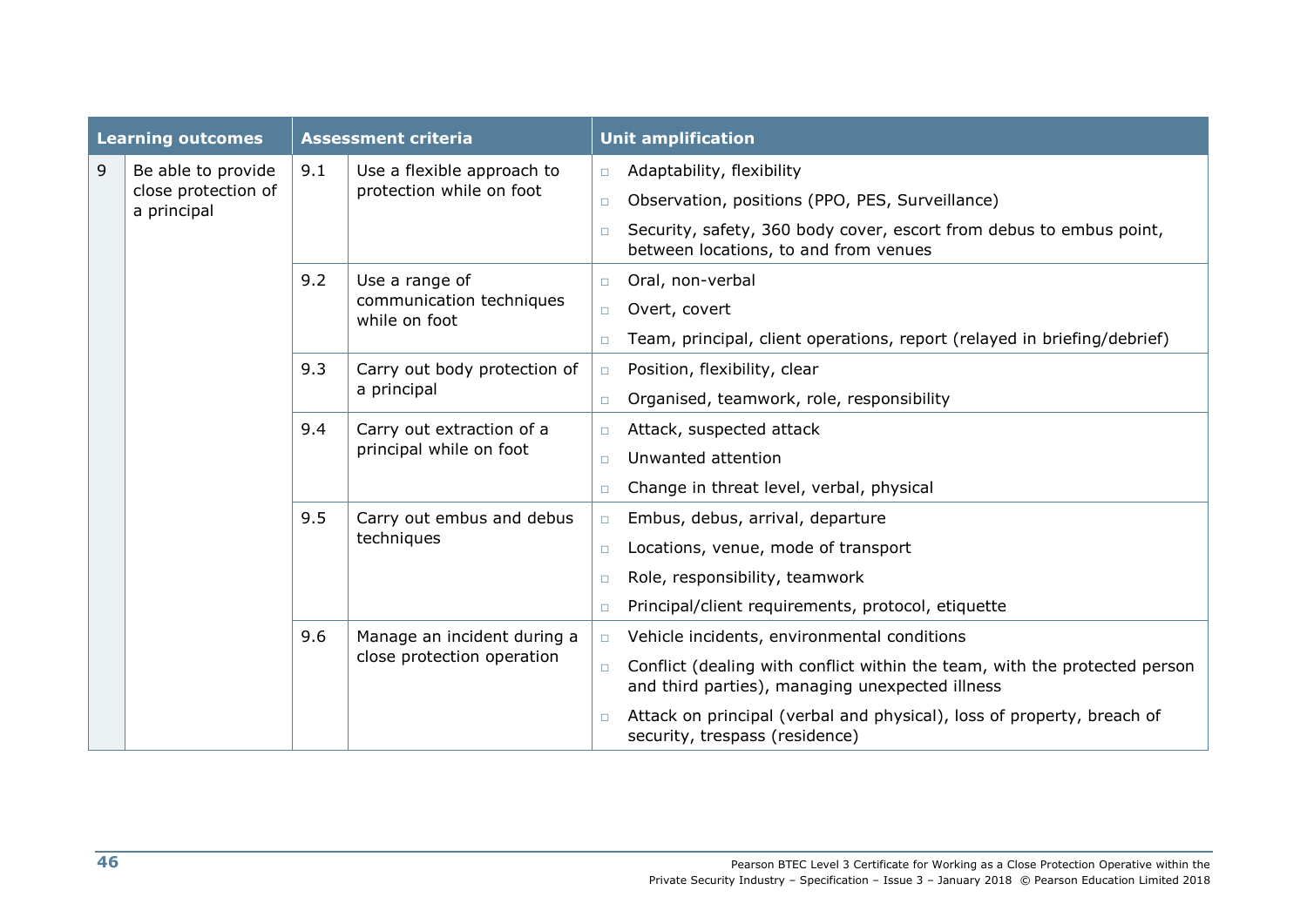## **Information for tutors**

#### **Delivery**

It is not necessary to teach each learning outcome individually and in sequence. There are numerous opportunities to combine unit content that relates to different learning outcomes together for delivery purposes, for example threat assessment, risk assessment and operational planning (learning outcome 1) and teamwork (learning outcome 2) could be delivered together as could understanding the importance of route planning (learning outcome 4) and venue security (learning outcome 7).

It is also appropriate to combine the theory and practical linked learning outcomes such as understanding foot drills (learning outcome 3) with the practical elements (learning outcome 9). In addition centres may wish to include the practical elements of Unit 2 Working as a Close Protection Operative (learning outcome 7) when developing a final exercise and assessing learning outcome 8 and 9 from this unit.

There are also connections between the unit content of specific assessment criteria in different outcomes. For example, conducting a threat and risk assessment (assessment criterion 1.6) can be linked to understanding venue security (criterion 7.6 and 7.7).

Centres should note that, while physical intervention skills are sometimes required by close protection operatives, such skills go beyond the scope of this qualification.

The Unit content section of the unit specifies the underpinning knowledge, understanding and skills required for learners to be able to meet the assessment criteria.

The use of a variety of materials and practical activities would help to emphasise the vocational nature of this qualification. Case studies and real company documentation would be beneficial if available.

#### **Assessment**

This unit will be assessed in line with the SIA's requirement for assessment set out in the document 'Introduction to Learning Leading Towards Licence-linked Qualifications – Requirements for Awarding Bodies and Training Providers October 2014'. (see *Annexe E*).'

LOs 8 & 9 are to be assessed through observation of a scenario-based practical carried out in Realistic Working Environment or through Simulation. Exemplar scenarios are given in A*nnexe G.*

This is to be supported by the use of product evidence/artefact arising from the practical. Where assessment criteria from other learning outcomes are closely related or are underpinning the practical activity these should be linked into the practical assessment as far as possible. LOs 4, 5, 6 and 7 are to be assessed by professional discussion and Q&A which will be related and integrated with the practical assessment as far as possible. LOs  $1 - 3$  will be assessed by a written assignment; an exemplar of this can be downloaded from a secure area of our website. There must be a written observation record by the assessor.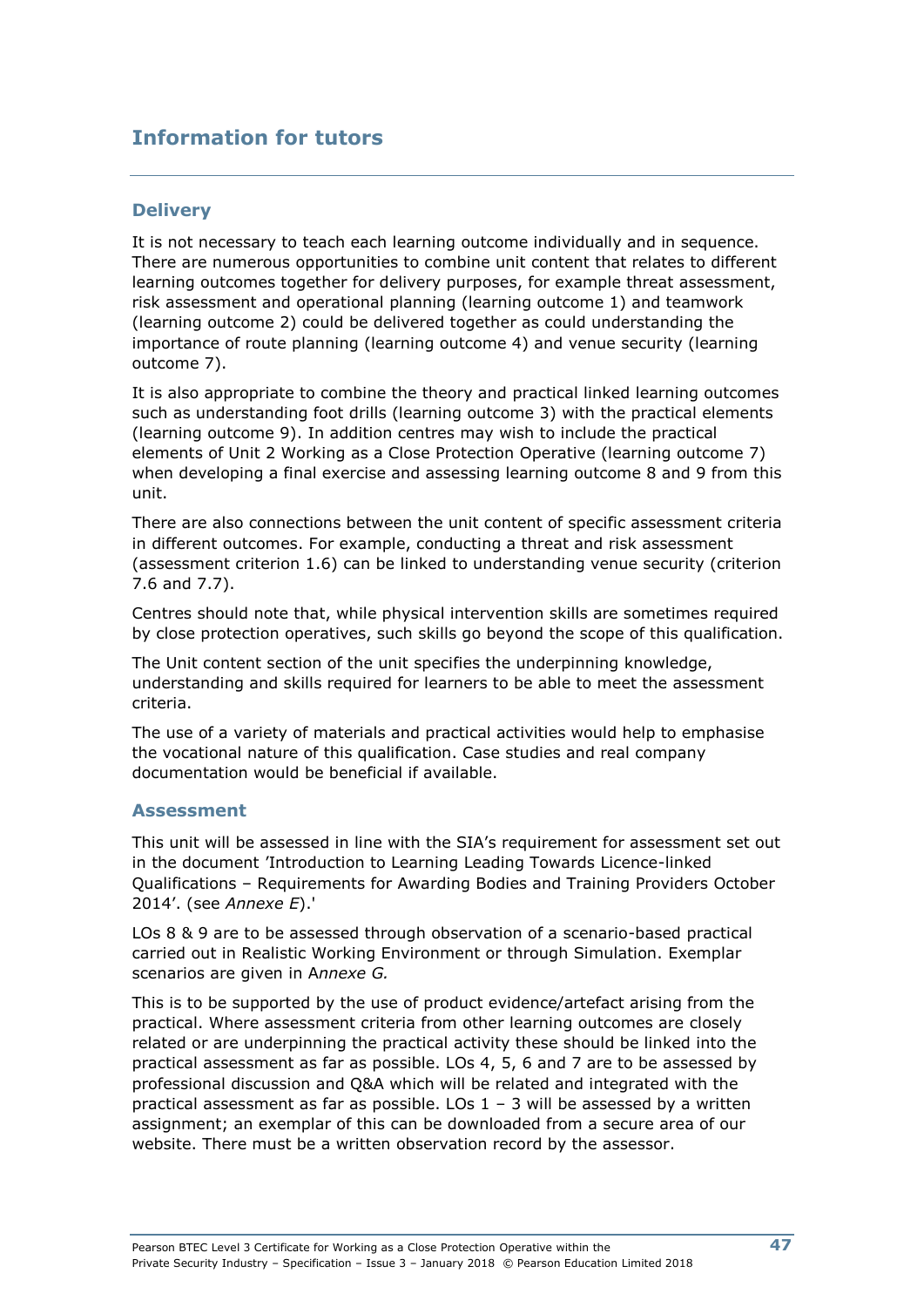#### **Suggested resources**

#### **Books**

Brown J - The Bodyguard's Bible: The Definitive Guide to Close Protection (Bible Publications, 2007) ISBN 0955452309

Consterdine P – *The Modern Bodyguard: The Manual of Close Training Protection (Self defense)* (Protection Publications; 2nd Revised edition, 2000) ISBN 0953763811

Horak K – *The New Bodyguard: A Practical Guide to the Close Protection* (Clearwater Publishing Limited; 2nd edition, 2010) ISBN 0955776910

Keir H P – *CP Tam: Close Protection Tactical Aide-Memoire: For Bodyguards on the Move* (CreateSpace Independent Publishing Platform, 4th edition May 2013) ISBN 1493590995

Padgham G – *Close Protection – the Softer Skills* (Entertainment Technology Press Ltd, 2006) ISBN 1904031390

#### **Websites**

www.sia.homeoffice.gov.uk/Pages/home.aspx: Security Industry Authority website – news, updates and publications for the private security industry

www.mi5.gov.uk/home/the-threats/terrorism/threat-levels/the-uks-threat-levelsystem.html: website of UK's national security intelligence agency – security advice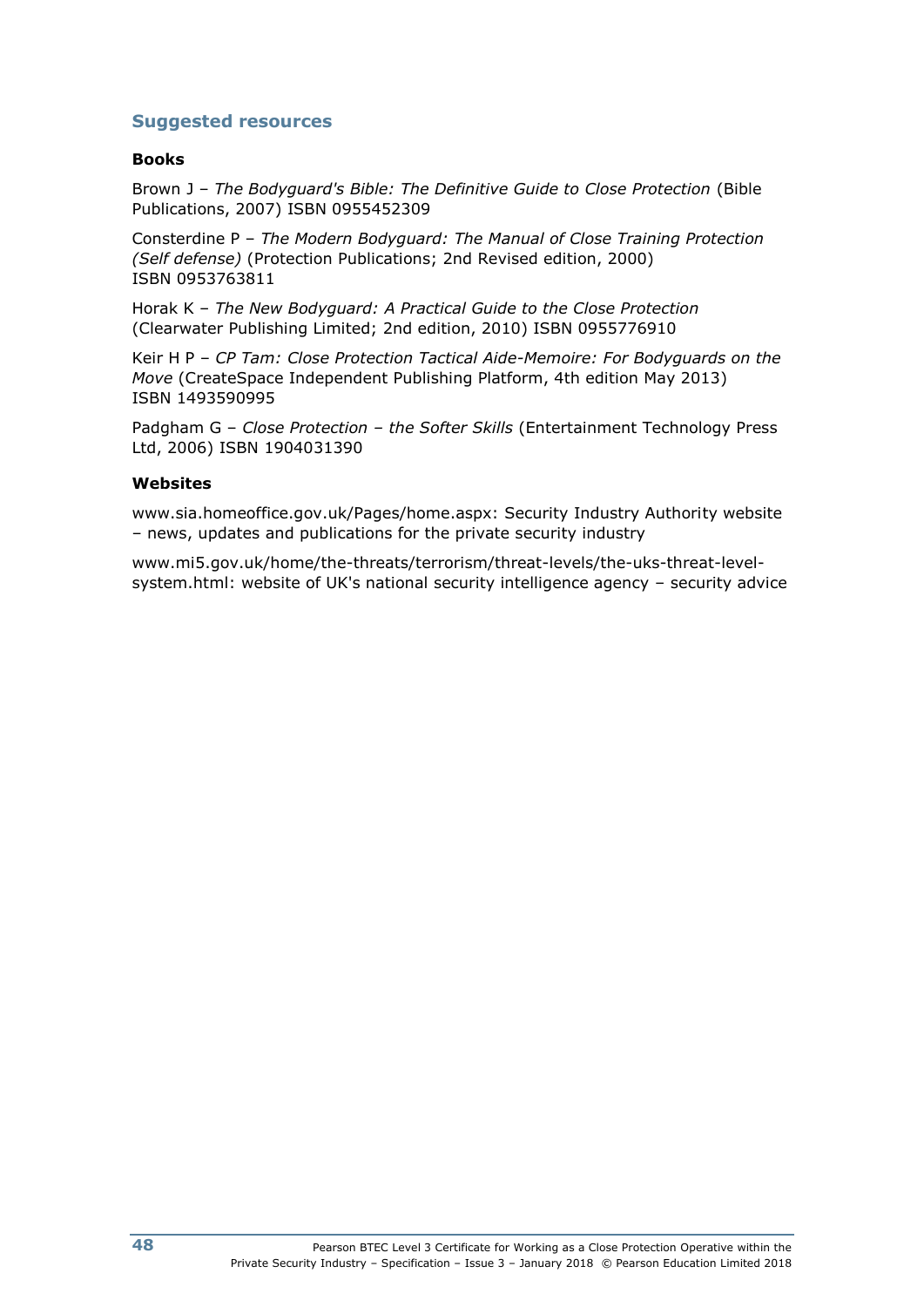| Unit 3:                           | <b>Conflict Management</b><br>within the Private<br><b>Security Industry</b> |
|-----------------------------------|------------------------------------------------------------------------------|
| Unit reference number: Y/506/7125 |                                                                              |
| Level:                            |                                                                              |
| <b>Credit value:</b>              | 1                                                                            |
| <b>Guided learning hours:</b>     | 8                                                                            |

## **Unit aim**

This unit forms part of the SIA licence-to-practise qualifications for door supervisors, security officers and vehicle immobilisers. It covers the principles of conflict management which security operatives are required to know and understand.

## **Unit introduction**

It is better if potential conflict can be avoided altogether, so you will be taught techniques to prevent potential conflict situations arising. You will also learn about how to manage conflict that does occur, particularly ways of assessing risk to yourself and about how to behave in a way that will defuse the situation.

Once a situation has been defused, the next stage is about solving problems and you will be taught about the strategies that you can use to do this. You will also learn about post-incident considerations, such as sources of support and why it is important to share good practice.

## **Essential resources**

For this unit, centres must adhere to the requirements stipulated by the SIA in the *Introduction to Learning Leading Towards Licence-linked Qualifications* (see *annexe E*) with regard to facilities, trainer qualifications, sector competence of trainers and examination facilities.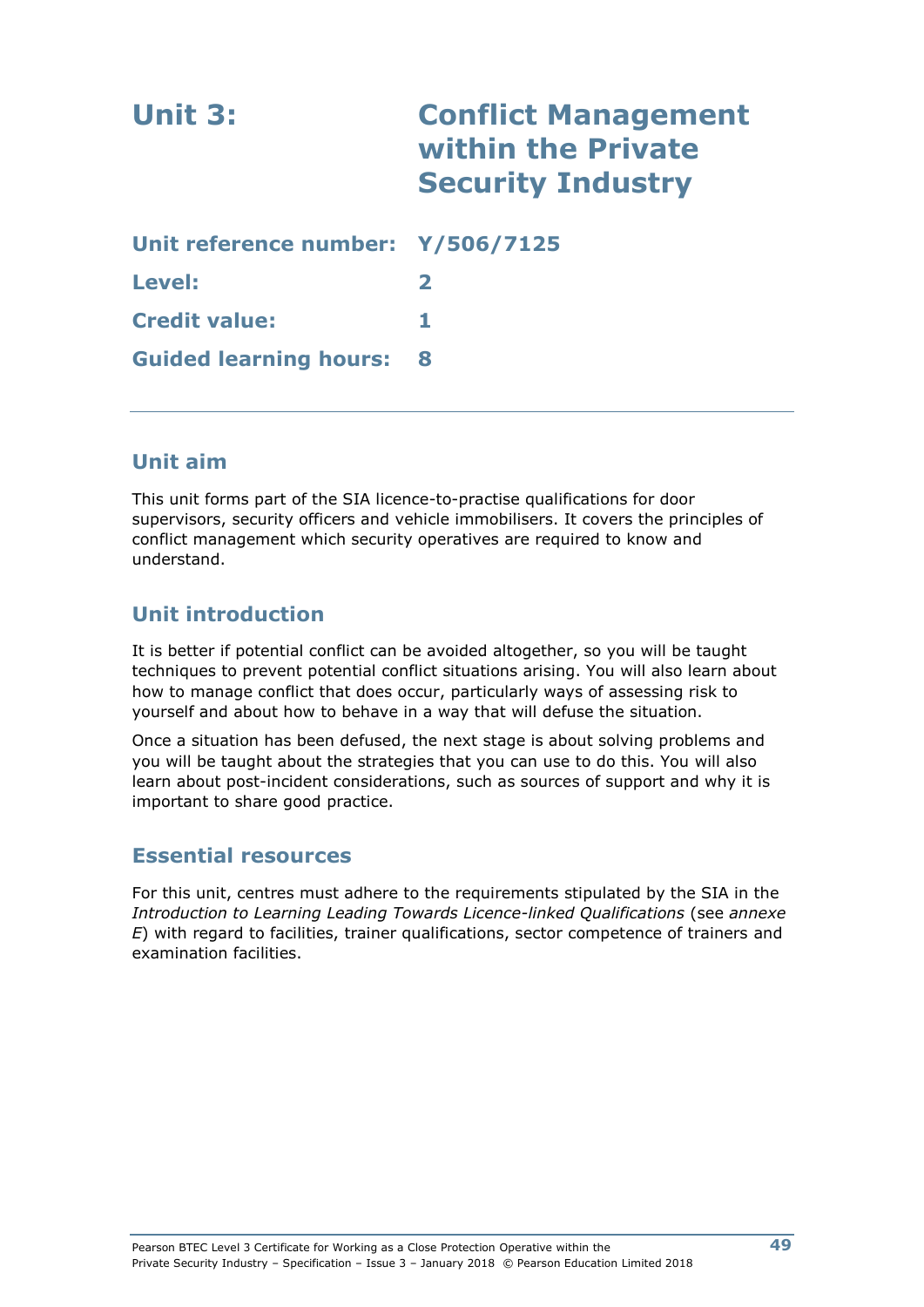## **Learning outcomes, assessment criteria and unit amplification**

To pass this unit, the learner needs to demonstrate that they can meet all the learning outcomes for the unit. The assessment criteria determine the standard required to achieve the unit.

|              | <b>Learning outcomes</b>                                  |     | <b>Assessment criteria</b>                                                                 |                  | <b>Unit amplification</b>                                                                                                                                                                                                                                  |
|--------------|-----------------------------------------------------------|-----|--------------------------------------------------------------------------------------------|------------------|------------------------------------------------------------------------------------------------------------------------------------------------------------------------------------------------------------------------------------------------------------|
| $\mathbf{1}$ | Understand the<br>principles of<br>conflict<br>management | 1.1 | State the importance of<br>positive and constructive<br>communication to avoid<br>conflict | $\Box$<br>$\Box$ | Constructive communication: be positive, listen, appropriate to the<br>situation, calm, clear and polite<br>Importance: good communication skills are vital to defuse and avoid<br>conflict; to maintain a secure environment, to avoid risks to staff and |
|              | appropriate to<br>their role                              |     |                                                                                            |                  | customers                                                                                                                                                                                                                                                  |
|              |                                                           | 1.2 | State the importance of                                                                    | $\Box$           | Meeting health and safety at work legislation                                                                                                                                                                                                              |
|              |                                                           |     | employer policies, guidance<br>and procedures relating to<br>workplace violence            | $\Box$           | Sets an expectation for both staff and customers as to what behaviour is<br>and is not acceptable                                                                                                                                                          |
|              |                                                           |     |                                                                                            | $\Box$           | Staff will be aware of their responsibilities in regards to workplace<br>violence                                                                                                                                                                          |
|              |                                                           |     |                                                                                            |                  | Staff will be aware of the procedures to follow in the event of a violent<br>situation                                                                                                                                                                     |
|              |                                                           |     |                                                                                            | $\Box$           | Sets out reporting procedures                                                                                                                                                                                                                              |
|              |                                                           |     |                                                                                            | $\Box$           | Helps reduce risk of litigation and harm to self and others                                                                                                                                                                                                |
|              |                                                           | 1.3 | Identify factors that can<br>trigger an angry response in<br>others                        | $\Box$           | Common triggers include: feeling embarrassed, insulted, threatened,<br>fear of loss of face, being ignored, being patronised, peer pressure, fear<br>of not being taken seriously                                                                          |
|              |                                                           |     |                                                                                            | $\Box$           | Alcohol, drugs and medical conditions may increase the chances of<br>triggering an angry response                                                                                                                                                          |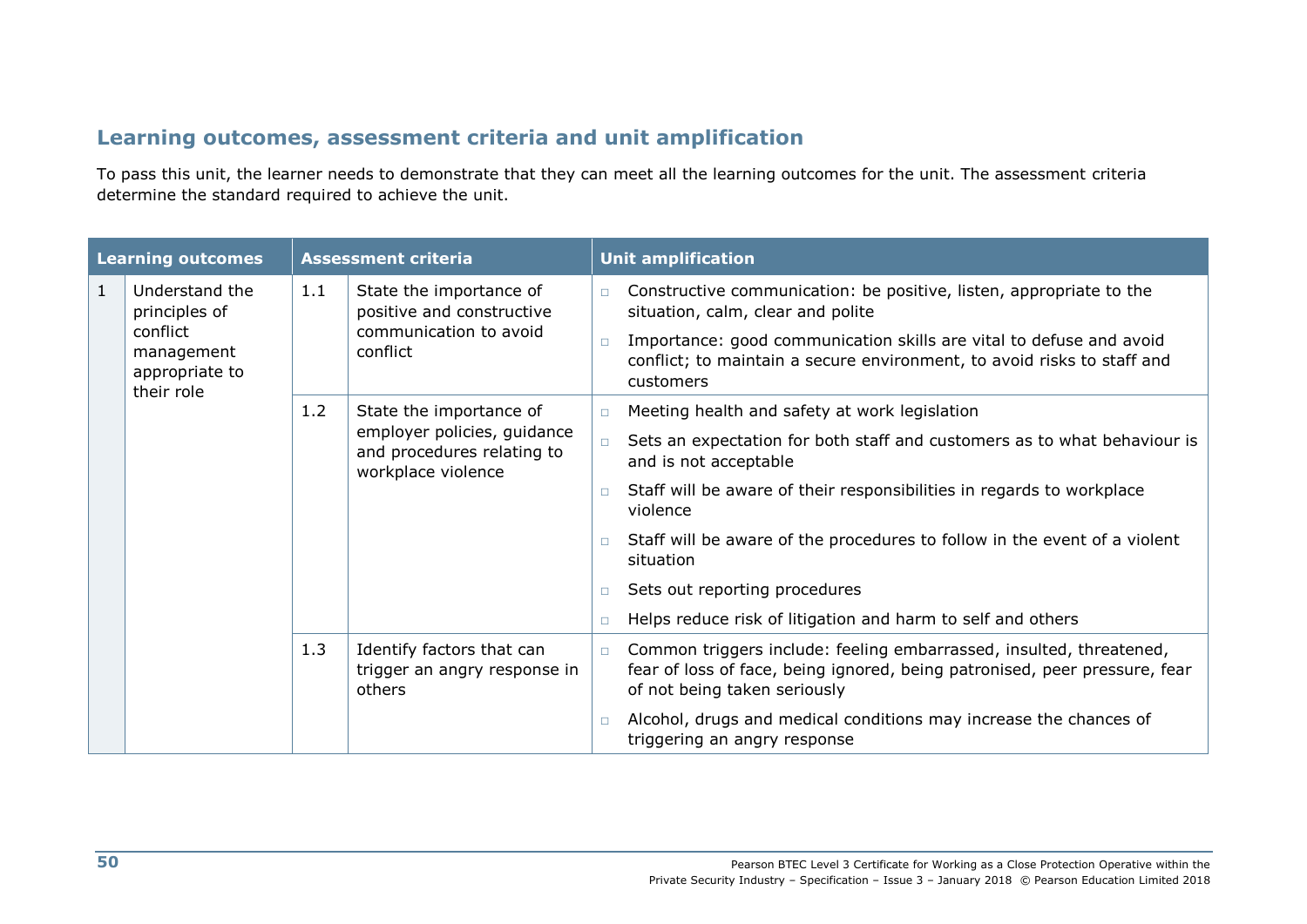|  | Learning outcomes | <b>Assessment criteria</b> |                                                                        | <b>Unit amplification</b> |                                                                                                           |  |  |
|--|-------------------|----------------------------|------------------------------------------------------------------------|---------------------------|-----------------------------------------------------------------------------------------------------------|--|--|
|  |                   | 1.4                        | Identify factors that can<br>inhibit an angry response in              |                           | Inhibiting factors: self-control, fear of confrontation and/or retaliation                                |  |  |
|  |                   |                            | others                                                                 |                           | Personal values                                                                                           |  |  |
|  |                   |                            |                                                                        |                           | Potential social or legal consequences                                                                    |  |  |
|  |                   | 1.5                        | Identify human responses to<br>emotional and threatening<br>situations |                           | Threatening situations: freeze, flight, fight, fright, faint response (fear,<br>anger, aggression, shock) |  |  |
|  |                   |                            |                                                                        |                           | Emotional situations: upset, anger, frustration                                                           |  |  |
|  |                   |                            |                                                                        |                           | Positive responses: distraction, deflection, empathy, staying calm                                        |  |  |
|  |                   |                            |                                                                        |                           | Negative responses: avoidance, distancing, rumination, worrying                                           |  |  |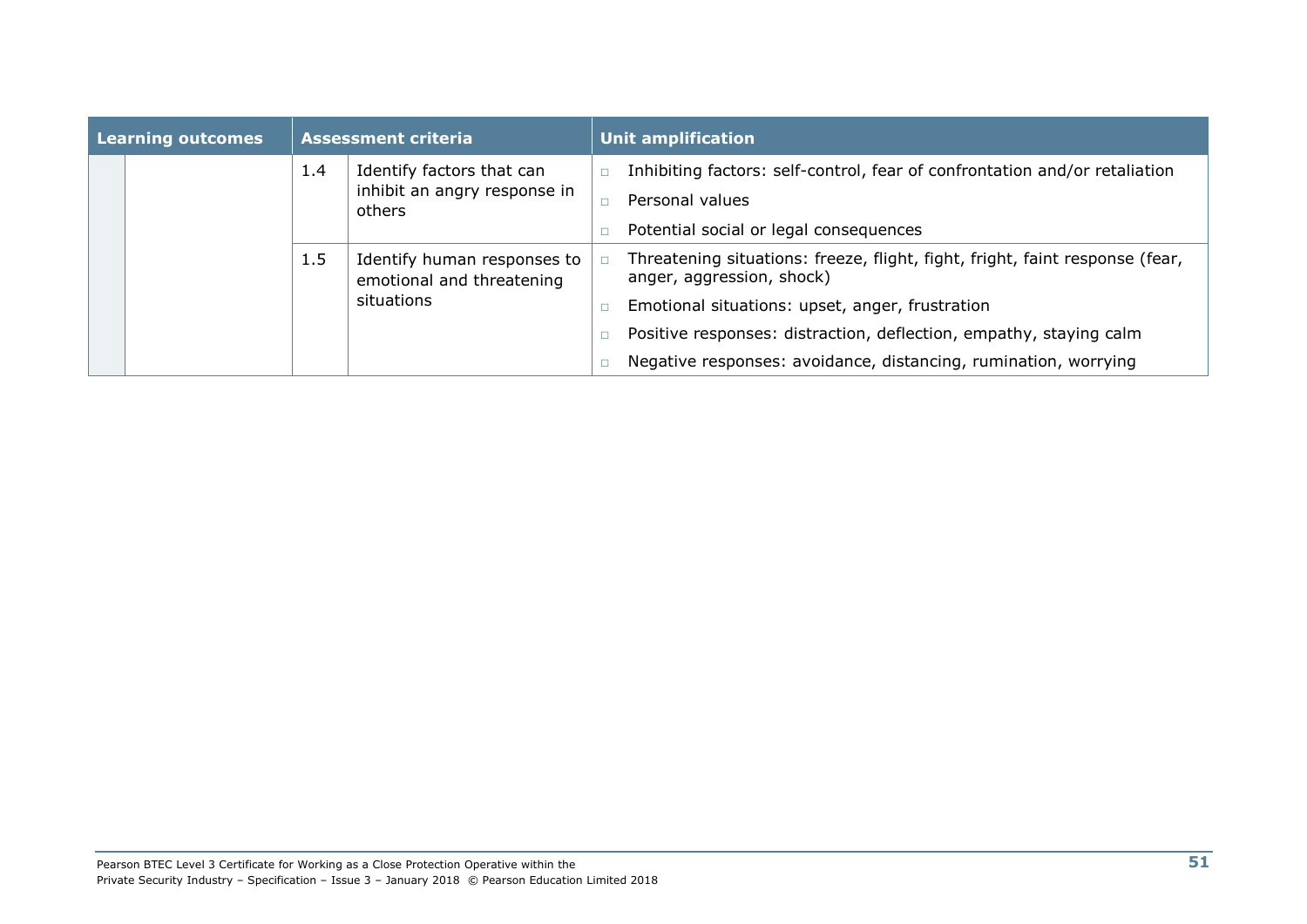|                | <b>Learning outcomes</b>                                                            |     | <b>Assessment criteria</b>                                                                    |                  | <b>Unit amplification</b>                                                                                                                                                                                                                                                                                                                       |
|----------------|-------------------------------------------------------------------------------------|-----|-----------------------------------------------------------------------------------------------|------------------|-------------------------------------------------------------------------------------------------------------------------------------------------------------------------------------------------------------------------------------------------------------------------------------------------------------------------------------------------|
| $\overline{2}$ | Understand how to<br>recognise, assess<br>and reduce risk in<br>conflict situations | 2.1 | State how managing<br>customer expectations can<br>reduce the risk of conflict                | $\Box$<br>$\Box$ | Managing expectations: understand customer expectations, show<br>understanding and care about their concerns, explain how help can be<br>given and when, offer alternative options, explain procedures<br>Reducing the risk of conflict: customers' frustrations/anger are<br>acknowledged, clear communication of actions being taken and next |
|                |                                                                                     |     |                                                                                               |                  | steps, demonstrating care and consideration of customer concerns,<br>giving an explanation of decision- making process and involving the<br>customer in decision making, timescales and outcome; customer<br>concerns are addressed, customer feels more valued                                                                                 |
|                |                                                                                     | 2.2 | Identify the stages of<br>escalation in conflict<br>situations                                | $\Box$           | The attitude-behaviour cycle; how threat levels can escalate in a<br>confrontation (frustration, anger, aggression, violence); how own<br>actions can lead to escalation in a situation (an unsympathetic or rude<br>response)                                                                                                                  |
|                |                                                                                     | 2.3 | State how the application of<br>dynamic risk assessment<br>can reduce the risk of<br>conflict | $\Box$           | Dynamic risk assessment: definition; identifying hazards, assessing risk,<br>taking action to eliminate or reduce risk, monitoring and reviewing                                                                                                                                                                                                |
|                |                                                                                     |     |                                                                                               | $\Box$           | Reducing risk of conflict: identifies potential threats; ready to adapt<br>response to situation; possibility of removing hazards/threats;<br>maintaining control                                                                                                                                                                               |
|                |                                                                                     | 2.4 | State the importance of<br>positioning and exit routes                                        | $\Box$           | To maintain personal space, maintain a non-aggressive stance; avoids<br>blocking; avoids being hemmed in; reduces the likelihood of feeling<br>intimidated; reduces likelihood of a fight                                                                                                                                                       |
|                |                                                                                     |     |                                                                                               | $\Box$           | To ensure an exit route visible to all parties; exit strategy for getting out<br>of a situation; discussing approaches; aggressors have an exit route;<br>ensure you have an exit route available                                                                                                                                               |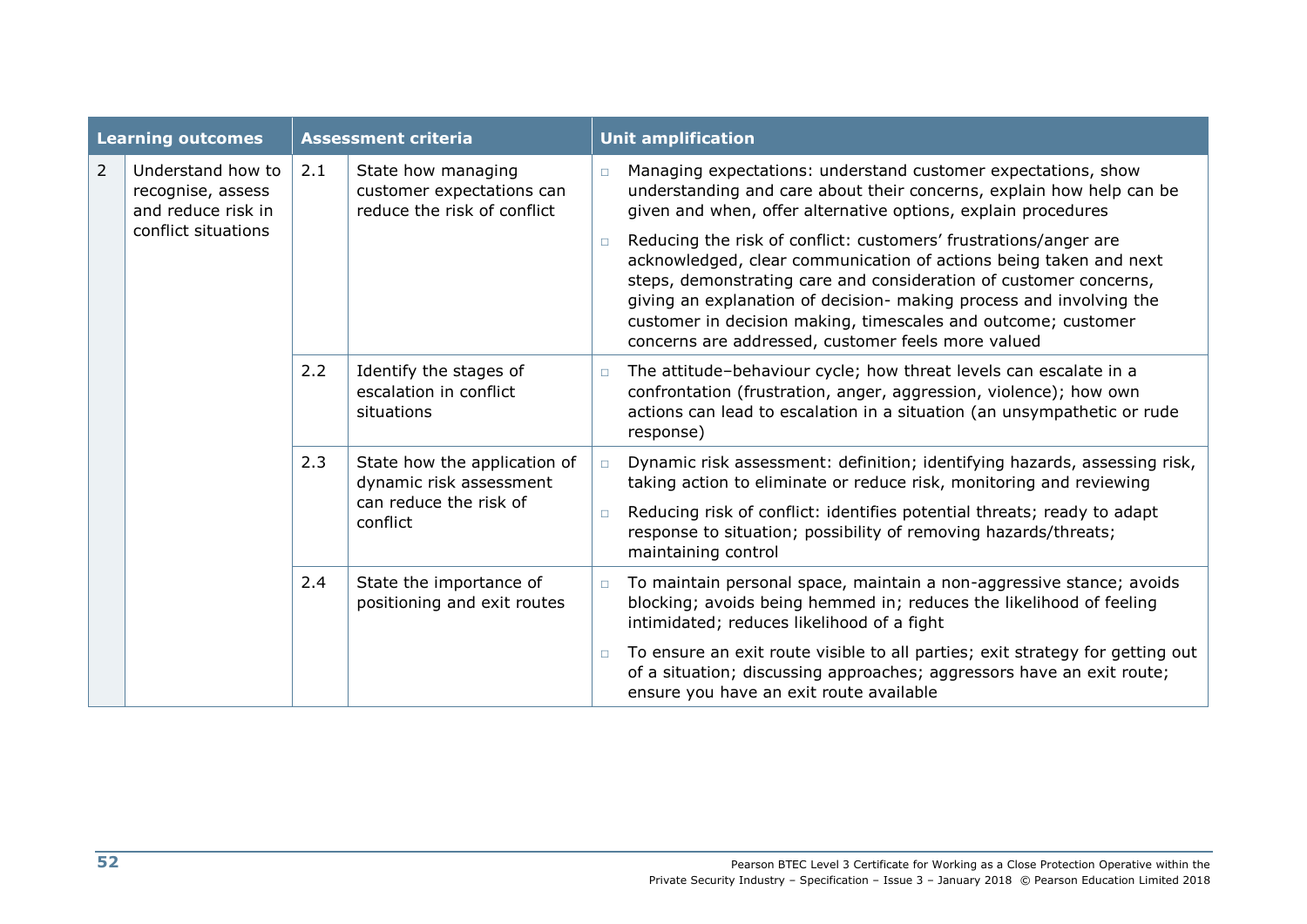|                | <b>Learning outcomes</b>                                  |     | <b>Assessment criteria</b>                                               |                  | <b>Unit amplification</b>                                                                                                                                                                    |
|----------------|-----------------------------------------------------------|-----|--------------------------------------------------------------------------|------------------|----------------------------------------------------------------------------------------------------------------------------------------------------------------------------------------------|
| $\overline{3}$ | Understand how to<br>communicate in<br>emotive situations | 3.1 | State how to use non-verbal<br>communication in emotive<br>situations    | $\Box$           | Use of non-verbal communication: body language (stance, positioning,<br>personal space, movements, hand gestures, eye contact); voice (pitch,<br>inflection, volume)                         |
|                | to de-escalate<br>conflict                                | 3.2 | State how to overcome<br>communication barriers                          | $\Box$<br>$\Box$ | Communication barriers: physical barriers; psychological barriers<br>How to overcome communication barriers:                                                                                 |
|                |                                                           |     |                                                                          | $\Box$           | Physical barriers (speak clearly, adopt non-aggressive stance, use of<br>gestures and signs, maintain space, move to quieter/lighter space)                                                  |
|                |                                                           |     |                                                                          | $\Box$           | Psychological barriers (active listening, empathising, speaking clearly,<br>make sure actions are non-threatening, explain what actions are being<br>taken, move to a quieter/lighter space) |
|                |                                                           | 3.3 | Identify the differences<br>between assertiveness and                    | $\Box$           | Aggressive behaviour: threatening tone and positioning, gestures and<br>words intended to hurt or intimidate,                                                                                |
|                |                                                           |     | aggression                                                               | $\Box$           | Assertive behaviour: firm but fair, calm, appearing confident, normal<br>positioning and body language, polite, managing expectations and<br>finding common ground                           |
|                |                                                           | 3.4 | Identify ways of defusing<br>emotive conflict situations                 | $\Box$           | Empathy, maintaining self-control, building rapport, positive<br>communication, active listening                                                                                             |
|                |                                                           |     |                                                                          | $\Box$           | Working for win-win outcome (negotiation and compromise)                                                                                                                                     |
|                |                                                           | 3.5 | Identify approaches to take<br>when addressing<br>unacceptable behaviour | $\Box$           | Non-aggressive body language, empathy, being positive and assertive,<br>actively listening, verbal warning                                                                                   |
|                |                                                           |     |                                                                          | $\Box$           | Follow appropriate organisational policies and procedures (refuse,<br>admittance, ask to leave, call police if necessary, ejection)                                                          |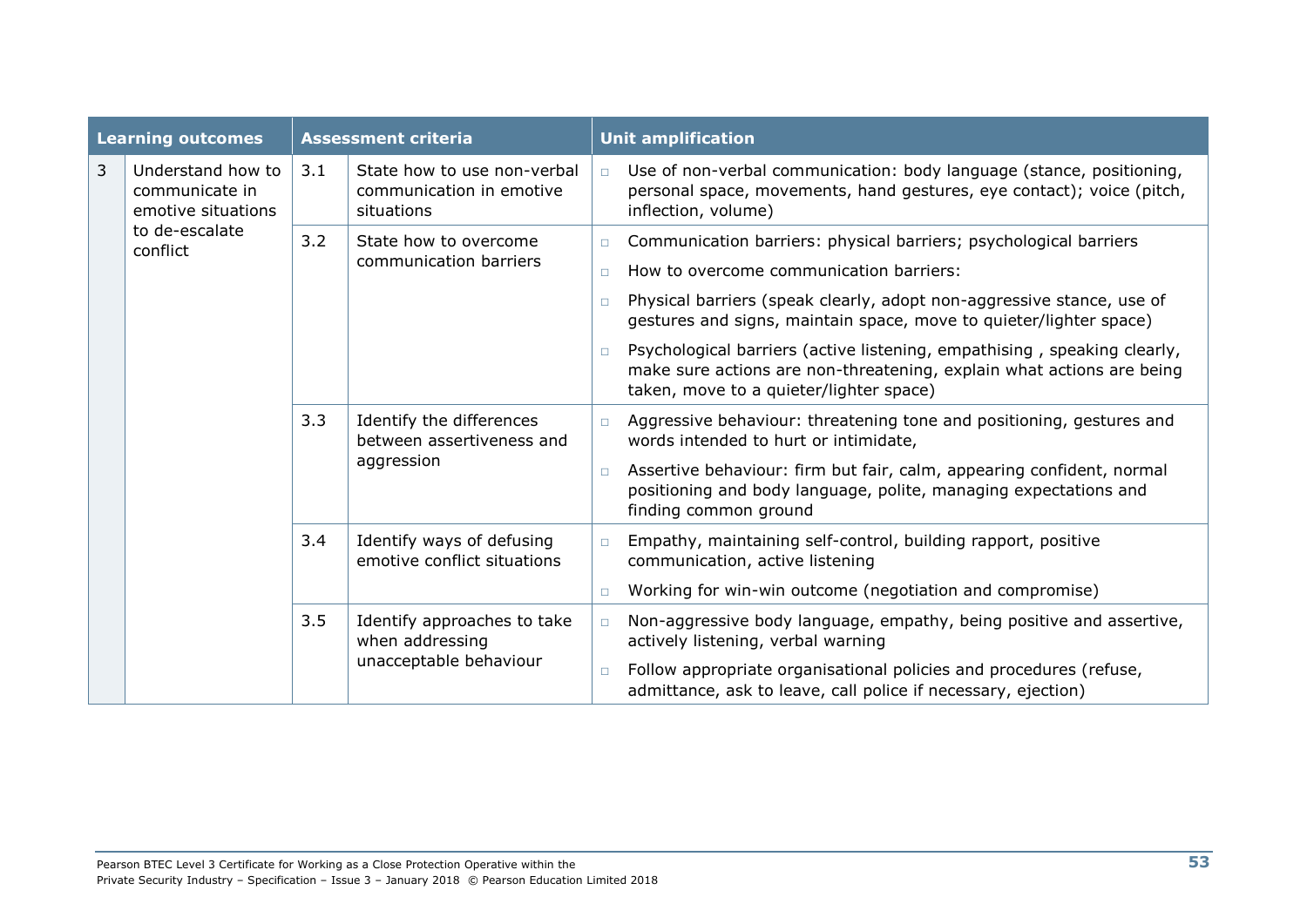|  | Learning outcomes | <b>Assessment criteria</b> |                                                                                                                                           | <b>Unit amplification</b>                                             |                                                                                                                  |  |
|--|-------------------|----------------------------|-------------------------------------------------------------------------------------------------------------------------------------------|-----------------------------------------------------------------------|------------------------------------------------------------------------------------------------------------------|--|
|  |                   | 3.6                        | State how to work with<br>colleagues to de-escalate<br>conflict situations<br>back where appropriate<br>conflict<br>underlying issues are |                                                                       | Positioning of staff members in a confrontation (work in close proximity<br>to colleagues to provide assistance) |  |
|  |                   |                            |                                                                                                                                           |                                                                       | Be ready to step back and hand over to a colleague before switching                                              |  |
|  |                   |                            |                                                                                                                                           |                                                                       | Be ready to support colleagues who are dealing with anger or potential                                           |  |
|  |                   |                            |                                                                                                                                           | Look beyond the outward signs of anger and upset to identify what the |                                                                                                                  |  |
|  |                   |                            |                                                                                                                                           |                                                                       | Use of dynamic risk assessment                                                                                   |  |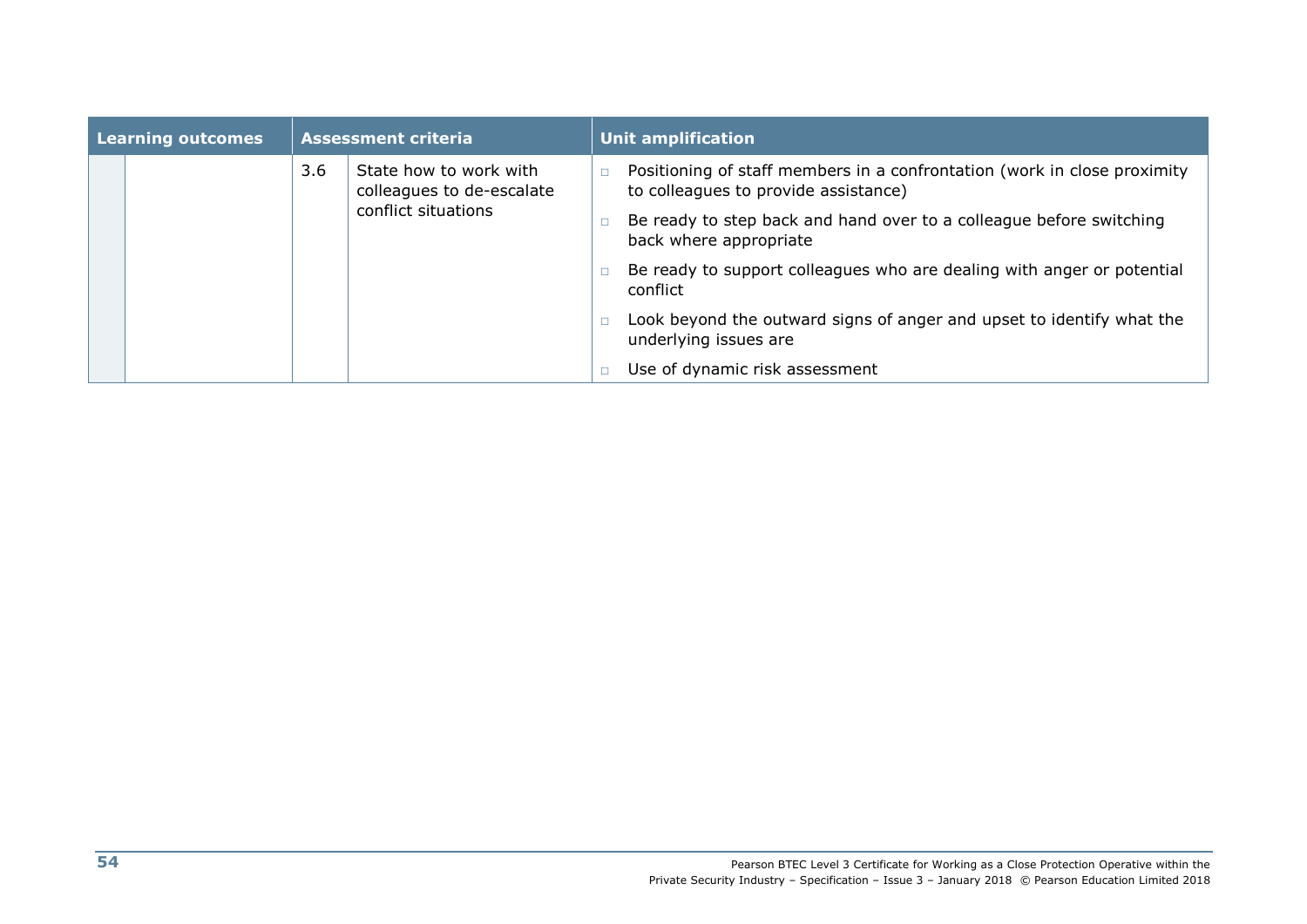|   | <b>Learning outcomes</b>                                                                        |     | <b>Assessment criteria</b>                                                          |        | <b>Unit amplification</b>                                                                                                                                                                                                             |
|---|-------------------------------------------------------------------------------------------------|-----|-------------------------------------------------------------------------------------|--------|---------------------------------------------------------------------------------------------------------------------------------------------------------------------------------------------------------------------------------------|
| 4 | Understand how to<br>develop and use<br>problem solving<br>strategies for<br>resolving conflict | 4.1 | State the importance of<br>viewing the situation from<br>the customer's perspective | $\Box$ | Establish needs/wants, anticipate customer reaction<br>Provides explanation for the conflict; shows understanding, enables<br>empathy, builds rapport with the customer; customer feels valued<br>Helps to defuse conflict situations |
|   |                                                                                                 | 4.2 | Identify strategies for<br>solving problems                                         |        | Diagnosing the problem, providing information, suggesting solutions,<br>identifying ways forward, seeking a resolution acceptable to both parties                                                                                     |
|   |                                                                                                 | 4.3 | Identify win-win approaches<br>to conflict situations                               |        | Based on problem solving, negotiation, maintaining a relationship,<br>working together, focusing on interests not positions, generating options<br>which offer gains to all parties                                                   |
|   |                                                                                                 |     |                                                                                     |        | Both sides come out of encounter accepting the result                                                                                                                                                                                 |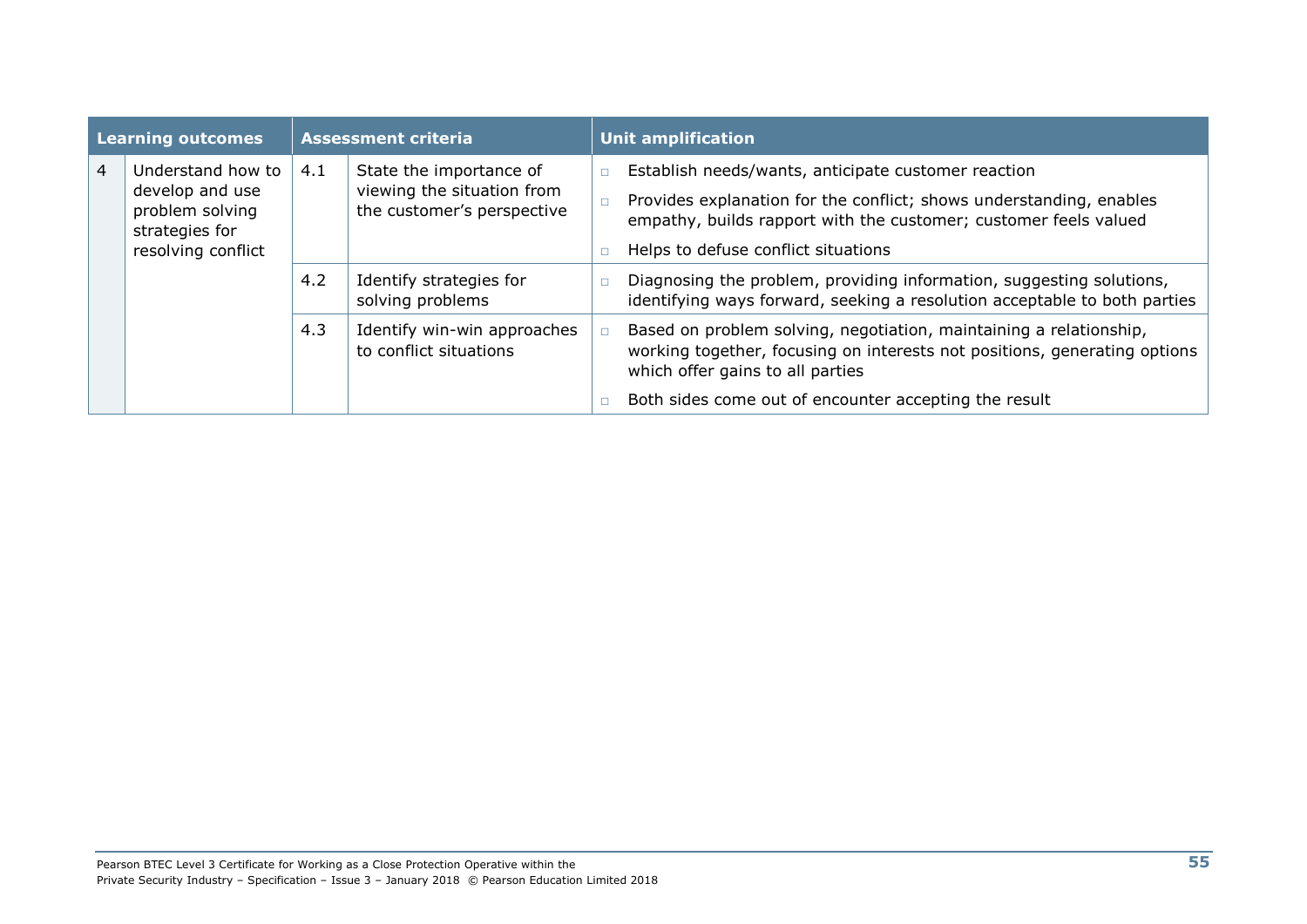|   | <b>Learning outcomes</b>             |     | <b>Assessment criteria</b>                                |        | <b>Unit amplification</b>                                                                           |
|---|--------------------------------------|-----|-----------------------------------------------------------|--------|-----------------------------------------------------------------------------------------------------|
| 5 | Understand good                      | 5.1 | State the importance of                                   | $\Box$ | Sources of support: colleagues, management and counsellors                                          |
|   | practice to follow<br>after conflict |     | accessing help and support<br>following an incident       | $\Box$ | Support, reassurance, dealing with shock                                                            |
|   | situations                           |     |                                                           | $\Box$ | Reduces the chances of long-term problems (depression, anxiety, fear,<br>post-traumatic stress)     |
|   |                                      | 5.2 | State the importance of                                   | $\Box$ | Recognise and acknowledge trends                                                                    |
|   |                                      |     | reflecting on and learning<br>from conflict situations    | $\Box$ | Recognise poor practice                                                                             |
|   |                                      |     |                                                           | $\Box$ | Make improvements to both personal and organisational practice                                      |
|   |                                      |     |                                                           | $\Box$ | Sharing good practice                                                                               |
|   |                                      |     |                                                           | $\Box$ | Increasing safety for staff and customers                                                           |
|   |                                      |     |                                                           | $\Box$ | Reducing potential conflict situations                                                              |
|   |                                      | 5.3 | State the benefits of sharing<br>good practice            | $\Box$ | Helps prevent reoccurrence of the same problem                                                      |
|   |                                      |     |                                                           | $\Box$ | Improved procedures for conflict situations                                                         |
|   |                                      |     |                                                           | $\Box$ | Develop common response to situations                                                               |
|   |                                      |     |                                                           | n      | Supports development of individuals; improves working relationships;<br>improves future performance |
|   |                                      | 5.4 | State why security                                        | $\Box$ | To increase safety for staff and customers                                                          |
|   |                                      |     | operatives should contribute<br>to solutions to recurring | $\Box$ | To identify procedures or methods to deal with situations effectively                               |
|   |                                      |     | problems                                                  | $\Box$ | To help reduce stress (employee and customer)                                                       |
|   |                                      |     |                                                           | $\Box$ | To improve the customer experience                                                                  |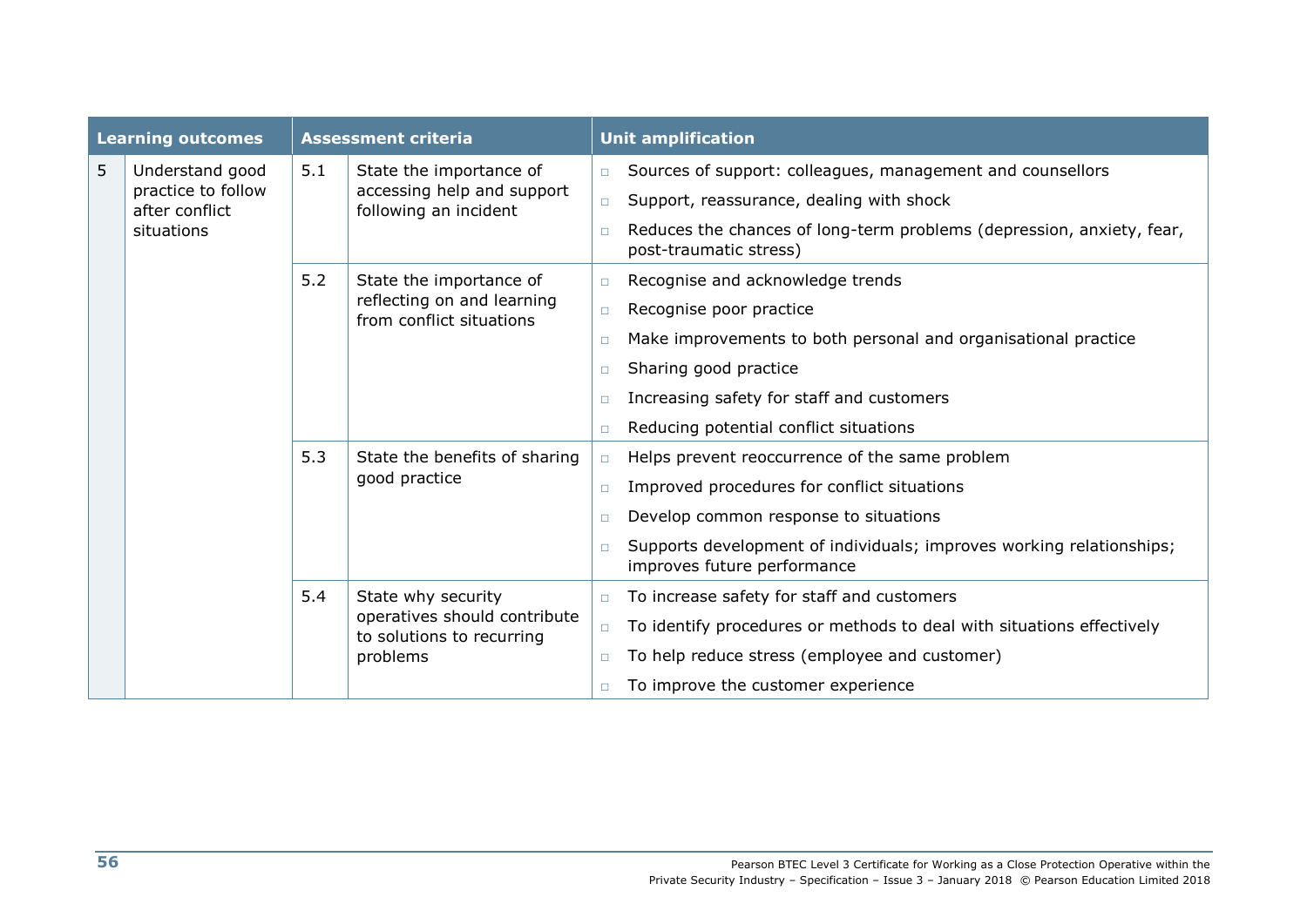## **Information for tutors**

#### **Delivery**

Delivery of all or part of this unit could be integrated into the teaching of other units so that they are taught simultaneously.

The Unit amplification section of the unit specifies the underpinning knowledge and understanding required for learners to be able to meet the assessment criteria. The unit amplification must be delivered in its entirety no matter what group of learners is being taught (door supervisors, security guards or vehicle immobilisers). However, teaching should be exemplified and contextualised using material that is most relevant for the needs of the group. Centres should ensure that learners take part in relevant role plays and should record which scenarios have been used with each learner group. Exemplar scenarios are given in *Annexe G.*

#### **Assessment**

This unit is externally assessed through a paper based or an onscreen test. Pearson will set and mark this test. The test lasts for 45 minutes and is worth 35 marks. The assessment is available on demand.

The test uses the individual assessment criteria and the associated Unit amplification. Tutors must ensure that learners have covered all the content before sitting the test.

Further information about the tests can be found in the *BTEC Security Qualifications Centre Management Handbook*, which is on the Pearson website.

#### **Suggested resources**

#### **Books**

Gray D, Burke A and Element A – *BTEC Level 2 Award Door Supervision and Security Guarding Candidate Handbook* (Pearson Education Limited, 2011) ISBN 978-1-4469-0010-9

Walker A and Dyson, J – *Door Supervisors Course Book*, 7th edition (Highfield, 2013) ISBN 978-1-909749-27-6

#### **Websites**

[www.hse.gov.uk/index.htm](http://www.hse.gov.uk/index.htm) Health and Safety Executive – information about health and safety legislation

www.sia.homeoffice.gov.uk/ Security Industry Authority – the security industry regulator

www.skillsforsecurity.org.uk Skills for Security – standards setting body for the security sector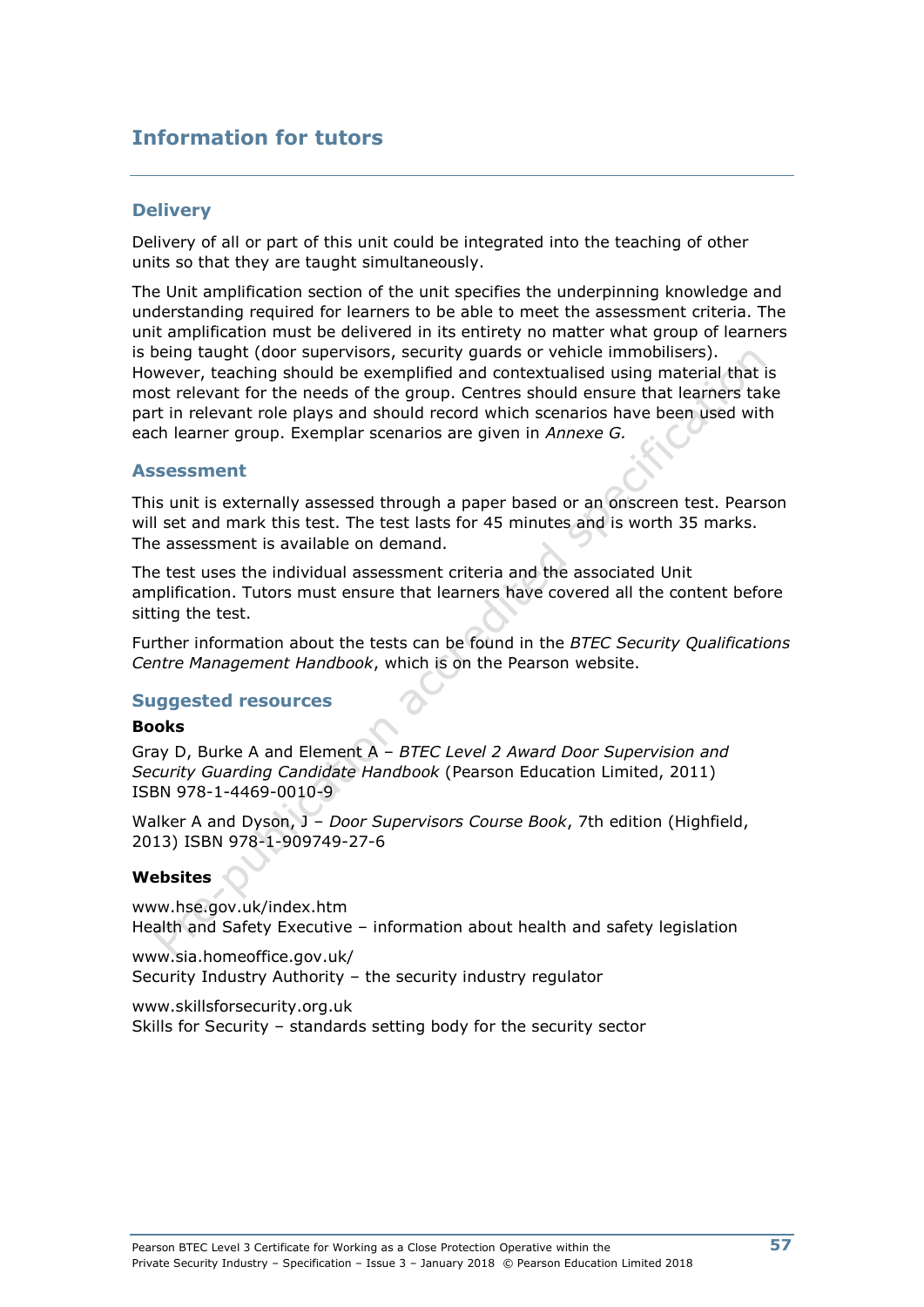## **13 Further information and useful publications**

To get in touch with us visit our 'Contact us' pages:

- Edexcel, BTEC and Pearson Work Based Learning contact details: qualifications.pearson.com/en/support/contact-us.html
- books, software and online resources for UK schools and colleges: www.pearsonschoolsandfecolleges.co.uk

Key publications:

- *Adjustments for candidates with disabilities and learning difficulties, Access and Arrangements and Reasonable Adjustments, General and Vocational qualifications* (Joint Council for Qualifications (JCQ))
- *Supplementary guidance for reasonable adjustments and special consideration in vocational internally assessed units* (Pearson)
- *General and Vocational qualifications, Suspected Malpractice in Examination and Assessments: Policies and Procedures* (JCQ)
- *Equality Policy* (Pearson)
- *Recognition of Prior Learning Policy and Process* (Pearson)
- *UK Information Manual* (Pearson)
- **BTEC UK Quality Assurance Centre Handbook**

All of these publications are available on our website.

Publications on the quality assurance of BTEC qualifications are also available on our website.

Our publications catalogue lists all the material available to support our qualifications. To access the catalogue and order publications, please visit our website.

#### **Additional resources**

If you need further learning and teaching materials to support planning and delivery for your learners, there is a wide range of BTEC resources available.

Any publisher can seek endorsement for their resources and, if they are successful, we will list their BTEC resources on our website.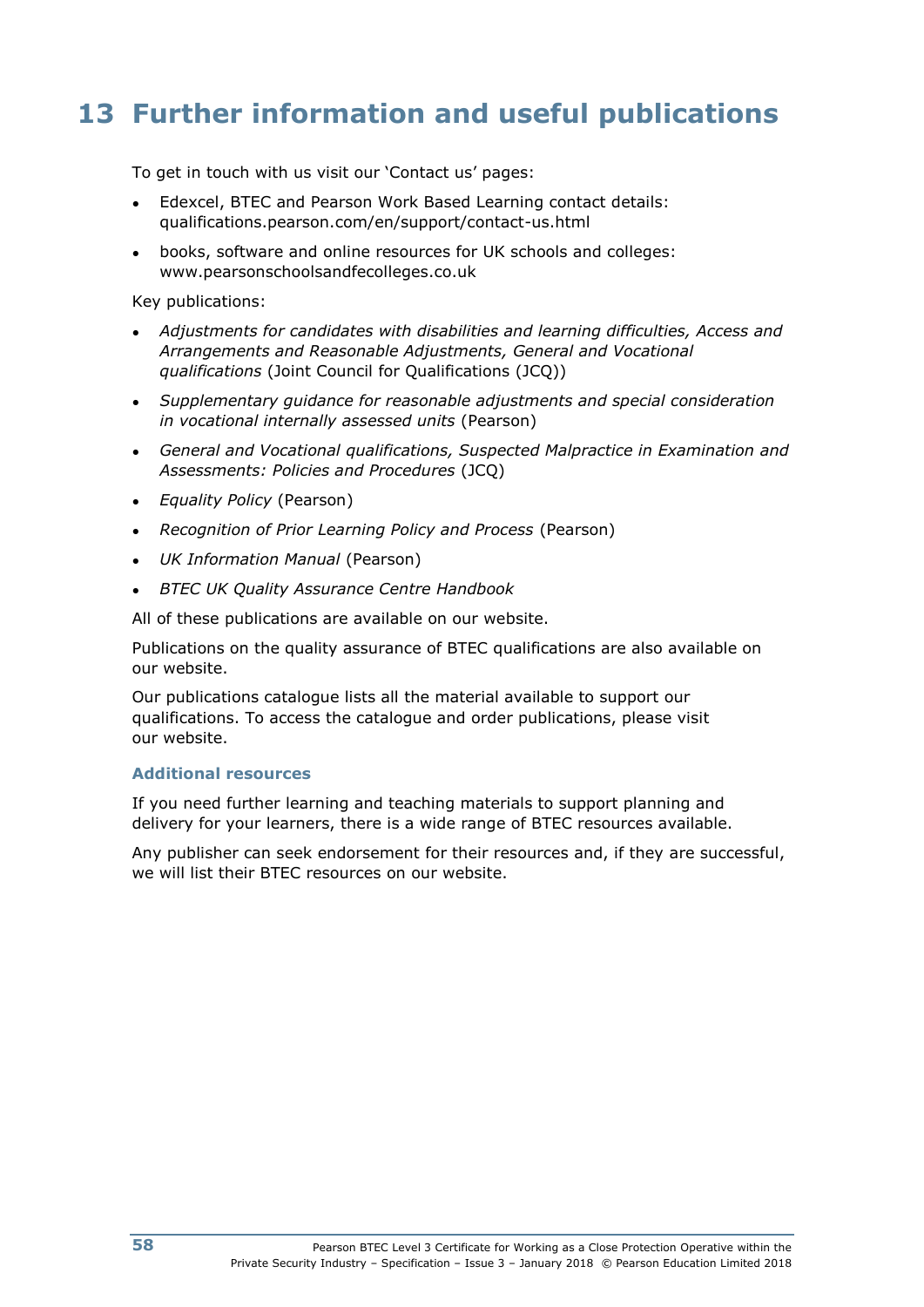## **14 Professional development and training**

Pearson supports UK and international customers with training related to BTEC qualifications. This support is available through a choice of training options offered on our website: qualifications.pearson.com.

The support we offer focuses on a range of issues, such as:

- planning for the delivery of a new programme
- planning for assessment and grading
- developing effective assignments
- building your team and teamwork skills
- developing learner-centred learning and teaching approaches
- building in effective and efficient quality assurance systems.

The national programme of training we offer is on our website at: qualifications.pearson.com. You can request centre-based training through the website or you can contact one of our advisers in the Training from Pearson UK team via Customer Services to discuss your training needs.

#### **BTEC training and support for the lifetime of the qualifications**

**Training and networks**: our training programme ranges from free introductory events through sector-specific opportunities to detailed training on all aspects of delivery, assignments and assessment. We also host some regional network events to allow you to share your experiences, ideas and best practice with other BTEC colleagues in your region.

**Regional support**: our team of Curriculum Development Managers and Curriculum Support Consultants, based around the country, are responsible for providing advice and support in centres. They can help you with planning and curriculum developments.

To get in touch with our dedicated support teams please visit: qualifications.pearson.com

#### **Your Pearson support team**

Whether you want to talk to a sector specialist, browse online or submit your query for an individual response, there's someone in our Pearson support team to help you whenever – and however – you need:

- Subject Advisors: find out more about our subject advisor team immediate, reliable support from a fellow subject expert – at: qualifications.pearson.com
- Ask the Expert: submit your question online to our Ask the Expert online service qualifications.pearson.com and we will make sure your query is handled by a subject specialist.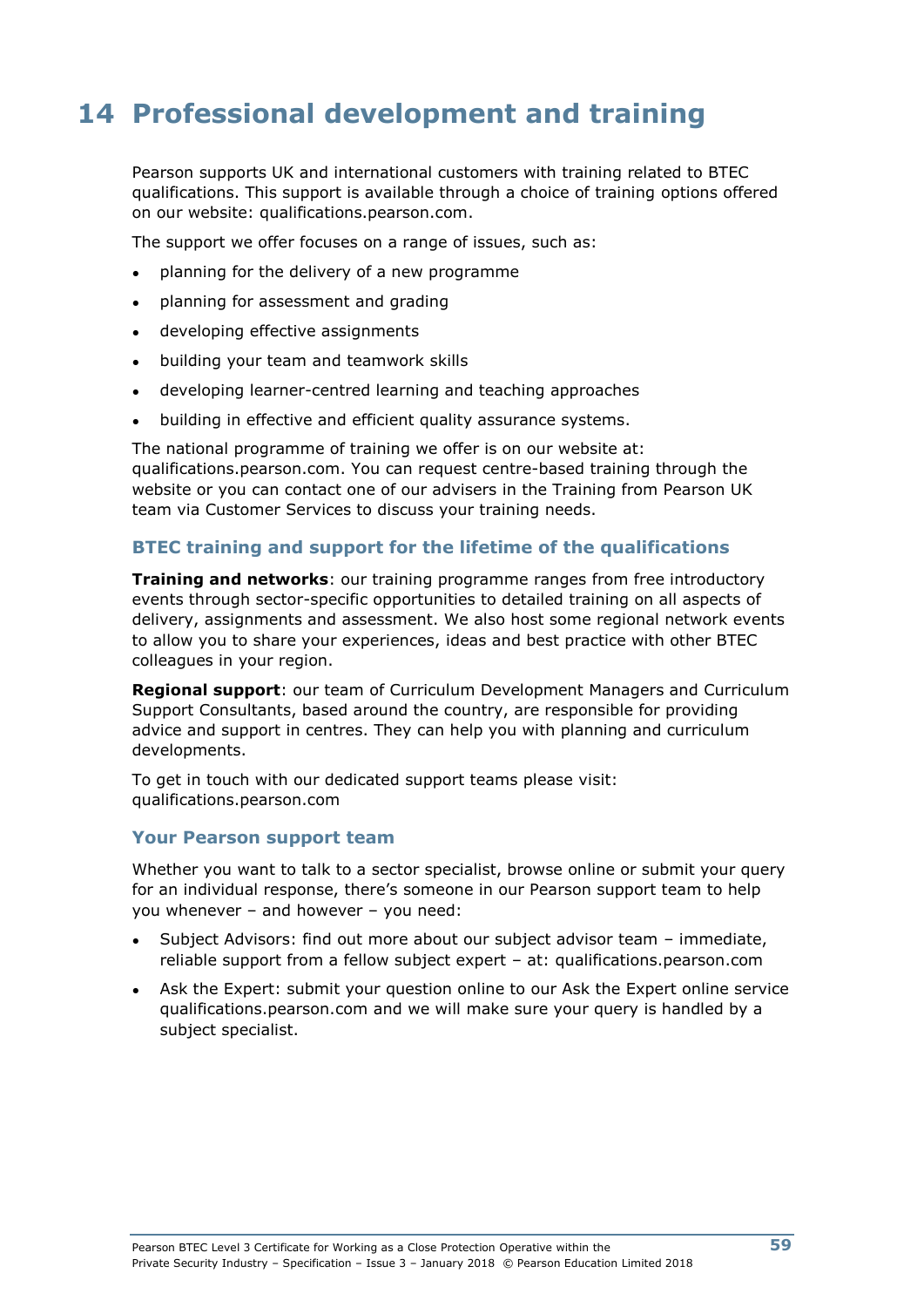## **Mapping with National Occupational Standards**

The grid below maps the knowledge covered in the Pearson BTEC Level 3 Certificate for Working as a Close Protection Operative within the Private Security Industry against the underpinning knowledge of the National Occupational Standards for Close Protection. Centres can use this mapping when planning holistic delivery and assessment activities.

#### **KEY**

# indicates partial coverage of knowledge in the NOS unit

A blank space indicates no coverage of the knowledge

|                  | <b>BTEC Specialist units</b>                                                     | Unit | $\mathbf{\Omega}$<br>jnit | m<br>İ |
|------------------|----------------------------------------------------------------------------------|------|---------------------------|--------|
| <b>NOS</b>       |                                                                                  |      |                           |        |
| PCP1             | Assess level of threats, vulnerabilities and risks to<br>principals              | #    | #                         | #      |
| PCP <sub>2</sub> | Plan and prepare to minimise threats, vulnerabilities<br>and risks to principals |      | #                         | #      |
| PCP <sub>3</sub> | Liaise and communicate with principals and others                                | #    | #                         | #      |
| PCP4             | Establish and maintain secure environments                                       | #    | #                         |        |
| PCP <sub>6</sub> | Maintain the safety and security of principals whilst<br>on foot                 |      | #                         |        |
| PCP7             | Maintain protection whilst mobile                                                |      | #                         |        |
| PCP <sub>9</sub> | Respond to potential conflict situations whilst<br>providing close protection    |      | #                         | #      |
| PCP10            | Use physical intervention to support close protection                            |      | #                         |        |
| <b>PCP 11</b>    | Respond to medical crises                                                        |      |                           |        |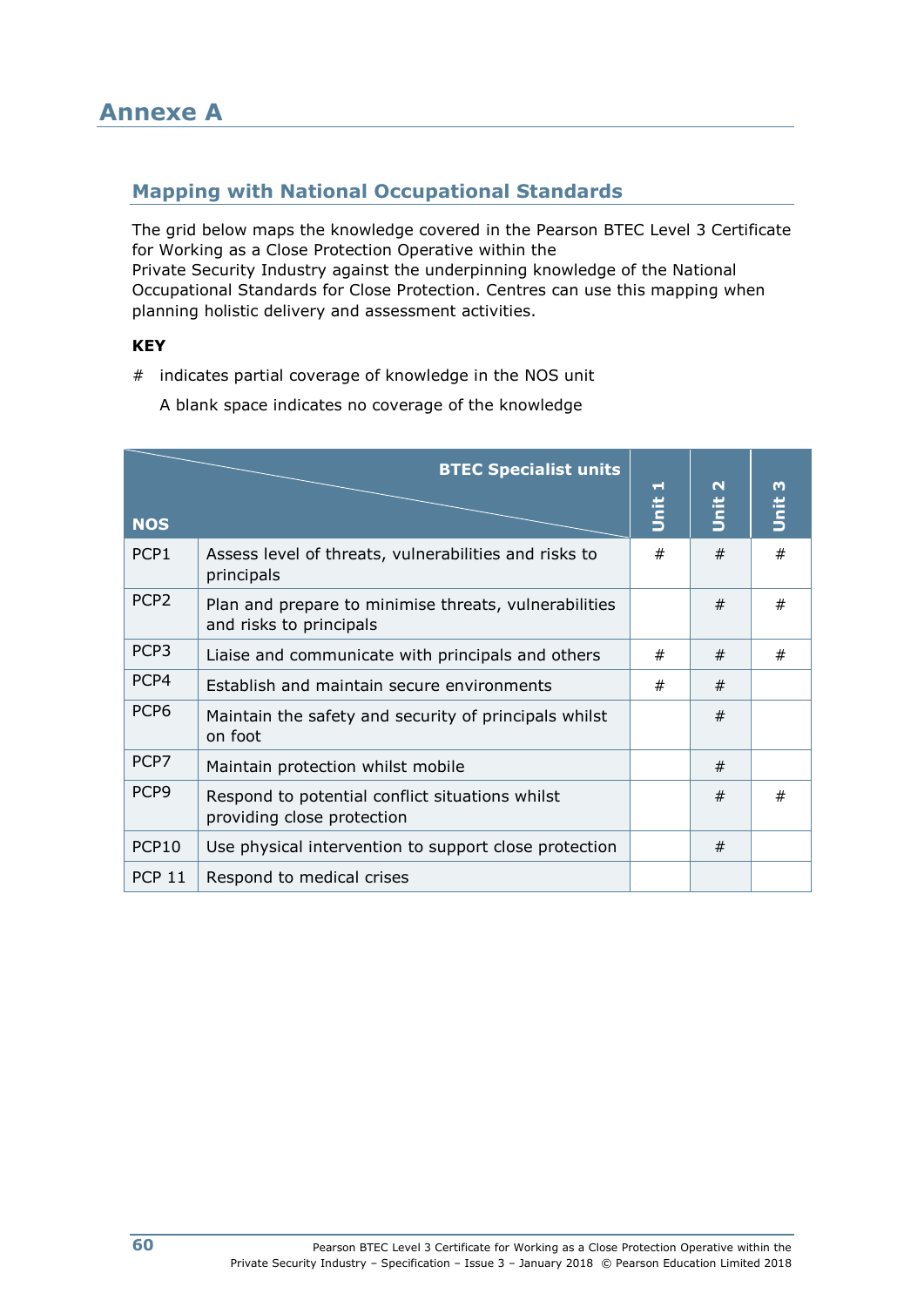## **Annexe B**

## **Unit mapping overview**

The table below shows the relationship between the new qualification in this specification and the predecessor qualifications: Pearson BTEC Level 3 Certificate in Close Protection (last registration 31/12/2014).

| Old unit<br><b>New units</b> | Unit 1 |
|------------------------------|--------|
| Unit 1                       | #      |
| <b>Unit 2</b>                | #      |
| Unit 3                       |        |

P – Partial mapping (some topics from the old unit appear in the new unit)

F – Full mapping (topics in old unit match new unit exactly or almost exactly)

 $X$  – Full mapping + new (all the topics from the old unit appear in the new unit, but new unit also contains new topic(s))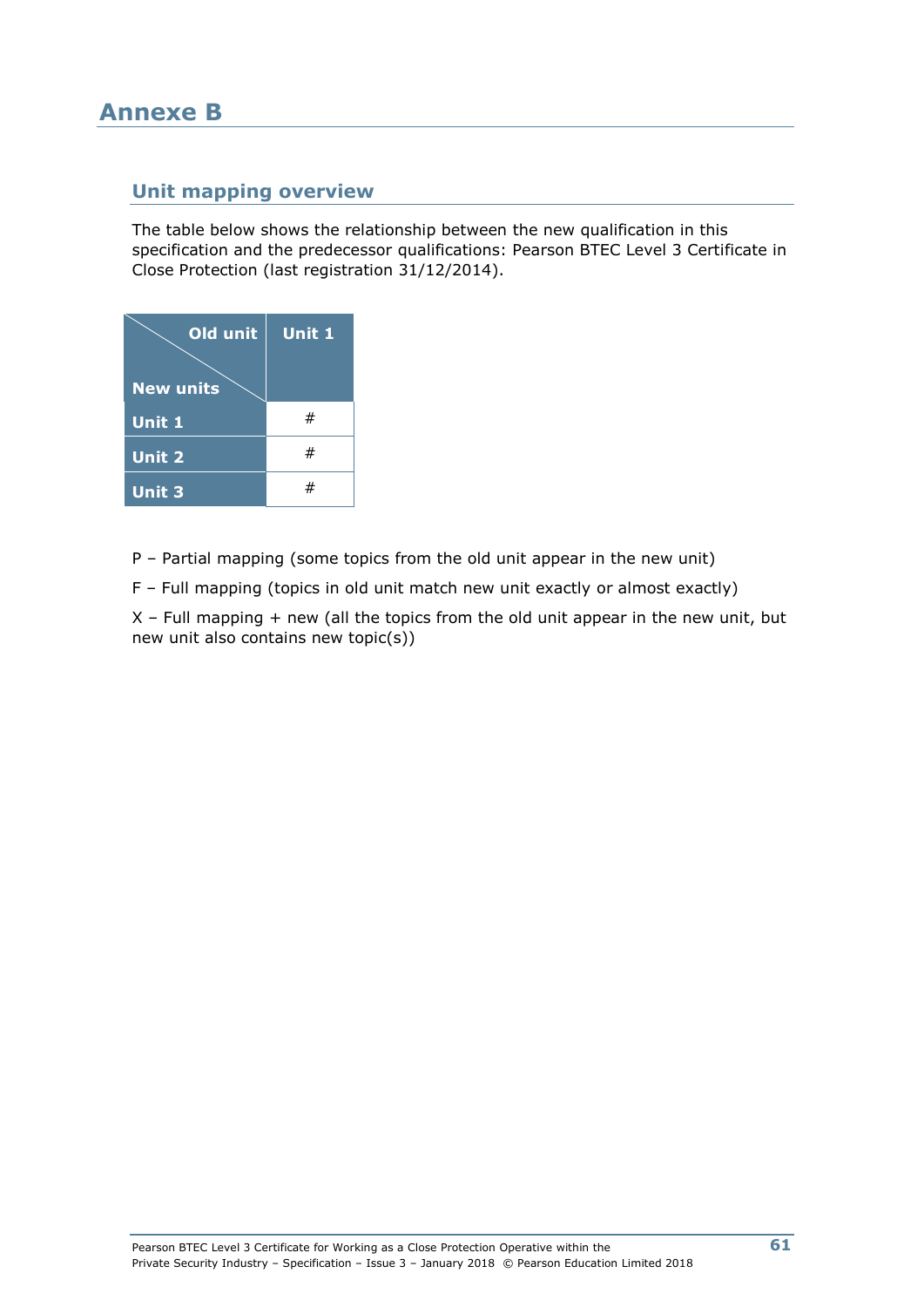## **SIA Specification for Learning and Qualifications in Close Protection**

## **Foreword**

The SIA recognises that it is essential for all close protection operatives to have undergone a structured programme of learning and education resulting in recognised qualifications if they are to be effective and professional in their role. Increasingly, industry stakeholders also recognise that the individuals who work to provide a more secure leisure environment must have a broad range of skills and a clear understanding of their role. As the scope, diversity and importance of their work continues to grow, so the degree of professionalism expected from close protection operatives will increase.

This document is intended to provide a clear specification on the approach that has been agreed by the SIA and industry stakeholders in relation to the core learning and resulting qualifications required by SIA licensing.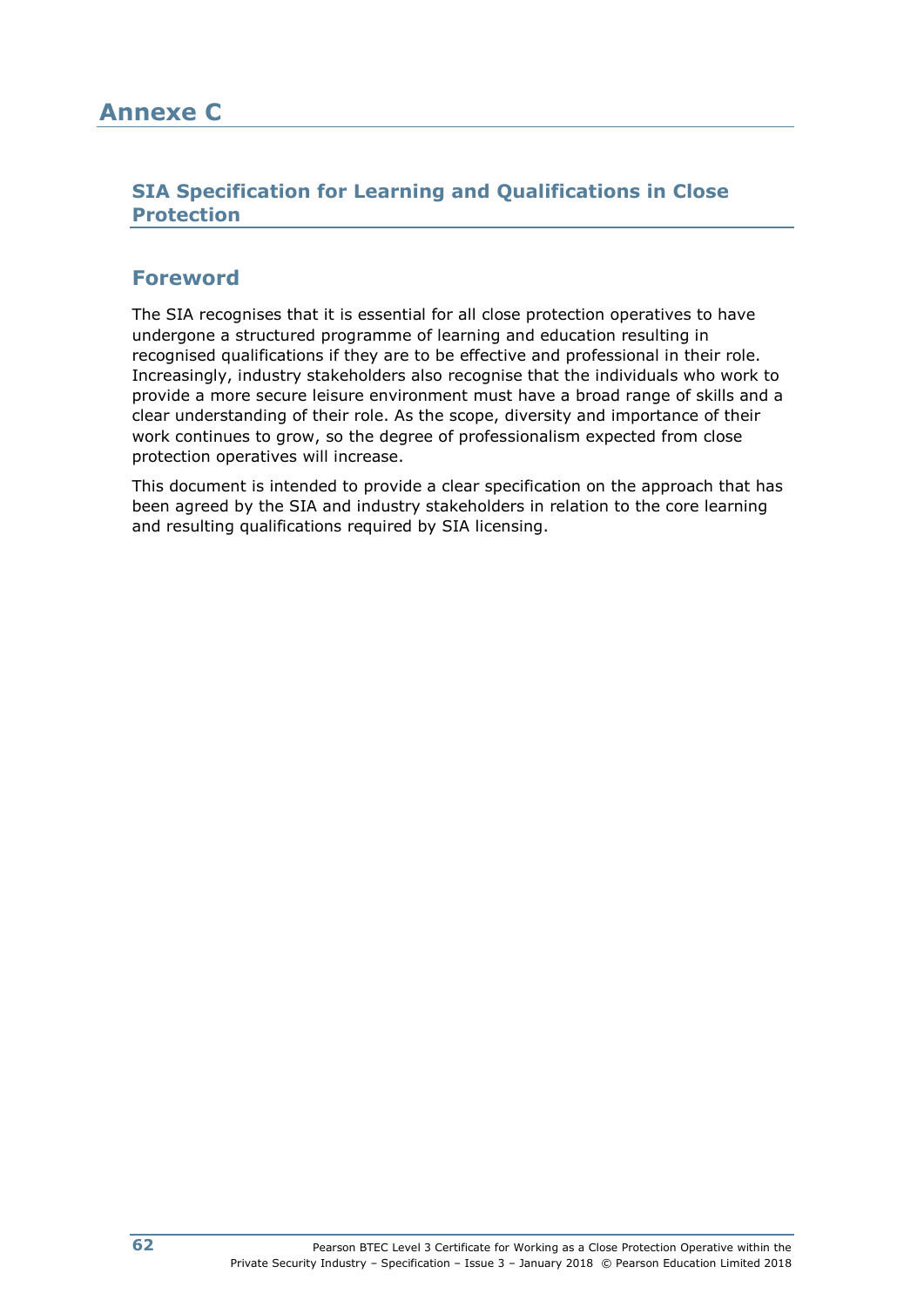# Section 1: Learning Programme Overview

Training leading to an SIA licence-linked qualification for close protection operatives must include the following areas:

| <b>Session</b> | <b>Topic</b>                                                 |
|----------------|--------------------------------------------------------------|
| Session 1      | Roles and Responsibilities of the Close Protection Operative |
| Session 2      | Threat and Risk Assessment                                   |
| Session 3      | Surveillance Awareness                                       |
| Session 4      | <b>Operational Planning</b>                                  |
| Session 5      | Law and Legislation                                          |
| Session 6      | <b>Interpersonal Skills</b>                                  |
| Session 7      | Close Protection Teamwork and Briefing                       |
| Session 8      | Conduct Reconnaissance                                       |
| Session 9      | Close Protection Foot Drills                                 |
| Session 10     | Route Selection                                              |
| Session 11     | Close Protection Journey Management                          |
| Session 12     | Search Procedures                                            |
| Session 13     | Incident Management                                          |
| Session 14     | <b>Venue Security</b>                                        |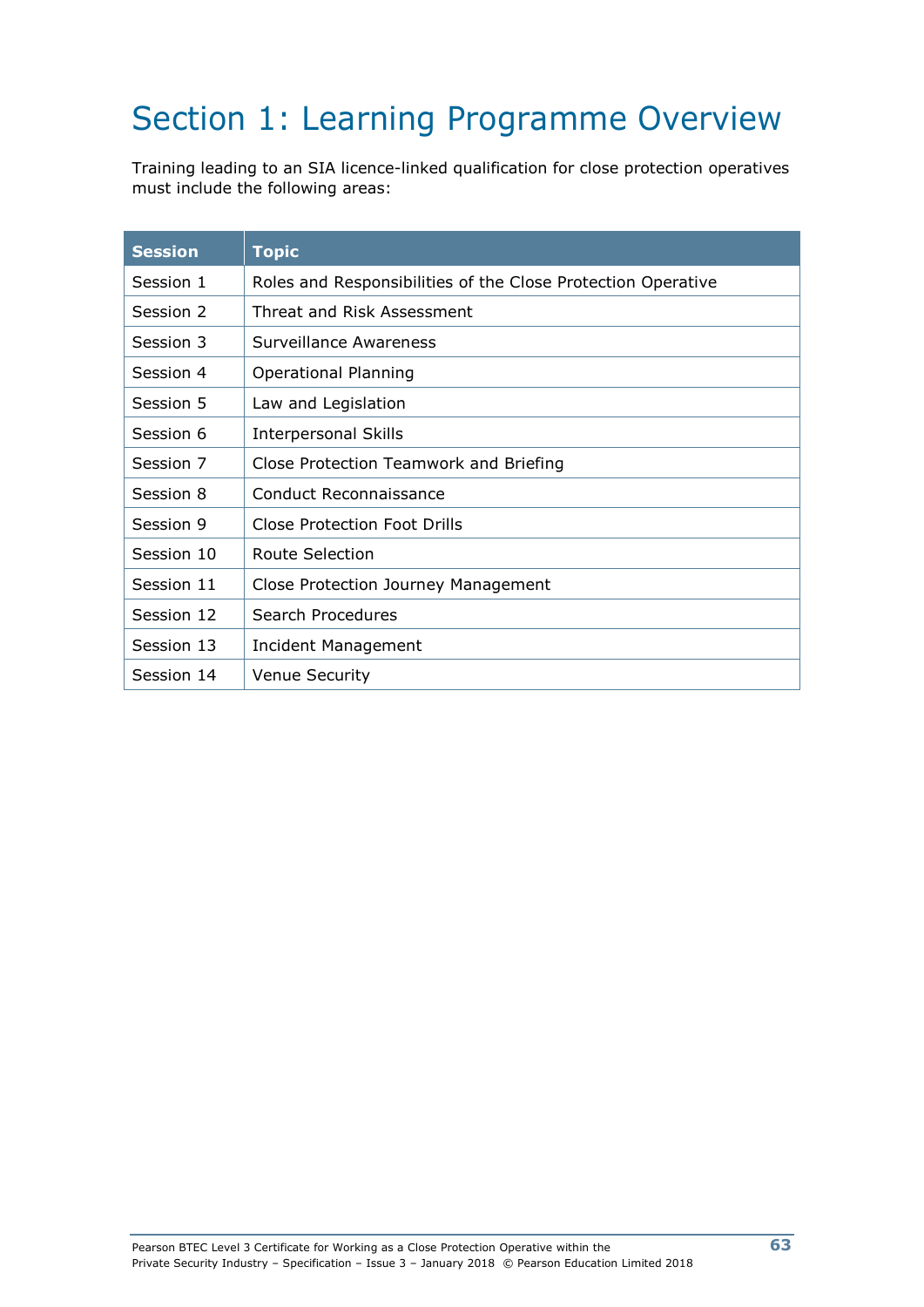# Section 2: Learning Programme Details

### **Session 1: Roles and Responsibilities of the Close Protection Operative**

#### **Aim:**

● To explain and demonstrate the roles and responsibilities of the close protection operative

#### **Objectives:**

By the end of this session learners will be able to:

- Explain the purpose of close protection
- Observe notable close protection incidents and identify successes and failures
- Explain the difference between a Client and a Principal within the role of close protection
- Explain how to liaise and communicate with principals and others
- Explain the different roles within a close protection team
- Explain the tasks a close protection operative may undertake whilst working alone
- State the professional attributes of an effective close protection operative
- Explain the range of equipment available to the close protection operative
- Explain the purpose of close protection training and licensing
- State why it is necessary for a close protection operative to be responsible for their own continual professional development (CPD)
- Identify the variety of client types in the close protection environment
- Demonstrate an understanding of personal security and situational awareness

#### **National Occupational Standards:**

SFS PCP 1 – Assess threats, vulnerabilities and risks to principals

SFS PCP 2 – Plan and prepare to minimise threats, vulnerabilities and risks to principals

SFS PCP 3 – Liaise and communicate with principals and others

- SFS PCP 4 Establish and maintain secure environments
- SFS PCP 6 Maintain the safety and security of principals whilst on foot
- SFS PCP 7 Maintain the safety and security of principals whilst mobile
- SFS PCP 9 Respond to potential conflict whilst providing close protection

#### SFS PCP 10 – Use physical intervention to support close protection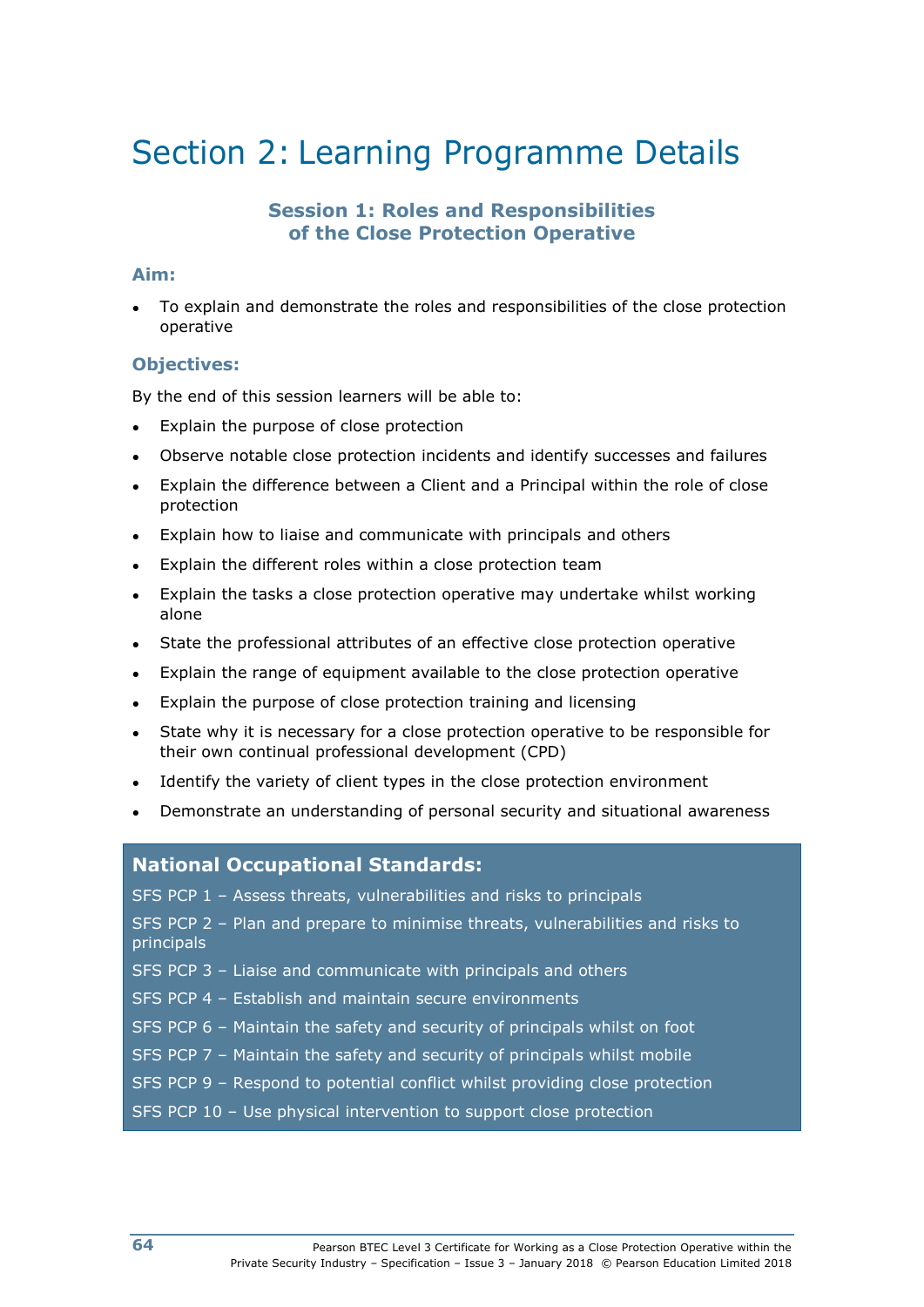## **Session 2: Threat and Risk Assessment**

#### **Aim:**

- To understand the importance of threat assessment
- To understand the importance of risk management
- To produce a risk assessment

#### **Objectives:**

By the end of this session learners will be able to:

- Explain what is meant by threat and risk assessment and state their importance
- Explain the main threats to a Principal within a close protection context
- Explain why it is necessary to conduct threat assessment and risk assessment on people and venues
- Explain threat profiling of the Principal and Clients
- Describe threat and risk assessment techniques used concerning people and venues and state their importance
- Understand the variations in threat assessment and risk management when a Principal is arriving and leaving a destination
- Explain the need for on-going assessment, response and contingency plans
- Describe how close protection operatives gather operational intelligence within the UK
- Describe the various threat levels using established government threat levels e.g. National Decision Making Module
- Describe the UK's Threat Level System
- Carry out and produce a risk assessment

#### **National Occupational Standards:**

SFS PCP 1 – Assess threats, vulnerabilities and risks to principals

SFS PCP 2 – Plan and prepare to minimise threats, vulnerabilities and risks to principals SFS 4 – Communicate effectively with others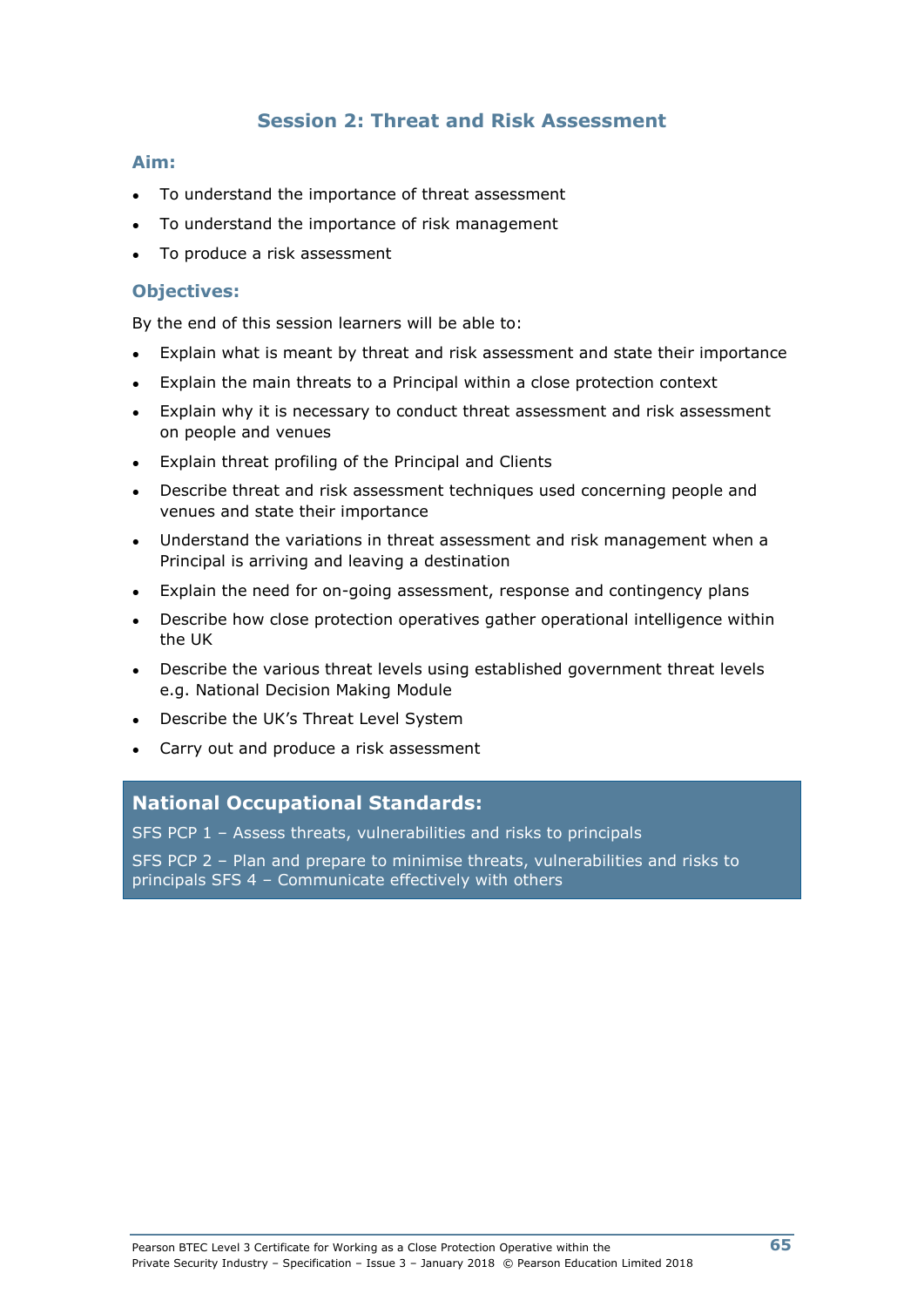## **Session 3: Surveillance Awareness**

#### **Aim:**

- To have a basic understanding of surveillance, anti-surveillance and countersurveillance methods
- To demonstrate and explain basic surveillance, anti-surveillance and counter surveillance techniques

#### **Objectives:**

By the end of this session learners will be able to:

- Describe the range of unwanted attention e.g. criminals, media, followers, stalkers, fixated persons
- Describe a range of basic surveillance techniques
- Describe a range of anti-surveillance techniques
- Describe a range of counter-surveillance techniques
- Explain the equipment used in surveillance, their capabilities and  $limitations$

SFS PCP 2 – Plan and prepare to minimise threats, vulnerabilities and risk to principals

SFS PCP 4 – Establish and maintain secure environments

SFS PCP 6 – Maintain the safety and security of principals whilst on foot

SFS PCP 7 – Maintain the safety and security of principals whilst mobile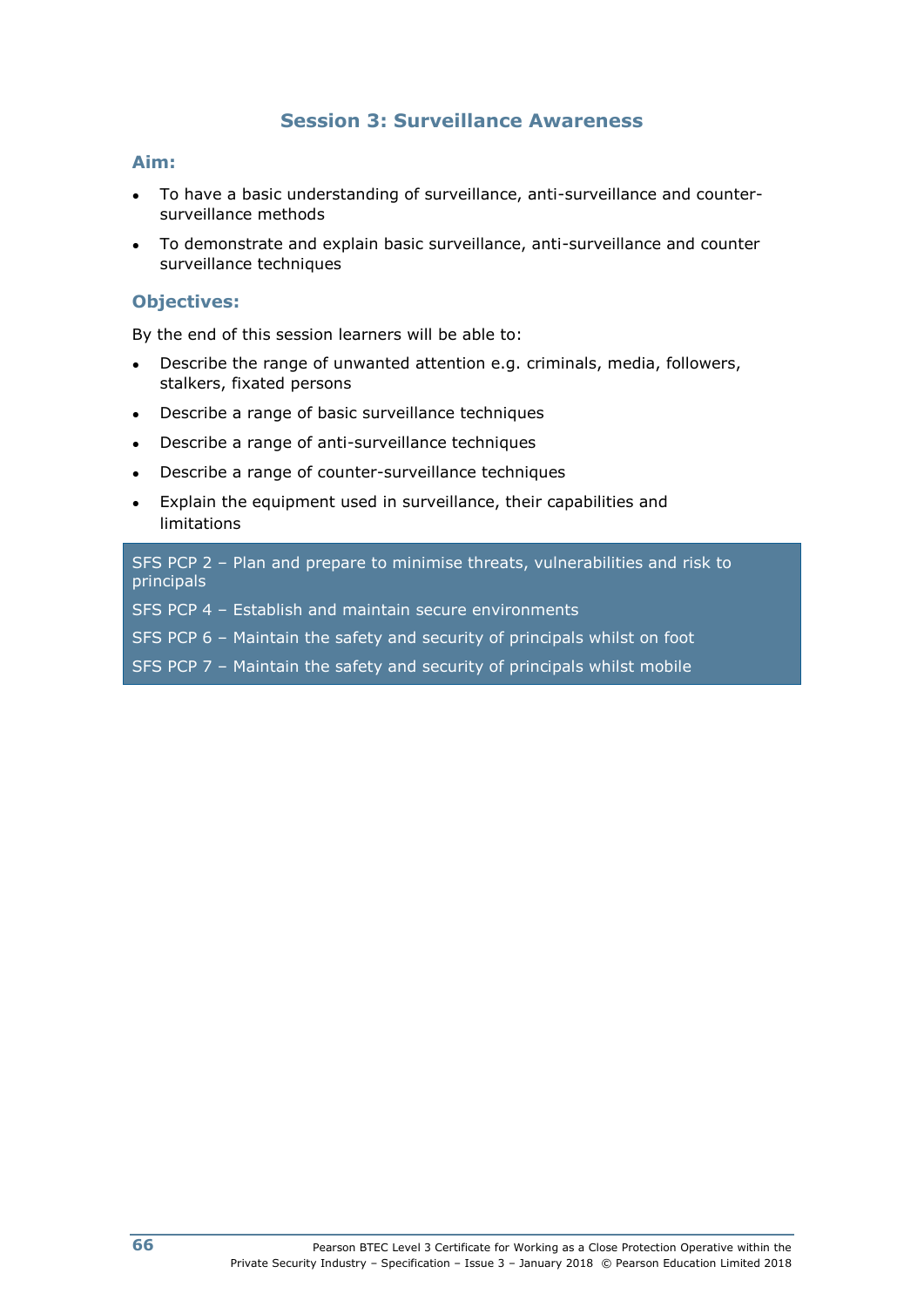## **Session 4: Operational Planning**

#### **Aim:**

To explain and demonstrate operational planning

#### **Objectives:**

By the end of this session learners will be able to:

- Explain the purpose of operational planning
- Explain the importance of threat and risk assessment in operational planning
- Design and implement an operational plan
- Explain the importance of time and resource management
- Identify the relevant agencies that may need to be contacted in the course of operational planning

#### **National Occupational Standards:**

SFS PCP 1 – Assess threats, vulnerabilities and risks to principals

SFS PCP 2 – Plan and prepare to minimise threats, vulnerabilities and risks to principals

SFS PCP 3 – Liaise and communicate with principals and others

SFS 4 – Communicate effectively with others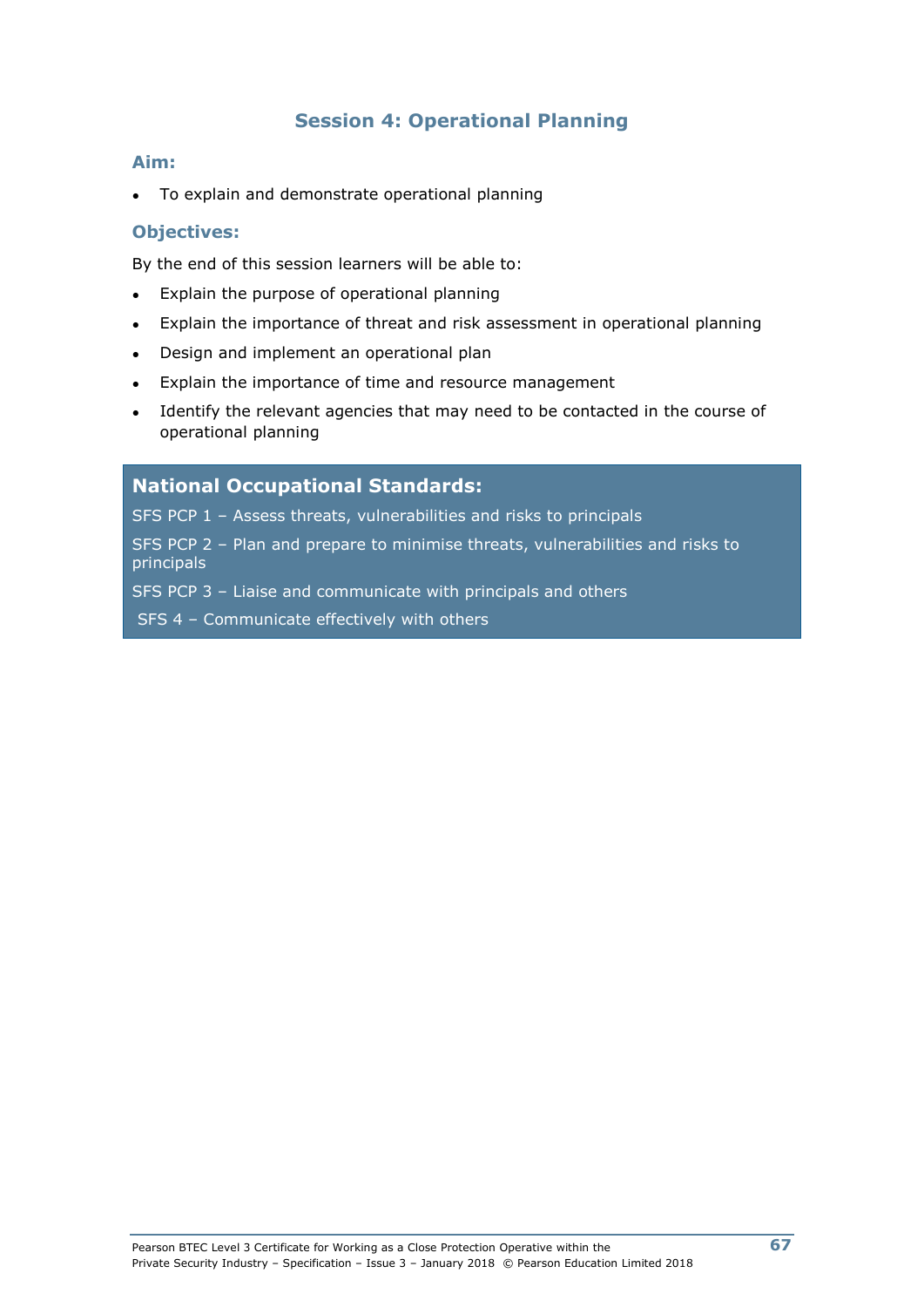### **Session 5: Law and Legislation**

#### **Aim:**

To explain and discuss the legislation which impacts on a close protection operative

#### **Objectives:**

By the end of the session learners will be able to:

- Explain the parts of civil and criminal law that have an impact on the role of a close protection operative, including, but not limited to;
	- Human Rights Act
	- Data Protection Act
	- Health and Safety
	- Criminal Law Act Use of Force
	- Freedom of Information
	- Trespass in Criminal and Civil Law
	- Equality Act
	- Regulation of Investigatory Powers
	- Identify key areas of misuse of drugs legislation which relate to close protection activities
	- Misuse of Drugs Regulation 2001 Explain the classification of drugs, the associated penalties
	- Understand legislation appropriate to the role of the close protection operative including, but not limited to:
	- Breach of the Peace
	- Power to Use Force
	- Defending Self and Property
	- Power of Arrest
	- Harassment
	- Road Traffic Act

### **National Occupational Standards:**

SFS PCP 1 – Assess threats, vulnerabilities and risks to principals

SFS PCP 2 – Plan and prepare to minimise threats, vulnerabilities and risks to principals

- SFS PCP 3 Liaise and communicate with principals and others
- SFS PCP 4 Establish and maintain secure environments
- SFS PCP 7 Maintain the safety and security of principals whilst mobile
- SFS PCP 9 Respond to potential conflict whilst providing close protection
- SFS PCP 10 -Use physical intervention to support close protection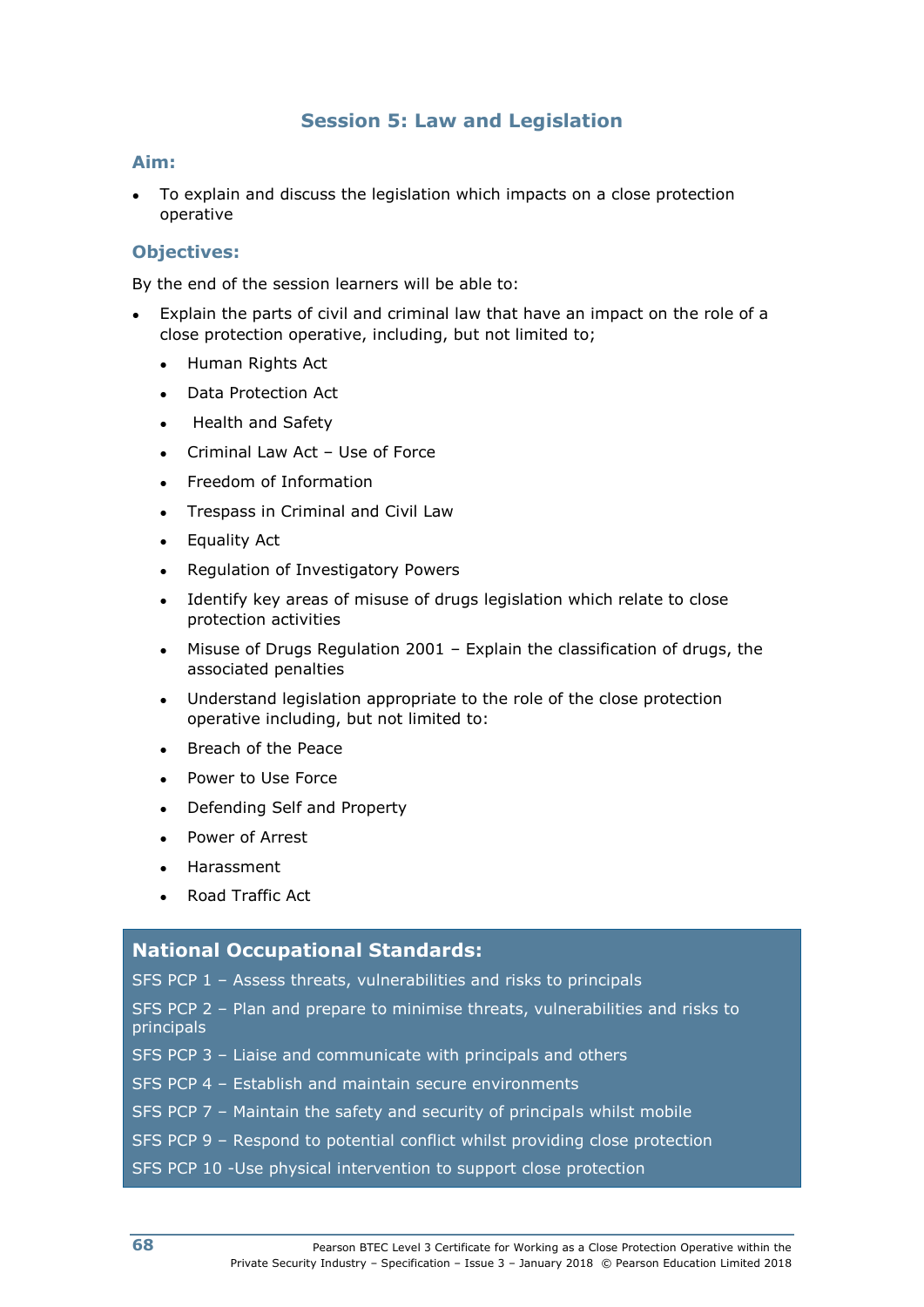### **Session 6: Interpersonal Skills**

#### **Aim:**

To explain and demonstrate the importance of interpersonal skills within a close protection environment

#### **Objectives:**

By the end of the session learners will be able to:

- Explain the need for effective interpersonal skills
- Explain the range of interpersonal skills needed within the role of a close protection operative
- Demonstrate effective negotiation skills
- Explain the importance of effective communication with Principals, Clients and others involved in close protection operation
- Explain the need to be assertive
- Explain the importance of etiquette and protocol when dealing with different types of clients in a close protection environment

### **National Occupational Standards:**

SFS PCP 1 – Assess threats, vulnerabilities and risks to principals SFS PCP 2 – Plan and prepare to minimise threat and risks to principals SFS PCP 3 – Liaise and communicate with principals and others SFS PCP 4 – Establish and maintain secure environments SFS PCP 6 – Maintain the safety and security of principals whilst on foot SFS PCP 7 – Maintain the safety and security of principals whilst mobile SFS PCP 9 – Respond to potential conflict whilst providing close protection SFS PCP 10 -Use physical intervention to support close protection SFS 4 - Communicate effectively with others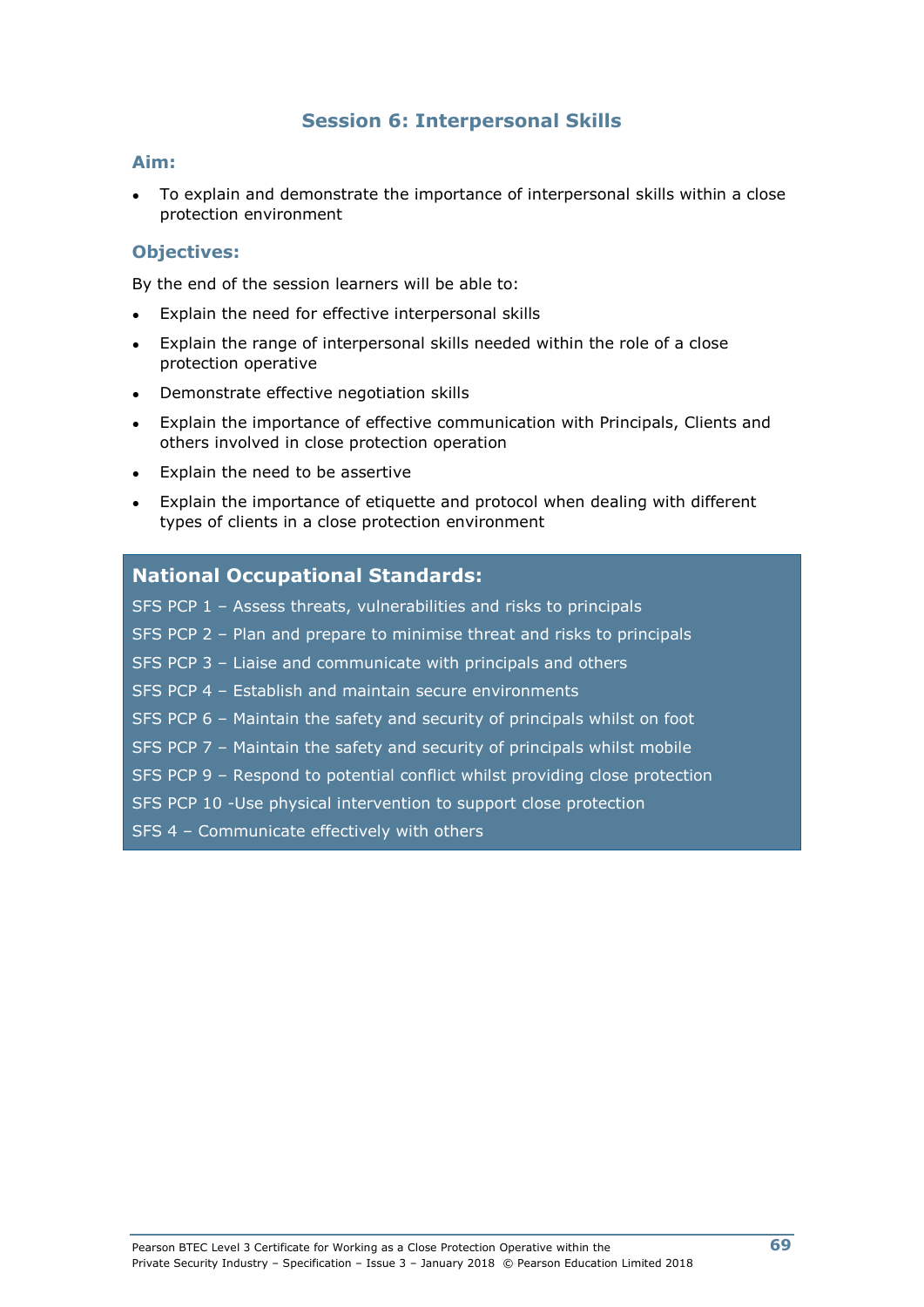## **Session 7: Close Protection Teamwork and Briefing**

#### **Aim:**

- To explain the importance of teamwork within a close protection environment
- To conduct an operational briefing, handover and de-briefing

#### **Objectives:**

By the end of the session learners will be able to:

- Describe the attributes of an effective team
- Explain the importance of knowing and using other team members' abilities and skills
- Explain the importance of personal and team preparation
- Explain the importance of standard operating procedures (SOPs)
- Describe the importance of effective communication within the close protection team
- Explain the structure and purpose of operational briefings and de-briefings using established models e.g. National Decision Making Model
- Conduct a team briefing

### **National Occupational Standards:**

SFS PCP 2 – Plan and prepare to minimise threats, vulnerabilities and risks to principals

SFS PCP 3 – Liaise and communicate with principals and others

SFS PCP 6 – Maintain the safety and security of principals whilst on foot

SFS PCP 7 – Maintain the safety and security of principals whilst mobile

SFS 4 – Communicate effectively with others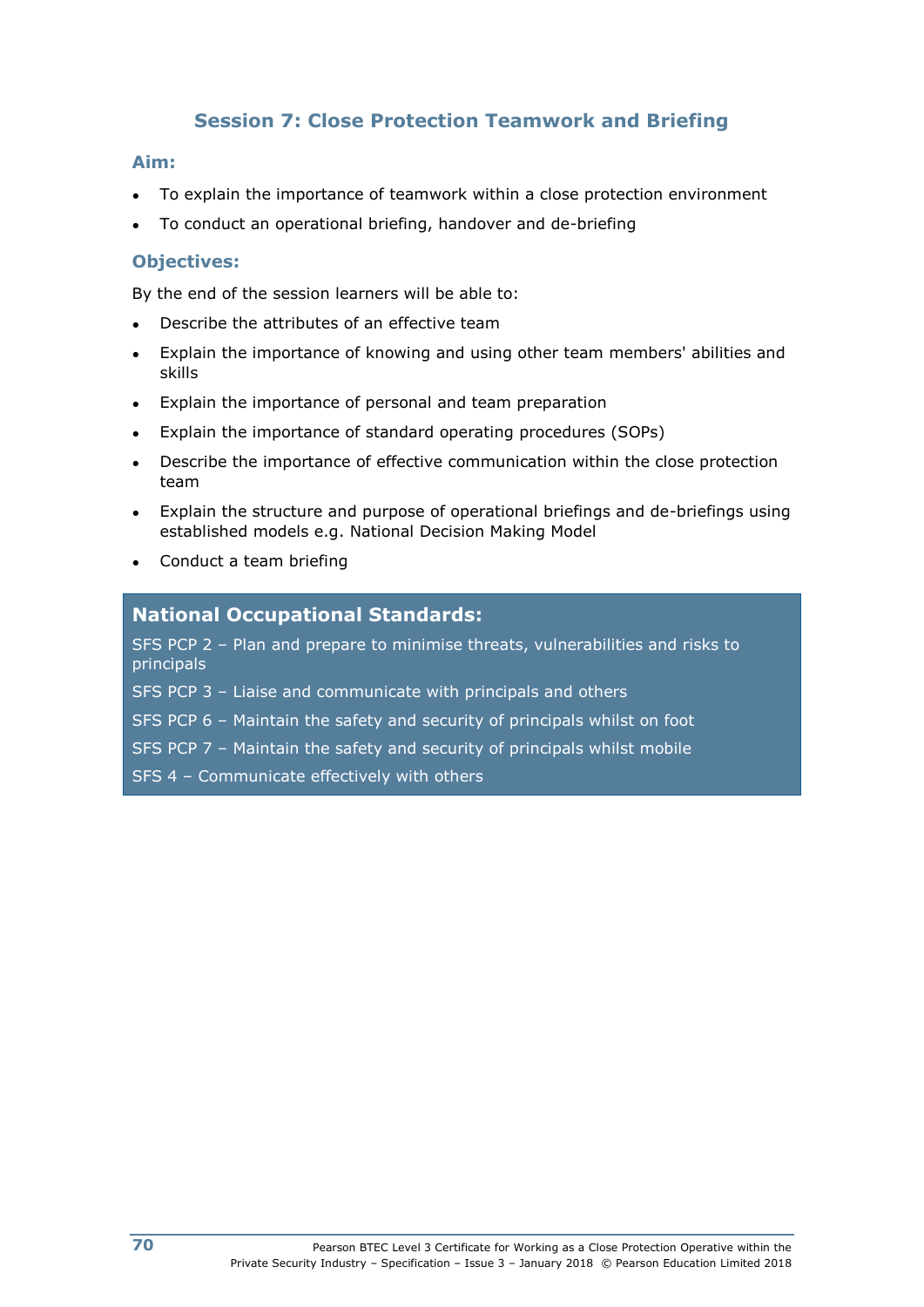## **Session 8: Conduct Reconnaissance**

#### **Aim:**

• To explain and demonstrate the purpose of and carry out reconnaissance

#### **Objectives:**

By the end of the session learners will be able to:

- Explain the purpose of reconnaissance
- Describe issues to be considered when conducting a reconnaissance
- Describe the role of a security advance party
- Conduct a reconnaissance
- Describe the different profiles of reconnaissance e.g. covert, overt, and low profile

### **National Occupational Standards:**

SFS PCP 2 – Plan and prepare to minimise threats, vulnerabilities and risks to principals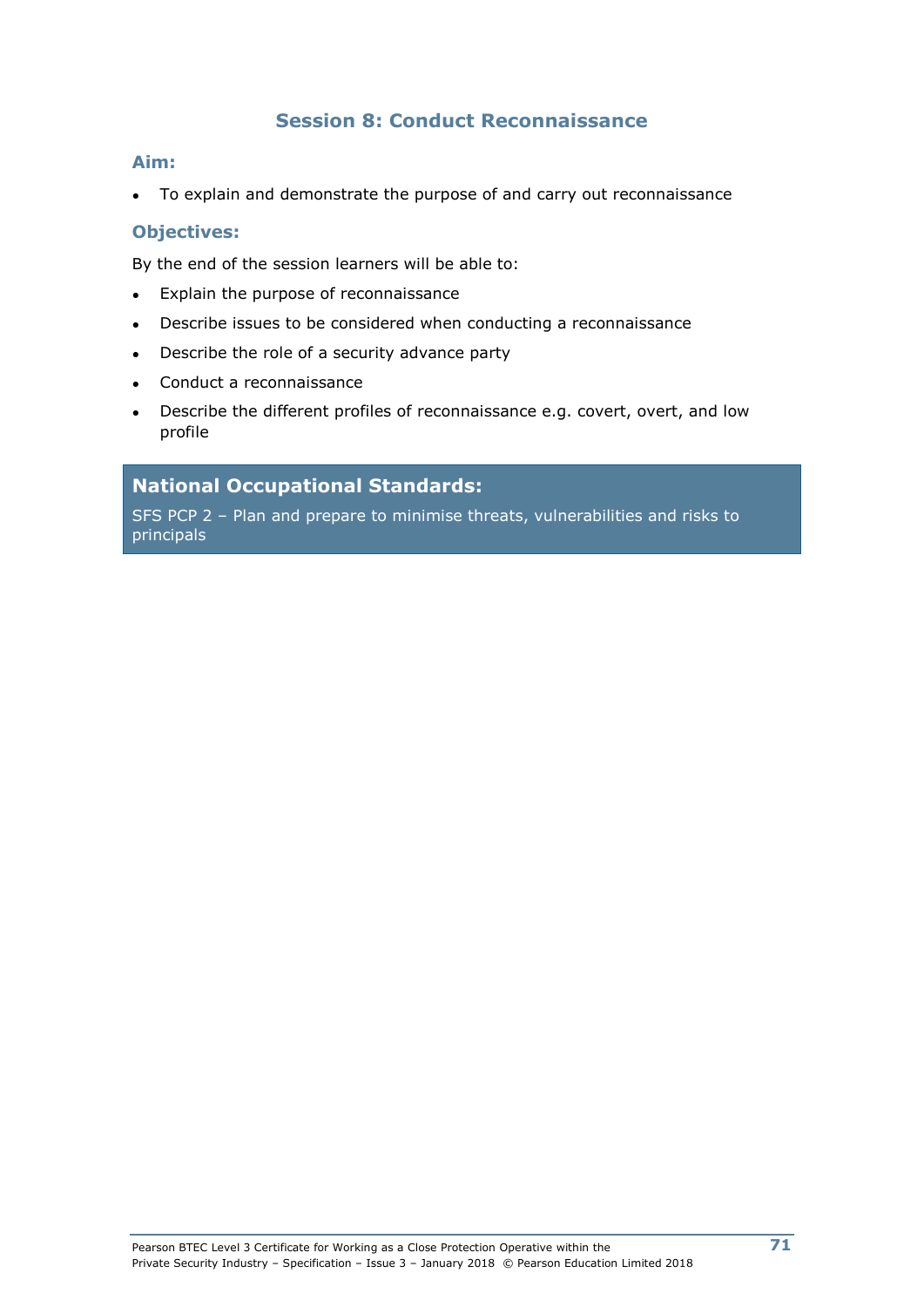## **Session 9: Close Protection Foot Drills**

#### **Aim:**

• To explain and demonstrate close protection foot drills

#### **Objectives:**

By the end of the session learners will be able to:

- Explain the role of a close protection operative on foot
- Explain and demonstrate a range of communication techniques for use whilst on foot
- Explain the roles within a close protection team whilst on foot
- Explain and demonstrate a flexible approach whilst on foot
- Explain the range of communication techniques to be used whilst on foot
- Demonstrate effective body protection of a Principal
- Demonstrate foot evacuation of protected person(s)

### **National Occupational Standards:**

SFS PCP 6 – Maintain the safety and security of principals whilst on foot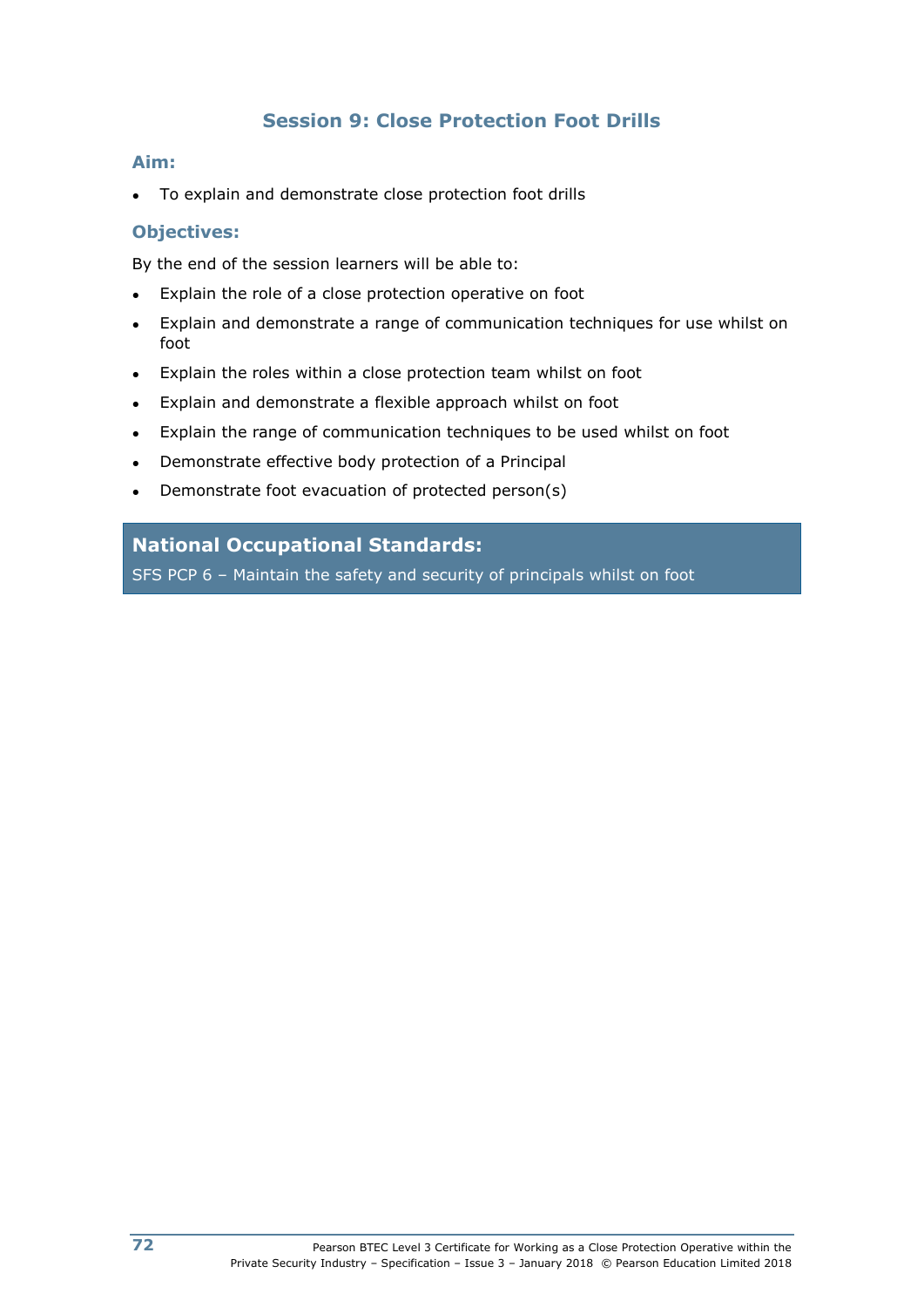## **Session 10: Route Selection**

#### **Aim:**

To understand the need for and process of route selection

#### **Objectives:**

By the end of the session learners will be able to:

- Explain the need for route selection and planning
- Explain the importance of assessing risks associated with selecting routes and the factors that must be taken into account
- List the considerations when selecting modes of transport
- Demonstrate the ability to read and interpret a range of non-electronic maps e.g. Atlas, A-Z
- Describe the range of technological tools used in route planning
- Explain the advantages and disadvantages associated with the use of technological tools in route planning
- Explain the factors to be considered when planning and timing a route
- Produce a primary and secondary route plan

### **National Occupational Standards:**

SFS PCP 2 – Plan and prepare to minimise threats, vulnerabilities and risks to principals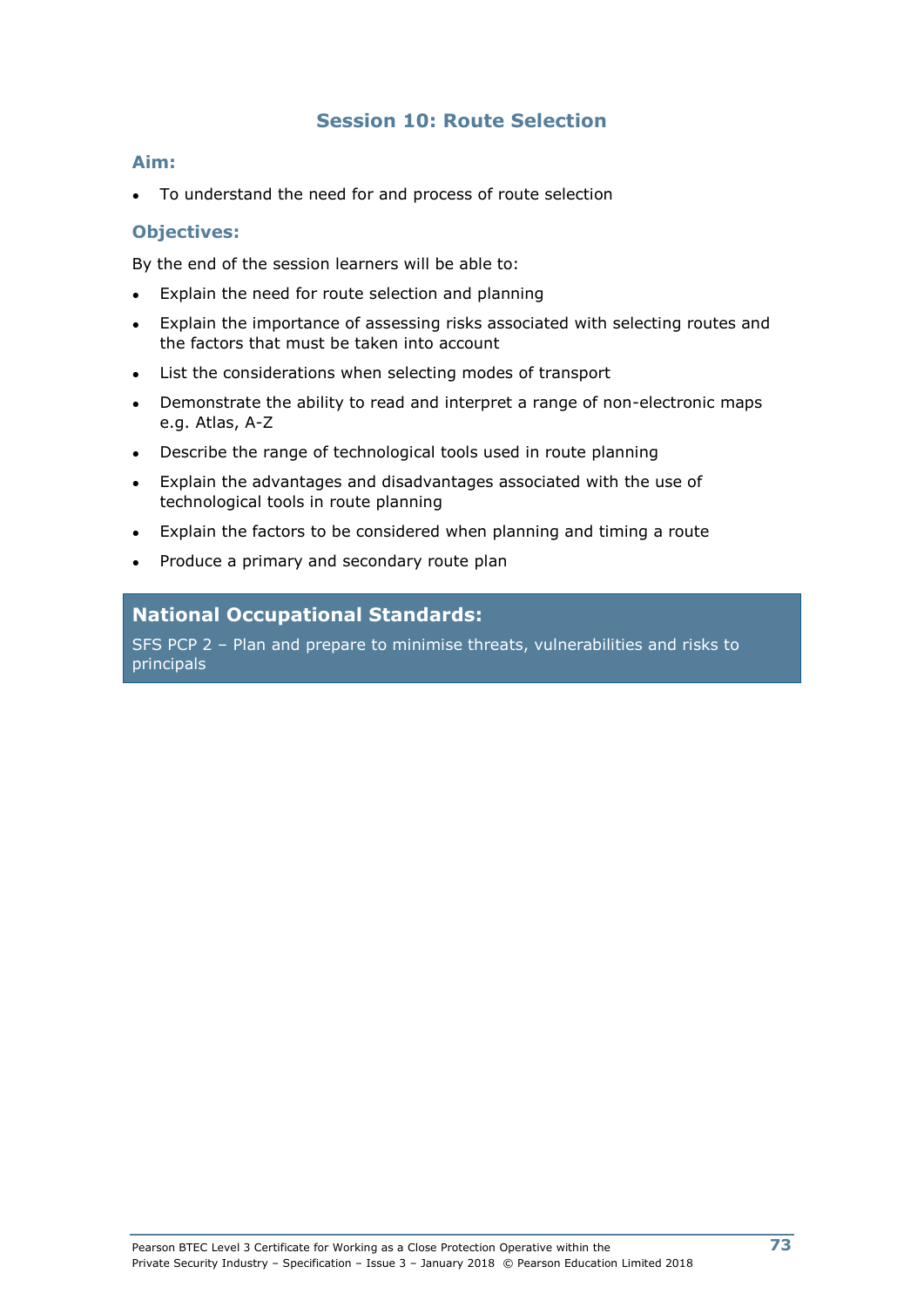## **Session 11: Close Protection Journey Management**

#### **Aim:**

- To understand the use of transport in close protection procedures and associated tactics
- To establish understanding, explain the use of transport in close protection procedures and associated tactics

#### **Objectives:**

By the end of the session learners will be able to:

- Explain the need for transport security and precautions to be taken
- Describe the risk assessment implications with regards to the use of transport
- Explain the need for alternative transport plans
- Describe the variety of transport and driving arrangements and how this impacts on the role of the close protection operative and team; i.e. chauffeurs, self-drive, people accompanying the Principal
- Demonstrate embus/debus techniques

## **National Occupational Standards:**

SFS PCP 2 – Plan and prepare to minimise threats, vulnerabilities and risks to principals

SFS PCP 4 – Establish and maintain secure environments

SFS PCP 7 – Maintain the safety and security of principals whilst mobile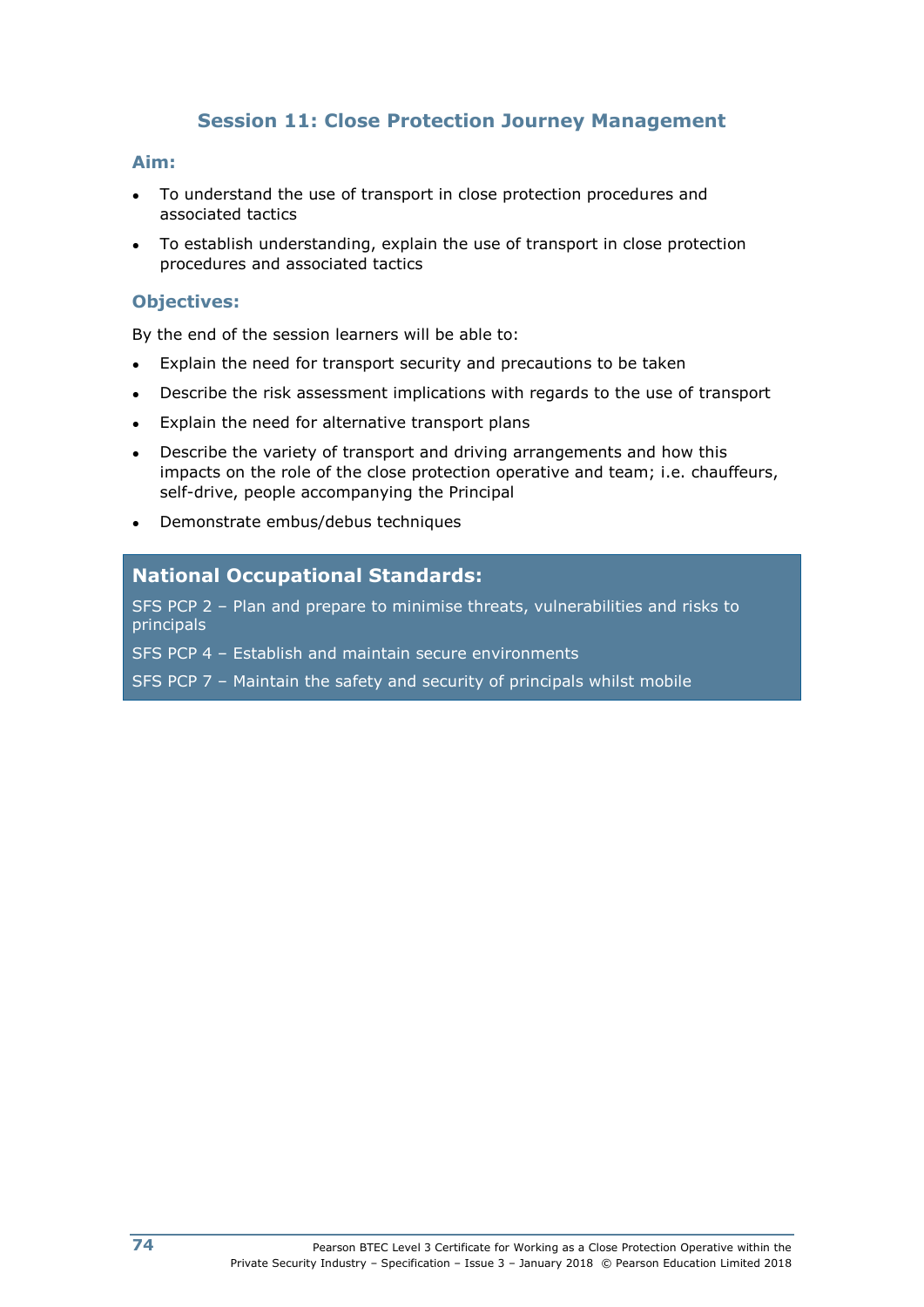## **Session 12: Search Procedures**

#### **Aim:**

To explain and demonstrate search procedures within close protection operations

#### **Objectives:**

By the end of the session learners will be able to:

- Explain the procedures for and implications of searching buildings, vehicles and people
- Explain the reason for the search
- Demonstrate basic search techniques for people, places and property
- Explain the law in relation to powers of search and control of access
- Explain and demonstrate the importance of post search security
- Describe the use of technology available to assist in a search
- Describe how to deal with unauthorised/dangerous items

#### **National Occupational Standards:**

SFS PCP 4 – Establish and maintain secure environments

SFS PCP 7 – Maintain the safety and security of principals whilst mobile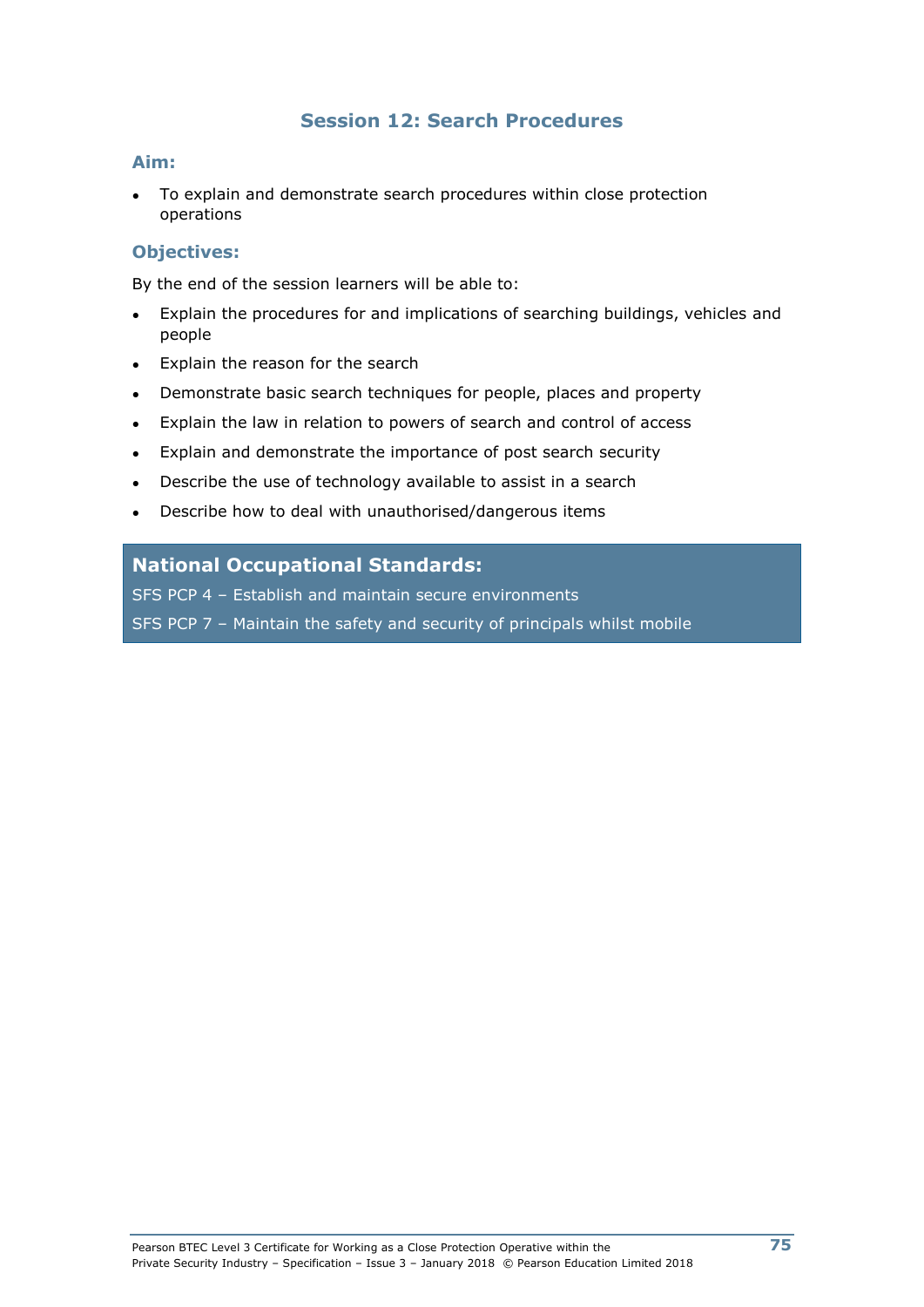## **Session 13: Incident Management**

#### **Aim:**

To d explain and demonstrate how to deal with a range of incidents within a close protection environment

#### **Objectives:**

By the end of the session learners will be able to:

- Demonstrate how to manage incidents that may arise during close protection operations, including, but not limited to;
	- Vehicle incidents
	- Environment conditions
	- Conflict Management (dealing with conflict within the team, with client and third parties
	- Managing illness
	- Attack on principal
	- Loss of Property
	- Breach of Security.
- Explain a range of dilemmas that close protection operatives may encounter
- Explain the importance of effective communication within a close protection team is necessary when dealing with incidents and dilemmas
- Explain the personal responsibility of a close protection operative when dealing with incidents and dilemmas

#### **National Occupational Standards:**

SFS PCP 3 – Liaise and communicate with principals and others

- SFS PCP 6 Maintain the safety and security of principals whilst on foot
- SFS PCP 7 Maintain the safety and security of principals whilst mobile
- SFS PCP 9 Respond to potential conflict whilst providing close protection
- SFS PCP 10 -Use physical intervention to support close protection
- SFS PCP 11 Respond to medical crises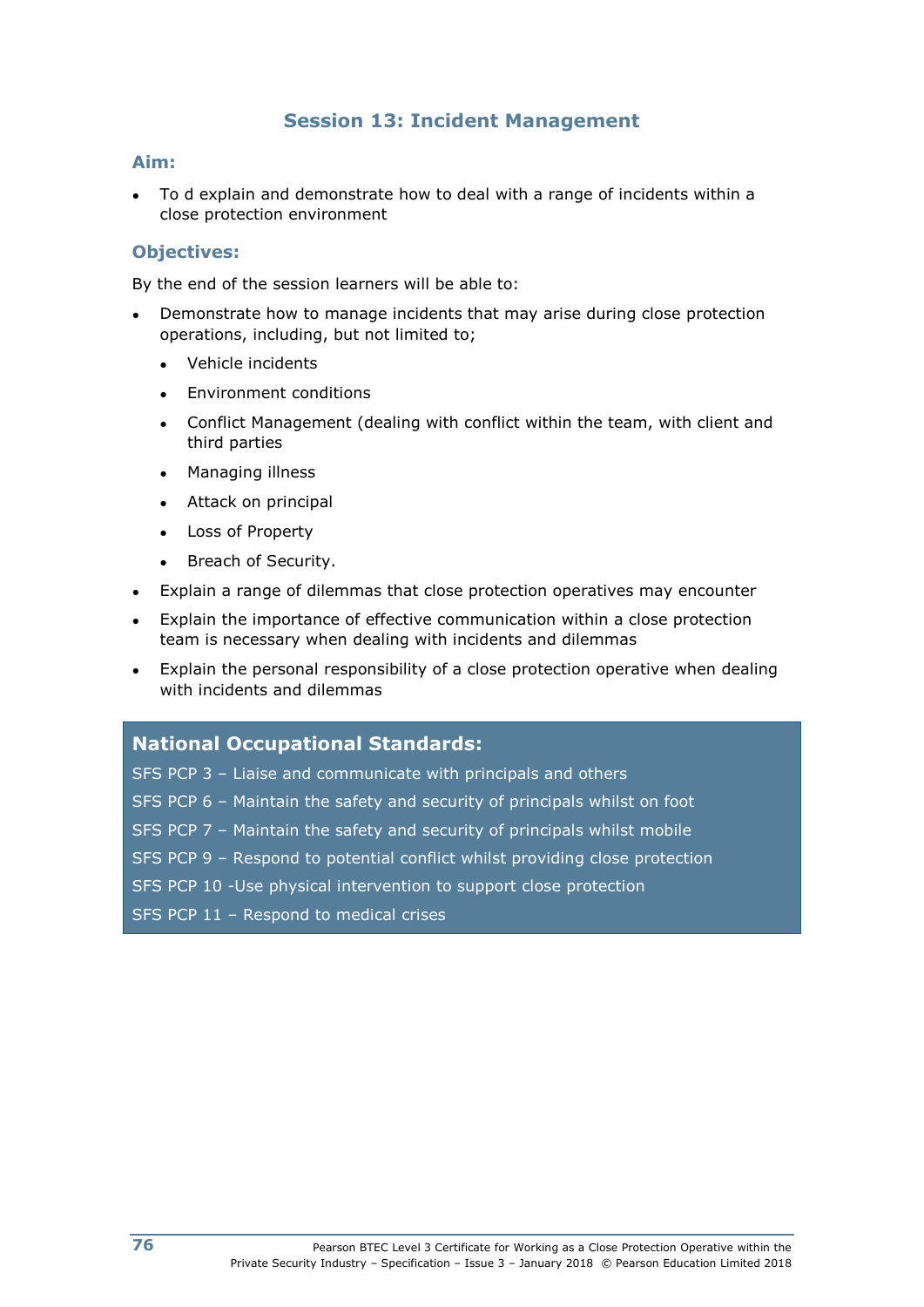## **Session 14: Venue Security**

#### **Aim:**

- To explain venue security operations
- To explain and demonstrate venue security requirements

#### **Objectives:**

By the end of the session learners will be able to:

- Explain the range of venue-related security operations e.g. private and public
- Explain the relationship between mobile and static close protection operations within venues
- Identify common factors that may influence operational plans at venues
- Explain the use and maintenance of communication equipment and other technology that may be used in venue-based close protection
- Describe a range of common contingencies that may be employed in venuebased close protection operations e.g. alarms, safe rooms, evacuation contingencies
- Explain a range of common countermeasures that may be employed in venuebased close protection operations e.g. patrolling, access control
- Demonstrate a room search and the measures required to maintain a secure environment

### **National Occupational Standards:**

SFS PCP 2 – Plan and prepare to minimise threats, vulnerabilities and risks to principals

SFS PCP 3 – Liaise and communicate with principals and others

SFS PCP 4 – Establish and maintain secure environments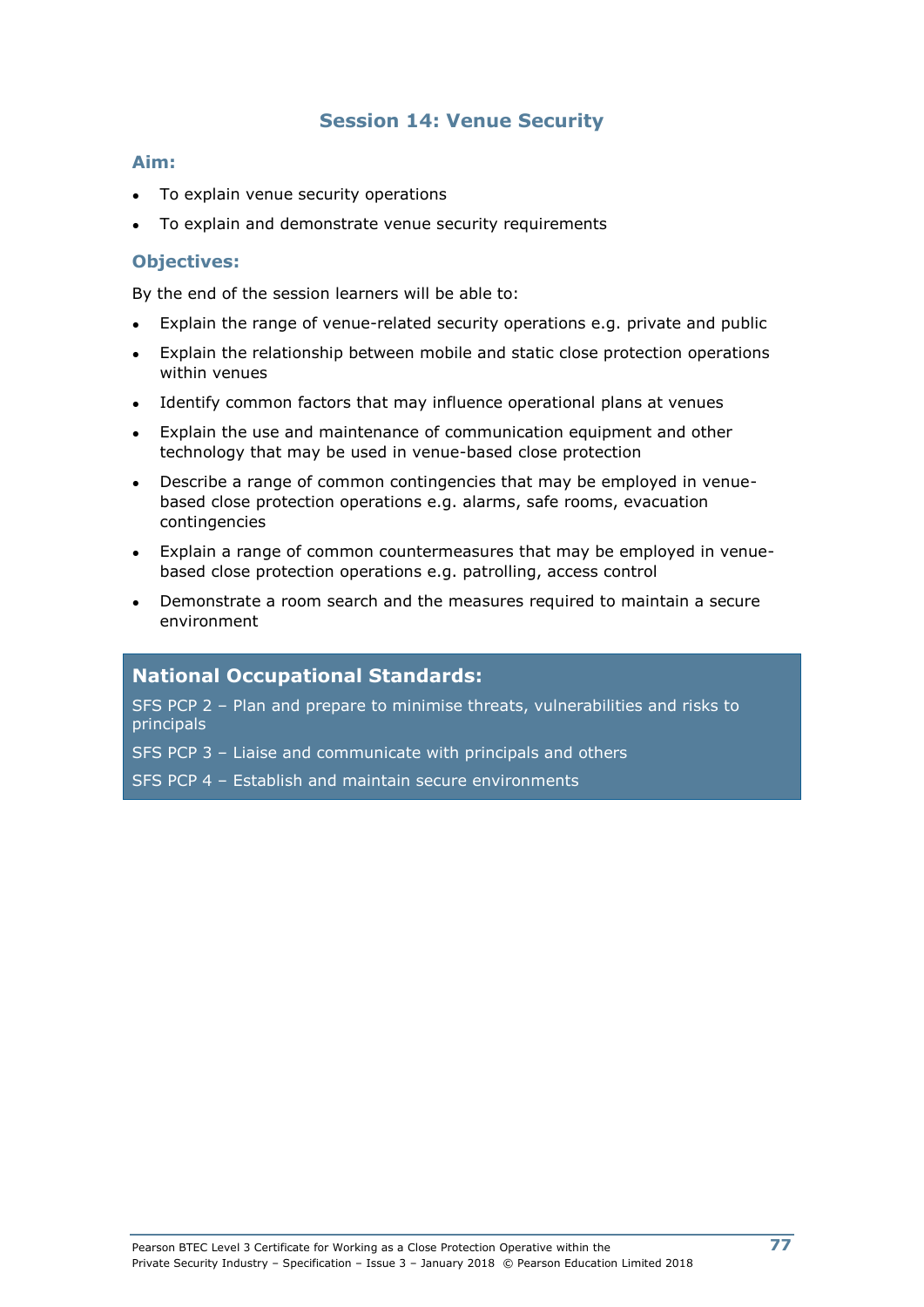## **SIA Standards of Behaviour for Security Operatives**

#### **Personal Appearance**

A security operative should at all times:

- Wear clothing which is smart, presentable, easily identifies the individual as a security operative, and is in accordance with the employer's guidelines
- Wear his/her Security Industry Authority licence on the outside of their clothing whilst on duty, displaying the photograph side (except Close Protection Operatives)

#### **Professional Attitude & Skills**

A security operative should:

- Greet visitors to the premises in a friendly and courteous manner
- Act fairly and not discriminate on the grounds of gender, sexual orientation, marital status, race, nationality, ethnicity, religion or beliefs, disability, or any other difference in individuals which is not relevant to the security operatives' responsibility.
- Carry out his/her duties in a professional and courteous manner with due regard and consideration to others.
- Behave with personal integrity and understanding
- Use moderate language, which is not defamatory or abusive, when dealing with members of the public and colleagues
- Be fit for work and remain alert at all times
- Develop knowledge of local services and amenities appropriately

#### **General Conduct**

In carrying out his/her duty, a security operative should:

- Never solicit or accept any bribe or other consideration from any person.
- Not drink alcohol or be under the influence of alcohol or drugs
- Not display preferential treatment towards individuals
- Never abuse his/her position of authority
- Never carry any item which is or could be considered to be threatening
- Report all incidents to the management
- Co-operate fully with members of the Police and partners, Local Authority, Security Industry Authority, and other statutory agencies with an interest in the premises or the way they are run.

#### **Organisation/Company Values and Standards**

- A security operative should:
- Adhere to the employing organisation/company standards
- Be perceptive of the employing organisation/company culture and values
- Contribute to the goals and objectives of the employing organisation/company.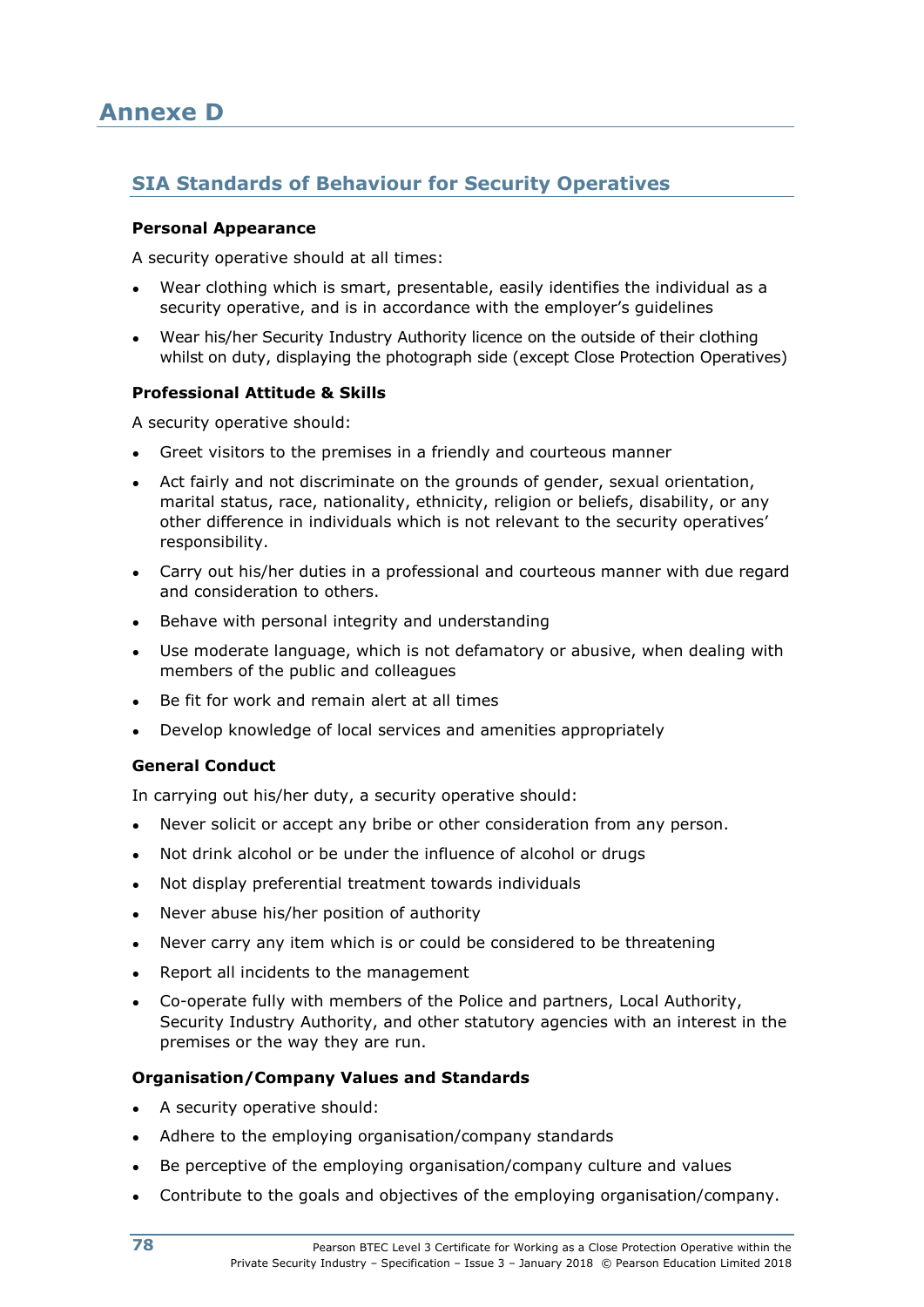## **SIA Introduction to Learning Leading towards Licence-linked Qualifications: Requirements for Awarding Organisations and Training Providers**

### **Contents**

#### **Introduction**

- 1 Implications arising from the Private Security Industry Act 2001
- 2 National Occupational Standards
- 3 English Language pre-requisite for learners
- 4 Criteria for Training Delivery
	- 4.1 Facilities
	- 4.2 Trainers involved in the delivery of licence-linked qualifications
	- 4.3 Qualifications for trainers of conflict management
	- 4.4 Additional criteria for trainers wishing to deliver physical Intervention training
	- 4.5 Sector Competence for Approved Trainers
	- 4.6 Delivery of content specific to the devolved nations
- 5 Examination Venue Criteria
- 6 Additional centre and venue criteria for delivery of physical intervention training
	- 6.1 Insurance requirements
	- 6.2 Venue requirements
- 7 Rules for the use of Physical Intervention training programmes
- 8 Additional requirements for Level 2 Award for Upskilling a Door Supervisor Working within the Private Security Industry and the Award for Upskilling a Door Supervisor Working within the Private Security Industry (Scotland)
- 9 Additional Requirements for Level 3 Certificate for Working as a Close Protection Operative within the Private Security Industry
- 10 Additional requirements for the delivery of Level 2 Award for Working as a CCTV Operator (Public Space Surveillance) within the Private Security Industry and the Award for Working as a CCTV Operator (Public Space Surveillance) within the Private Security Industry (Scotland)
- 11 Standard delivery times for units in licence-linked qualifications
- 12 Use of Flexible and/or distance learning in the delivery of licence-linked qualifications
- 13 Order of delivery of units
- 14 Identification checking
- 15 Reasonable adjustments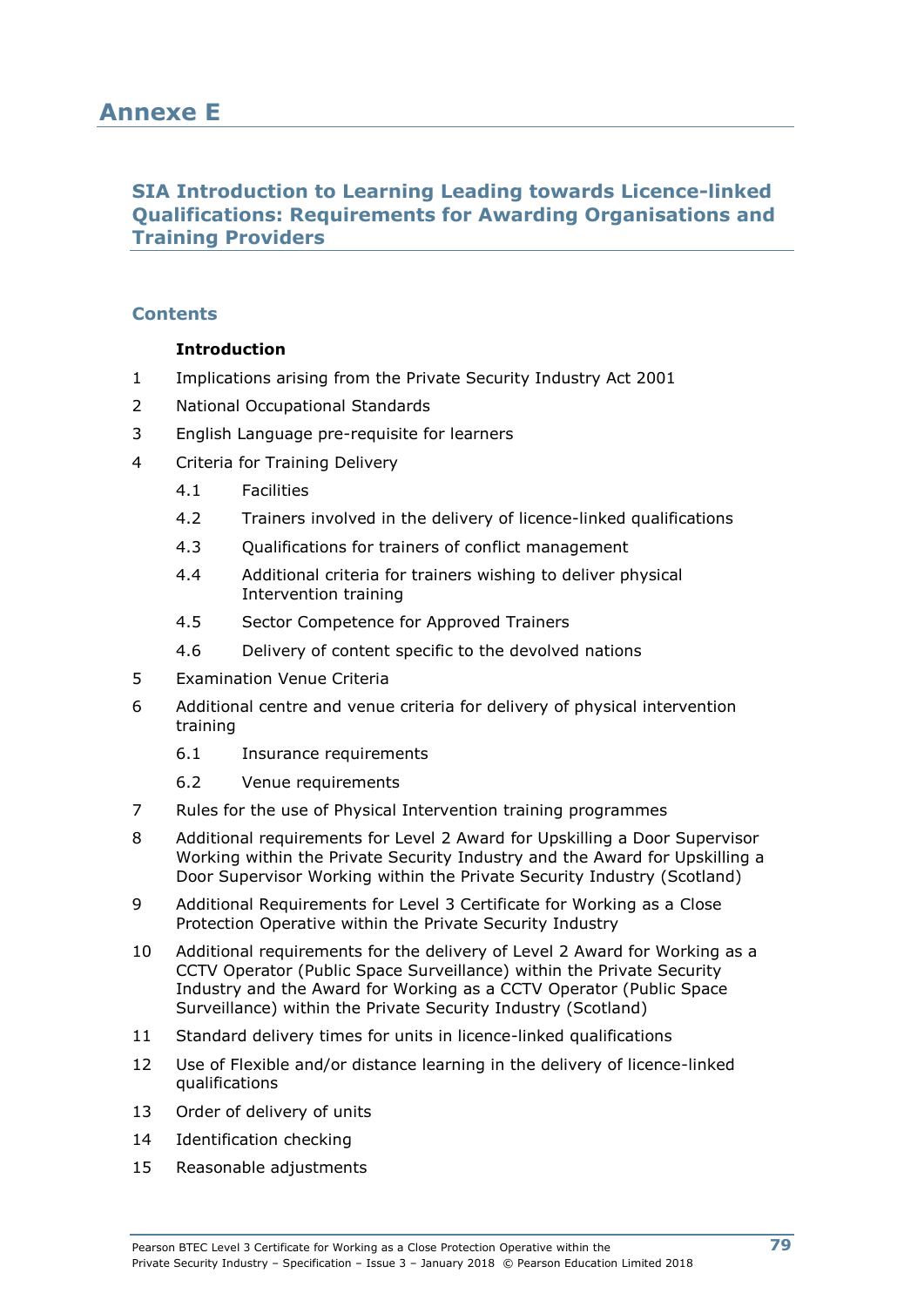- Age restrictions for qualifications
- Use of role play in Training
- Assessment of Qualifications
- Certification
- Audit Criteria
- Exemption from Core Competency Training
- Legal Systems and Local Laws
- Regulated Qualification Frameworks Appendix A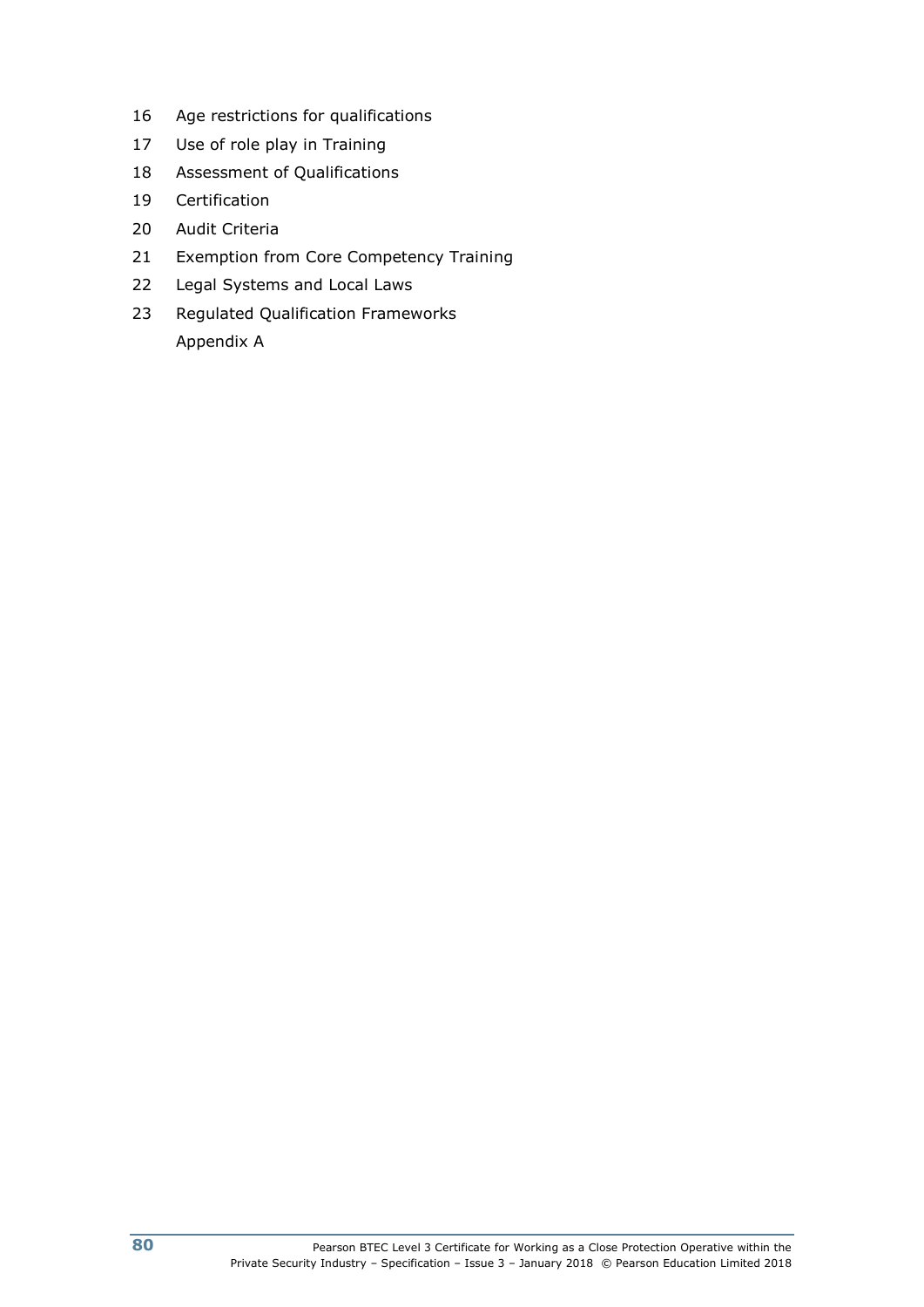#### **Introduction**

The SIA recognises that all holders of a front-line licence, with the exception of Key Holders, need to have undergone learning resulting in recognised qualifications if they are to be effective and professional in their role. Industry stakeholders also recognise that individuals who work to provide a more secure environment must have a range of skills and a clear understanding of their role. As the scope, diversity and importance of their work continues to grow, so the degree of professionalism expected from people working in the private security industry will increase.

This document provides an overview of the approach agreed between the SIA and awarding organisations in relation to the learning and resulting licence-linked qualifications needed for operatives to gain a front-line licence. The term awarding organisations in this document also refers to awarding bodies operating in Scotland. The requirements for the common industry knowledge and the specialist knowledge for each of the industry areas is detailed in the SIA documents 'Specification for learning and qualifications' and can be found on the SIA website. Each individual specification has been developed with industry and stakeholders, and reflects up to date and relevant core knowledge and skills used in industry.

### **1 Implications of the Private Security Industry Act 2001**

Section 1 of the Private Security Industry Act 2001 specifies that the functions of the SIA include 'to set or approve standards of training' and 'to make recommendations and proposals for the maintenance and improvements of standards in the provision of security industry services and other services involving the activities of security operatives'.

The Act continues, in Section 7 to state that licensing criteria '*may include such criteria as the Authority considers appropriate for securing that those persons have the training and skills necessary to engage in the conduct for which they are licensed' and later in Section 9, that the Authority may 'prescribe or impose conditions as to training*'.

The legislation applies to the whole of the UK. As a result the awarding organisations have produced content specific to the needs of the differing legal systems of the nations.

#### **2 National Occupational Standards (NOS)**

NOS are statements of competence and specify performance outcomes. A significant function of the standards has been as a key component for vocational qualifications. However, they have many other uses including training design, training needs analysis, appraisals, recruitment, skills matrices, skills benchmarking and quality assurance. The detailed specialist content of the SIA learning specifications has been mapped to the respective NOS.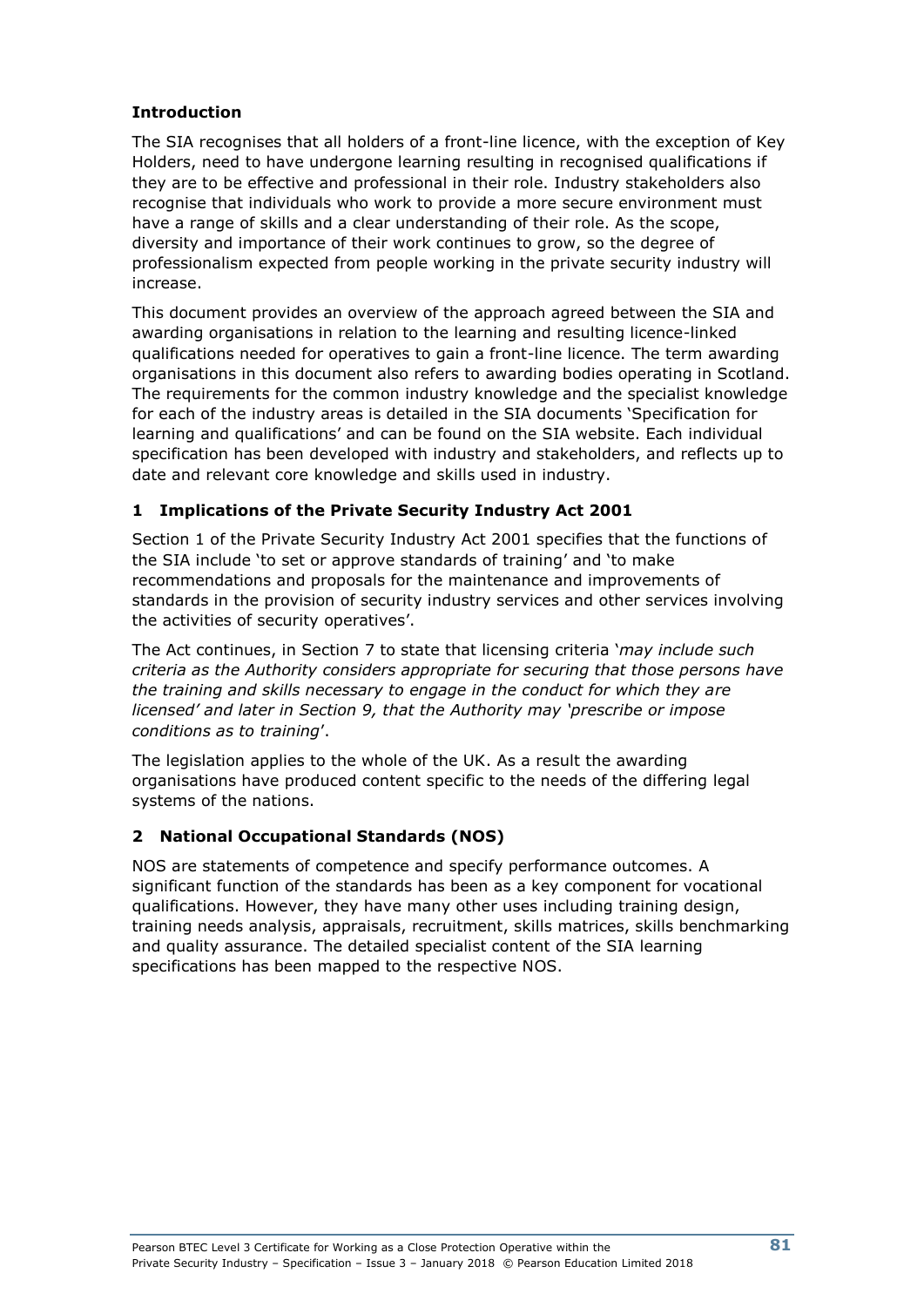#### **3 English Language Pre-requisite for Learners**

Security operatives are likely in the course of their work to be required to make calls to the emergency services, or need to communicate to resolve conflict. It is essential that security operatives are able to communicate clearly.

It is the centre's responsibility to ensure that each learner is sufficiently competent in the use of the English and/or Welsh language. All assessment must be conducted in the medium of English and/or Welsh as appropriate. Centres must ensure that learners have sufficient language skills before putting the learners forward for assessment.

As a guide, learners should have as a minimum language skills equivalent to the following:

- a B1 level qualification on the Home Office's list of recognised English tests and qualifications
- A B1 Common European Framework of Reference for Languages (CEFR)
- an ESOL qualification at (Entry Level 3) on the Ofqual register taken in England, Wales or Northern Ireland
- an ESOL qualification at Scottish Credit and Qualifications Framework level 5 awarded by the Scottish Qualifications Authority (SQA) and taken in Scotland
- **Functional Skills Level 1 in English**
- SQA Core Skills in Communication at Scottish Credit and Qualifications Framework level 5; and
- Essential Skills Wales Communication Level 1.

#### **4 Criteria for Learning Delivery**

#### *4.1 Facilities*

Training for approved licence-linked qualifications must be undertaken in an environment appropriate for training and learning. The environment must be adequately equipped for training, conducive to effective learning and must comply with current Health and Safety requirements. Equipment for practical demonstrations must be readily available and fit for purpose. For practical scenarios, it may be necessary or desirable to set these up in a real or realistic work environment. This includes ensuring a minimum of three stairs are available for the demonstration of escorting an individual up and downstairs for the physical intervention skills unit.

Arrangements for the assessment/examination environment are described in 5 and 6 below.

Training facilities must comply with ongoing approval arrangements of the respective awarding organisation.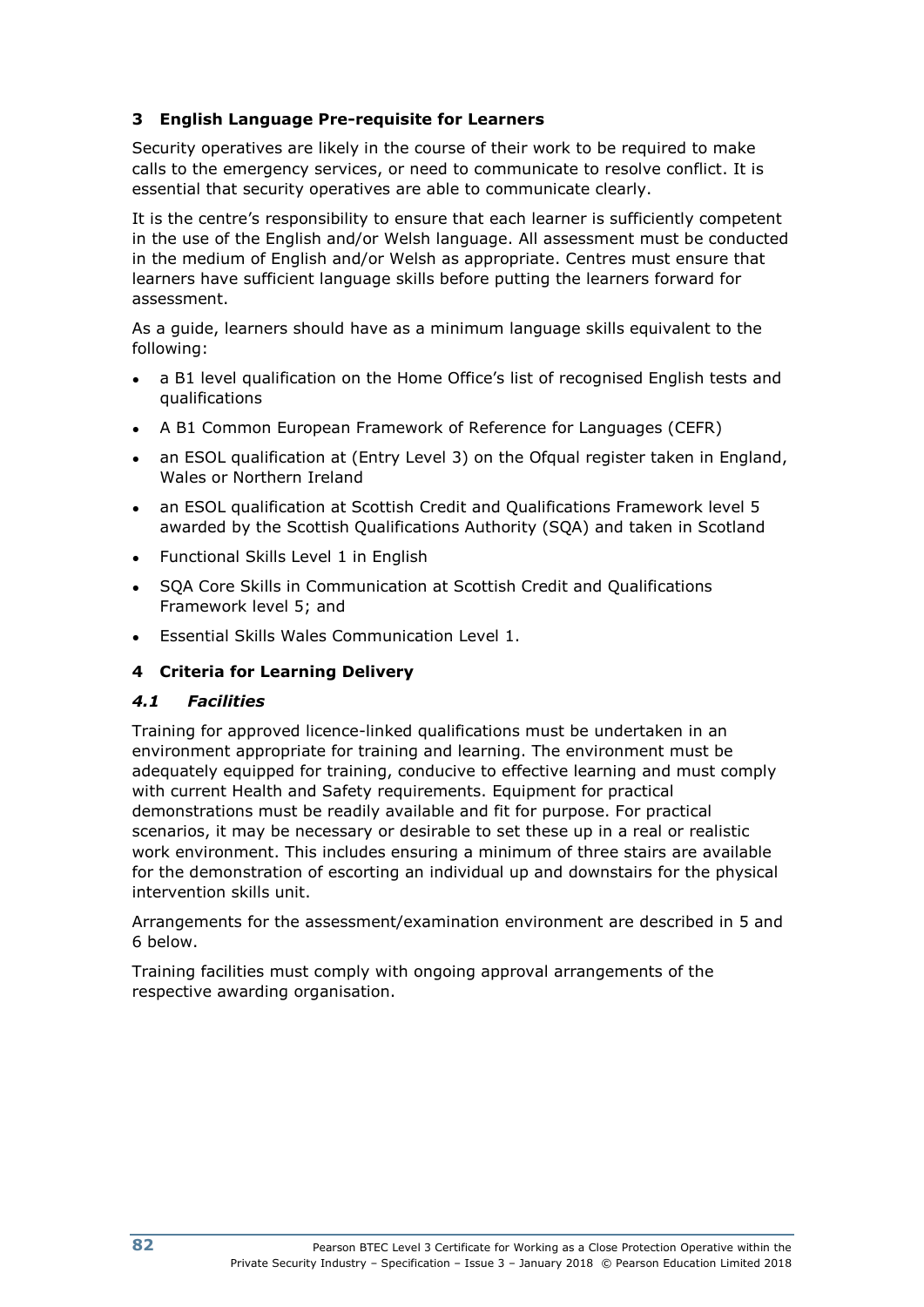### *4.2 Trainers involved in the delivery of licence-linked qualifications*

Approved trainers delivering programmes included in this specification must have successfully completed a formal teaching or training qualification.

#### **Qualification requirements for Trainers**

All trainers seeking to deliver licence-linked qualifications must either have achieved the Level 3 Award in Education and Training or a teaching or training qualification at SVQ level 3 (or equivalent), which has been accredited by SQA/QCA/Ofqual or validated by a HEI, or equivalent such as:

- PTLLS, CTLLS or DTLLS
- Certificate in Education
- Post Graduate Certificate in Education
- SVQ levels 3 and 4 in Learning and Development
- Scottish Training Qualification for Further Education (TQFE)
- Professional Graduate Diploma in Education (PGDE)

Trainers who are unsure about their current qualifications or who wish to check their eligibility may do so by contacting any SIA endorsed awarding organisation.

#### *4.3 Qualifications for Trainers of Conflict Management*

The SIA requires all trainers delivering scenario-based conflict management training for licence-linked qualifications to have received relevant training. Trainers are required to hold a qualification at or above NQF/QCF Level 3 in The Delivery of Conflict Management Training.

The SIA may publish additional requirements for trainers as and when they are agreed. Trainers looking to deliver licence-linked qualifications should ensure that they are fully familiar and compliant with the requirements as communicated by the relevant awarding organisation.

#### *4.4 Additional Criteria for Approved Trainers Wishing to Deliver Physical Intervention Skills Training*

All trainers delivering physical intervention skills training for the door supervisor licence-linked qualifications must hold all of the following:

- a suitable teaching/training qualification as defined in 4.2
- a suitable level 3 qualification in conflict management training as defined in 4.3
- a level 3 Award for Deliverers of Physical Intervention Training in the Private Security Industry; and
- a current certificate (updated annually) from an approved level 3 programme provider that confirms the trainer's ability to deliver the skills in that approved level 2 programme (see 7 below).

#### *4.5 Sector Competence for Approved Trainers*

Trainers delivering the learning leading to licence-linked qualifications must demonstrate that they have the necessary experience, knowledge and understanding of the sector in which they are providing training.

Awarding organisations will require sufficient information about a trainer's occupational experience for consideration in the approval process, for example, experience of working in the private security industry or working in a role that can be mapped to the requirements of the private security industry.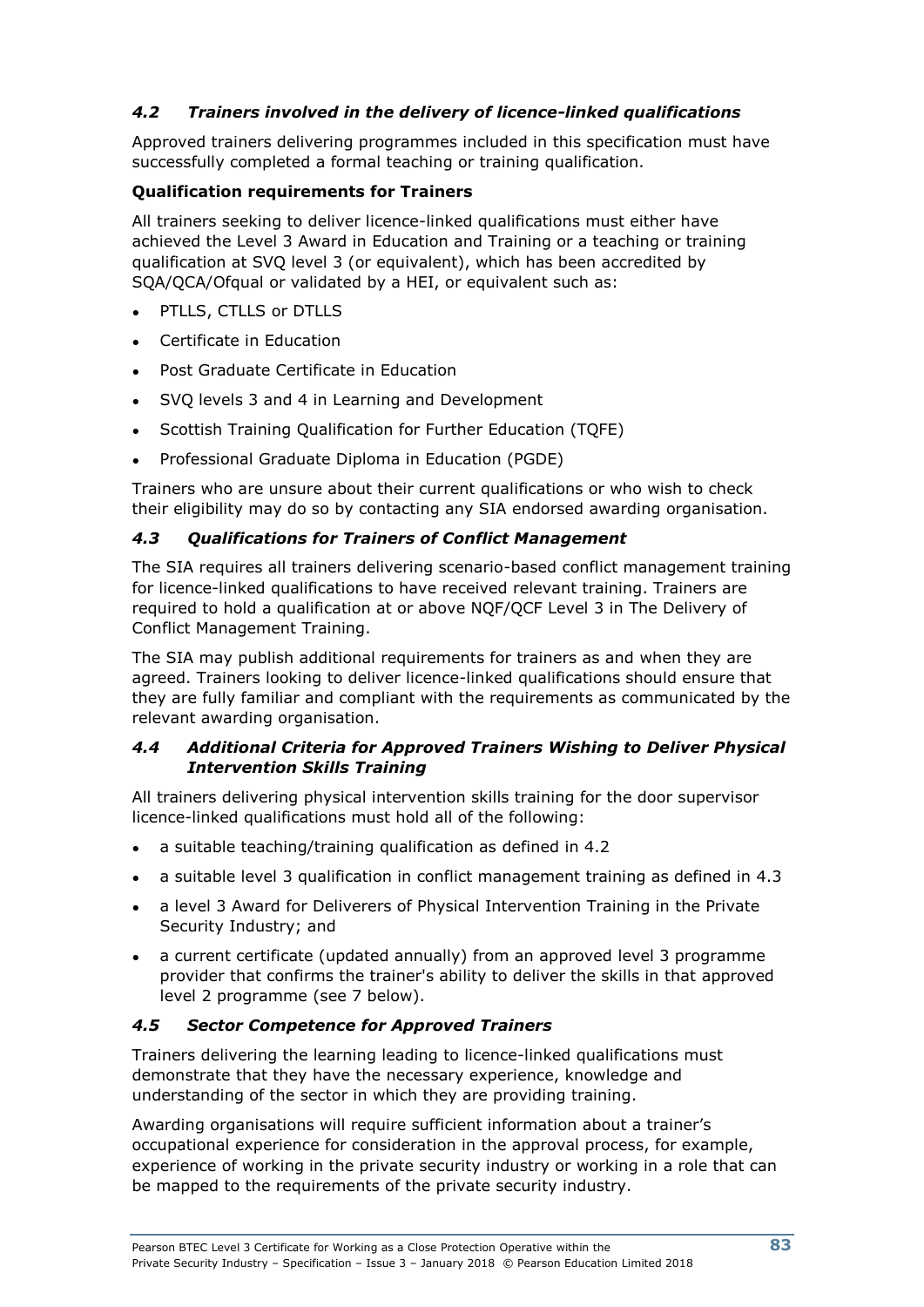To ensure that trainers have the right occupational expertise, the SIA and awarding organisations require trainers new to the sector to have three years frontline operational experience in the last ten in the UK, relevant to the qualifications that they are delivering.

Existing trainers must demonstrate to the awarding organisations that they are taking sufficient steps to keep their occupational expertise up to date. Suitable steps would include attendance at relevant conferences and seminars, and continuing work experience in the sector. Trainers must be able to demonstrate evidence of a suitable level of professional development in the sector, which should include the equivalent of at least thirty hours every year spent in a combination of training, increasing professional knowledge through other means or working in the industry.

### *4.6 Delivery of content specific to the devolved nations.*

Whilst the learning and assessment outcomes apply across the UK, the awarding organisations have provided indicative content that is specific to each of the devolved nations. This content mainly deals with differences between the Law of England and Wales, and that of Scotland and of Northern Ireland. Where the indicative content allows for variations, training providers should deliver only the content that reflects the nation where the training is taking place.

#### **5 Examination Venue Criteria**

To gain approval for knowledge-based assessment, all examination venues must comply with the policy, standards and regulations specified by the appropriate Qualifications Regulatory Authority:

- The seating arrangement for candidates must ensure there can be no cheating or collusion between candidates.
- Each candidate must be a minimum of 1.25 metres (centre to centre) each way from the next candidate's chair.
- Each candidate must be seated at a separate desk, table or workstation of sufficient size to undertake a written examination.
- There must be a place for the invigilator to sit.
- Walls must be clear of any material that would provide help to the candidates.
- If the room or desks are changed after approval, this should be done in agreement with awarding organisation procedures.
- Awarding organisations retain the right to make spot checks on examination days to ensure the approved room and numbers are being adhered to.
- The awarding organisation must be made aware of the training and assessment venues in advance. Only these can be used; not substitutes, unless there has been an emergency, such as fire in which case this must be notified to the awarding organisation before the examination commences.
- Invigilation can only be carried out by an individual that does not have an interest in any of the candidates passing the qualification. This means that a trainer may not invigilate when the learners take their exam for the subject(s), which the trainer has delivered.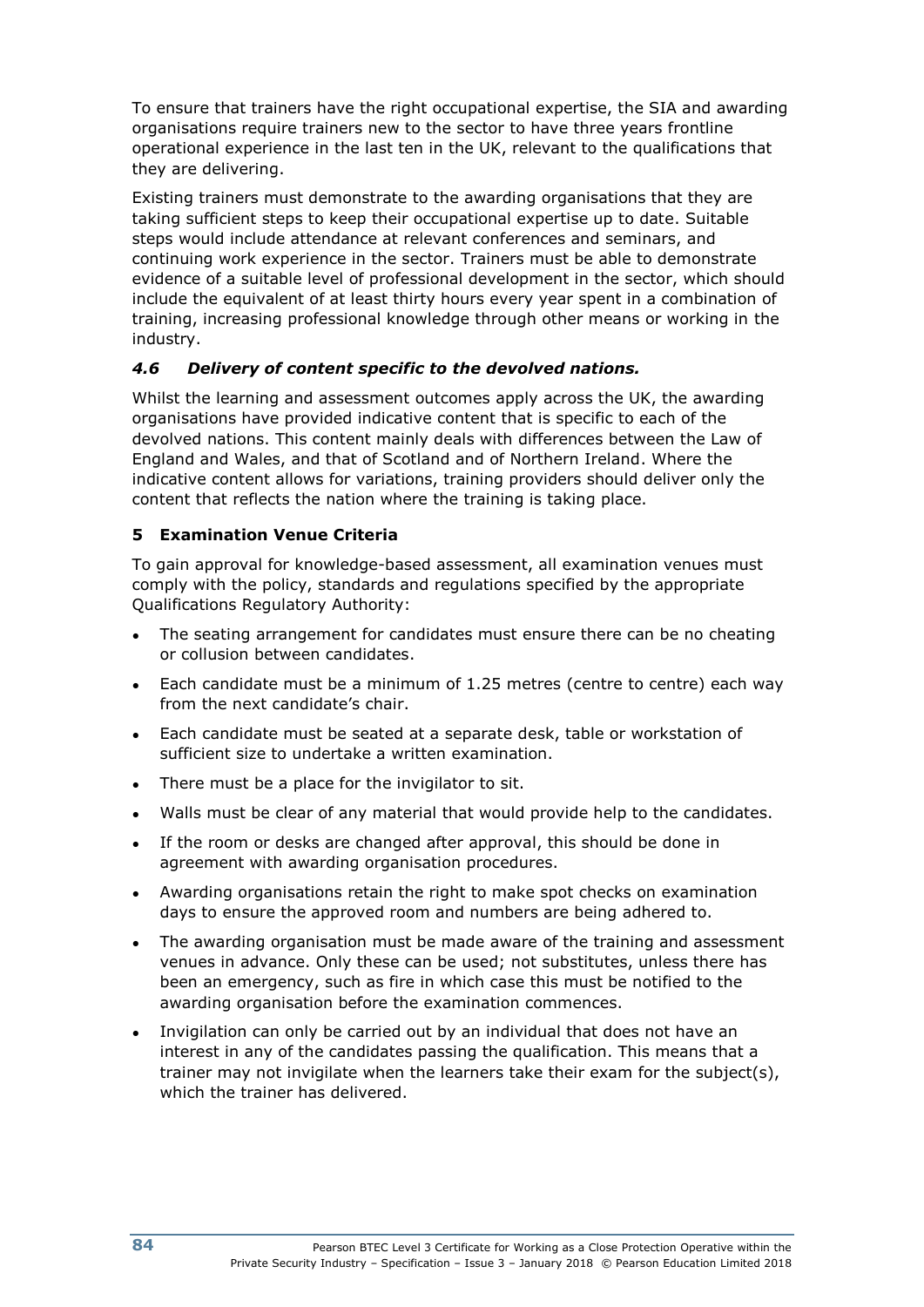## **6 Additional Centre and Venue Criteria for Delivery of Physical Intervention Training**

#### *6.1 Insurance Requirements*

In line with general insurance requirements, the minimum for an approved centre offering this unit of qualification is

- Employers Liability
- **Public Liability**
- Professional Indemnity

In order to ensure that the insurance cover is 'fit for task', it should actively specify inclusion of the activities being carried out. In this case under 'Business activity' on the insurance documentation it must state cover for 'training in physical intervention'.

Insurance details must be evidenced to the awarding organisation by the centre prior to approval being granted, however, it is the centre's responsibility to ensure that their insurance remains valid and current. This level of insurance cover is mandatory for approved centres and individual trainers delivering physical intervention training at the approved centre. Where the individual tutor does not hold their own cover, the approved centre must ensure its insurer is aware of this and extended cover secured where necessary. Documentation should clearly detail the cover for trainers.

#### *6.2 Venue Requirements for physical intervention skills training*

Training venues must be risk assessed for suitability for physical intervention training. Venues will need to be assessed for each training episode. Approved centres are responsible for maintaining and updating assessment documentation.

Centres are required to have in place a policy and procedures in relation to risk assessment.

Physical skills training must take place in safe conditions, as regards:

- size and suitability of training rooms, ensuring that learners have space to demonstrate techniques safely
- ratio of trainers to learners (1 trainer to maximum 12 learners for the delivery of practical skills) .

Centres must have a first aid policy which must include:

- access to staff with first aid at work qualifications during physical skills training
- first aid equipment available during physical skills training
- access to water
- access to a telephone in an emergency.

The centre must furnish candidates with safety information prior to attendance that includes;

- informing them that physical activity will be involved and that this carries risk
- what is expected from them in terms of behaviour
- what they should wear
- what they should do if they have any concerns about their health or fitness to participate in this training.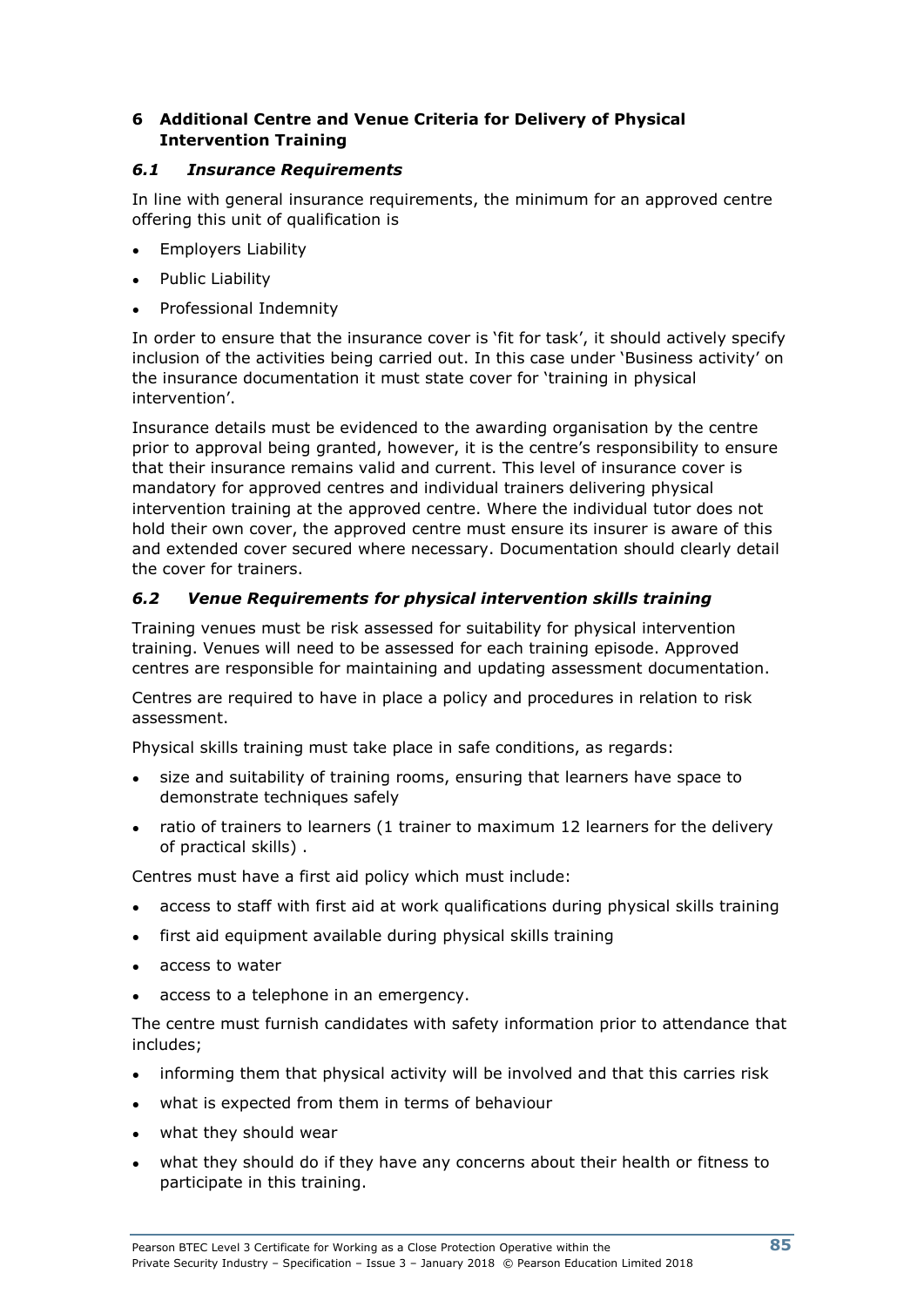#### **7 Rules for the use of Physical Intervention Training Programmes**

Only those physical intervention programmes that appear on the SIA website on the list 'Physical Intervention Skills: Trainer Training' can be used to train learners registered to achieve the licence-linked physical intervention unit.

Only centres who are approved to offer the full qualification may offer this unit as a standalone and centres must adhere to the following conditions:

The SIA regulations state that this unit may only be delivered as a standalone unit under the following conditions:

Learners need to hold a current SIA licence in one of the following: Door Supervision, Security Guarding, Vehicle Immobilising or Close Protection.

or

Learners need to have the relevant SIA licence-linked certificate/qualification which is under 3 years old in one of the following: Door Supervision, Security guarding, Vehicle immobilising or Close Protection.

It is the centres responsibility to ensure that all learners sitting this unit as a standalone unit meet these requirements and to keep and maintain the relevant records.

**8 Additional requirements for the Delivery of Level 2 Award for Upskilling a Door Supervisor Working within the Private Security Industry and the Award for Upskilling a Door Supervisor Working within the Private Security Industry (Scotland)**

All learners must have a Door Supervisors SIA licence. It is the centres responsibility to check this and ensure that relevant records are available for audit purposes.

#### **9 Additional requirements for the Delivery of Level 3 Certificate for Working as a Close Protection Operative within the Private Security Industry**

It is an SIA requirement that centres must confirm that each learner has a valid first aid qualification OR can evidence sufficient training or experience to the:

- Level of the First Person on Scene (FPOS) Intermediate Award  $-$  30 hours (Pearson/IHCD) or
- Level 3 Award in First Aid Response (HABC) or equivalent.

Learners should present their valid first aid certificate or evidence of equivalent training and experience to their training provider before they start training. If the learner does not have a recognised first aid award and cannot demonstrate equivalent experience they will need to get an award. This is in addition to the minimum 139.5 hours knowledge and practical skills training.

It is the centre's responsibility to check the learners' first aid certificate and maintain relevant records of how a learner meets this requirement for audit purposes.

Centres are permitted to deliver suitable first aid qualifications together with the close protection qualification as part of a training package.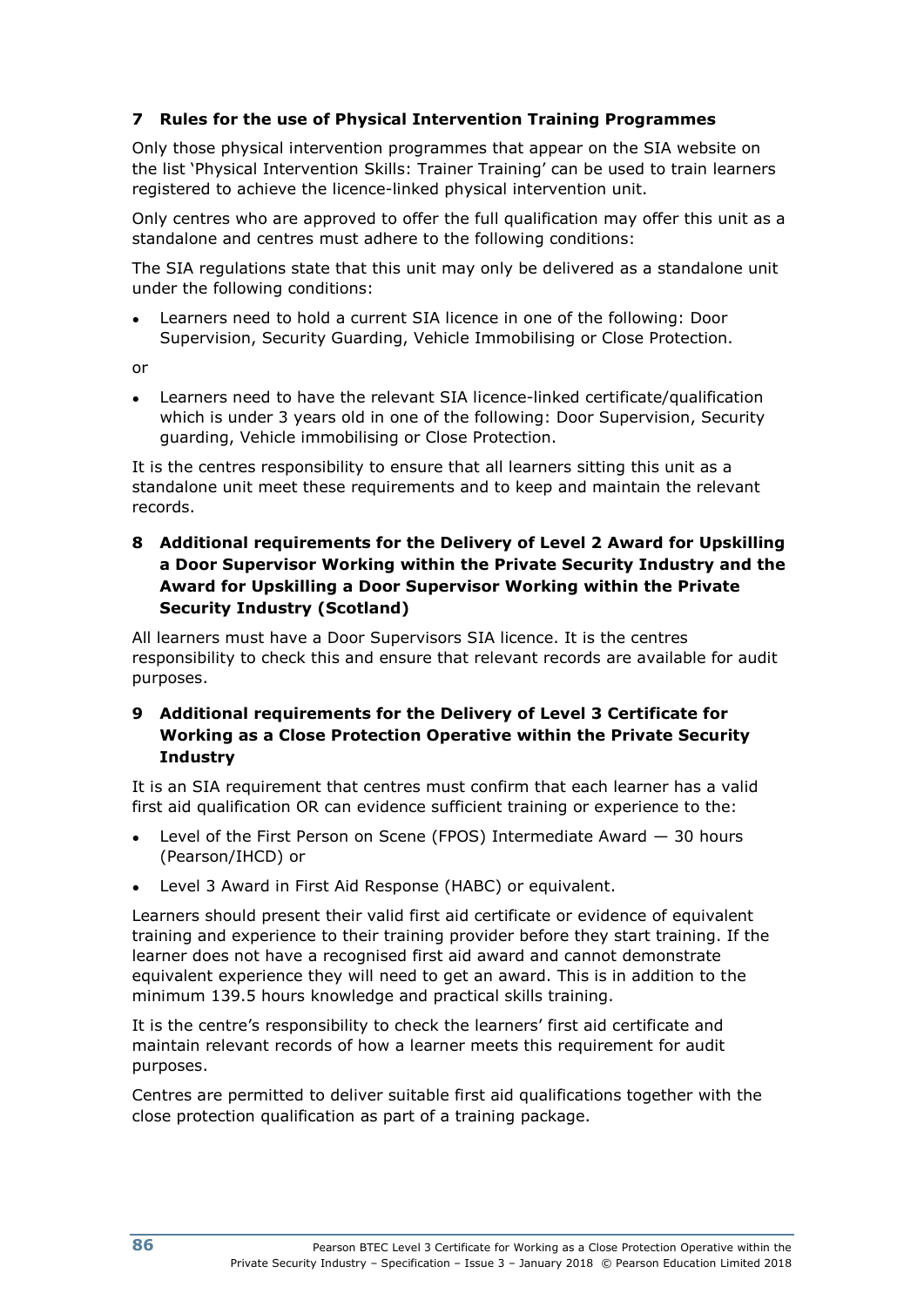#### **10 Additional Requirements for the Delivery of Level 2 Award for Working as a CCTV Operator (Public Space Surveillance) within the Private Security Industry and the Award for Working as a CCTV Operator (Public Space Surveillance) within the Private Security Industry (Scotland)**

To be able to deliver and assess the learning outcomes and assessment criteria of the unit: Practical Operation of CCTV Equipment for the Private Security Industry, centres must have at the minimum a control room environment and a CCTV system with at least two PTZ cameras and associated recording and monitoring equipment.

#### **11 Standard Delivery Times for Units in Licence-linked Qualifications**

#### *Please refer to Appendix A/B for details on qualification delivery times*

Contact time is defined as time where the learner is in the same room as the tutor and receiving training or undertaking assessment. This time DOES NOT include:

- Breaks in the delivery of the course
- Checking ID.

Appendix A details the minimum number of days over which the learning for the qualifications must be delivered England, Wales and Northern Ireland and Appendix B has the details for Scotland.

Each day should not exceed eight hours of learning. For the delivery of the Level 2 Award for Working as a Door Supervisor within the Private Security Industry or the Award for Working as a Door Supervisor within the Private Security Industry (Scotland). The SIA recognises that one day may be eight and a half hours to accommodate the assessment arrangements.

The SIA also recognises that the delivery of the Close Protection qualifications may include exercises that will exceed eight hour days. To reflect this practice there is no restriction on the length of a training day, although all Close Protection courses should be delivered over a minimum of twelve days.

#### **12 Use of Flexible and/or Distance Learning in the Delivery of Licencelinked Qualifications**

The SIA and the awarding organisations recognise that there is some learning that contributes to the achievement of the licence-linked qualifications that can be delivered by flexible and/or distance learning.

Where a centre wishes to use flexible learning in this way, they must firstly inform their awarding organisation. The centre must detail within their quality management processes each of the following:

- Which areas of learning are to be delivered by distance learning
- The method of distance learning to be used
- A robust and auditable method for determining that learners have undertaken the distance learning.

This will be quality assured through the awarding organisations external quality assurance processes.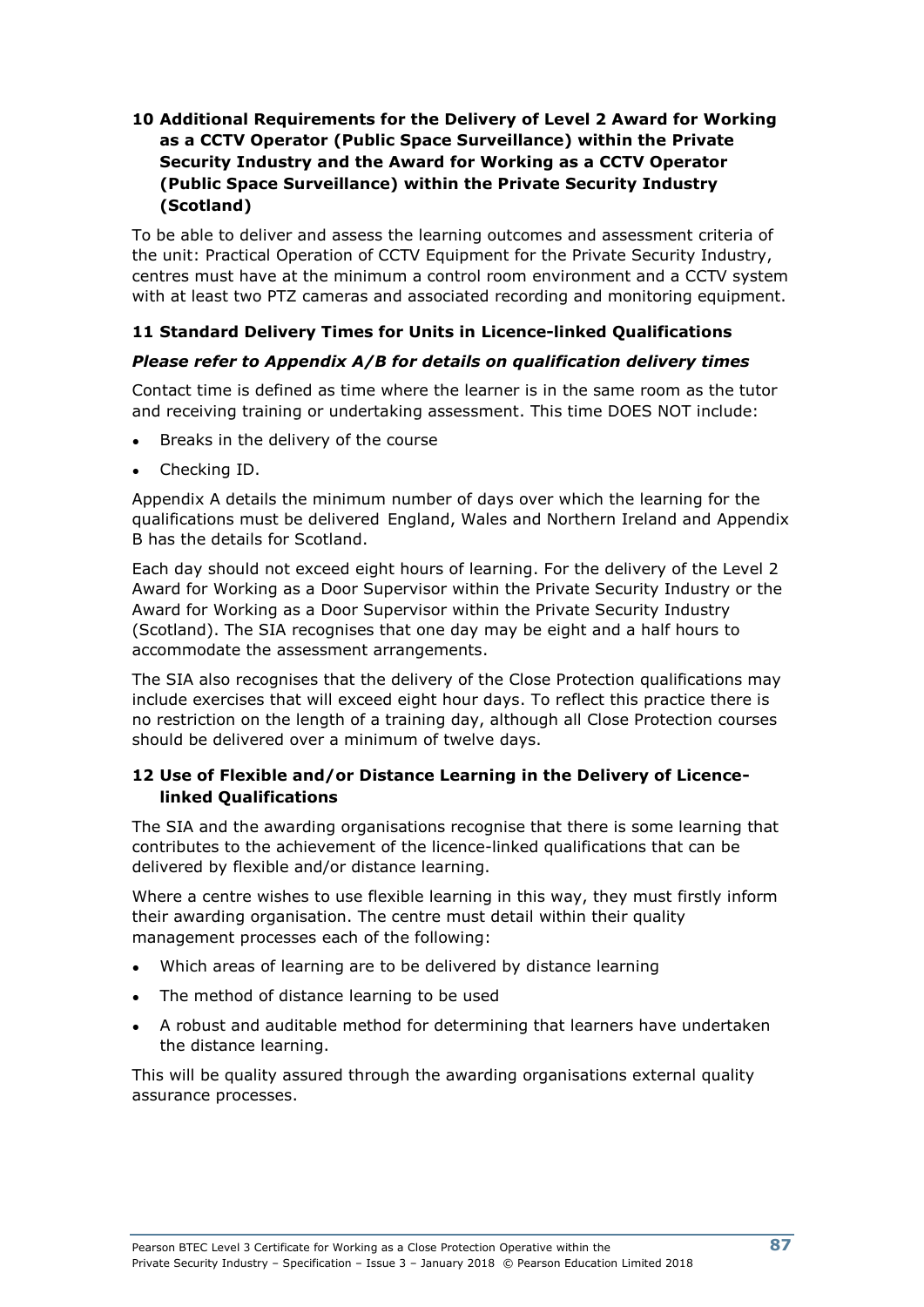Distance Learning may be used to deliver:

- The learning (NOT assessment) for the unit Working in the Private Security Industry
- Thirty minutes of learning for preparation for training for the Conflict Management unit
- Three hours learning for preparation for training for the Physical Intervention unit
- The learning for the Safety Awareness for Door Supervisors unit.

Suitable methods of flexible learning include:

- Prepared, high quality on-line learning materials or courses that the learner must navigate
- Prepared, high-quality work-books that the learner must work through and complete
- Prepared, high quality learning materials that the learner can use to cover specified areas of content.

#### **13 Order of Delivery of the Units**

It is a requirement that learners on the Door Supervision licence-linked qualification are trained in Conflict Management before Physical Intervention.

#### **14 Identification Checking**

The training provider must check the ID of learning before assessment. Awarding organisations should provide confirmation of acceptable ID to centres. This will reflect the SIA list of acceptable Group A and Group B ID documents.

A learner unable to produce the correct documents to satisfy the SIA ID may write to the SIA at the following address with an explanation of why they do not possess the required documents, and an explanation of the documents that they do have. The SIA will assess this evidence on a case-by-case basis.

Learners can write to: Department RA 2 PO Box 49768 London WC1V 6WY.

#### **15 Reasonable Adjustments**

Awarding organisations require each training provider to operate a reasonable adjustments policy.

### **16 Age Restrictions for Qualifications**

Only those aged 18 or over may hold an SIA licence.

Due to the nature of the work and training, only those aged 18 or over should be enrolled to licenced-linked qualifications for Cash and Valuables in Transit, Door Supervision and Close Protection. However, 16-17 year olds may enrol on Security Guarding, CCTV and Vehicle Immobilisation qualifications' providing it is made clear to them, that they cannot posses a licence until the age of 18.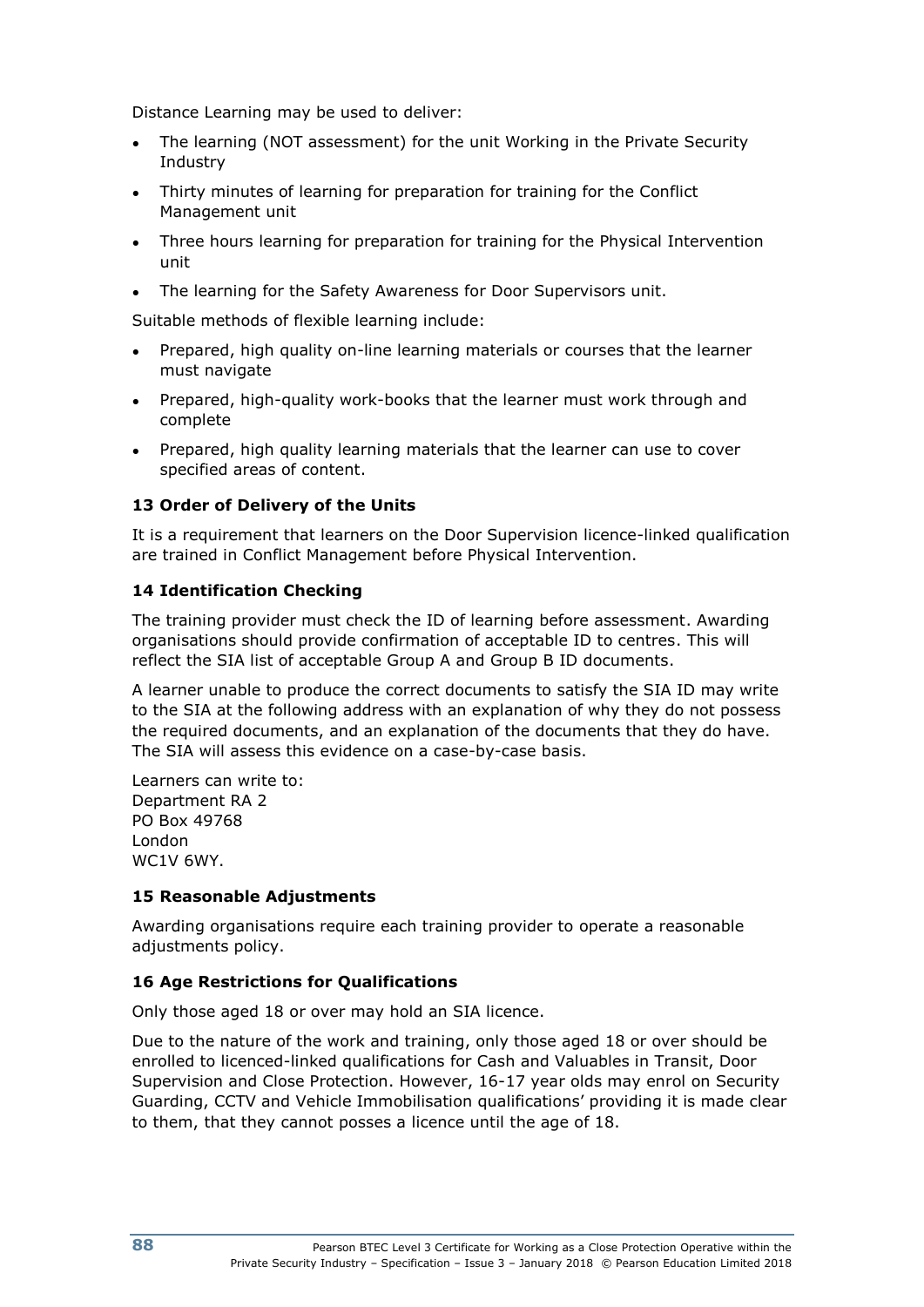#### **17 Use of Role Play in Training**

Awarding organisations will ensure that all training providers are providing practical learning in Conflict Management and Searching that is delivered as part of the Close Protection, Door Supervision, Security Guarding and Vehicle Immobilisation qualifications. Awarding organisations must satisfy themselves that each centre is delivering these areas of learning through role-play, practical demonstrations and other means to ensure that each learner is able to acquire the skills required.

#### **18 Assessment of Qualifications**

Each awarding organisation will provide suitable mechanisms for assessment of the qualifications. The following are descriptions of the MINIMUM standards of assessment awarding organisations must fulfil for each unit.

These rules apply to the units in use in England, Wales, Northern Ireland and Scotland.

#### **Working within the Private Security Industry**

This unit will be assessed by an externally set and marked multiple choice question paper consisting of a minimum of 40 questions. The assessment can only be passed by those demonstrating a level of mastery, i.e. 70% achievement or above.

#### **Working as a Security Officer within the Private Security**

This unit will be assessed by an externally set and marked multiple choice question paper containing a minimum of 40 questions. The assessment can only be passed by those demonstrating a level of mastery, i.e. 70% achievement or above.

#### **Conflict Management within the Private Security Industry**

This unit will be assessed by an externally set and marked multiple choice question paper containing a minimum of 20 questions. The assessment can only be passed by those demonstrating a level of mastery, i.e. 70% achievement or above.

#### **Physical Intervention**

Learners will be assessed performing each of the techniques taught. The tutor will only pass them when all of the techniques have been demonstrated satisfactorily. All of the assessment criteria must be passed. The practical assessment will be externally quality assured.

This unit will be assessed by an externally set and internally marked practical assessment and an externally set, internally marked and externally marked or verified knowledge assessment. The practical assessment will be externally quality assured. The externally set, internally marked or externally verified knowledge assessment will combine a mix of Multiple Choice Question's and/or short answer questions. A learner must pass all of the assessment criteria.

No learner should pass the knowledge assessment without correctly answering all questions on the risks involved in physical intervention (including positional asphyxia).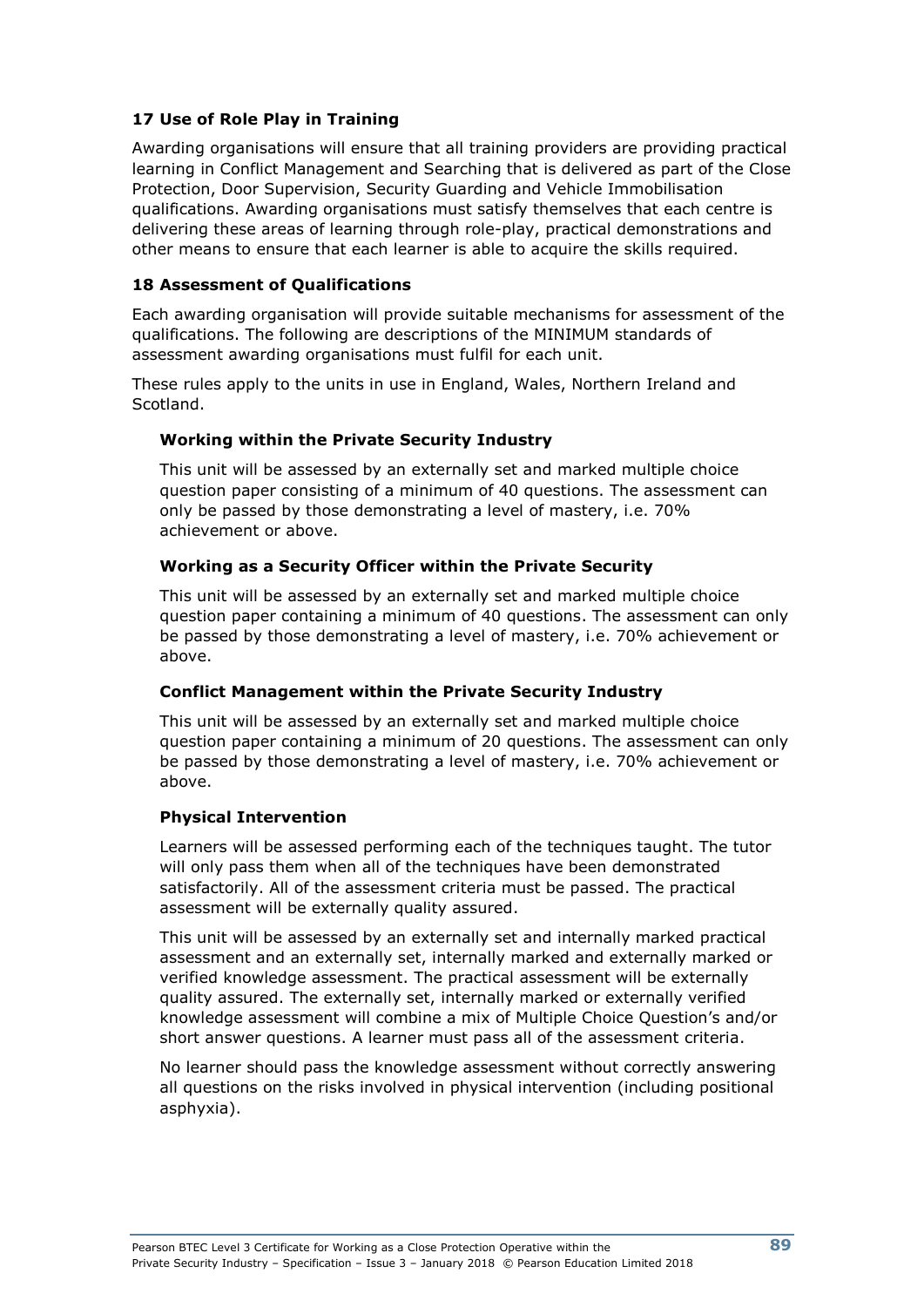#### **Working as a Close Protection Operative**

This unit can be assessed by either of the following methods:

- externally set and marked multiple choice question papers, short answer question papers and practical tasks. The multiple choice question paper will contain at minimum of 25 questions. The short answer question/portfolio will contain a minimum of 13 questions. The assessment can only be passed by those demonstrating a level of mastery, i.e. 70% achievement or above. The practical task can only be passed by those demonstrating 100% achievement
- internally or externally set, internally marked and externally quality assured assignments and practical tasks. The practical task can only be passed by those demonstrating 100% achievement

The assessment can only be passed by those demonstrating a level of mastery, i.e. 70% achievement or above

#### **Planning, Preparing and Supporting a Close Protection Operation**

This unit can be assessed by either of the following methods:

- externally set and marked multiple choice question papers, short answer question papers and practical tasks. The multiple choice question paper will contain a minimum of 28 questions. The short answer question/portfolio will contain a minimum of 21 questions. The assessment can only be passed by those demonstrating 70% achievement of above.
- internally or externally set, internally marked and externally quality assured assignments and practical tasks. The practical task can only be passed by those demonstrating 100% achievement

#### **Working as a CCTV Operator within the Private Security Industry**

Assessment for this unit will be by an externally set and marked multiple choice question paper containing a minimum of 40 questions. The assessment can only be passed by those demonstrating a level of mastery, i.e. 70% achievement or above.

#### **Practical Operation of CCTV Equipment within the Private Security Industry**

This unit will be assessed by an externally set and internally marked practical assessment. The practical assessment will be externally quality assured. The learner should achieve all the learning outcomes.

#### **Working as a Door Supervisor within the Private Security Industry**

Assessment of this unit will be by an externally set and marked multiple choice question paper containing a minimum of 45 questions. The assessment can only be passed by those demonstrating a level of mastery, i.e. 70% achievement or above.

#### **Introduction to the Cash and Valuables in Transit Industry**

Assessment of this unit will be by an externally set and marked multiple choice question paper containing a minimum of 30 questions. The assessment can only be passed by those demonstrating a level of mastery, i.e. 70% achievement or above.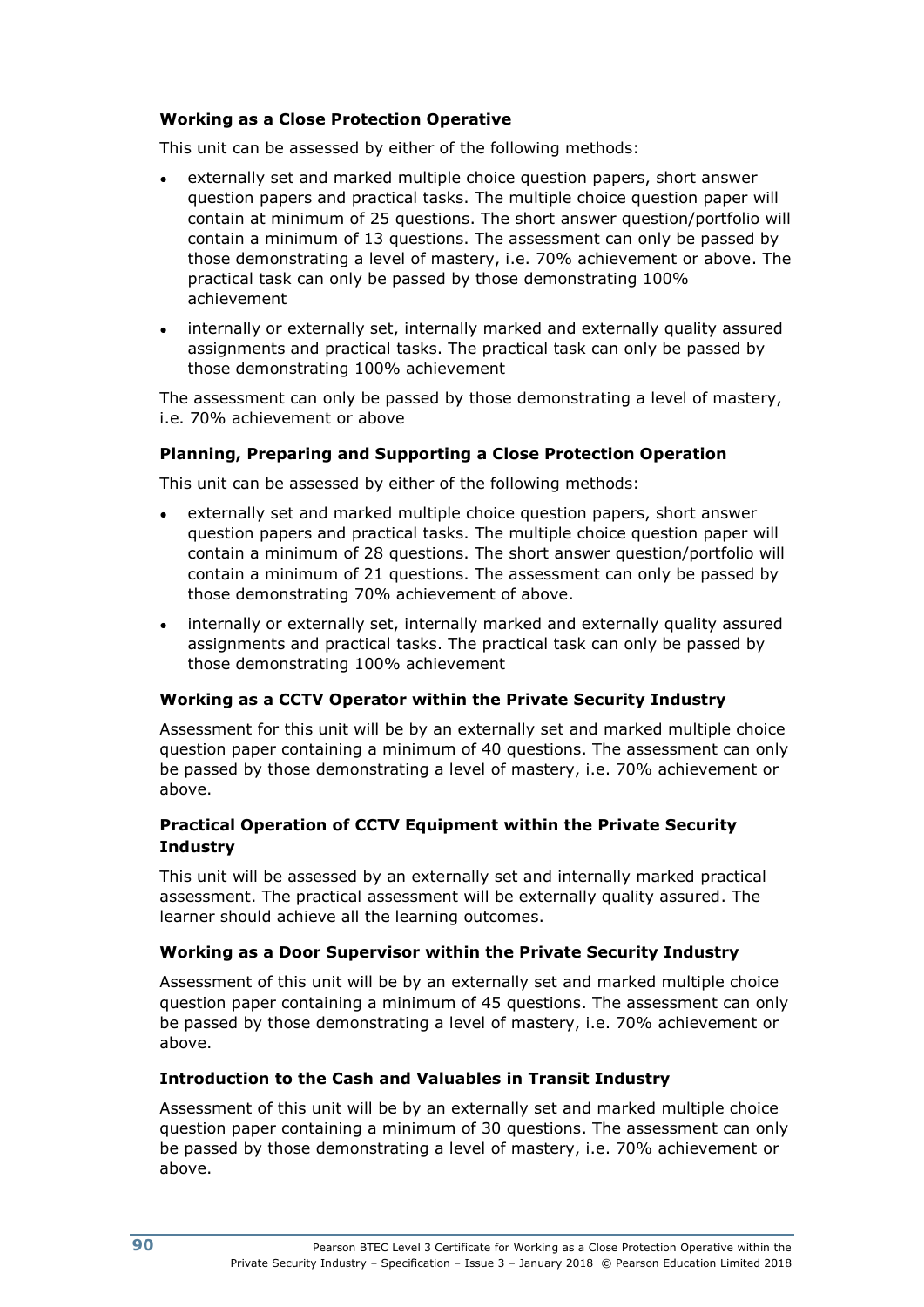#### **Working as a Cash and Valuables in Transit Operative within the Private Security Industry**

Assessment of this unit will be by an externally set and marked multiple choice paper containing a minimum of 25 questions. The assessment can only be passed by those demonstrating a level of mastery, i.e. 70% achievement or above.

#### **Vehicle Immobilisation**

This unit will be assessed by an internally set, internally marked and externally verified assignment

#### **Safety Awareness for Door Supervisors**

This unit will be assessed by an externally-set and externally-marked multiple choice question paper containing a minimum of 15 questions. The assessment can only be passed by those demonstrating a level of mastery, i.e. 70% achievement or above.

#### **19 Certification**

Only full certification from a recognised and approved awarding organisation or a QAA higher education body will be acceptable evidence of successful achievement of the core competency training.

#### **20 Audit Criteria**

Centres offering this training are required to allow representatives from the SIA, awarding organisations and associated organisations including relevant qualifications regulators to inspect and/or audit training venues and/or training delivery and/or assessment, in order to ensure consistent quality of delivery and assessment. Each awarding organisation, as part of the process of gaining SIA endorsement, will have given assurances as to the quality assurance processes that they intend to run, which include the commitment that every new centre is visited, and that centres continue to be monitored on the basis of risk thereafter.

### **21 Exemption from Core Competency Training**

Learners with previous relevant qualifications, training and/or experience may be exempt from part or all of the licence-linked qualifications. Details of specific exemptions, and the SIA Exemptions policy, can be viewed on the SIA website training pages.

### **22 Legal Systems and Local Laws**

The legal systems of Scotland and Northern Ireland differ from that of England and Wales. Differences in the legal systems are reflected in the delivery of relevant sections of the qualifications. Employers however may not know which version of the qualification an employee may have taken, so the SIA advises that operatives and their employers remain responsible for being familiar with the laws and legal system relating to the area in which they will be working.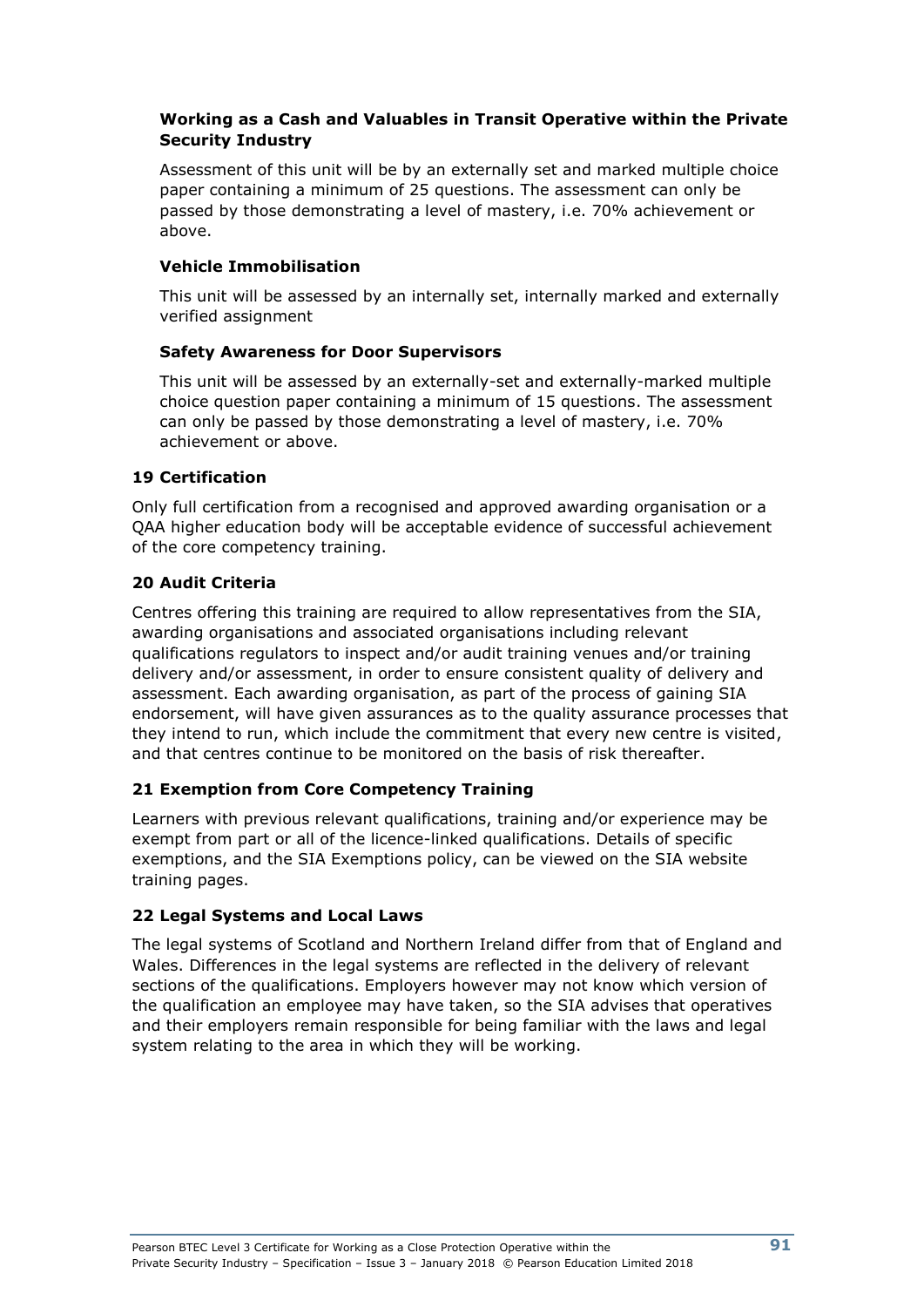#### **23 Regulated Qualification Frameworks**

The SIA requires licence-linked qualifications to be regulated by the relevant national qualifications regulator. The SIA works closely with qualification regulators in England, Wales, Scotland and Northern Ireland to ensure that only qualifications that provide sufficient coverage of the learning and qualifications specifications become accredited, licence-linked qualifications. The SIA may look at other approaches when considering exemption arrangements and suitable methods to reflect a learner's prior learning and experience.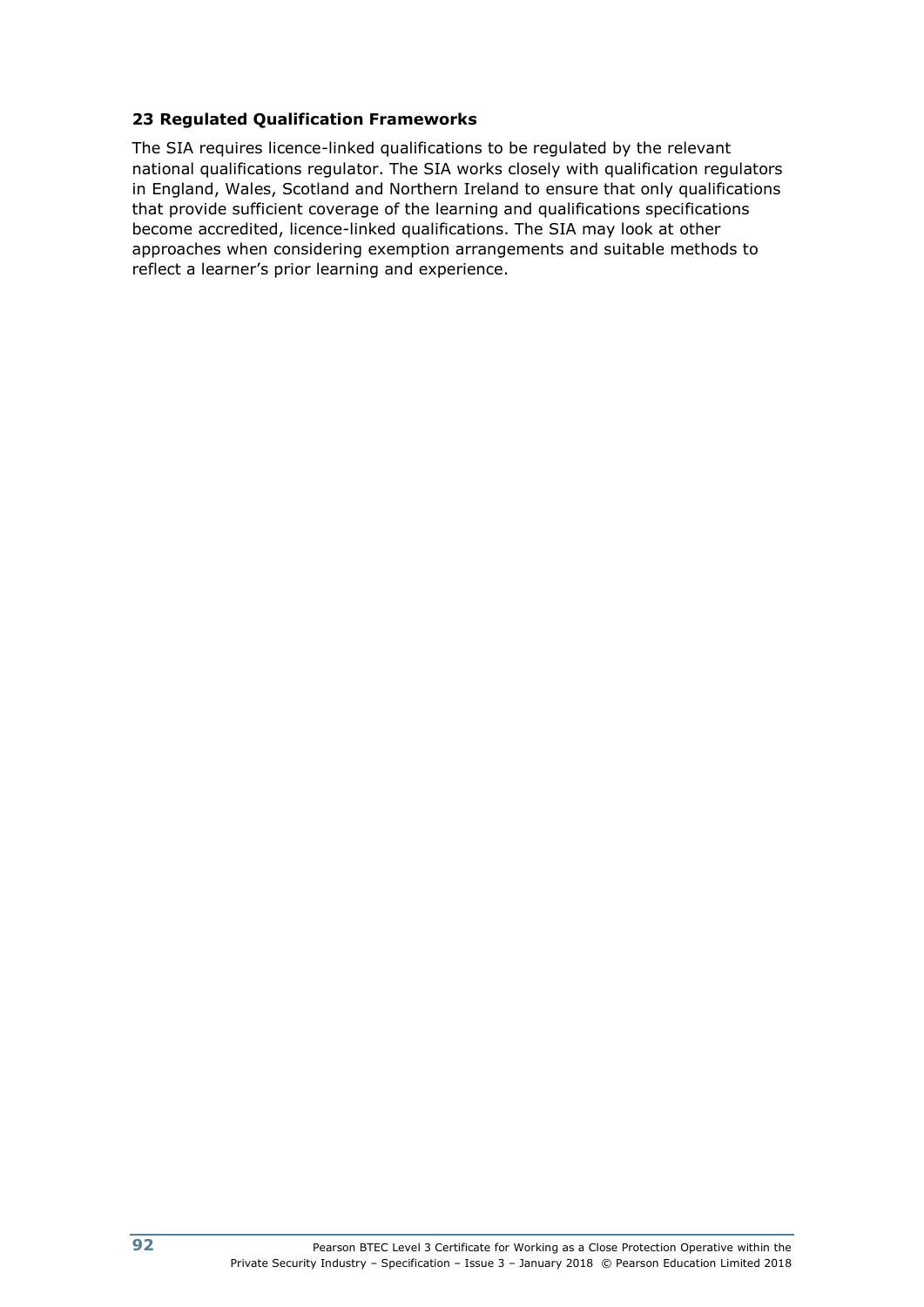#### **Appendix A**

**Guided Learning Hours, required contact time and credit value for new units (England, Wales and Northern Ireland)**

| <b>Qualification Title</b>                                                                                                          | <b>Unit Title</b>                                                                             | <b>Guided</b><br><b>Learning</b><br><b>Hours</b> | <b>SIA Contact Time</b><br><b>Stipulation</b> | <b>Credit Value</b> |
|-------------------------------------------------------------------------------------------------------------------------------------|-----------------------------------------------------------------------------------------------|--------------------------------------------------|-----------------------------------------------|---------------------|
| Level 2 Award for<br>Working as a CCTV<br>Operator (Public Space<br>Surveillance) within the<br><b>Private Security</b><br>Industry | CCTV Unit 1: Working as a CCTV<br>Operator within the Private Security<br>Industry            | 14                                               | 14                                            | $\overline{2}$      |
|                                                                                                                                     | CCTV Unit 2: Practical Operation of<br>CCTV Equipment within the Private<br>Security Industry | 8                                                | 8                                             | $\mathbf{1}$        |
|                                                                                                                                     | CU: Working within the Private<br>Security Industry                                           |                                                  | 1                                             |                     |
|                                                                                                                                     | <b>Total</b>                                                                                  | 23                                               | 23 (min 3 days)                               | 3                   |
| Level 3 Certificate for<br>Working as a Close                                                                                       | CP Unit 1: Working as a Close<br><b>Protection Operative</b>                                  | 56                                               | 56                                            | 7                   |
| <b>Protection Operative</b><br>within the Private<br>Security Industry                                                              | CP Unit 2: Planning, Preparing and<br>Supporting a Close Protection<br>Operation              | 76                                               | 76                                            | 9                   |
|                                                                                                                                     | CM: Conflict Management within the<br>Private Security Industry                               | 8                                                | 7.5                                           |                     |
|                                                                                                                                     | <b>Total</b>                                                                                  | 140                                              | 139.5 (min 12 days)                           | 17                  |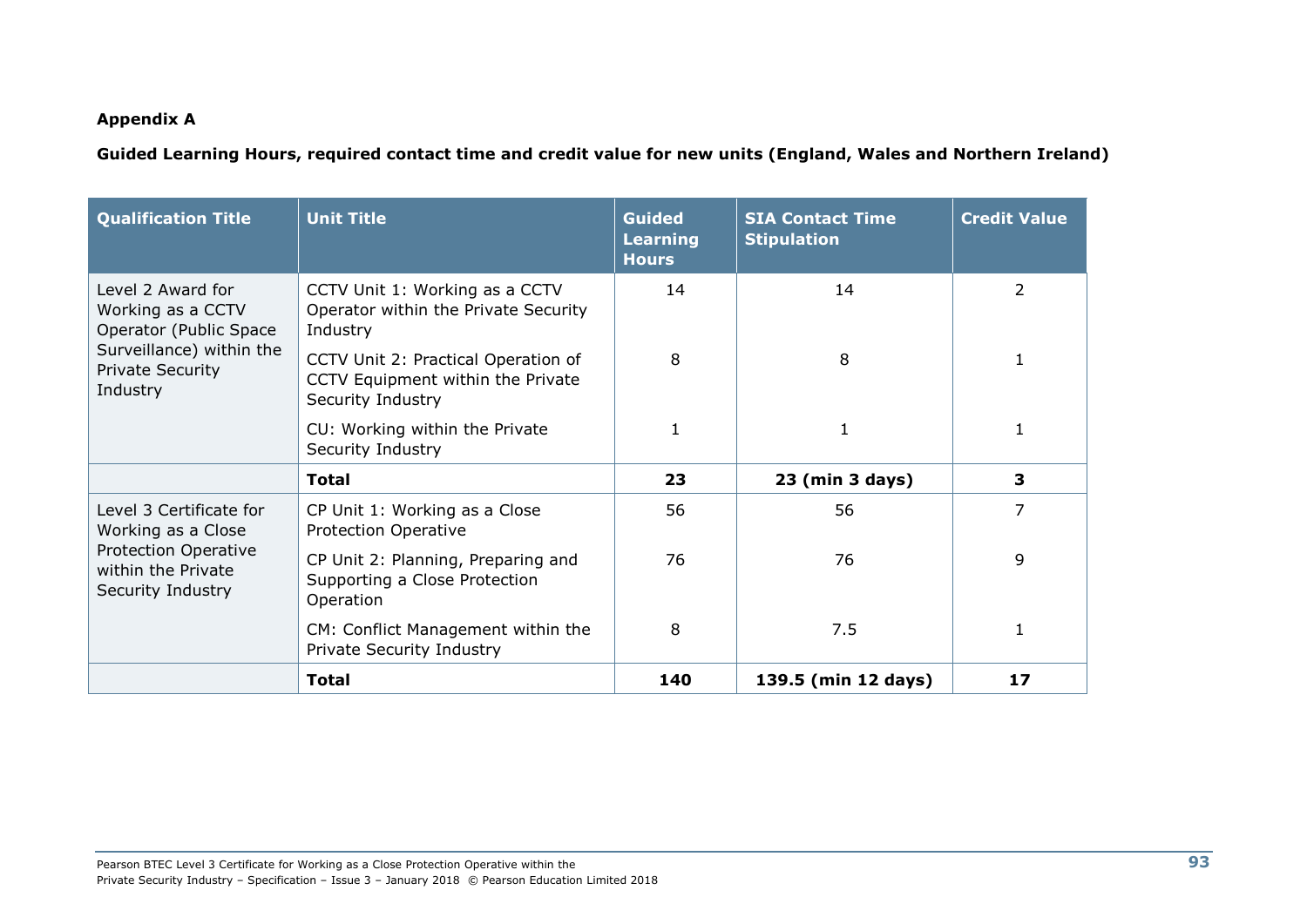| <b>Qualification Title</b>                                                                                                               | <b>Unit Title</b>                                                         | <b>Guided</b><br><b>Learning</b><br><b>Hours</b> | <b>SIA Contact Time</b><br><b>Stipulation</b>          | <b>Credit Value</b> |
|------------------------------------------------------------------------------------------------------------------------------------------|---------------------------------------------------------------------------|--------------------------------------------------|--------------------------------------------------------|---------------------|
| Level 2 Award for<br>Working as a Cash and<br><b>Valuables in Transit</b><br>Operative within the<br><b>Private Security</b><br>Industry | CVIT: Introduction to the CVIT<br>industry                                | 10                                               | 10                                                     | $\mathbf{1}$        |
|                                                                                                                                          | CVIT: Working as a CVIT operative<br>within the Private Security Industry | 18                                               | 18                                                     | 2                   |
|                                                                                                                                          | <b>Total</b>                                                              | 28                                               | 28 (min 4 days)                                        | 3                   |
| Level 2 Award for<br>Working as a Door                                                                                                   | DS: Working as a Door Supervisor<br>within the Private Security Industry  | 12                                               | 12                                                     | 1                   |
| Supervisor within the<br><b>Private Security</b><br>Industry                                                                             | CU: Working within the Private<br>Security Industry                       | 1                                                | 1                                                      | $\mathbf{1}$        |
|                                                                                                                                          | PI: Physical Intervention Skills within<br>the Private Security Industry  | 12                                               | 12                                                     | $\overline{2}$      |
|                                                                                                                                          | CM: Conflict Management within the<br>Private Security Industry           | 8                                                | 7.5                                                    | $\mathbf{1}$        |
|                                                                                                                                          | <b>Total</b>                                                              | 33                                               | 32.5 (min 4 days, see<br><b>Section 9 of guidance)</b> | 5                   |
| Level 2 Award for<br>Working as a Security                                                                                               | SO: Working as a Security Officer<br>within the Private Security Industry | 10                                               | 10                                                     | $\mathbf{1}$        |
| Officer within the<br><b>Private Security</b><br>Industry                                                                                | CU: Working within the Private<br>Security Industry                       | $\mathbf{1}$                                     | 1                                                      | 1                   |
|                                                                                                                                          | CM: Conflict Management within the<br>Private Security Industry           | 8                                                | 7.5                                                    | $\mathbf{1}$        |
|                                                                                                                                          | <b>Total</b>                                                              | 19                                               | 18.5 (min 3 days)                                      | 3                   |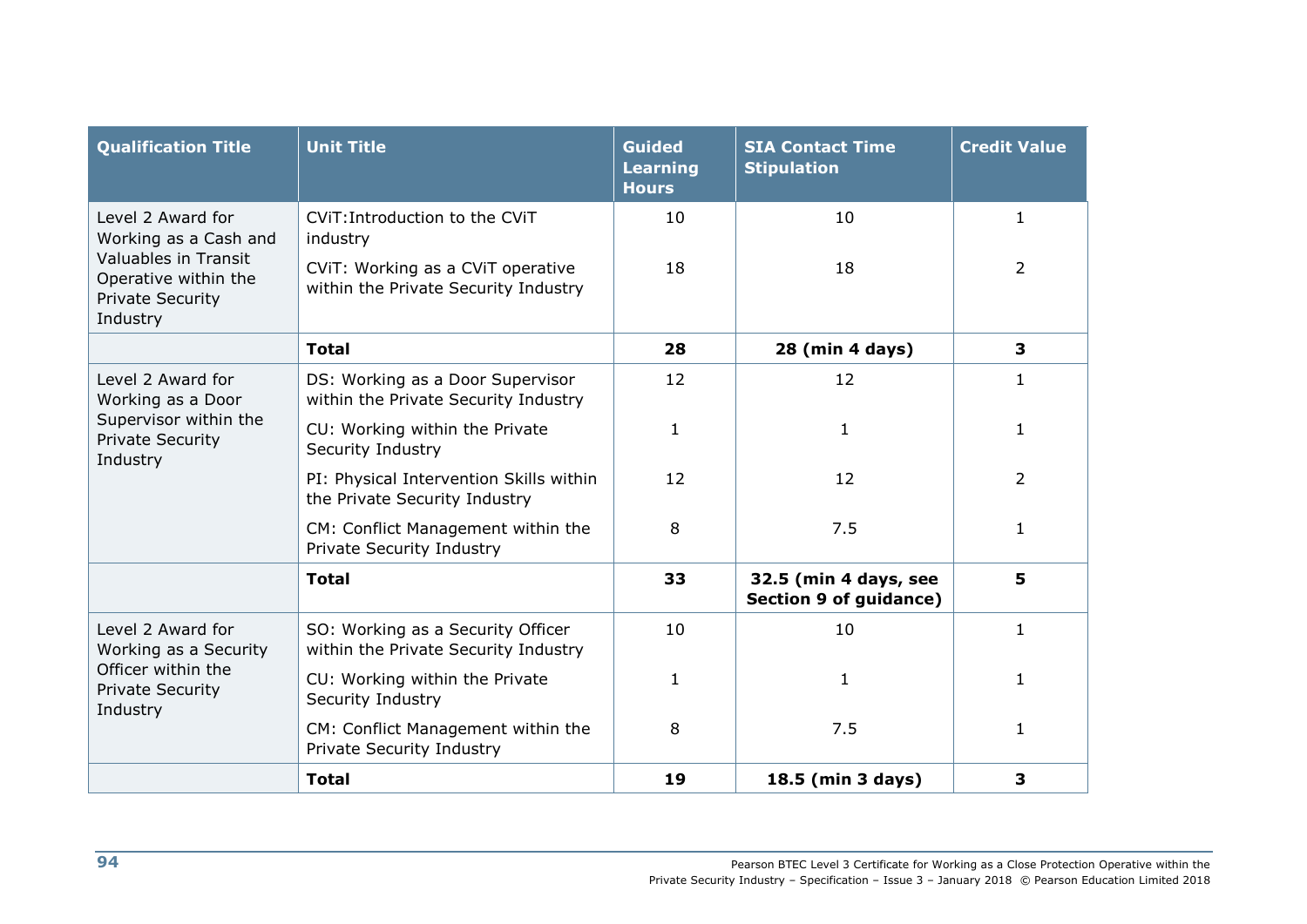| <b>Qualification Title</b>                                                                                 | <b>Unit Title</b>                                                                    | <b>Guided</b><br><b>Learning</b><br><b>Hours</b> | <b>SIA Contact Time</b><br><b>Stipulation</b> | <b>Credit Value</b> |
|------------------------------------------------------------------------------------------------------------|--------------------------------------------------------------------------------------|--------------------------------------------------|-----------------------------------------------|---------------------|
| Level 2 Award for<br>Working as a Vehicle<br>Immobiliser within the<br><b>Private Security</b><br>Industry | VI: Working as a Vehicle Immobiliser<br>within the Private Security Industry         | 9                                                | 9                                             |                     |
|                                                                                                            | CU: Working within the Private<br>Security Industry                                  |                                                  |                                               |                     |
|                                                                                                            | CM: Conflict Management within the<br>Private Security Industry                      | 8                                                | 7.5                                           |                     |
|                                                                                                            | <b>Total</b>                                                                         | 18                                               | 17.5 (min 3 days)                             | 3                   |
| Level 2 Award for<br>Upskilling a Door<br>Supervisor Working                                               | SA: Safety Awareness for Door<br>Supervisors within the Private<br>Security Industry |                                                  | 0.5                                           |                     |
| within the Private<br>Security Industry                                                                    | PI: Physical Intervention Skills within<br>the Private Security Industry             | 12                                               | 12                                            | $\mathcal{P}$       |
|                                                                                                            | Total                                                                                | 13                                               | 12.5 (min 2 days)                             | з                   |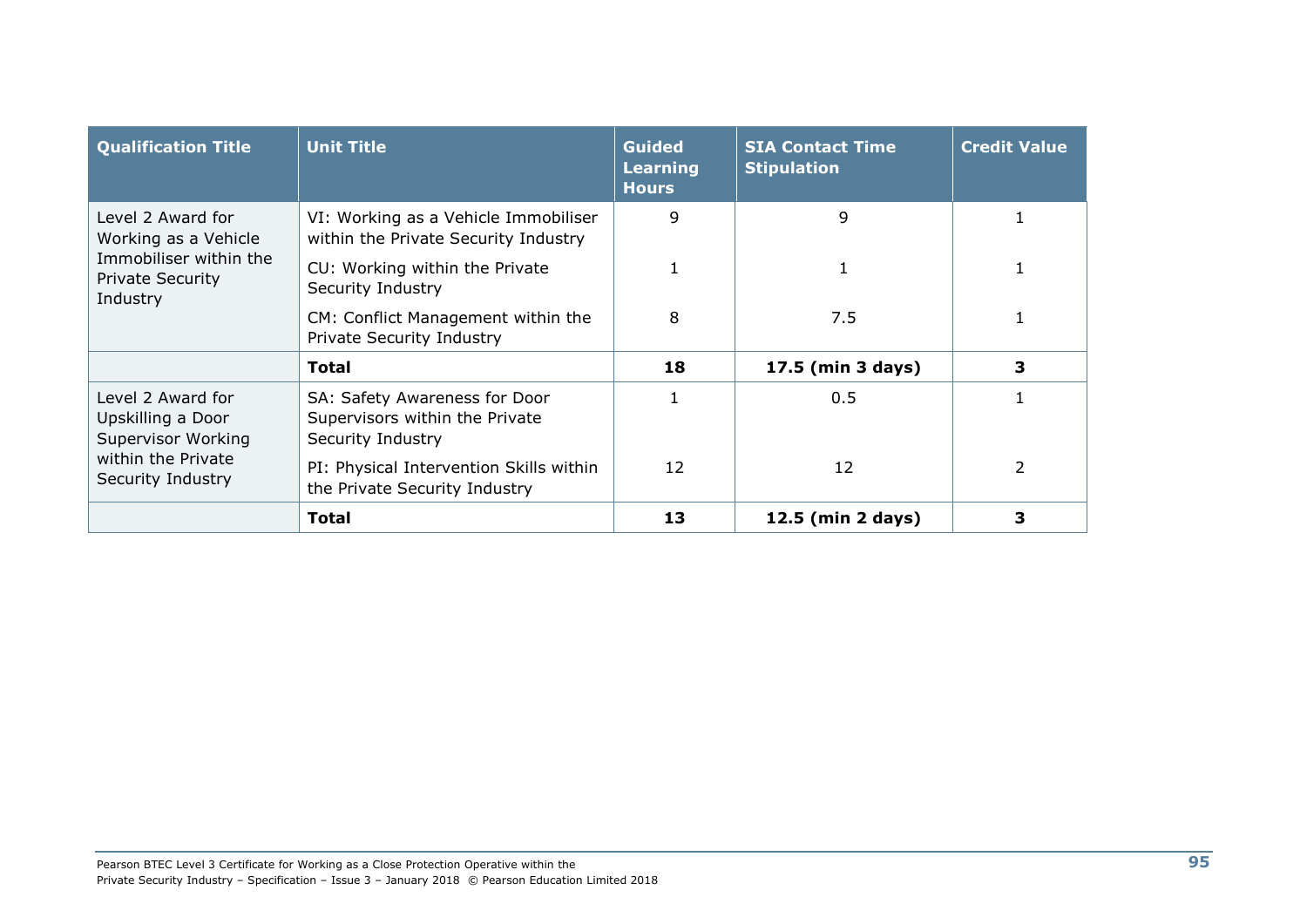## **Exemplar conflict management scenarios**

The Conflict Management unit covers a number of security roles performed in a diverse range of environments. Although the environments may contrast, there are common elements to most security roles in terms of communication and conflict management and these can be defined in the generic core of learning objectives set out below.

Delivery of this unit to Security Guards and Close Protection Officers the below scenarios must be covered:

- **Enforcement Scenario:** A situation that requires demonstration of positive communication skills when dealing with other persons on day-to-day issues, such as, access control and identity checks.
- **Defusing Scenario:** A situation that requires demonstration of effective communication skills in calming an emotive situation, such as, an angry customer.
- **Confronting Scenario:** A situation that requires non-aggressive but firm handling of unacceptable behaviour such as foul language or breach of rules of entry.
- **High Risk Scenario:** An obvious risk situation that demands accurate threat assessment, decision-making skills and safe practice.

Delivery of this unit to Door Supervisors the below scenarios must be covered:

- **Refusing entry to a customer:** learners will understand the rules regarding entry refusal and will know how to refuse entry in a way that reduces the risk of conflict.
- **Ejecting a customer from the venue:** learners will understand the rules regarding ejection and will know how to eject a customer in a way that reduces the risk of conflict.
- **Incidents inside the venue:** learners will be able to identify some of the types of incidents that occur inside the venue, and to understand how they can deal with them in a way that reduces the risk of conflict

#### **Trainer Declaration**

*During delivery of the Conflict Management for the Private Security Industry unit on (insert date) at (insert venue address) I can confirm that the relevant scenarios were delivered to the group. All learners on the course participated and contributed to these scenarios to a satisfactory level.* 

Trainers Name:

Trainers Signature:

Date:

#### **This declaration will be checked by the SV during the quality assurance process.**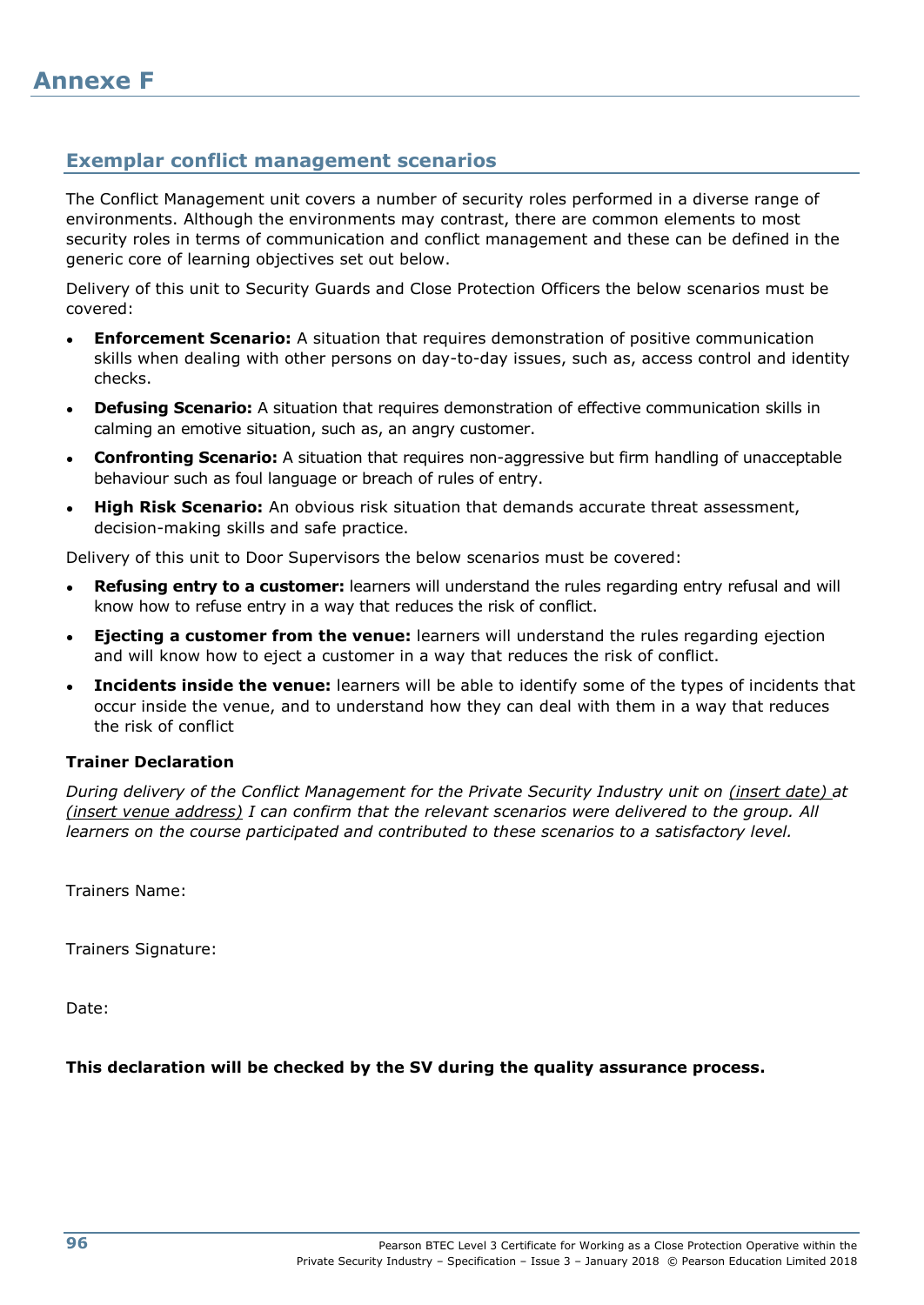## **Exemplar close protection scenarios**

#### **Pearson BTEC Level 3 Certificate for Working as a Close Protection Operative within the Private Security Industry**

Scenario 1- This scenario covers the following internally assessed criteria:

| Unit 1 - Planning, preparing and supporting a Close Protection<br><b>Operation</b>             |                                                                                               |  |
|------------------------------------------------------------------------------------------------|-----------------------------------------------------------------------------------------------|--|
| Learning Outcome 8 - Be able to plan and prepare to carry out a close<br>protection operation. |                                                                                               |  |
| Learning Outcome 9 - Be able to provide close protection of a principal                        |                                                                                               |  |
| 8.1                                                                                            | Conduct a team briefing, handover and debrief                                                 |  |
| 8.2                                                                                            | Complete a threat and risk assessment using a decision making<br>model                        |  |
| 8.3                                                                                            | Develop an operational plan                                                                   |  |
| 8.4                                                                                            | Produce primary and secondary route plans using paper based and<br>technology based resources |  |
| 8.5                                                                                            | Implement an operational plan                                                                 |  |
| 9.1                                                                                            | Use a flexible approach to protection while on foot                                           |  |
| 9.2                                                                                            | Use a range of communication techniques while on foot                                         |  |
| 9.3                                                                                            | Carry out body protection of a principal                                                      |  |
| 9.4                                                                                            | Carry out extraction of a principal while on foot                                             |  |
| 9.5                                                                                            | Carry out embus and debus techniques                                                          |  |
| 9.6                                                                                            | Manage an incident during a close protection operation                                        |  |

## **Unit 2 – Working as a Close Protection operative**

| Learning Outcome 7 – Be able to establish and maintain secure<br>environments |                                                                                  |  |
|-------------------------------------------------------------------------------|----------------------------------------------------------------------------------|--|
| 7.1                                                                           | Carry out basic search techniques for people, vehicles and property              |  |
| 7.2                                                                           | Carry out a room search                                                          |  |
| 7.3                                                                           | Complete a reconnaissance activity                                               |  |
| 7.4                                                                           | Use basic surveillance, anti-surveillance and counter surveillance<br>techniques |  |
| 7.5                                                                           | Use basic negotiation skills                                                     |  |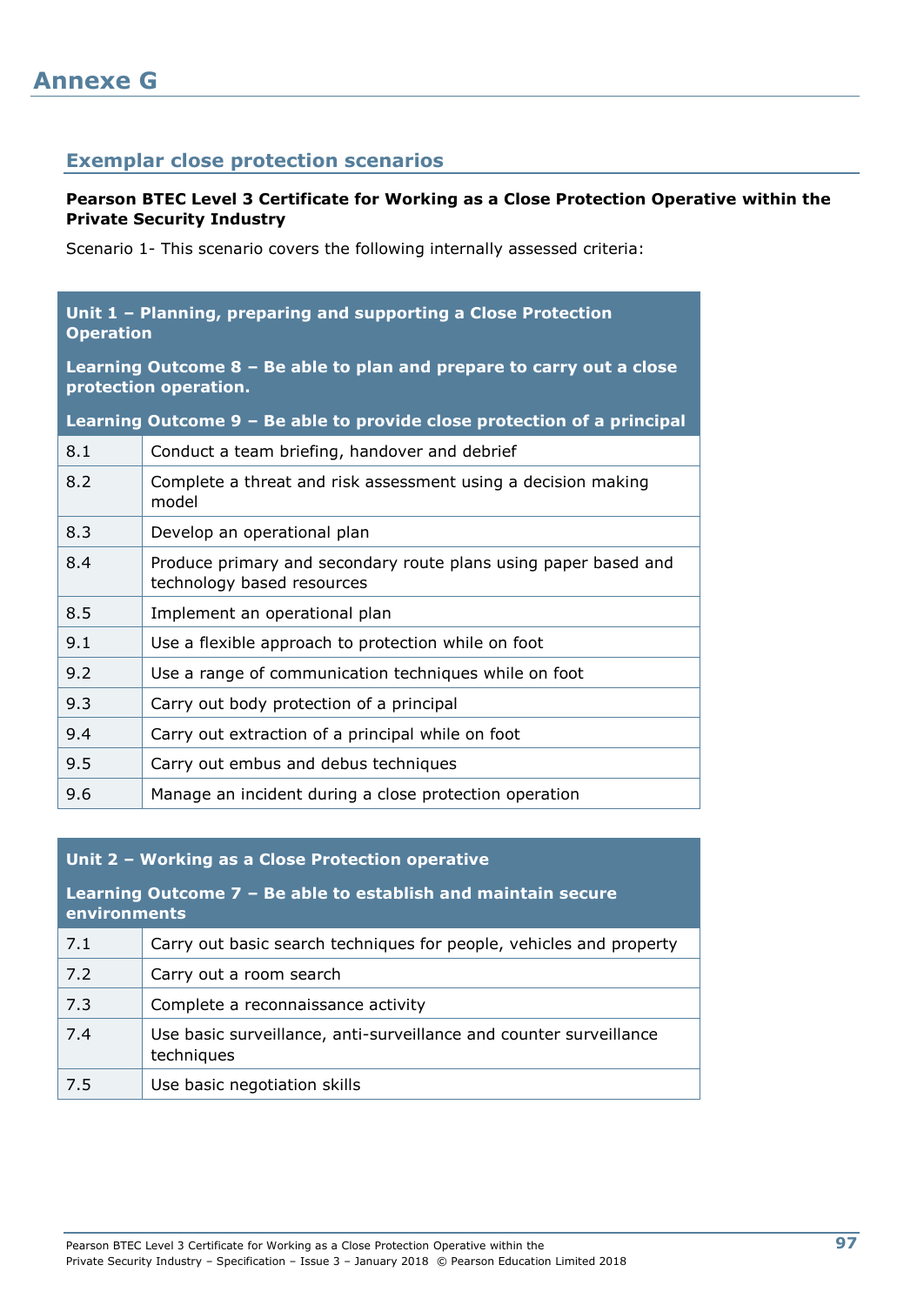# **Scenario instructions**

### **Introduction**

You are a close protection operative and have been assigned to move your principal by vehicle and on foot from a hotel location to the principal's office *(location details to be provided separately)* for a business meeting. Once the meeting has been completed, you are to collect the principal by vehicle to go sightseeing in the local area. The principal is booked in for lunch and is then to be taken through the city for a shopping trip before returning to the office.

### **Activity 1**

Before picking up your principal, you are to conduct necessary vehicle checks and reconnaissance of given locations to be visited, including a venue search (7.3) (location details to be provided separately).

Working as a team, route plans must be drawn up using local maps or via the internet, identifying primary and secondary routes (8.4) to and from the specified venues.

A full venue security plan is needed which will require you to liaise with the venue manager. A threat and risk assessment for the principal is also required (8.2) in order for you to offer appropriate levels of protection; (you will need to find out key information by talking to the principal and your tutor).

All the information needs to be collated into an operational plan (8.3) and given out as a team briefing (8.1).

A team leader will be allocated by your tutor. The team leader will lead the brief, calling on members of the team for input in their allocated duties.

### **Activity 2**

At the start of the assignment based upon the timings that will be given to you by your client, you must implement the operational plan (8.5). You are required to collect the principal from the hotel and take them to the office by vehicle, which needs to be searched and made secure (7.1 & 7.2)

Appropriate foot techniques must be used to ensure the safety of the principal at all times. Effective and appropriate communication and surveillance techniques (7.4, 9.1 & 9.2) must be maintained throughout this task.

After the meeting has finished, the principal will need to be picked up by vehicle and transported to various sites as planned using appropriate vehicle techniques. When arriving and leaving planned site/location visits, effective debus/embus procedures must be demonstrated (9.5).

### **Activity 3**

The role you are undertaking requires you be professional at all times, identifying possible risks, ensuring you and the team are deployed in such a way as to prevent or negotiate any potential mishaps/hazards.

You will have to deal with a situation that requires you to defuse a conflict situation with a member of the public (9.6 & 7.5).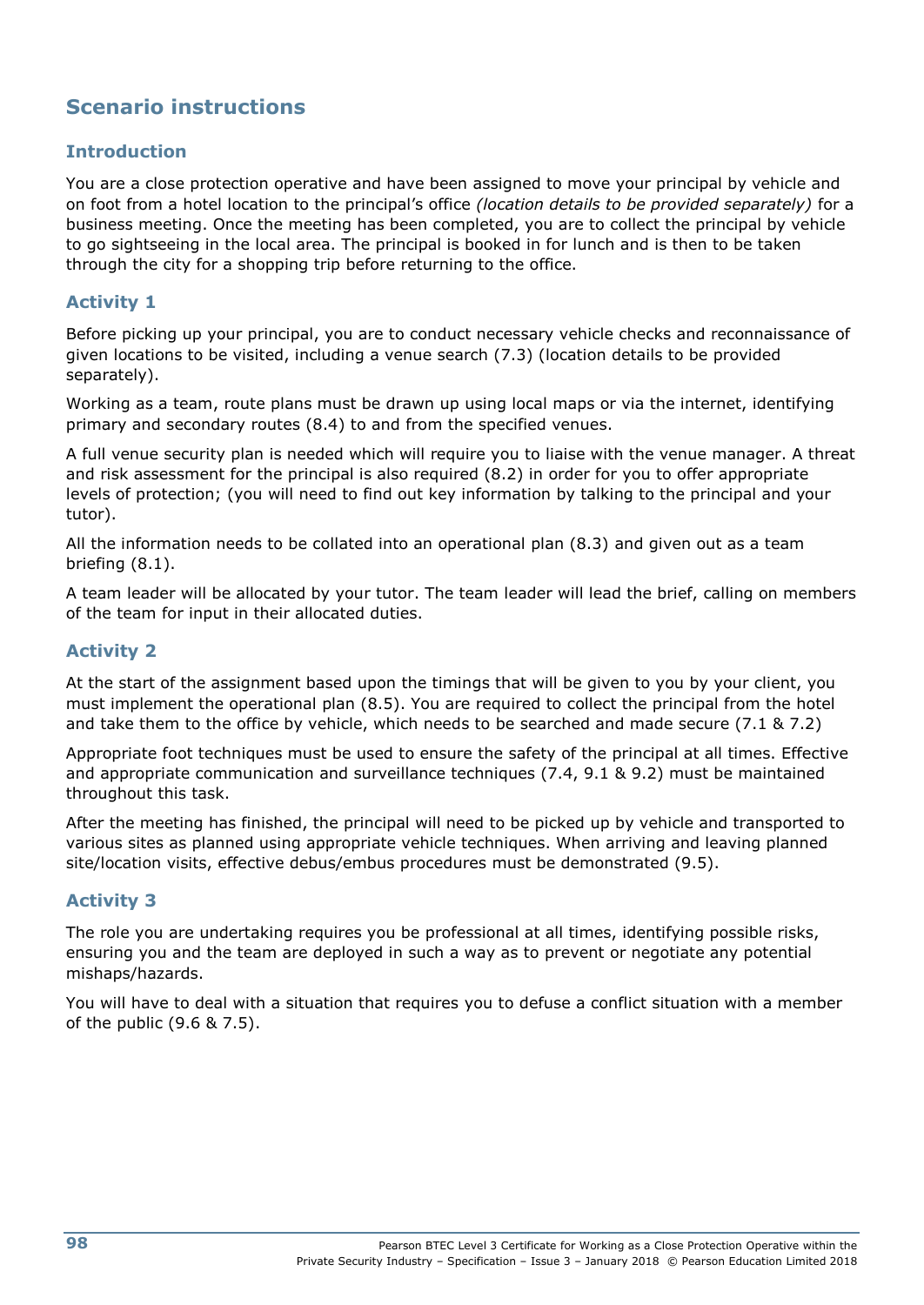Even the best planning can be turned upside down by an over enthusiastic fan or opportunist attacker; to conclude your practical skills, it is necessary for your assessor/tutor to carry out an observation of the team working together in the evacuation of the principal on foot (9.3 & 9.4).

This part of the assignment could be conducted at any time/location during the day's activities.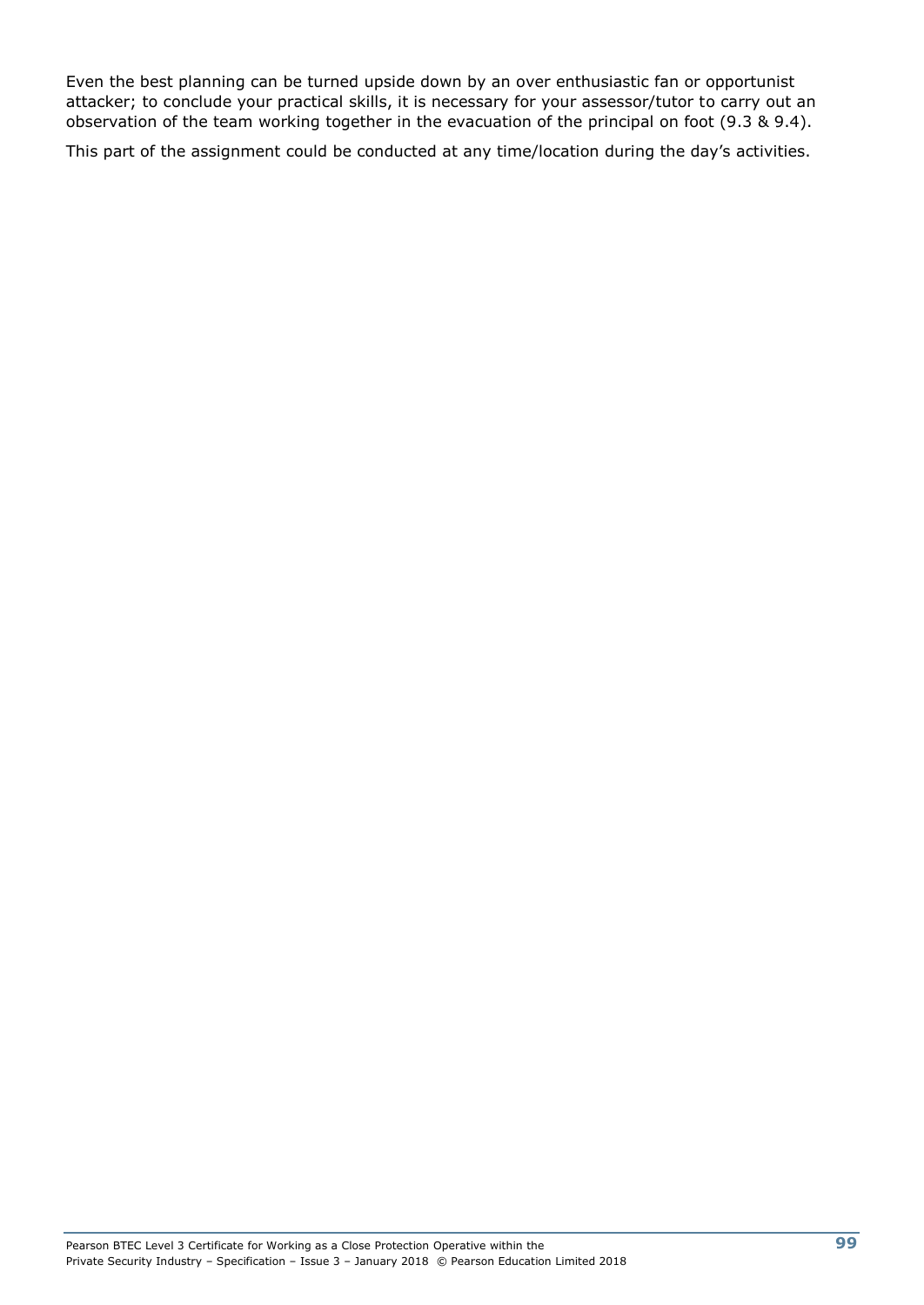#### **Pearson BTEC Level 3 Certificate for Working as a Close Protection Operative within the Private Security Industry**

**Scenario 2 – This scenario covers the following internally assessed criteria:**

**Unit 1 – Planning, preparing and supporting a Close Protection Operation**

**Learning Outcome 8 – Be able to plan and prepare to carry out a close protection operation.**

**Learning Outcome 9 – Be able to provide close protection of a principal**

| 8.1 | Conduct a team briefing, handover and debrief                                                 |
|-----|-----------------------------------------------------------------------------------------------|
| 8.2 | Complete a threat and risk assessment using a decision making<br>model                        |
| 8.3 | Develop an operational plan                                                                   |
| 8.4 | Produce primary and secondary route plans using paper based and<br>technology based resources |
| 8.5 | Implement an operational plan                                                                 |
| 9.1 | Use a flexible approach to protection while on foot                                           |
| 9.2 | Use a range of communication techniques while on foot                                         |
| 9.3 | Carry out body protection of a principal                                                      |
| 9.4 | Carry out extraction of a principal while on foot                                             |
| 9.5 | Carry out embus and debus techniques                                                          |
| 9.6 | Manage an incident during a close protection operation                                        |

#### **Unit 2 – Working as a Close Protection operative**

**Learning Outcome 7 – Be able to establish and maintain secure environments**

| 7.1 | Carry out basic search techniques for people, vehicles and property              |
|-----|----------------------------------------------------------------------------------|
| 7.2 | Carry out a room search                                                          |
| 7.3 | Complete a reconnaissance activity                                               |
| 7.4 | Use basic surveillance, anti-surveillance and counter surveillance<br>techniques |
| 7.5 | Use basic negotiation skills                                                     |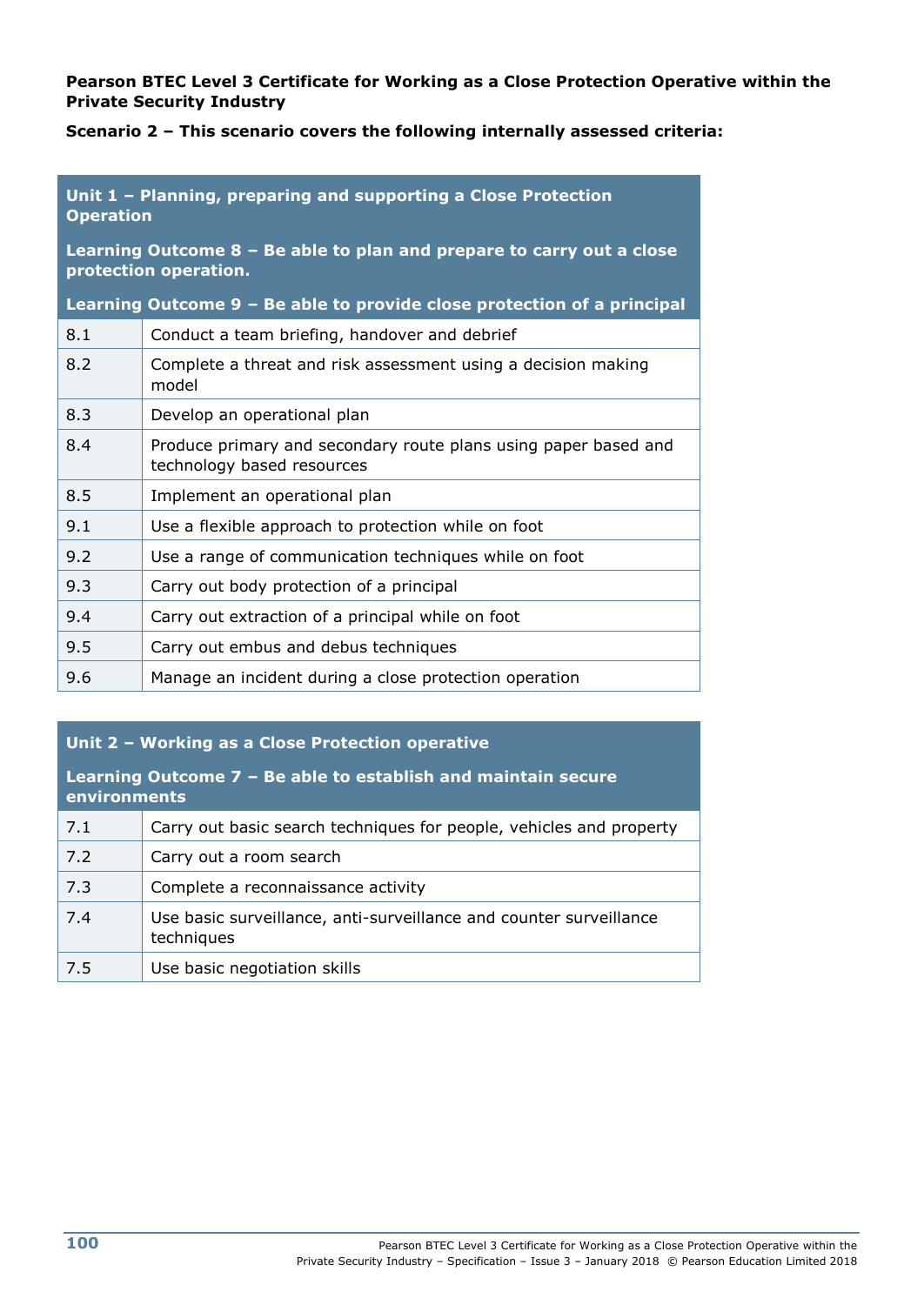# **Scenario instructions**

### **Introduction**

You are a close protection operative and have been assigned a high profile DJ who is your principal and is required to perform at a busy nightclub as a guest DJ. You are required to move your principal by vehicle and on foot from a hotel location to the nightclub *(location details to be provided separately)*. Once the visit has been completed, you are to collect the principal by vehicle to go to a book signing in a busy shopping centre. The principal is booked in for the booking signing at midday until 4pm.

### **Activity 1**

Before picking up your principal, you are to conduct necessary vehicle checks and reconnaissance of given locations to be visited, including a venue search (7.3) *(location details to be provided separately)*.

Working as a team route plans must be drawn up using local maps or via the internet, identifying primary and secondary routes (8.4) to and from the specified venues**.**

A full venue security plan is required which will require you to liaise with the venue manager as is a threat and risk assessment for the principal (8.2) in order for you to offer appropriate levels of protection (you will need to find out key information by talking to the principal and your tutor)**.**

All the information needs to be collated into an operational plan (8.3) and given out as a team briefing (8.1).

A team leader will be allocated by your tutor. The team leader will lead the brief, calling on members of the team for input in their allocated duties.

#### **Activity 2**

At the start of the assignment based upon the timings that will be given to you by your client, you must implement the operational plan (8.5). You are required to collect the principal from the hotel and take them to the nightclub by vehicle, which needs to be searched and made secure (7.1 & 7.2)

Appropriate foot techniques must be used to ensure the safety of the principal at all times. Effective and appropriate communication and surveillance techniques (7.4, 9.1, & 9.2) must be maintained throughout this task.

After the event has finished, the principal will need to be picked up by vehicle and transported to the hotel and to the shopping centre in the morning as planned using appropriate vehicle techniques. When arriving and leaving planned site/location visits, effective debus/embus procedures must be demonstrated (9.5).

### **Activity 3**

The role you are undertaking requires you be professional at all times, identifying possible risks, ensuring you and the team are deployed in such a way as to prevent or negotiate any potential mishaps/hazards.

You will have to deal with a situation that requires you to defuse a conflict situation with a member of the public (9.6 & 7.5).

Even the best planning can be turned upside down by an over enthusiastic fan or opportunist attacker; to conclude your practical skills, it is necessary for your assessor/tutor to carry out an observation of the team working together in the evacuation of the principal on foot (9.3 & 9.4).

This part of the assignment could be conducted at any time/location during the day's activities.